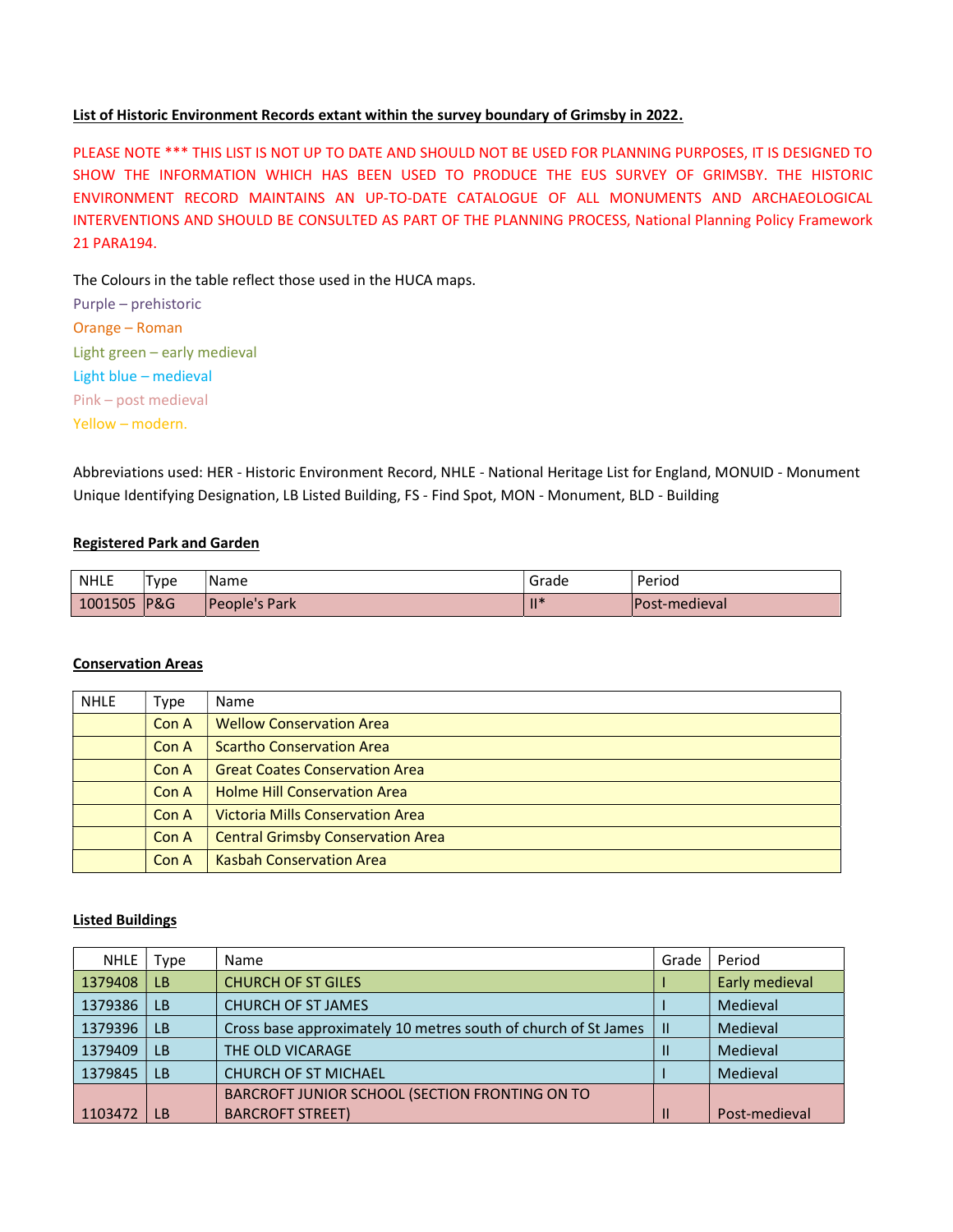|         |           | GATES, WALL AND RAILINGS TO BARCROFT JUNIOR SCHOOL   |               |               |
|---------|-----------|------------------------------------------------------|---------------|---------------|
| 1103473 | <b>LB</b> | ALONG BARCROFT STREET FRONTAGE                       | $\mathbf{II}$ | Post-medieval |
|         |           | BARCROFT JUNIOR SCHOOL (SECTION FRONTING ONTO LOVETT |               |               |
| 1103478 | <b>LB</b> | STREET)                                              | $\mathbf{I}$  | Post-medieval |
| 1161563 | <b>LB</b> | <b>BEACONTHORPE METHODIST CHURCH</b>                 | $\mathbf{II}$ | Post-medieval |
|         |           | GATEWAY, WALLS AND RAILINGS TO BARCROFT JUNIOR       |               |               |
| 1310029 | <b>LB</b> | SCHOOL ALONG LOVETT STREET FRONTAGE                  | $\mathbf{I}$  | Post-medieval |
| 1346941 | <b>LB</b> | <b>Slate Pencil Sharpening Stone</b>                 | $\mathbf{II}$ | Post-medieval |
| 1379359 | <b>LB</b> | <b>ST JAMES TERRACE</b>                              | $\mathbf{I}$  | Post-medieval |
| 1379360 | <b>LB</b> | <b>ST JAMES'S TERRACE</b>                            | $\mathsf{I}$  | Post-medieval |
| 1379361 | LB        | 23 Bargate                                           | $\mathbf{II}$ | Post-medieval |
| 1379362 | <b>LB</b> | 39, BARGATE                                          | $\mathbf{II}$ | Post-medieval |
| 1379363 | <b>LB</b> | <b>FORMER STABLES TO NUMBER 39</b>                   | $\mathbf{II}$ | Post-medieval |
| 1379364 | <b>LB</b> | 41 Bargate Cottages                                  | $\mathbf{II}$ | Post-medieval |
| 1379365 | <b>LB</b> | 43 Bargate Cottages                                  | $\mathbf{II}$ | Post-medieval |
| 1379366 | <b>LB</b> | <b>Former Toll House</b>                             | $\mathbf{I}$  | Post-medieval |
| 1379367 | <b>LB</b> | <b>MILLFIELDS</b>                                    | $\mathbf{II}$ | Post-medieval |
| 1379369 | <b>LB</b> | <b>ST JAMES VICARAGE</b>                             | $\mathbf{II}$ | Post-medieval |
| 1379371 | LB        | THE WHITE HART PUBLIC HOUSE                          | $\mathbf{II}$ | Post-medieval |
| 1379372 | <b>LB</b> | 17, 19 and 21 Bethlehem Street                       | $\mathbf{II}$ | Post-medieval |
| 1379373 | <b>LB</b> | YARBOROUGH HOTEL                                     | $\mathbf{II}$ | Post-medieval |
| 1379374 | <b>LB</b> | <b>PETTITS BUTCHERS</b>                              | $\mathbf{II}$ | Post-medieval |
| 1379375 | <b>LB</b> | 37 Bethlehem Street                                  | $\mathbf{I}$  | Post-medieval |
| 1379376 | <b>LB</b> | 39 Bethlehem Street                                  | $\mathbf{I}$  | Post-medieval |
| 1379383 | <b>LB</b> | GARDEN WALLS TO NUMBER 36 (NUMBER 36 NOT INCLUDED)   | $\mathbf{II}$ | Post-medieval |
|         |           | FOLLY TOWER AND GATEWAY APPROXIMATELY 15 METRES      |               |               |
| 1379384 | <b>LB</b> | <b>EAST OF NUMBER 23 BARGATE</b>                     | $\mathbf{II}$ | Post-medieval |
|         |           | NATIONAL WESTMINSTER BANK AND ST ANDREWS CHAMBERS    |               |               |
| 1379416 | <b>LB</b> | AND UNION BANK CHAMBERS                              | $\mathbf{I}$  | Post-medieval |
| 1379417 | <b>LB</b> | THE CUSTOMS HOUSE AND ATTACHED RAILINGS              | $\mathbf{II}$ | Post-medieval |
| 1379418 | <b>LB</b> | <b>GRIMSBY CORDAGE MILL</b>                          | $\mathbf{II}$ | Post-medieval |
| 1379432 | <b>LB</b> | <b>CORPORATION BRIDGE</b>                            | $\mathbf{H}$  | Post-medieval |
| 1379832 | <b>LB</b> | <b>GRIMSBY COLLEGE OF ART AND DESIGN</b>             | $\mathbf{H}$  | Post-medieval |
|         |           | MTL MEDAL FISHERIES FISH PROCESSING AND SMOKING      |               |               |
| 1379834 | <b>LB</b> | <b>FACTORY</b>                                       | $\mathbf{I}$  | Post-medieval |
|         |           | SHOP AND WAREHOUSE AT CORNER OF FISH DOCK ROAD,      |               |               |
| 1379835 | <b>LB</b> | HUTTON ROAD AND CROSS STREET                         | $\mathbf{H}$  | Post-medieval |
| 1379836 | <b>LB</b> | TOM TAYLOR AND SONS SHOP AND WAREHOUSE               | $\mathbf{II}$ | Post-medieval |
| 1379837 | <b>LB</b> | 26 Flour Square                                      | $\mathbf{II}$ | Post-medieval |
| 1379838 | <b>LB</b> | THE CORPORATION ARMS                                 | $\mathbf{I}$  | Post-medieval |
| 1379839 | LB        | 158 Freeman Street                                   | $\mathbf{II}$ | Post-medieval |
| 1379840 | <b>LB</b> | <b>HAVEN MILL</b>                                    | $\mathbf{II}$ | Post-medieval |
| 1379841 | <b>LB</b> | WEST HAVEN MALTINGS AND GARTH BUILDINGS              | $\mathbf{II}$ | Post-medieval |
| 1379847 | <b>LB</b> | FISH SMOKING FACTORY (QUALITY FISH COMPANY)          | $\mathbf{I}$  | Post-medieval |
| 1379848 | <b>LB</b> | PETERSONS FISH PROCESSING AND SMOKING FACTORY        | $\mathbf{II}$ | Post-medieval |
| 1379849 | <b>LB</b> | CHURCH OF ST MARY BY THE SEA                         | $\mathbf{II}$ | Post-medieval |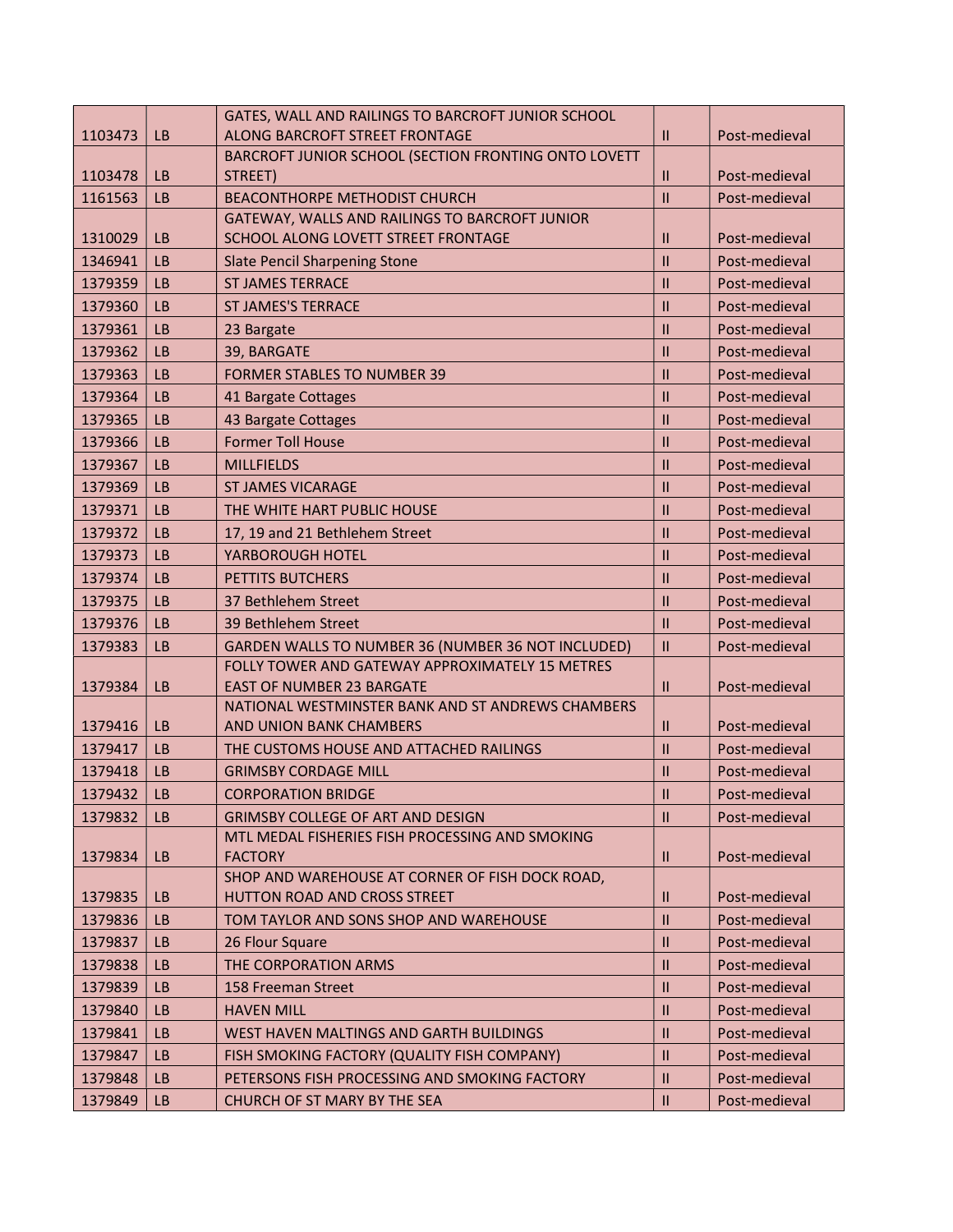| 1379850 | <b>LB</b> | <b>ST MARYS PRESBYTERY</b>                                     | $\mathbf{II}$  | Post-medieval |
|---------|-----------|----------------------------------------------------------------|----------------|---------------|
|         |           | GARDEN WALL, GATES AND ADJOINING WALLS TO ST MARYS             |                |               |
| 1379851 | <b>LB</b> | <b>PRESBYTERY</b>                                              | $\mathbf{I}$   | Post-medieval |
|         |           | FORMER HOLME HILL SCHOOL AND ATTACHED MASTERS                  |                |               |
| 1379852 | <b>LB</b> | <b>HOUSE</b>                                                   | $\mathbf{I}$   | Post-medieval |
| 1379853 | <b>LB</b> | SIR MOSES MONTEFIORE SYNAGOGUE                                 | $\mathbf{I}$   | Post-medieval |
| 1379854 | <b>LB</b> | BATH HOUSE AT SIR MOSES MONTEFIORE SYNAGOGUE                   | $\mathbf{H}$   | Post-medieval |
| 1379855 | LB        | THE WILLOWS                                                    | $\mathbf{II}$  | Post-medieval |
|         |           | <b>GRIMSBY HAVEN LOCK AND DOCK WALL 58 METRES LONG</b>         |                |               |
| 1379856 | <b>LB</b> | <b>ADJOINING TO WEST</b>                                       | $\mathbb{H}^*$ | Post-medieval |
| 1379857 | <b>LB</b> | 9 and 11 New Street                                            | $\mathbf{II}$  | Post-medieval |
| 1379858 | <b>LB</b> | 13 New Street                                                  | $\mathbf{II}$  | Post-medieval |
| 1379860 | <b>LB</b> | THE TIVOLI TAVERN                                              | $\mathbf{H}$   | Post-medieval |
| 1379862 | <b>LB</b> | PELHAM TERRACE INCLUDING REAR YARD WALL                        | $\mathbf{I}$   | Post-medieval |
| 1379863 | <b>LB</b> | <b>FAIRLAWN (ST JAMES CHOIR SCHOOL)</b>                        | $\mathbf{H}$   | Post-medieval |
| 1379864 | <b>LB</b> | <b>GARDEN WALL AT FAIRLAWN</b>                                 | $\mathbf{II}$  | Post-medieval |
| 1379865 | <b>LB</b> | <b>ISLAND HOUSE</b>                                            | $\mathbf{H}$   | Post-medieval |
| 1379866 | <b>LB</b> | FORMER WATERPROOF CLOTHING FACTORY                             | $\mathbf{II}$  | Post-medieval |
| 1379867 | <b>LB</b> | <b>QUAYSIDE WALLS AT ROYAL DOCK</b>                            | $\mathbf{I}$   | Post-medieval |
|         |           | EAST LOCK TO ROYAL DOCK INCLUDING RAILINGS AND                 |                |               |
| 1379868 | <b>LB</b> | <b>BOLLARDS</b>                                                | $\mathbf{I}$   | Post-medieval |
|         |           | WEST LOCK TO ROYAL DOCK INCLUDING RAILINGS AND                 |                |               |
| 1379869 | <b>LB</b> | <b>BOLLARDS</b>                                                | $\mathbf{II}$  | Post-medieval |
| 1379870 | <b>LB</b> | THE DOCK TOWER                                                 |                | Post-medieval |
|         |           | HYDRAULIC ACCUMULATOR TOWER TO WEST OF THE DOCK                |                |               |
| 1379871 | <b>LB</b> | <b>TOWER</b>                                                   | $\mathbb{H}^*$ | Post-medieval |
|         |           | LOCK KEEPERS OFFICE 3 METRES EAST OF THE HYDRAULIC             |                |               |
| 1379872 | <b>LB</b> | <b>TOWER</b>                                                   | $\mathbf{II}$  | Post-medieval |
| 1379873 | <b>LB</b> | <b>DOCK OFFICES</b>                                            | $\mathbf{II}$  | Post-medieval |
| 1379874 | <b>LB</b> | STATUE OF PRINCE ALBERT IN FRONT OF DOCK OFFICES               | $\mathbf{H}$   | Post-medieval |
| 1379878 | LB        | MUNICIPAL CEMETERY CHAPEL                                      | $\mathbf{I}$   | Post-medieval |
| 1379879 | <b>LB</b> | MUNICIPAL CEMETERY LODGE                                       | $\mathbf{II}$  | Post-medieval |
| 1379880 | $ $ LB    | MUNICIPAL CEMETERY INNER GATEWAY                               | $\mathbf{II}$  | Post-medieval |
|         |           | MEMORIAL TO SIR HENRY BENNETT APPROXIMATELY 140                |                |               |
| 1379881 | <b>LB</b> | METRES SOUTH OF CEMETERY CHAPEL                                | $\mathbf{H}$   | Post-medieval |
| 1379882 | <b>LB</b> | FISH PROCESSING AND SMOKING FACTORY (GH ABERNETHIE<br>LIMITED) | $\mathbf{H}$   | Post-medieval |
|         |           | FISH PROCESSING AND SMOKING FACTORY (KEITH GRAHAM              |                |               |
| 1379883 | <b>LB</b> | LIMITED)                                                       | $\mathbf{I}$   | Post-medieval |
| 1379886 | <b>LB</b> | <b>STRAND STREET SCHOOL</b>                                    | $\mathbf{II}$  | Post-medieval |
| 1379887 | <b>LB</b> | <b>FORMER WATERWORKS OFFICES</b>                               | $\mathbf{II}$  | Post-medieval |
| 1379888 | <b>LB</b> | <b>TOWN HALL</b>                                               | $\mathbf{II}$  | Post-medieval |
| 1379889 | <b>LB</b> | <b>REGISTRARS OFFICE</b>                                       | $\mathbf{II}$  | Post-medieval |
|         |           | THE DOUGHTY CENTRE, ADJOINING SCREEN WALL AND                  |                |               |
| 1379890 | <b>LB</b> | <b>FORMER FIRE STATION</b>                                     | $\mathbf{II}$  | Post-medieval |
| 1379891 | <b>LB</b> | <b>CASTLE PRESS</b>                                            | $\mathbf{II}$  | Post-medieval |
| 1379892 | <b>LB</b> | <b>VICTORIA MILLS</b>                                          | $\mathbf{H}$   | Post-medieval |
|         |           |                                                                |                |               |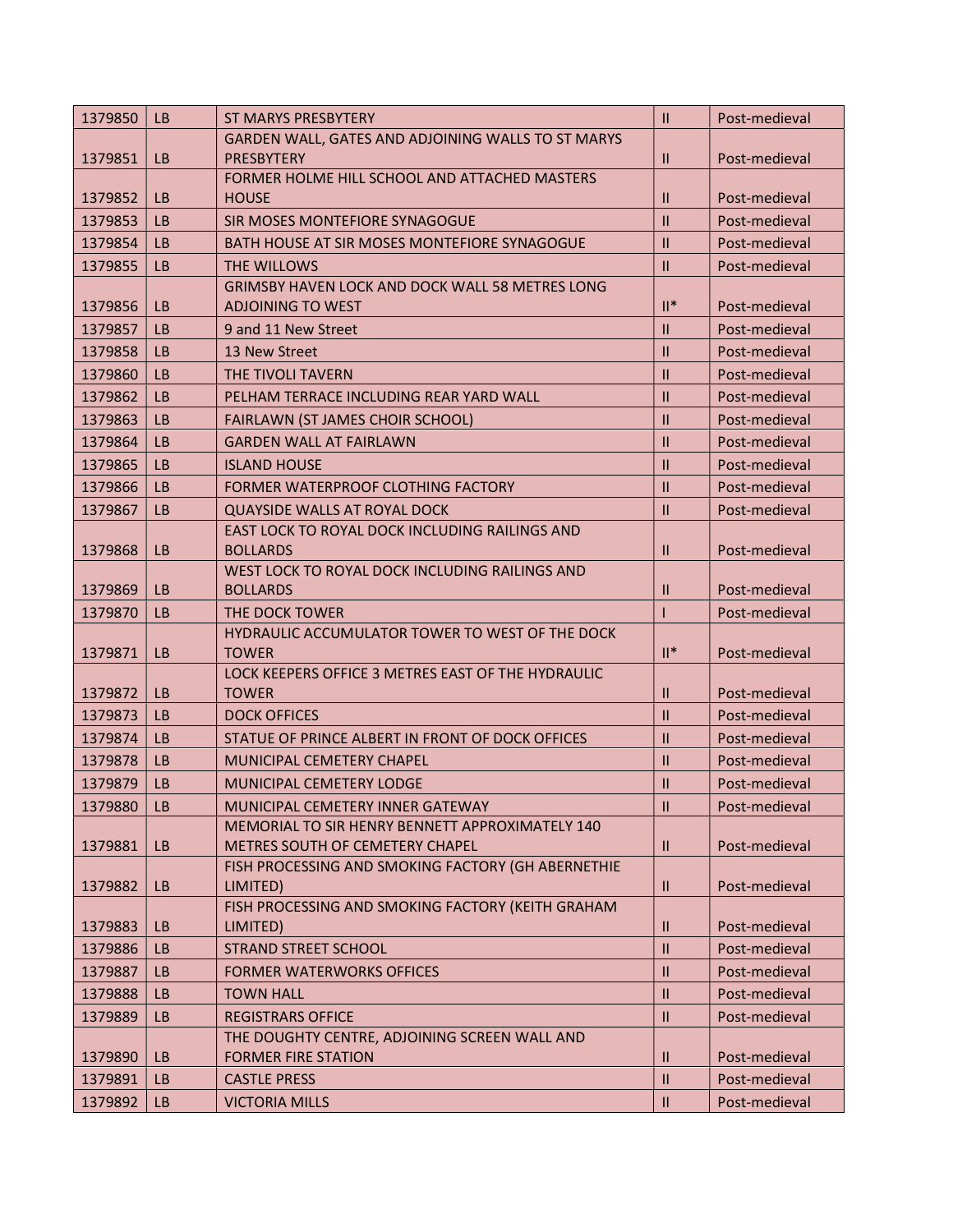|         |           | NATIONAL WESTMINSTER BANK INCLUDING GATE TO SIDE         |                |               |
|---------|-----------|----------------------------------------------------------|----------------|---------------|
| 1379898 | <b>LB</b> | <b>PASSAGE</b>                                           | $\mathbf{II}$  | Post-medieval |
| 1379899 | LB        | <b>WEELSBY HALL</b>                                      | $\mathbf{I}$   | Post-medieval |
| 1379900 | <b>LB</b> | <b>GATE LODGE AT WEELSBY HALL</b>                        | $\mathbf{II}$  | Post-medieval |
|         |           | WEELSBY PARK RIDING SCHOOL INCLUDING WALL AND            |                |               |
| 1379901 | LB        | <b>RAILINGS</b>                                          | $\mathbf{H}$   | Post-medieval |
| 1379902 | LB        | <b>WELHOLME GALLERIES</b>                                | $\mathbf{II}$  | Post-medieval |
| 1379903 | <b>LB</b> | 13 Wellowgate                                            | $\mathbf{II}$  | Post-medieval |
| 1379904 | <b>LB</b> | 15 Wellowgate                                            | $\mathbf{II}$  | Post-medieval |
| 1379905 | <b>LB</b> | 17 and 19 Wellowgate                                     | $\mathbf{I}$   | Post-medieval |
| 1379906 | <b>LB</b> | ST MARYS CHAMBERS AND ATTACHED RAILINGS AND GATES        | $\mathbf{H}$   | Post-medieval |
| 1379907 | <b>LB</b> | <b>SMETHURST MEMORIAL</b>                                | $\mathbf{II}$  | Post-medieval |
|         |           | RUSSELL FISH PROCESSING AND SMOKING FACTORY (RUSSELL     |                |               |
| 1379908 | LB        | FISH CURING COMPANY LIMITED)                             | $\mathbf{H}$   | Post-medieval |
| 1402339 | <b>LB</b> | Alfred Enderby Ltd Fish Smoking and Processing Factory   | $\mathbf{II}$  | Post-medieval |
| 1379368 | <b>LB</b> | ST MARTINS PREPARATORY SCHOOL                            | $\mathbf{II}$  | Modern        |
| 1379370 | <b>LB</b> | <b>WAR MEMORIAL</b>                                      | $\mathbf{II}$  | Modern        |
| 1379377 | <b>LB</b> | <b>BRIGHOWGATE HOUSE (SALVATION ARMY HOSTEL)</b>         | $\mathbf{II}$  | Modern        |
| 1379379 | LB        | <b>CORONERS COURTHOUSE</b>                               | $\mathbf{H}$   | <b>Modern</b> |
| 1379382 | LB        | <b>GARDENS WALLS AND GATEWAYS TO CORONERS COURTHOUSE</b> | $\mathbf{II}$  | <b>Modern</b> |
| 1379415 | LB        | NUMBER 18 AND ATTACHED WALLS AND RAILINGS                | $\mathbf{II}$  | Modern        |
| 1379833 | <b>LB</b> | <b>EDUCATION DEPARTMENT OFFICES</b>                      | $\mathbf{II}$  | Modern        |
| 1379842 | LB        | THE GRIMSBY ICE FACTORY INCLUDING RAILINGS               | $\mathbb{H}^*$ | Modern        |
| 1379859 | LB        | THE PESTLE AND MORTAR PUBLIC HOUSE                       | $\mathbf{II}$  | Modern        |
| 1379861 | <b>LB</b> | TAPLEY HOUSE (NUMBER 33) AND MENTMORE (NUMBER 34)        | $\mathbf{II}$  | Modern        |
| 1379876 | LB        | <b>CHURCH OF ST AUGUSTINE OF HIPPO</b>                   | $\mathbf{II}$  | <b>Modern</b> |
| 1379877 | LB        | <b>CHURCH OF ST MARTIN</b>                               | $\mathbf{II}$  | Modern        |
| 1379893 | <b>LB</b> | <b>BARCLAYS BANK</b>                                     | $\mathbf{H}$   | Modern        |
| 1379894 | LB        | <b>Former Savoy Picture House</b>                        | $\mathbf{II}$  | Modern        |
| 1379895 | LB        | ROYAL INSURANCE BUILDING                                 | $\mathbf{II}$  | <b>Modern</b> |
| 1379896 | <b>LB</b> | PRUDENTIAL BUILDING                                      | $\mathbf{H}$   | <b>Modern</b> |
| 1379897 | <b>LB</b> | <b>HEAD POST OFFICE</b>                                  | $\mathbf{II}$  | <b>Modern</b> |
| 1470322 | LB        | <b>Little Coates War Memorial</b>                        | $\mathbf{II}$  | Modern        |

# Non-designated heritage assets

| MonUID         | MonRecordT | Name                                                      | Period             |
|----------------|------------|-----------------------------------------------------------|--------------------|
|                |            | Bronze Age Barrow in Grimsby (Bourne Lane Barrow) Old     |                    |
| <b>MNL1151</b> | Monument   | <b>Clee</b>                                               | <b>Prehistoric</b> |
| <b>MNL2260</b> | Find Spot  | [Located to Parish level only] Bronze Age Axe in Grimsby  | Prehistoric        |
| <b>MNL2385</b> | Monument   | Bronze Age Ditches in Weelsby                             | Prehistoric        |
| <b>MNL1146</b> | Find Spot  | Bronze Age Axe in Scartho                                 | Prehistoric        |
|                |            | Undated field system, South Humberside Industrial Estate, |                    |
| <b>MNL4540</b> | Monument   | Grimsby                                                   | Prehistoric        |
| <b>MNL2105</b> | Monument   | Undated Ditches in Grimsby                                | Prehistoric        |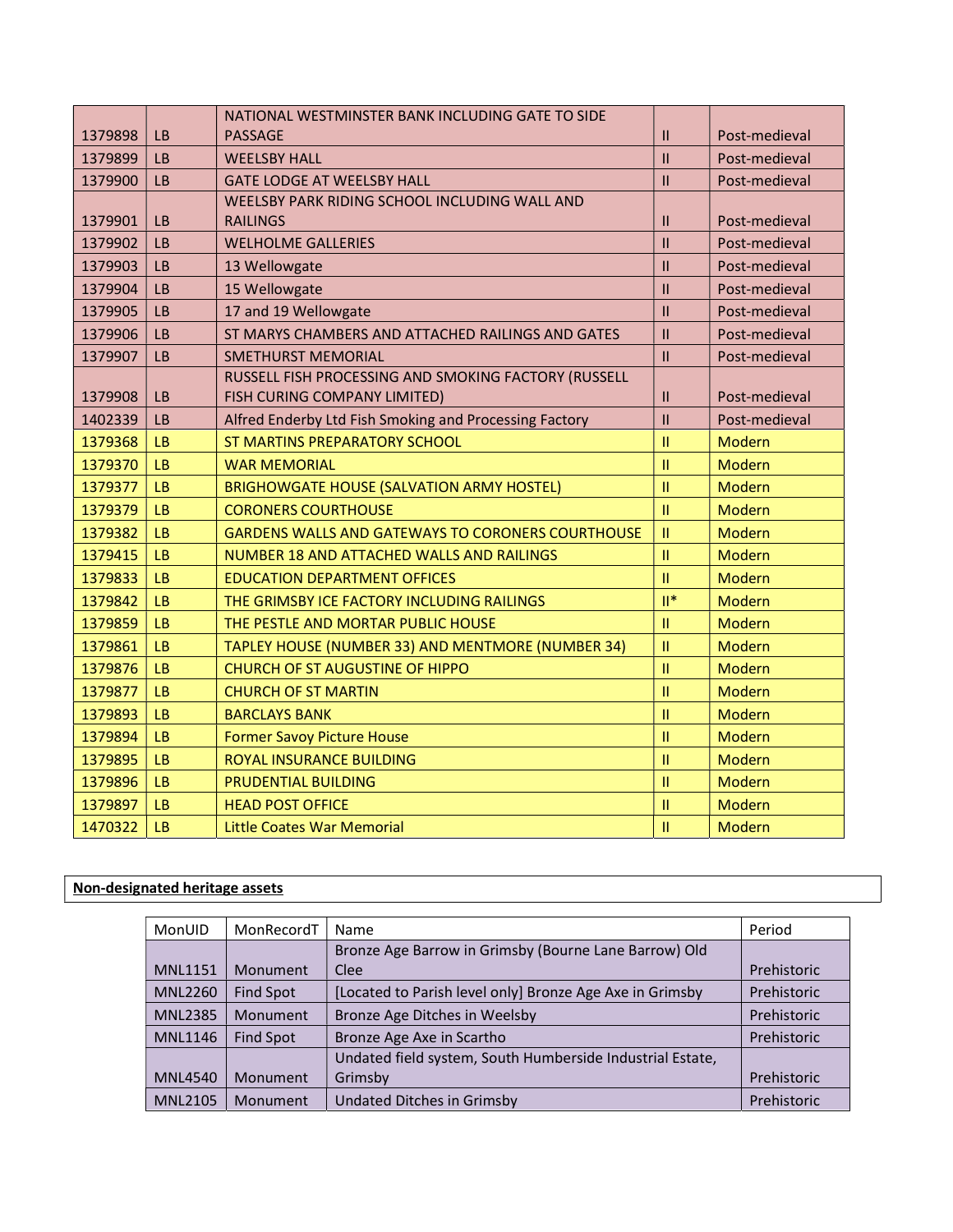| <b>MNL3100</b> | Monument         | Peat Deposit at Union Dock                              | Prehistoric |
|----------------|------------------|---------------------------------------------------------|-------------|
| <b>MNL450</b>  | <b>Find Spot</b> | Prehistoric Flint Adze in Cleethorpes                   | Prehistoric |
| <b>MNL2088</b> | Monument         | <b>Artefact Scatter in Great Coates</b>                 | Prehistoric |
| <b>MNL2097</b> | Monument         | Humber Sunken Forest                                    | Prehistoric |
| <b>MNL2138</b> | <b>Find Spot</b> | Neolithic Arrowhead in Grimsby                          | Prehistoric |
| <b>MNL2526</b> | <b>Find Spot</b> | Prehistoric Flints in Grimsby                           | Prehistoric |
|                | Undated          | Cropmark enclosure 490m south west of The Grange in     |             |
| <b>MNL2540</b> | Site             | <b>Great Coates</b>                                     | Prehistoric |
|                | Undated          |                                                         |             |
| <b>MNL2530</b> | Site             | Cropmark enclosure 400m north west of Low Farm, Scartho | Prehistoric |
| <b>MNL1153</b> | <b>Find Spot</b> | Iron Age Coins found under Scartho Mill in Grimsby      | Prehistoric |
| <b>MNL1154</b> | <b>Find Spot</b> | Iron Age Coins and Pottery found on Bargate Grimsby     | Prehistoric |
| <b>MNL1230</b> | <b>Find Spot</b> | Iron Age Coin found Chelmsford Avenue Grimsby           | Prehistoric |
| <b>MNL1242</b> | <b>Find Spot</b> | [Located to Parish level only] Iron Age Coin in Grimsby | Prehistoric |
| <b>MNL1424</b> | Monument         | Iron Age Agricultural Site, Peaks Lane, Grimsby         | Prehistoric |
| <b>MNL471</b>  | <b>Find Spot</b> | Iron Age Pottery in Grimsby                             | Prehistoric |
| <b>MNL472</b>  | <b>Find Spot</b> | Iron Age Coin in Grimsby                                | Prehistoric |
| <b>MNL878</b>  | <b>Find Spot</b> | [Located to Parish level only] Iron Age Coin in Grimsby | Prehistoric |
| <b>MNL4523</b> | <b>Find Spot</b> | Iron Age Coin found near Western School, Grimsby        | Prehistoric |
| <b>MNL1145</b> | <b>Find Spot</b> | Prehistoric Flint Scatter in Little Coates              | Prehistoric |
| MNL1149        | Monument         | Toot Hill, Little Coates                                | Prehistoric |
| <b>MNL469</b>  | Monument         | Two Mounds in Little Coates                             | Prehistoric |
| <b>MNL470</b>  | Monument         | Possible Round Barrow in Grimsby                        | Prehistoric |
| <b>MNL1134</b> | <b>Find Spot</b> | Possible Prehistoric Burial in Grimsby                  | Prehistoric |
| <b>MNL1148</b> | <b>Find Spot</b> | Neolithic Axe in Grimsby                                | Prehistoric |
| <b>MNL1244</b> | Monument         | <b>Grimsby Haven</b>                                    | Prehistoric |
| <b>MNL1700</b> | Landscape        | <b>River Freshney</b>                                   | Prehistoric |
| <b>MNL4277</b> | Landscape        | <b>Piper Creek</b>                                      | Prehistoric |
| <b>MNL4270</b> | Landscape        | East Haven, Grimsby and Clee                            | Prehistoric |
| <b>MNL4290</b> | Landscape        | Gooseman's Drain                                        | Prehistoric |
| <b>MNL1147</b> | Monument         | <b>Mound in Little Coates</b>                           | Roman       |
| <b>MNL1155</b> | <b>Find Spot</b> | <b>Roman Pottery in Little Coates</b>                   | Roman       |
| <b>MNL1156</b> | <b>Find Spot</b> | Roman Coin in Deansgate Grimsby                         | Roman       |
| <b>MNL1157</b> | <b>Find Spot</b> | Roman Pottery in Scartho                                | Roman       |
| <b>MNL1158</b> | <b>Find Spot</b> | Roman Coin in Grimsby                                   | Roman       |
| <b>MNL1159</b> | <b>Find Spot</b> | Roman Spindle Whorl in Little Coates                    | Roman       |
| <b>MNL1160</b> | <b>Find Spot</b> | Roman Lamp in Grimsby                                   | Roman       |
| <b>MNL1161</b> | <b>Find Spot</b> | Roman Pottery in Weelsby                                | Roman       |
| <b>MNL1162</b> | <b>Find Spot</b> | Roman Coin and Pottery in Little Coates                 | Roman       |
| <b>MNL1165</b> | <b>Find Spot</b> | Roman Pottery in Little Coates                          | Roman       |
| <b>MNL1168</b> | <b>Find Spot</b> | Roman Bead in Scartho                                   | Roman       |
| <b>MNL1207</b> | <b>Find Spot</b> | <b>Roman Coin in Cleethorpes</b>                        | Roman       |
| <b>MNL1425</b> | Monument         | Probable Roman Settlement in Scartho                    | Roman       |
| <b>MNL2531</b> | <b>Find Spot</b> | Possible Roman Bead in Scartho                          | Roman       |
| <b>MNL453</b>  | <b>Find Spot</b> | Roman Coin in Cleethorpes                               | Roman       |
| <b>MNL492</b>  | <b>Find Spot</b> | Roman Coin found in Freeman Street Grimsby              | Roman       |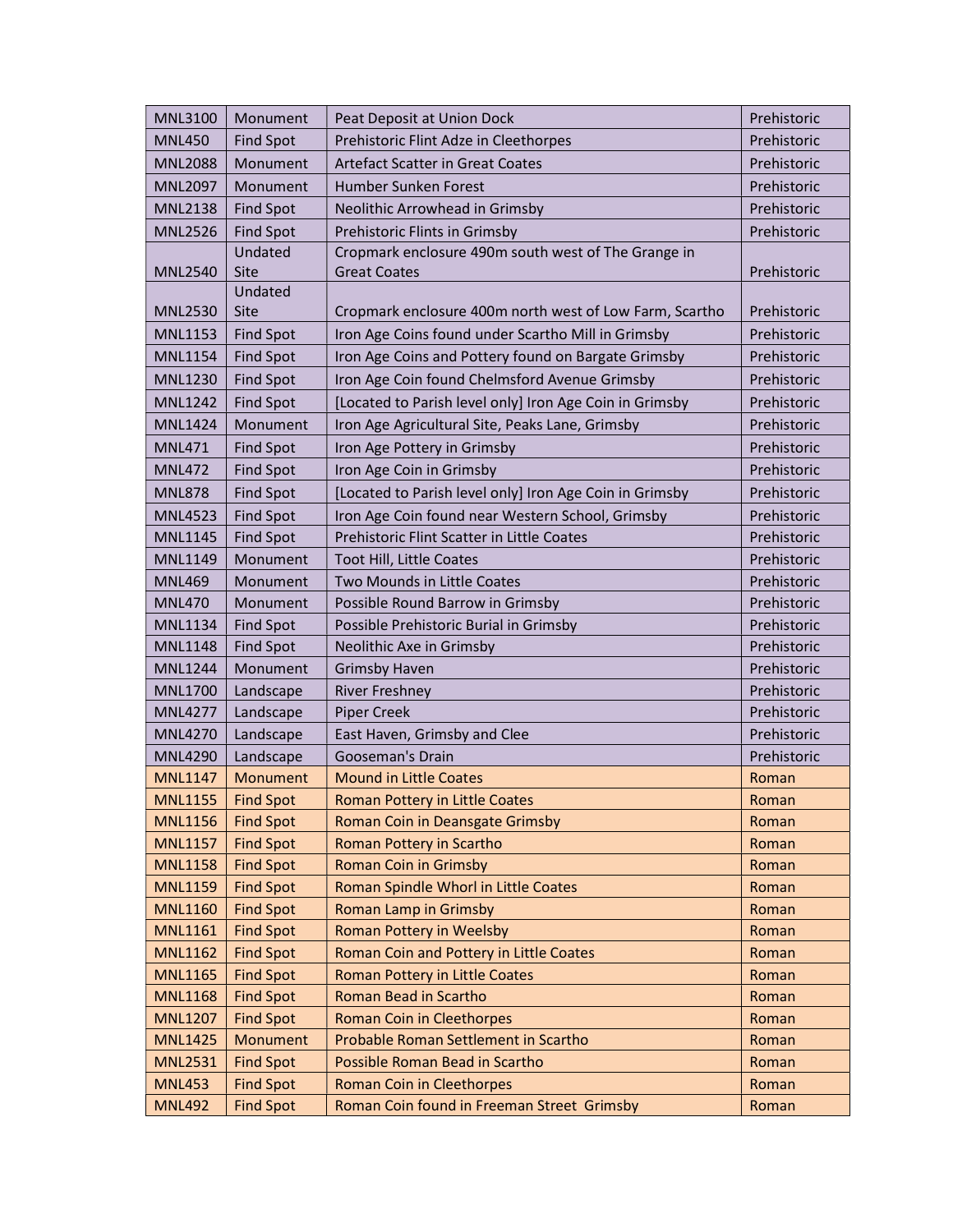| <b>MNL1152</b> | Monument         | <b>Weelsby Avenue Iron Age Site</b>                    | Roman             |
|----------------|------------------|--------------------------------------------------------|-------------------|
| <b>MNL2512</b> | Monument         | <b>Roman Enclosure in Grimsby</b>                      | Roman             |
| <b>MNL520</b>  | <b>Find Spot</b> | Roman and Medieval Pottery in Grimsby                  | Roman             |
|                |                  |                                                        | Early             |
| <b>MNL1133</b> | Monument         | <b>Havelock's Stone</b>                                | Medieval          |
|                |                  |                                                        | Early             |
| <b>MNL2371</b> | Monument         | Possible Anglo Saxon Farmstead in Weelsby              | Medieval          |
| <b>MNL2383</b> | Monument         | Early Medieval Ditched Trackway                        | Early<br>Medieval |
|                |                  |                                                        | Early             |
| <b>MNL2108</b> | Monument         | <b>Early Medieval Occupation at Nuns Corner</b>        | Medieval          |
|                |                  |                                                        | Early             |
| <b>MNL1125</b> | <b>Building</b>  | Church of Saint Giles, Scartho                         | Medieval          |
|                |                  |                                                        | Early             |
| <b>MNL2251</b> | Place            | <b>Historic Settlement of Clee</b>                     | Medieval          |
|                |                  |                                                        | Early             |
| <b>MNL2255</b> | Place            | <b>Historic Settlement of Little Coates</b>            | Medieval          |
|                |                  |                                                        | Early<br>Medieval |
| <b>MNL2256</b> | Place            | <b>Historic Settlement of Scartho</b>                  | Early             |
| <b>MNL1236</b> | Place            | <b>Historic Settlement of Great Coates</b>             | Medieval          |
|                |                  |                                                        | Early             |
| <b>MNL2252</b> | Place            | <b>Historic Settlement of Great Grimsby</b>            | Medieval          |
| <b>MNL1079</b> | Monument         | <b>Grimsby Borough Gaol</b>                            | Medieval          |
| MNL1131        | <b>Building</b>  | Churchyard Cross, St James Church                      | Medieval          |
| <b>MNL1140</b> | Monument         | Franciscan Friary, Cartergate                          | Medieval          |
| <b>MNL1141</b> | Monument         | <b>Grimsby Priory (St Leonard's Priory)</b>            | Medieval          |
| <b>MNL1142</b> | Monument         | Augustinian Friary in Grimsby                          | Medieval          |
| <b>MNL1143</b> | Monument         | Abbey of St Augustine and St Olaf (Wellow Abbey)       | Medieval          |
| <b>MNL1144</b> | Monument         | Hospital of St Mary Magdalene and St Leger             | Medieval          |
| <b>MNL1166</b> | <b>Find Spot</b> | Medieval Comb and Pottery found on Brighowgate Grimsby | Medieval          |
| <b>MNL1169</b> | <b>Find Spot</b> | Medieval Pottery in Grimsby                            | Medieval          |
| <b>MNL1170</b> | <b>Find Spot</b> | Medieval Pottery in Great Coates                       | Medieval          |
| <b>MNL1172</b> | <b>Find Spot</b> | Medieval Pottery Waster in Grimsby                     | Medieval          |
| MNL1173        | <b>Find Spot</b> | Medieval Pottery in Grimsby                            | Medieval          |
| <b>MNL1243</b> | Monument         | <b>Wellow Abbey Watermill</b>                          | Medieval          |
| <b>MNL1816</b> | Monument         | Medieval Mill, Great Coates                            | Medieval          |
| <b>MNL2102</b> | <b>Find Spot</b> | Medieval Pottery in Grimsby                            | Medieval          |
| <b>MNL2106</b> | <b>Find Spot</b> | Medieval Pottery and Bone in Grimsby                   | Medieval          |
| <b>MNL2107</b> | Monument         | <b>Possible Medieval Docklands</b>                     | Medieval          |
| <b>MNL2285</b> | Monument         | Medieval Deposit in Grimsby                            | Medieval          |
| <b>MNL2293</b> | Monument         | Possible Medieval Street Frontage on Wellowgate        | Medieval          |
|                |                  |                                                        |                   |
| <b>MNL2319</b> | Monument         | Medieval Ditch in Grimsby                              | Medieval          |
| <b>MNL2386</b> | Monument         | Medieval Deposit in Grimsby                            | Medieval          |
| <b>MNL2394</b> | Monument         | Medieval Pits and Ditches in Grimsby                   | Medieval          |
| <b>MNL2409</b> | Monument         | Possible Section of Medieval Burgh Dyke                | Medieval          |
| <b>MNL2513</b> | Monument         | Medieval Burgage Plots along Deansgate                 | Medieval          |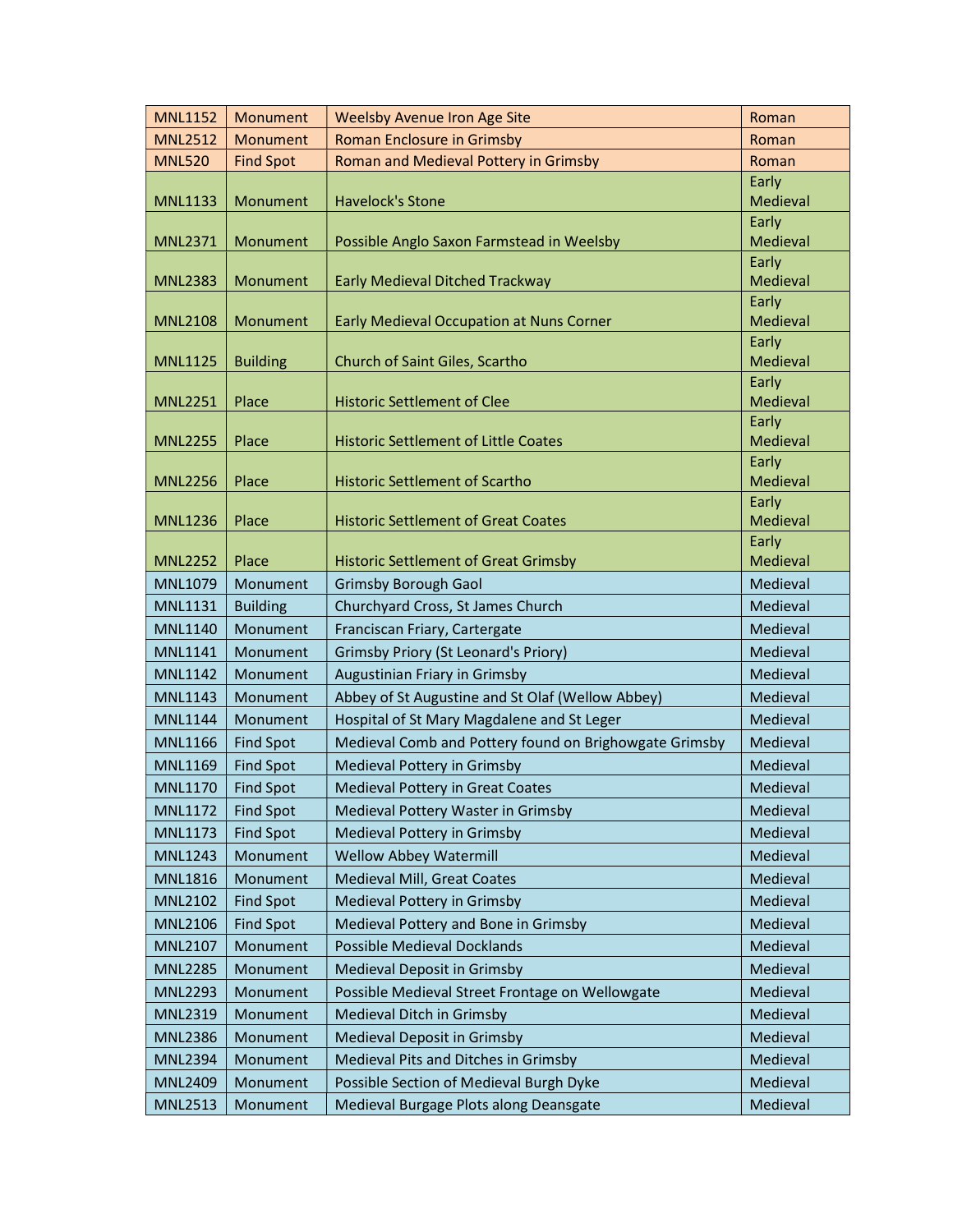| <b>MNL2582</b> | Monument         | Medieval Ditches in Scartho                               | Medieval |
|----------------|------------------|-----------------------------------------------------------|----------|
| <b>MNL4292</b> | Monument         | Probable Salt Making Site in Grimsby                      | Medieval |
| <b>MNL4293</b> | Monument         | Fleetbridge                                               | Medieval |
| <b>MNL4325</b> | Monument         | Chapel of Saint John de la Bourne, Grimsby                | Medieval |
| <b>MNL4326</b> | Monument         | Chapel of Saint Leonard, Grimsby                          | Medieval |
| <b>MNL4347</b> | Monument         | Probable Medieval Building Remains at Grimsby Riverhead   | Medieval |
| <b>MNL3098</b> | Monument         | Medieval Boat and Quay at Riverhead                       | Medieval |
|                |                  | Medieval Deposits found at Alfred Terrace, Brighowgate    |          |
| <b>MNL3333</b> | Monument         | Grimsby                                                   | Medieval |
| <b>MNL3334</b> | Monument         | Medieval Deposits at 21 Wellowgate, Grimsby               | Medieval |
| <b>MNL3336</b> | Monument         | Medieval Deposits at 15 Wellowgate                        | Medieval |
| <b>MNL473</b>  | <b>Find Spot</b> | Medieval Pottery in Grimsby                               | Medieval |
| <b>MNL474</b>  | <b>Find Spot</b> | Medieval Stone Head in Grimsby                            | Medieval |
| <b>MNL477</b>  | Monument         | <b>Grimsby Town Hall (Medieval)</b>                       | Medieval |
| <b>MNL478</b>  | Monument         | Manor House, Holme                                        | Medieval |
| <b>MNL479</b>  | Monument         | Chapel of Saint Nicholas, Holme                           | Medieval |
| <b>MNL484</b>  | Monument         | Gallows, Nuns' Corner                                     | Medieval |
| <b>MNL487</b>  | Monument         | <b>Grimsby Burgh Dyke</b>                                 | Medieval |
| <b>MNL494</b>  | Monument         | <b>Blakemen Beacon</b>                                    | Medieval |
| <b>MNL495</b>  | Monument         | Milnebridge, West Haven                                   | Medieval |
| <b>MNL496</b>  | Monument         | Carterbridge                                              | Medieval |
| <b>MNL497</b>  | Monument         | Symwhyte Bridge, Baxtergate                               | Medieval |
| <b>MNL500</b>  | Monument         | Hermitage of St Andrew, Nuns' Corner                      | Medieval |
| <b>MNL501</b>  | Monument         | Watermills, West Haven                                    | Medieval |
| <b>MNL515</b>  | Place            | Historic Settlement of Holme                              | Medieval |
| <b>MNL597</b>  | Monument         | Medieval Deposits at 26-28 Wellowgate, Grimsby            | Medieval |
| <b>MNL599</b>  | Monument         | Partially Constructed Castle in Grimsby                   | Medieval |
| <b>MNL869</b>  | Monument         | Cemetery to St Augustine and St Olaf Abbey, Wellow        | Medieval |
| <b>MNL1129</b> | Monument         | Church of Saint Mary, Grimsby                             | Medieval |
| <b>MNL2100</b> | Monument         | Medieval Clay Pits, Cartergate                            | Medieval |
| <b>MNL2507</b> | Monument         | House of John Empringham, Wellowgate                      | Medieval |
| <b>MNL476</b>  | <b>Find Spot</b> | Medieval and Post medieval Pottery in Grimsby             | Medieval |
| <b>MNL2225</b> | Landscape        | Ridge and Furrow in Aylesby                               | Medieval |
| <b>MNL2232</b> | Landscape        | Ridge and Furrow in Great Coates                          | Medieval |
| <b>MNL2240</b> | Landscape        | Ridge and Furrow in Scartho                               | Medieval |
| <b>MNL2241</b> | Landscape        | Ridge and Furrow in Clee                                  | Medieval |
| <b>MNL2242</b> | Landscape        | Ridge and Furrow in Little Coates                         | Medieval |
| <b>MNL2245</b> | Landscape        | Ridge and Furrow in Waltham                               | Medieval |
| <b>MNL2246</b> | Landscape        | Ridge and Furrow in Bradley                               | Medieval |
| <b>MNL2247</b> | Landscape        | Ridge and Furrow in Weelsby                               | Medieval |
| <b>MNL4278</b> | Monument         | Appleby Lane, Grimsby                                     | Medieval |
| <b>MNL1135</b> | Place            | Historic Settlement of Weelsby                            | Medieval |
| <b>MNL1137</b> | Monument         | Medieval Moated Manorial Site at The Grange, Aylesby Road | Medieval |
| MNL1139        | Monument         | Medieval Street Front at 68-74 Victoria Street            | Medieval |
| <b>MNL2109</b> | Monument         | <b>Medieval Flood Deposits</b>                            | Medieval |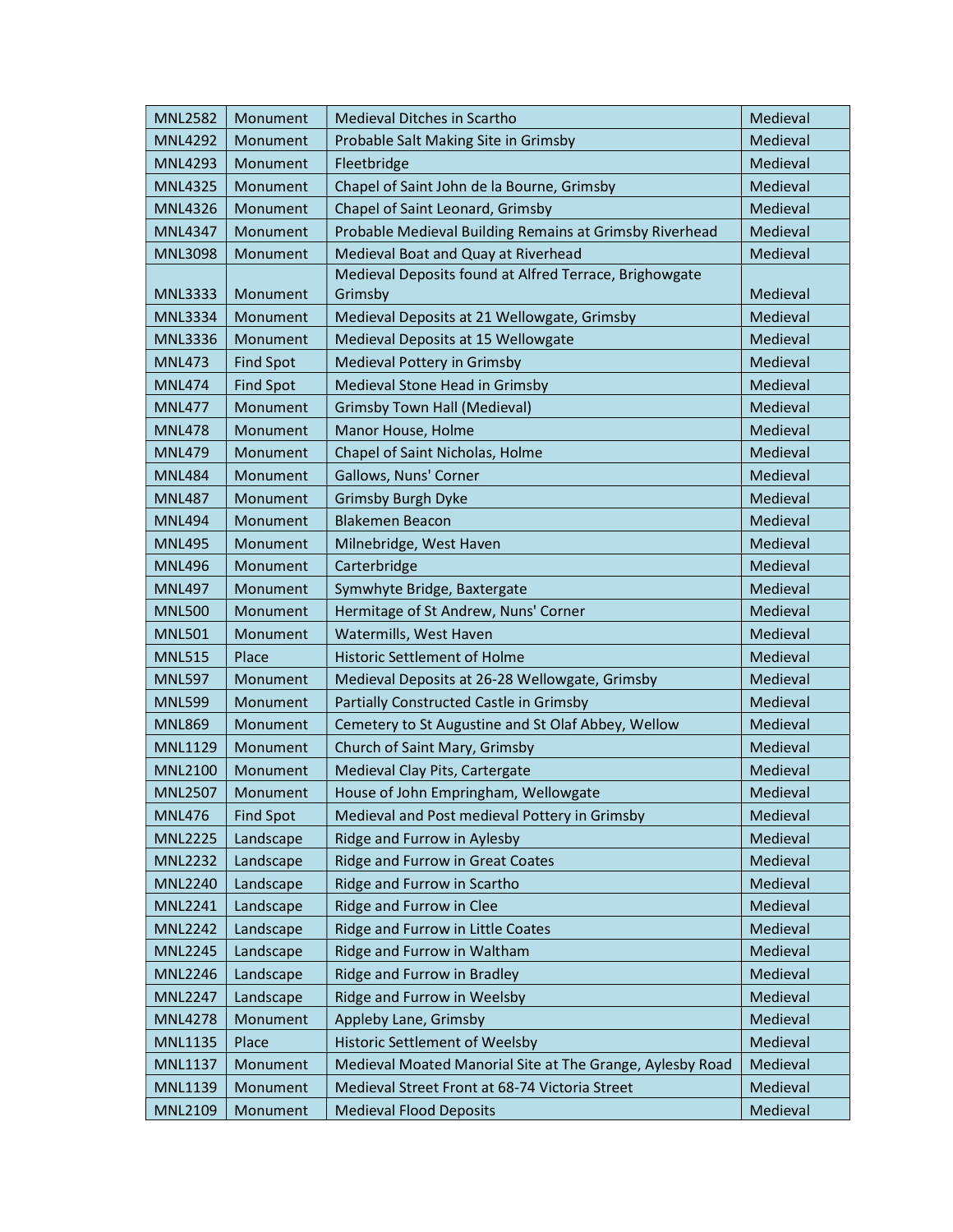| <b>MNL2128</b> | Monument        | The West Haven                                                                 | Medieval          |
|----------------|-----------------|--------------------------------------------------------------------------------|-------------------|
| <b>MNL2280</b> | Monument        | Probable Medieval Watermill in Scartho                                         | Medieval          |
| <b>MNL4276</b> | Monument        | <b>Grimsby Market Cross</b>                                                    | Medieval          |
| <b>MNL4322</b> | Monument        | Chantry Priests House and Grammar School, Chantry Lane                         | Medieval          |
| <b>MNL3337</b> | Monument        | Possible Religious House, Bargate                                              | Medieval          |
|                |                 | Medieval or later flood defence, South Humberside                              |                   |
| <b>MNL4539</b> | Monument        | Industrial Estate, Grimsby                                                     | Medieval          |
| <b>MNL498</b>  | Monument        | Holme Bridge                                                                   | Medieval          |
| <b>MNL3601</b> | Monument        | Un-named Street, Grimsby                                                       | Medieval          |
| <b>MNL3574</b> | Monument        | Flottergate, Grimsby                                                           | Medieval          |
| <b>MNL3581</b> | Monument        | High Street, Grimsby                                                           | Medieval          |
| <b>MNL3582</b> | Monument        | <b>Butchery Lane, Grimsby</b>                                                  | Medieval          |
| <b>MNL1269</b> | <b>Building</b> | The Vicarage, Scartho                                                          | Medieval          |
| <b>MNL587</b>  | <b>Building</b> | Church of Saint Michael, Little Coates                                         | Medieval          |
| <b>MNL1128</b> | <b>Building</b> | Church of Saint James, Grimsby                                                 | Medieval          |
| <b>MNL3413</b> | Monument        | Louth Road, (was Holton Road) Scartho and Waltham                              | Medieval          |
| <b>MNL3429</b> | Monument        | <b>Bradley Road, Bradley</b>                                                   | Medieval          |
| <b>MNL3437</b> | Monument        | Scartho Road, Grimsby                                                          | Medieval          |
| <b>MNL3456</b> | Monument        | Laceby Road, Grimsby                                                           | Medieval          |
| <b>MNL3459</b> | Monument        | Grimsby Road, Laceby                                                           | Medieval          |
| <b>MNL3566</b> | Monument        | Bargate, Grimsby                                                               | Medieval          |
| <b>MNL3567</b> | Monument        | Cartergate, Grimsby                                                            | Medieval          |
| <b>MNL3568</b> | Monument        | Deansgate, Grimsby                                                             | Medieval          |
| <b>MNL3569</b> | Monument        | Chantry Lane, Grimsby                                                          | Medieval          |
| <b>MNL3570</b> | Monument        | Brighowgate, Grimsby                                                           | Medieval          |
| <b>MNL3571</b> | Monument        | Abbey Road, Grimsby                                                            | Medieval          |
| <b>MNL3572</b> | Monument        | Wellowgate, Grimsby                                                            | Medieval          |
| <b>MNL3576</b> | Monument        | South St Mary's Gate, Grimsby                                                  | Medieval          |
| <b>MNL3583</b> | Monument        | Victoria Street West (was Baxtergate), Grimsby                                 | Medieval          |
| <b>MNL3584</b> | Monument        | <b>Bull Ring Lane, Grimsby</b>                                                 | Medieval          |
|                |                 |                                                                                | Post-             |
| <b>MNL2341</b> | Monument        | Drewery's Cottage, Pinfold Lane                                                | medieval          |
|                |                 | Timber Framed House, East Corner of Grimsby, Louth and                         | Post-             |
| <b>MNL2346</b> | Monument        | <b>Waltham Roads</b>                                                           | medieval          |
| <b>MNL2347</b> | Monument        | Timber Framed House, West Corner of Grimsby, Louth and<br><b>Waltham Roads</b> | Post-<br>medieval |
|                |                 |                                                                                | Post-             |
| <b>MNL2686</b> | Monument        | Watermill at Riverhead, Grimsby                                                | medieval          |
|                |                 |                                                                                | Post-             |
| <b>MNL4221</b> | Monument        | Findspot in Scartho                                                            | medieval          |
|                |                 |                                                                                | Post-             |
| <b>MNL629</b>  | <b>Building</b> | The White House, Scartho                                                       | medieval          |
|                |                 |                                                                                | Post-             |
| <b>MNL4351</b> | Monument        | Vicarage, Church Lane, Grimsby                                                 | medieval          |
|                |                 |                                                                                | Post-             |
| <b>MNL3592</b> | Monument        | Un-named Street, Grimsby                                                       | medieval          |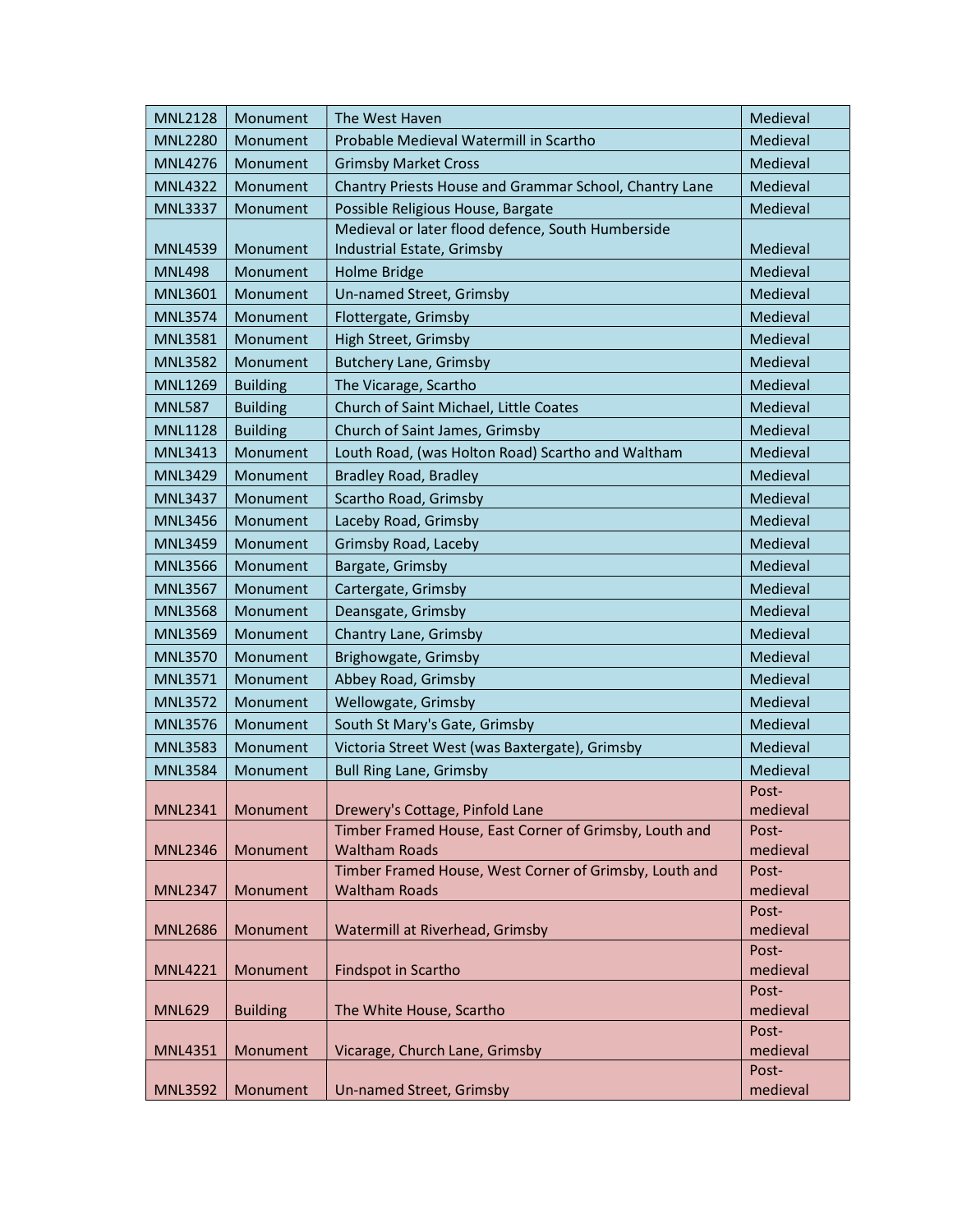|                |                 |                                                     | Post-             |
|----------------|-----------------|-----------------------------------------------------|-------------------|
| <b>MNL3593</b> | Monument        | Un-named Street, Grimsby                            | medieval          |
|                |                 |                                                     | Post-             |
| <b>MNL3594</b> | Monument        | Un-named Street, Grimsby                            | medieval          |
|                |                 |                                                     | Post-             |
| <b>MNL3595</b> | Monument        | Un-named Street, Grimsby                            | medieval          |
|                |                 |                                                     | Post-             |
| <b>MNL3597</b> | Monument        | Un-named Street, Grimsby                            | medieval          |
|                |                 |                                                     | Post-             |
| <b>MNL1282</b> | <b>Building</b> | Waterproof Clothing Factory, Robinson Street East   | medieval          |
|                |                 |                                                     | Post-             |
| <b>MNL1334</b> | Monument        | Hall of Science, Freeman Street                     | medieval          |
|                |                 |                                                     | Post-             |
| <b>MNL1403</b> | Monument        | Nun's Farm, Nun's Corner                            | medieval          |
|                |                 |                                                     | Post-             |
| <b>MNL1480</b> | Maritime        | Wreck Site HO8490                                   | medieval          |
|                |                 |                                                     | Post-             |
| <b>MNL1482</b> | Maritime        | Wreck Site HO8489                                   | medieval          |
|                |                 |                                                     | Post-             |
| <b>MNL925</b>  | Monument        | Beaconthorpe (North) Brick and Tile Works           | medieval          |
|                |                 |                                                     | Post-             |
| <b>MNL950</b>  | Landscape       | <b>Town's Holt</b>                                  | medieval          |
|                |                 |                                                     | Post-             |
| MNL1701        | Monument        | <b>Pyewipe Chemical Works</b>                       | medieval          |
|                |                 |                                                     | Post-             |
| <b>MNL3590</b> | Monument        | Sanctuary Lane, Grimsby                             | medieval          |
| <b>MNL3657</b> | Monument        | Rattan Row, Grimsby                                 | Post-<br>medieval |
|                |                 |                                                     | Post-             |
| <b>MNL3411</b> | Monument        | <b>Weelsby Road, Grimsby</b>                        | medieval          |
|                |                 |                                                     | Post-             |
| <b>MNL3431</b> | Monument        | Waltham Road, Scartho                               | medieval          |
|                |                 |                                                     | Post-             |
| <b>MNL3573</b> | Monument        | Church Lane, Grimsby                                | medieval          |
|                |                 |                                                     | Post-             |
| <b>MNL3578</b> | Monument        | Part of Bethlehem Street (was Low Street), Grimsby  | medieval          |
|                |                 |                                                     | Post-             |
| <b>MNL3579</b> | Monument        | Part of Bethlehem Street, Grimsby                   | medieval          |
|                |                 |                                                     | Post-             |
| <b>MNL3580</b> | Monument        | Part of Old Market Place (was Back Street), Grimsby | medieval          |
|                |                 |                                                     | Post-             |
| <b>MNL3585</b> | Monument        | Osborne Street, Grimsby                             | medieval          |
|                |                 |                                                     | Post-             |
| <b>MNL3586</b> | Monument        | George Street, Grimsby                              | medieval          |
|                |                 |                                                     | Post-             |
| <b>MNL3587</b> | Monument        | Abbey Walk, Grimsby                                 | medieval          |
|                |                 |                                                     | Post-             |
| <b>MNL3589</b> | Monument        | <b>Brewery Street, Grimsby</b>                      | medieval          |
|                |                 |                                                     | Post-             |
| <b>MNL3591</b> | Monument        | Haven Street, Grimsby                               | medieval          |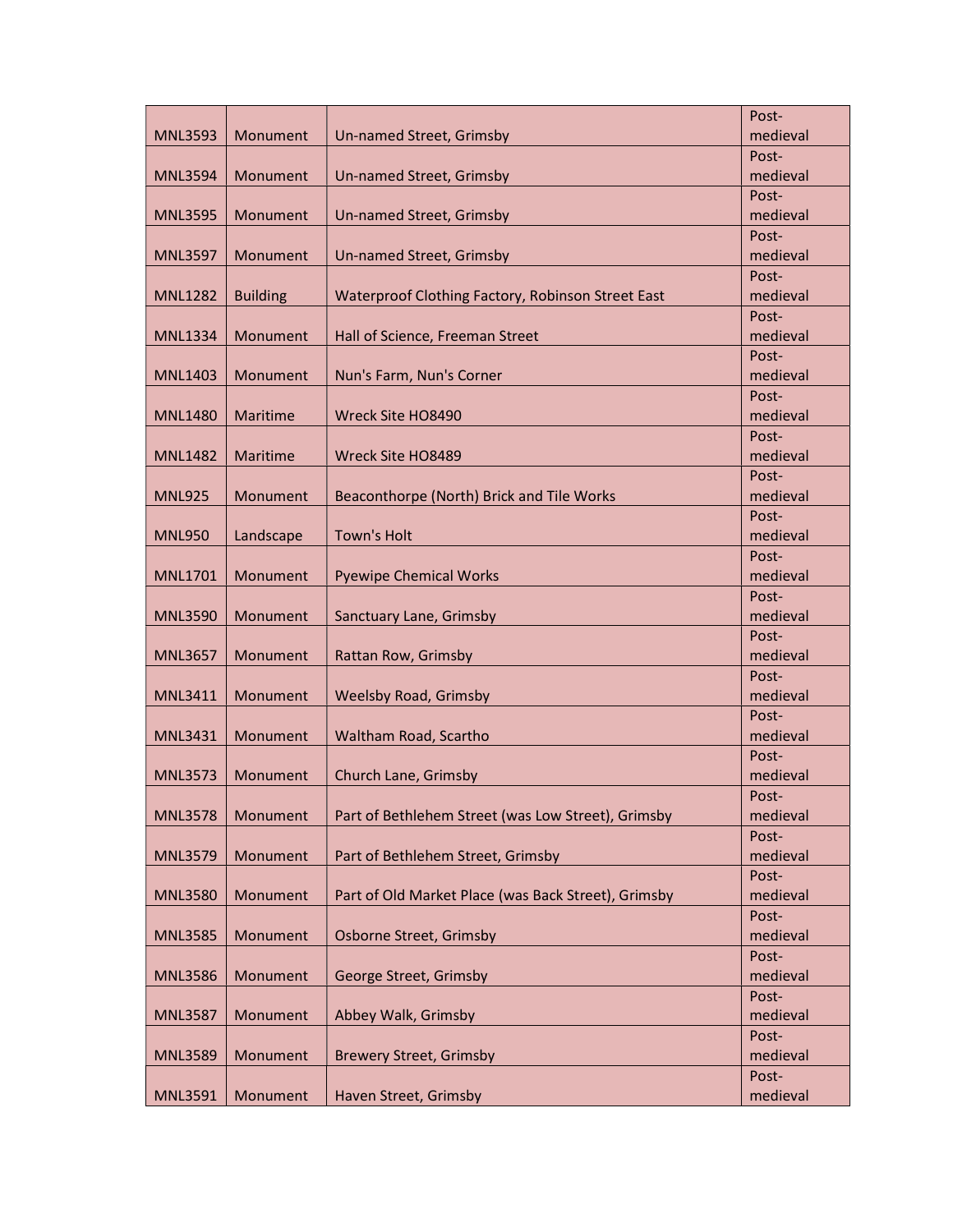|                |                 |                                                          | Post-             |
|----------------|-----------------|----------------------------------------------------------|-------------------|
| <b>MNL3598</b> | Monument        | Frederick Ward Way (was West Dock Street), Grimsby       | medieval          |
|                |                 |                                                          | Post-             |
| <b>MNL3599</b> | Monument        | Grosvenor Street, Grimsby                                | medieval          |
|                |                 |                                                          | Post-             |
| <b>MNL3600</b> | Monument        | Alexandra Road (was part of Flottergate), Grimsby        | medieval          |
|                |                 |                                                          | Post-             |
| <b>MNL3602</b> | Monument        | Abbey Drive East, Grimsby                                | medieval          |
|                |                 |                                                          | Post-             |
| <b>MNL3620</b> | Monument        | Littlefield Lane, Grimsby                                | medieval          |
|                |                 |                                                          | Post-             |
| <b>MNL1183</b> | <b>Building</b> | Pailthorpe Jewellers, 68/72 Victoria Street              | medieval          |
|                |                 |                                                          | Post-             |
| <b>MNL1187</b> | <b>Building</b> | 26 Wellowgate                                            | medieval          |
|                |                 |                                                          | Post-             |
| <b>MNL1188</b> | Monument        | 415 Victoria St                                          | medieval          |
|                |                 |                                                          | Post-             |
| <b>MNL1251</b> | <b>Building</b> | St James' School, Bargate                                | medieval          |
|                |                 |                                                          | Post-             |
| <b>MNL1257</b> | <b>Building</b> | 41 Bargate                                               | medieval          |
|                |                 |                                                          | Post-             |
| <b>MNL1259</b> | <b>Building</b> | The White Hart, 1 and 3 Bethlehem Street, Grimsby        | medieval          |
|                |                 |                                                          | Post-             |
| <b>MNL1260</b> | <b>Building</b> | 17-21 Bethlehem Street                                   | medieval          |
|                |                 |                                                          | Post-             |
| <b>MNL1261</b> | <b>Building</b> | Yarborough Hotel, Bethlehem Street, Grimsby              | medieval          |
| <b>MNL1262</b> | <b>Building</b> | 37 Bethlehem Street                                      | Post-<br>medieval |
|                |                 |                                                          | Post-             |
| <b>MNL1279</b> | <b>Building</b> | The Willows, Littlefield Lane Allotments                 | medieval          |
|                |                 |                                                          | Post-             |
| <b>MNL1280</b> | <b>Building</b> | Pelham Terrace, 4-12 Pelham Road                         | medieval          |
|                |                 |                                                          | Post-             |
| <b>MNL1281</b> | <b>Building</b> | Island House, Scartho                                    | medieval          |
|                |                 |                                                          | Post-             |
| <b>MNL1285</b> | Monument        | Hewitts' Malting, Victoria Street                        | medieval          |
|                |                 |                                                          | Post-             |
| <b>MNL1287</b> | <b>Building</b> | St Mary's Chambers, West St Mary's Gate                  | medieval          |
|                |                 |                                                          | Post-             |
| <b>MNL1293</b> | Monument        | Church of Saint Paul, Corporation Road                   | medieval          |
|                |                 |                                                          | Post-             |
| <b>MNL13</b>   | Monument        | 2 Oyster Beds at Grimsby Docks                           | medieval          |
|                |                 |                                                          | Post-             |
| <b>MNL1310</b> | Monument        | <b>Union Dock Iron Works</b>                             | medieval          |
|                |                 |                                                          | Post-             |
| <b>MNL1312</b> | Monument        | Church of Saint Andrew, Freeman Street and Church Street | medieval          |
|                |                 |                                                          | Post-             |
| <b>MNL1313</b> | Monument        | <b>Freeman Street Market</b>                             | medieval          |
|                |                 |                                                          | Post-             |
| <b>MNL1315</b> | Monument        | Iron Foundry, Freeman Street                             | medieval          |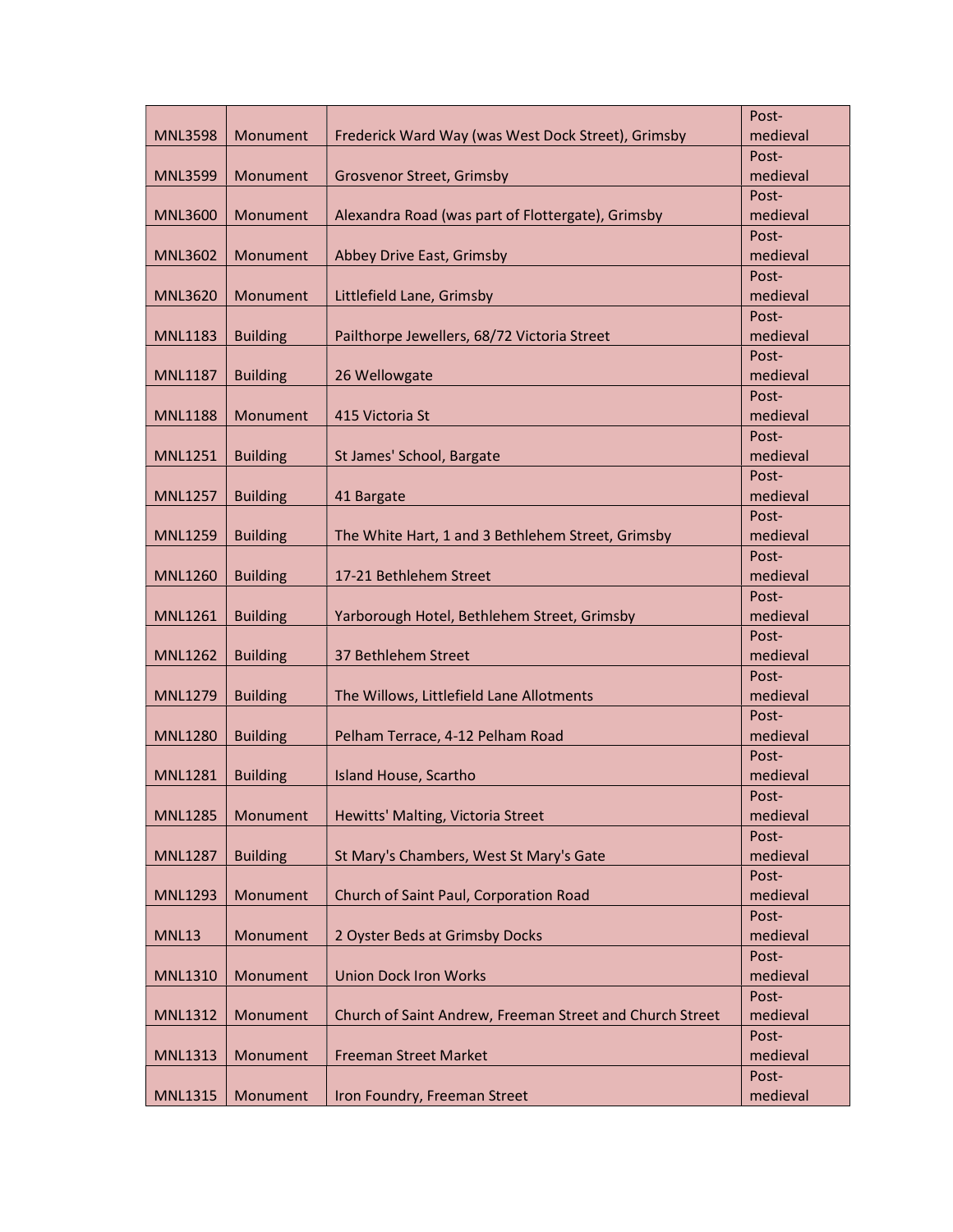|                |                 |                                                           | Post-             |
|----------------|-----------------|-----------------------------------------------------------|-------------------|
| <b>MNL1316</b> | Monument        | Wesleyan Methodist Chapel, Cleethorpe Road                | medieval          |
|                |                 |                                                           | Post-             |
| <b>MNL1318</b> | Monument        | Saw Mill, Victoria Street                                 | medieval          |
|                |                 |                                                           | Post-             |
| <b>MNL1321</b> | Monument        | Saw Mill, Rendel Street                                   | medieval          |
|                |                 |                                                           | Post-             |
| <b>MNL1322</b> | Monument        | West Marsh Planing & Moulding Mills, Alexander Road       | medieval          |
|                |                 |                                                           | Post-             |
| <b>MNL1323</b> | Monument        | Corporation Saw Mills, Chapman/Armstrong Street           | medieval          |
|                |                 |                                                           | Post-             |
| <b>MNL1324</b> | Monument        | Scandinavian Church, Chapman Street                       | medieval          |
|                |                 |                                                           | Post-             |
| <b>MNL1326</b> | Monument        | Manure Works, off Pyewipe Road                            | medieval          |
|                |                 |                                                           | Post-             |
| <b>MNL1327</b> | Monument        | Engine Shed, Grimsby Docks Station                        | medieval          |
|                |                 |                                                           | Post-             |
| <b>MNL1328</b> | Monument        | Rope Walk, Albion Street                                  | medieval          |
|                |                 |                                                           | Post-             |
| <b>MNL1331</b> | Monument        | Saw Mill, Albion Street                                   | medieval          |
|                |                 |                                                           | Post-             |
| <b>MNL1339</b> | Monument        | Norfolk R. & Sons Oil and Bone Mill, East Marsh Street    | medieval<br>Post- |
| <b>MNL1340</b> | Monument        | Gilstrap and Earp Malt House, East Marsh Street           | medieval          |
|                |                 |                                                           | Post-             |
| <b>MNL1341</b> | Monument        | Goods Shed, East Marsh Street                             | medieval          |
|                |                 |                                                           | Post-             |
| <b>MNL1344</b> | Monument        | Arthur Soames and Son Malt House (south), Grime Street    | medieval          |
|                |                 |                                                           | Post-             |
| <b>MNL1345</b> | Monument        | Arthur Soames and Son Malt House (central), Market Street | medieval          |
|                |                 |                                                           | Post-             |
| <b>MNL1346</b> | Monument        | Artillery Barracks, Market Street, Grimsby                | medieval          |
|                |                 |                                                           | Post-             |
| <b>MNL1347</b> | Monument        | <b>Central Market &amp; Clock Tower</b>                   | medieval          |
|                |                 |                                                           | Post-             |
| <b>MNL1351</b> | Monument        | Oddfellow's Hall, Victoria Street                         | medieval          |
|                |                 |                                                           | Post-             |
| <b>MNL1354</b> | Monument        | Small Pox Hospital, Haven Avenue                          | medieval          |
|                |                 |                                                           | Post-             |
| <b>MNL1355</b> | Monument        | Chemical Manure Works, Haven Avenue                       | medieval          |
|                |                 |                                                           | Post-             |
| <b>MNL1356</b> | Monument        | Cattle Market, Brighowgate                                | medieval          |
|                |                 |                                                           | Post-             |
| <b>MNL1360</b> | Monument        | Holme Hill Brick & Tile Works                             | medieval          |
|                |                 |                                                           | Post-             |
| <b>MNL1361</b> | <b>Building</b> | St Andrew's Vicarage, Eleanor Road                        | medieval          |
|                |                 |                                                           | Post-             |
| <b>MNL1364</b> | Monument        | Rope Walk, Sixhills Street                                | medieval          |
|                |                 |                                                           | Post-             |
| <b>MNL1365</b> | Monument        | Rope Walk, Catherine Street                               | medieval          |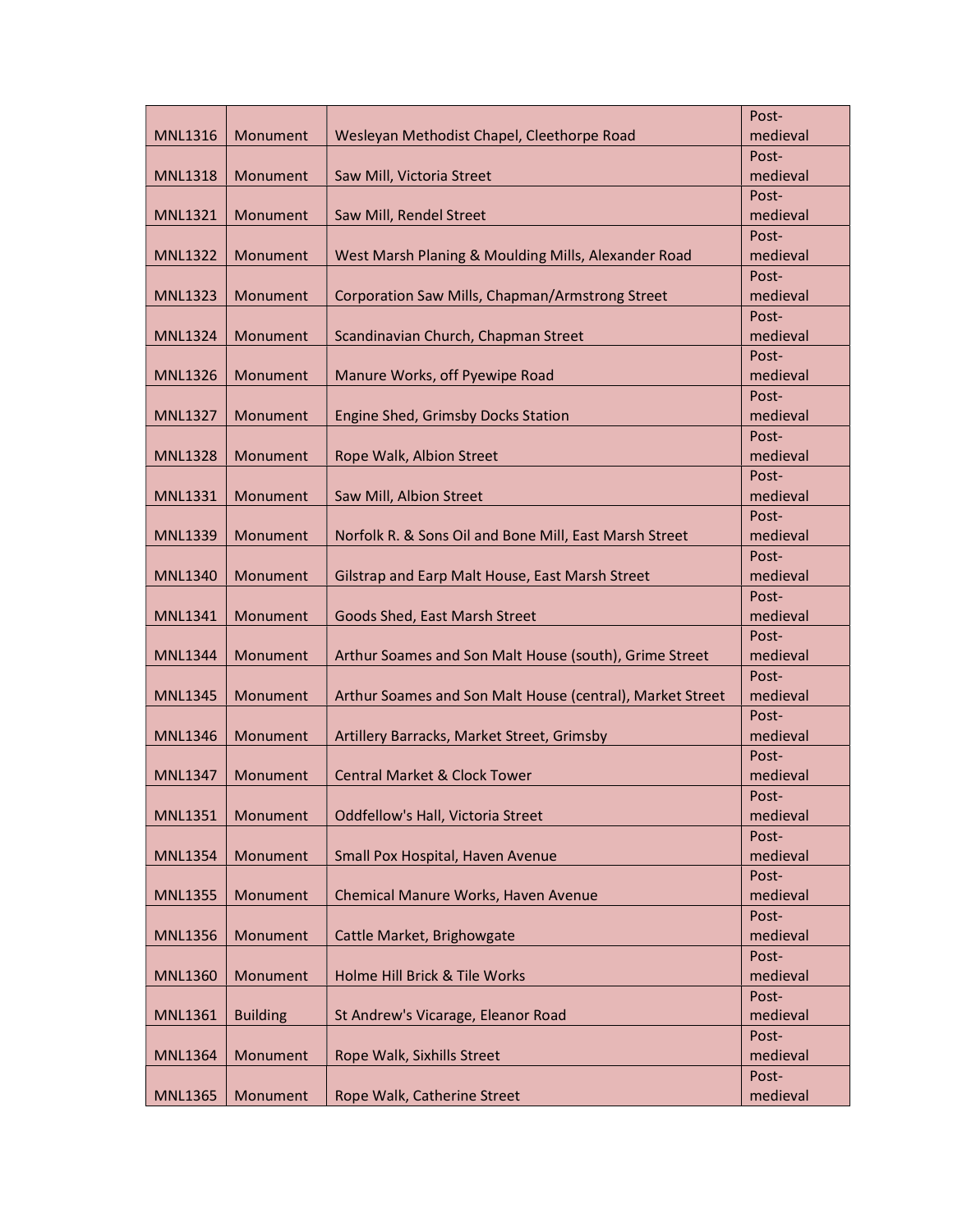|                |                 |                                                             | Post-             |
|----------------|-----------------|-------------------------------------------------------------|-------------------|
| <b>MNL1367</b> | Monument        | Malt House, Pasture Street                                  | medieval          |
|                |                 |                                                             | Post-             |
| <b>MNL1368</b> | Monument        | Signal Box, Robinson Street East                            | medieval          |
|                |                 |                                                             | Post-             |
| <b>MNL1369</b> | <b>Building</b> | Signal Box, Pasture Street                                  | medieval          |
|                |                 |                                                             | Post-             |
| <b>MNL1370</b> | Monument        | Goods Shed, Pasture Street                                  | medieval          |
|                |                 |                                                             | Post-             |
| <b>MNL1374</b> | Monument        | J Thompson & Sons Builders and Contractors, Victoria Street | medieval          |
|                |                 | H Hodson's Victoria Joinery Works and J Ogle's Atlas Saw    | Post-             |
| <b>MNL1375</b> | Monument        | Mill, Victoria Street                                       | medieval          |
|                |                 |                                                             | Post-             |
| <b>MNL1377</b> | Monument        | Industrial Flour Mill, Duchess Street                       | medieval          |
|                |                 |                                                             | Post-             |
| <b>MNL1379</b> | Monument        | Flottergate House, Flottergate                              | medieval          |
|                |                 |                                                             | Post-             |
| <b>MNL1380</b> | Monument        | Haven Bridge, Flottergate                                   | medieval          |
|                |                 |                                                             | Post-             |
| <b>MNL1382</b> | Monument        | Humber Brewery & Malthouse, Cartergate                      | medieval          |
|                |                 |                                                             | Post-             |
| <b>MNL1383</b> | Monument        | Deansgate House, Deansgate                                  | medieval          |
|                |                 |                                                             | Post-             |
| <b>MNL1384</b> | Monument        | Signal Box, Little Field Crossing                           | medieval          |
|                |                 |                                                             | Post-             |
| <b>MNL1385</b> | <b>Building</b> | Elm Villa, Littlefield Lane                                 | medieval          |
|                |                 |                                                             | Post-             |
| <b>MNL1386</b> | Landscape       | <b>Haycroft Drain</b>                                       | medieval          |
|                |                 |                                                             | Post-             |
| <b>MNL1387</b> | <b>Building</b> | Signal Box, Garden Street                                   | medieval<br>Post- |
| <b>MNL1388</b> | Monument        | Saw Mill, Hope Street                                       | medieval          |
|                |                 |                                                             | Post-             |
| <b>MNL1389</b> | Monument        | Rope Walk, Stirling Street                                  | medieval          |
|                |                 |                                                             | Post-             |
| <b>MNL1391</b> | Landscape       | Clee Park Gardens and Pavilion, Grimsby Road                | medieval          |
|                |                 |                                                             | Post-             |
| <b>MNL1392</b> | Monument        | Tramway Depot, Hamilton Street                              | medieval          |
|                |                 |                                                             | Post-             |
| <b>MNL1393</b> | Monument        | Presbyterian Church, Victor Street                          | medieval          |
|                |                 |                                                             | Post-             |
| <b>MNL1397</b> | Monument        | Manor House, Weelsby                                        | medieval          |
|                |                 |                                                             | Post-             |
| <b>MNL14</b>   | Monument        | Alexandra Dock                                              | medieval          |
|                |                 |                                                             | Post-             |
| <b>MNL1400</b> | Monument        | Fishpond, Welholme Avenue                                   | medieval          |
|                |                 |                                                             | Post-             |
| <b>MNL1407</b> | <b>Building</b> | Primitive Methodist Chapel, Scartho                         | medieval          |
|                |                 |                                                             | Post-             |
| <b>MNL1408</b> | Monument        | Glebe Farm, Scartho                                         | medieval          |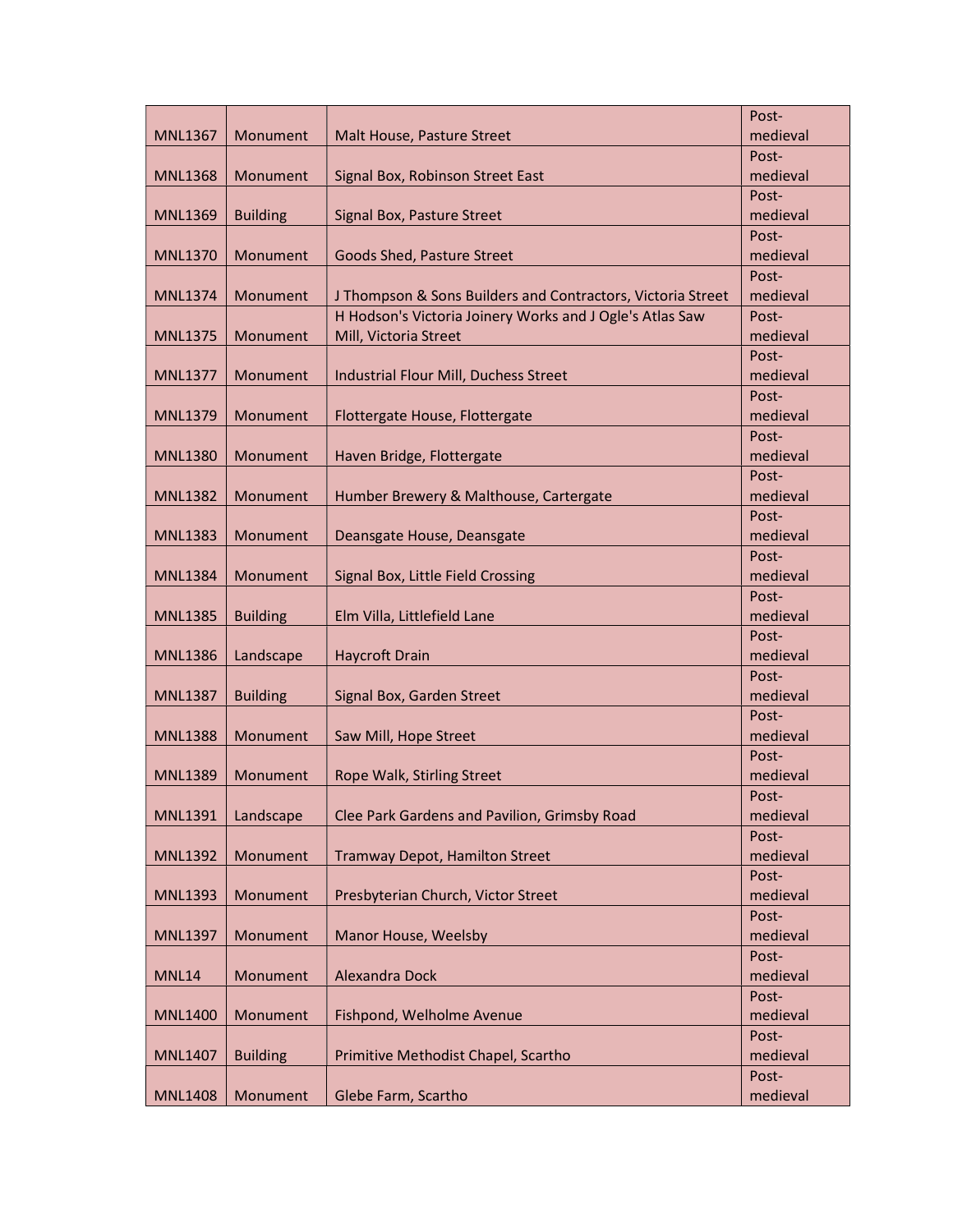| <b>Building</b><br><b>Little Coates Farm</b><br><b>MNL1413</b><br>Post-<br>medieval<br><b>MNL1422</b><br><b>Building</b><br><b>Great Grimsby Waterworks and Blow Wells</b><br>Post-<br>Grimsby Union Workhouse, Scartho Road, Grimsby<br>medieval<br><b>MNL1426</b><br><b>Building</b><br>Post-<br>The Tivoli Tavern, 14 Old Market Place, Grimsby<br>medieval<br><b>MNL1431</b><br><b>Building</b><br>Post-<br>Fairlawn<br>medieval<br><b>MNL1437</b><br><b>Building</b><br>Post-<br>medieval<br><b>MNL1439</b><br><b>Building</b><br><b>Grimsby Town Railway Station</b><br>Post-<br>St Anthony's Orphanage (Fisher Lads), Victor Street<br>medieval<br>Monument<br><b>MNL1447</b><br>Post-<br>medieval<br>Monument<br><b>Union Dock</b><br><b>MNL15</b><br>Post-<br>medieval<br><b>MNL1562</b><br>Landscape<br><b>Wybers Wood</b><br>Post-<br><b>MNL16</b><br>Monument<br><b>Royal Dock</b><br>medieval<br>Post-<br>Monument<br><b>Grimsby House</b><br>medieval<br><b>MNL1640</b><br>Post-<br>medieval<br><b>MNL1642</b><br><b>Building</b><br>Leamington Villa, Grimsby Road<br>Post-<br>medieval<br><b>MNL1643</b><br><b>Building</b><br>Pelham Villas, Grimsby Road<br>Post-<br>Don Villas<br>medieval<br><b>MNL1644</b><br>Monument<br>Post-<br>medieval<br>Monument<br>Southampton House<br><b>MNL1645</b><br>Post-<br>medieval<br><b>MNL1647</b><br>Monument<br>Sunnyside House, Grimsby Road, Cleethorpes<br>Post-<br><b>Stafford House</b><br>medieval<br><b>MNL1648</b><br>Monument<br>Post-<br><b>MNL18</b><br>Monument<br>NO.2 Fish Docks<br>medieval<br>Post-<br>Dock Tower (AD1892)<br>medieval<br><b>MNL1805</b><br><b>Building</b><br>Folly tower and gateway approximately 15m east of No.23<br>Post-<br>medieval<br><b>MNL1809</b><br><b>Building</b><br><b>Bargate</b><br>Post-<br><b>MNL19</b><br>Monument<br>medieval<br>NO.1 Fish Docks<br>Post-<br>medieval<br><b>MNL1935</b><br>Landscape<br><b>New Cut Drain</b><br>Post-<br>39 Bethlehem Street<br>medieval<br><b>MNL1945</b><br><b>Building</b><br>Post-<br><b>New Dock</b><br>medieval<br><b>MNL1951</b><br>Monument<br>Post-<br>medieval<br><b>MNL1954</b><br>Monument<br>Fish Shed, Hutton Road |  | Post-    |
|----------------------------------------------------------------------------------------------------------------------------------------------------------------------------------------------------------------------------------------------------------------------------------------------------------------------------------------------------------------------------------------------------------------------------------------------------------------------------------------------------------------------------------------------------------------------------------------------------------------------------------------------------------------------------------------------------------------------------------------------------------------------------------------------------------------------------------------------------------------------------------------------------------------------------------------------------------------------------------------------------------------------------------------------------------------------------------------------------------------------------------------------------------------------------------------------------------------------------------------------------------------------------------------------------------------------------------------------------------------------------------------------------------------------------------------------------------------------------------------------------------------------------------------------------------------------------------------------------------------------------------------------------------------------------------------------------------------------------------------------------------------------------------------------------------------------------------------------------------------------------------------------------------------------------------------------------------------------------------------------------------------------------------------------------------------------------------------------------------------------------------------------------------------------------------|--|----------|
|                                                                                                                                                                                                                                                                                                                                                                                                                                                                                                                                                                                                                                                                                                                                                                                                                                                                                                                                                                                                                                                                                                                                                                                                                                                                                                                                                                                                                                                                                                                                                                                                                                                                                                                                                                                                                                                                                                                                                                                                                                                                                                                                                                                  |  | medieval |
|                                                                                                                                                                                                                                                                                                                                                                                                                                                                                                                                                                                                                                                                                                                                                                                                                                                                                                                                                                                                                                                                                                                                                                                                                                                                                                                                                                                                                                                                                                                                                                                                                                                                                                                                                                                                                                                                                                                                                                                                                                                                                                                                                                                  |  |          |
|                                                                                                                                                                                                                                                                                                                                                                                                                                                                                                                                                                                                                                                                                                                                                                                                                                                                                                                                                                                                                                                                                                                                                                                                                                                                                                                                                                                                                                                                                                                                                                                                                                                                                                                                                                                                                                                                                                                                                                                                                                                                                                                                                                                  |  |          |
|                                                                                                                                                                                                                                                                                                                                                                                                                                                                                                                                                                                                                                                                                                                                                                                                                                                                                                                                                                                                                                                                                                                                                                                                                                                                                                                                                                                                                                                                                                                                                                                                                                                                                                                                                                                                                                                                                                                                                                                                                                                                                                                                                                                  |  |          |
|                                                                                                                                                                                                                                                                                                                                                                                                                                                                                                                                                                                                                                                                                                                                                                                                                                                                                                                                                                                                                                                                                                                                                                                                                                                                                                                                                                                                                                                                                                                                                                                                                                                                                                                                                                                                                                                                                                                                                                                                                                                                                                                                                                                  |  |          |
|                                                                                                                                                                                                                                                                                                                                                                                                                                                                                                                                                                                                                                                                                                                                                                                                                                                                                                                                                                                                                                                                                                                                                                                                                                                                                                                                                                                                                                                                                                                                                                                                                                                                                                                                                                                                                                                                                                                                                                                                                                                                                                                                                                                  |  |          |
|                                                                                                                                                                                                                                                                                                                                                                                                                                                                                                                                                                                                                                                                                                                                                                                                                                                                                                                                                                                                                                                                                                                                                                                                                                                                                                                                                                                                                                                                                                                                                                                                                                                                                                                                                                                                                                                                                                                                                                                                                                                                                                                                                                                  |  |          |
|                                                                                                                                                                                                                                                                                                                                                                                                                                                                                                                                                                                                                                                                                                                                                                                                                                                                                                                                                                                                                                                                                                                                                                                                                                                                                                                                                                                                                                                                                                                                                                                                                                                                                                                                                                                                                                                                                                                                                                                                                                                                                                                                                                                  |  |          |
|                                                                                                                                                                                                                                                                                                                                                                                                                                                                                                                                                                                                                                                                                                                                                                                                                                                                                                                                                                                                                                                                                                                                                                                                                                                                                                                                                                                                                                                                                                                                                                                                                                                                                                                                                                                                                                                                                                                                                                                                                                                                                                                                                                                  |  |          |
|                                                                                                                                                                                                                                                                                                                                                                                                                                                                                                                                                                                                                                                                                                                                                                                                                                                                                                                                                                                                                                                                                                                                                                                                                                                                                                                                                                                                                                                                                                                                                                                                                                                                                                                                                                                                                                                                                                                                                                                                                                                                                                                                                                                  |  |          |
|                                                                                                                                                                                                                                                                                                                                                                                                                                                                                                                                                                                                                                                                                                                                                                                                                                                                                                                                                                                                                                                                                                                                                                                                                                                                                                                                                                                                                                                                                                                                                                                                                                                                                                                                                                                                                                                                                                                                                                                                                                                                                                                                                                                  |  |          |
|                                                                                                                                                                                                                                                                                                                                                                                                                                                                                                                                                                                                                                                                                                                                                                                                                                                                                                                                                                                                                                                                                                                                                                                                                                                                                                                                                                                                                                                                                                                                                                                                                                                                                                                                                                                                                                                                                                                                                                                                                                                                                                                                                                                  |  |          |
|                                                                                                                                                                                                                                                                                                                                                                                                                                                                                                                                                                                                                                                                                                                                                                                                                                                                                                                                                                                                                                                                                                                                                                                                                                                                                                                                                                                                                                                                                                                                                                                                                                                                                                                                                                                                                                                                                                                                                                                                                                                                                                                                                                                  |  |          |
|                                                                                                                                                                                                                                                                                                                                                                                                                                                                                                                                                                                                                                                                                                                                                                                                                                                                                                                                                                                                                                                                                                                                                                                                                                                                                                                                                                                                                                                                                                                                                                                                                                                                                                                                                                                                                                                                                                                                                                                                                                                                                                                                                                                  |  |          |
|                                                                                                                                                                                                                                                                                                                                                                                                                                                                                                                                                                                                                                                                                                                                                                                                                                                                                                                                                                                                                                                                                                                                                                                                                                                                                                                                                                                                                                                                                                                                                                                                                                                                                                                                                                                                                                                                                                                                                                                                                                                                                                                                                                                  |  |          |
|                                                                                                                                                                                                                                                                                                                                                                                                                                                                                                                                                                                                                                                                                                                                                                                                                                                                                                                                                                                                                                                                                                                                                                                                                                                                                                                                                                                                                                                                                                                                                                                                                                                                                                                                                                                                                                                                                                                                                                                                                                                                                                                                                                                  |  |          |
|                                                                                                                                                                                                                                                                                                                                                                                                                                                                                                                                                                                                                                                                                                                                                                                                                                                                                                                                                                                                                                                                                                                                                                                                                                                                                                                                                                                                                                                                                                                                                                                                                                                                                                                                                                                                                                                                                                                                                                                                                                                                                                                                                                                  |  |          |
|                                                                                                                                                                                                                                                                                                                                                                                                                                                                                                                                                                                                                                                                                                                                                                                                                                                                                                                                                                                                                                                                                                                                                                                                                                                                                                                                                                                                                                                                                                                                                                                                                                                                                                                                                                                                                                                                                                                                                                                                                                                                                                                                                                                  |  |          |
|                                                                                                                                                                                                                                                                                                                                                                                                                                                                                                                                                                                                                                                                                                                                                                                                                                                                                                                                                                                                                                                                                                                                                                                                                                                                                                                                                                                                                                                                                                                                                                                                                                                                                                                                                                                                                                                                                                                                                                                                                                                                                                                                                                                  |  |          |
|                                                                                                                                                                                                                                                                                                                                                                                                                                                                                                                                                                                                                                                                                                                                                                                                                                                                                                                                                                                                                                                                                                                                                                                                                                                                                                                                                                                                                                                                                                                                                                                                                                                                                                                                                                                                                                                                                                                                                                                                                                                                                                                                                                                  |  |          |
|                                                                                                                                                                                                                                                                                                                                                                                                                                                                                                                                                                                                                                                                                                                                                                                                                                                                                                                                                                                                                                                                                                                                                                                                                                                                                                                                                                                                                                                                                                                                                                                                                                                                                                                                                                                                                                                                                                                                                                                                                                                                                                                                                                                  |  |          |
|                                                                                                                                                                                                                                                                                                                                                                                                                                                                                                                                                                                                                                                                                                                                                                                                                                                                                                                                                                                                                                                                                                                                                                                                                                                                                                                                                                                                                                                                                                                                                                                                                                                                                                                                                                                                                                                                                                                                                                                                                                                                                                                                                                                  |  |          |
|                                                                                                                                                                                                                                                                                                                                                                                                                                                                                                                                                                                                                                                                                                                                                                                                                                                                                                                                                                                                                                                                                                                                                                                                                                                                                                                                                                                                                                                                                                                                                                                                                                                                                                                                                                                                                                                                                                                                                                                                                                                                                                                                                                                  |  |          |
|                                                                                                                                                                                                                                                                                                                                                                                                                                                                                                                                                                                                                                                                                                                                                                                                                                                                                                                                                                                                                                                                                                                                                                                                                                                                                                                                                                                                                                                                                                                                                                                                                                                                                                                                                                                                                                                                                                                                                                                                                                                                                                                                                                                  |  |          |
|                                                                                                                                                                                                                                                                                                                                                                                                                                                                                                                                                                                                                                                                                                                                                                                                                                                                                                                                                                                                                                                                                                                                                                                                                                                                                                                                                                                                                                                                                                                                                                                                                                                                                                                                                                                                                                                                                                                                                                                                                                                                                                                                                                                  |  |          |
|                                                                                                                                                                                                                                                                                                                                                                                                                                                                                                                                                                                                                                                                                                                                                                                                                                                                                                                                                                                                                                                                                                                                                                                                                                                                                                                                                                                                                                                                                                                                                                                                                                                                                                                                                                                                                                                                                                                                                                                                                                                                                                                                                                                  |  |          |
|                                                                                                                                                                                                                                                                                                                                                                                                                                                                                                                                                                                                                                                                                                                                                                                                                                                                                                                                                                                                                                                                                                                                                                                                                                                                                                                                                                                                                                                                                                                                                                                                                                                                                                                                                                                                                                                                                                                                                                                                                                                                                                                                                                                  |  |          |
|                                                                                                                                                                                                                                                                                                                                                                                                                                                                                                                                                                                                                                                                                                                                                                                                                                                                                                                                                                                                                                                                                                                                                                                                                                                                                                                                                                                                                                                                                                                                                                                                                                                                                                                                                                                                                                                                                                                                                                                                                                                                                                                                                                                  |  |          |
|                                                                                                                                                                                                                                                                                                                                                                                                                                                                                                                                                                                                                                                                                                                                                                                                                                                                                                                                                                                                                                                                                                                                                                                                                                                                                                                                                                                                                                                                                                                                                                                                                                                                                                                                                                                                                                                                                                                                                                                                                                                                                                                                                                                  |  |          |
|                                                                                                                                                                                                                                                                                                                                                                                                                                                                                                                                                                                                                                                                                                                                                                                                                                                                                                                                                                                                                                                                                                                                                                                                                                                                                                                                                                                                                                                                                                                                                                                                                                                                                                                                                                                                                                                                                                                                                                                                                                                                                                                                                                                  |  |          |
|                                                                                                                                                                                                                                                                                                                                                                                                                                                                                                                                                                                                                                                                                                                                                                                                                                                                                                                                                                                                                                                                                                                                                                                                                                                                                                                                                                                                                                                                                                                                                                                                                                                                                                                                                                                                                                                                                                                                                                                                                                                                                                                                                                                  |  |          |
|                                                                                                                                                                                                                                                                                                                                                                                                                                                                                                                                                                                                                                                                                                                                                                                                                                                                                                                                                                                                                                                                                                                                                                                                                                                                                                                                                                                                                                                                                                                                                                                                                                                                                                                                                                                                                                                                                                                                                                                                                                                                                                                                                                                  |  |          |
|                                                                                                                                                                                                                                                                                                                                                                                                                                                                                                                                                                                                                                                                                                                                                                                                                                                                                                                                                                                                                                                                                                                                                                                                                                                                                                                                                                                                                                                                                                                                                                                                                                                                                                                                                                                                                                                                                                                                                                                                                                                                                                                                                                                  |  |          |
|                                                                                                                                                                                                                                                                                                                                                                                                                                                                                                                                                                                                                                                                                                                                                                                                                                                                                                                                                                                                                                                                                                                                                                                                                                                                                                                                                                                                                                                                                                                                                                                                                                                                                                                                                                                                                                                                                                                                                                                                                                                                                                                                                                                  |  |          |
|                                                                                                                                                                                                                                                                                                                                                                                                                                                                                                                                                                                                                                                                                                                                                                                                                                                                                                                                                                                                                                                                                                                                                                                                                                                                                                                                                                                                                                                                                                                                                                                                                                                                                                                                                                                                                                                                                                                                                                                                                                                                                                                                                                                  |  |          |
|                                                                                                                                                                                                                                                                                                                                                                                                                                                                                                                                                                                                                                                                                                                                                                                                                                                                                                                                                                                                                                                                                                                                                                                                                                                                                                                                                                                                                                                                                                                                                                                                                                                                                                                                                                                                                                                                                                                                                                                                                                                                                                                                                                                  |  |          |
|                                                                                                                                                                                                                                                                                                                                                                                                                                                                                                                                                                                                                                                                                                                                                                                                                                                                                                                                                                                                                                                                                                                                                                                                                                                                                                                                                                                                                                                                                                                                                                                                                                                                                                                                                                                                                                                                                                                                                                                                                                                                                                                                                                                  |  |          |
|                                                                                                                                                                                                                                                                                                                                                                                                                                                                                                                                                                                                                                                                                                                                                                                                                                                                                                                                                                                                                                                                                                                                                                                                                                                                                                                                                                                                                                                                                                                                                                                                                                                                                                                                                                                                                                                                                                                                                                                                                                                                                                                                                                                  |  |          |
|                                                                                                                                                                                                                                                                                                                                                                                                                                                                                                                                                                                                                                                                                                                                                                                                                                                                                                                                                                                                                                                                                                                                                                                                                                                                                                                                                                                                                                                                                                                                                                                                                                                                                                                                                                                                                                                                                                                                                                                                                                                                                                                                                                                  |  |          |
|                                                                                                                                                                                                                                                                                                                                                                                                                                                                                                                                                                                                                                                                                                                                                                                                                                                                                                                                                                                                                                                                                                                                                                                                                                                                                                                                                                                                                                                                                                                                                                                                                                                                                                                                                                                                                                                                                                                                                                                                                                                                                                                                                                                  |  |          |
|                                                                                                                                                                                                                                                                                                                                                                                                                                                                                                                                                                                                                                                                                                                                                                                                                                                                                                                                                                                                                                                                                                                                                                                                                                                                                                                                                                                                                                                                                                                                                                                                                                                                                                                                                                                                                                                                                                                                                                                                                                                                                                                                                                                  |  |          |
|                                                                                                                                                                                                                                                                                                                                                                                                                                                                                                                                                                                                                                                                                                                                                                                                                                                                                                                                                                                                                                                                                                                                                                                                                                                                                                                                                                                                                                                                                                                                                                                                                                                                                                                                                                                                                                                                                                                                                                                                                                                                                                                                                                                  |  |          |
|                                                                                                                                                                                                                                                                                                                                                                                                                                                                                                                                                                                                                                                                                                                                                                                                                                                                                                                                                                                                                                                                                                                                                                                                                                                                                                                                                                                                                                                                                                                                                                                                                                                                                                                                                                                                                                                                                                                                                                                                                                                                                                                                                                                  |  |          |
|                                                                                                                                                                                                                                                                                                                                                                                                                                                                                                                                                                                                                                                                                                                                                                                                                                                                                                                                                                                                                                                                                                                                                                                                                                                                                                                                                                                                                                                                                                                                                                                                                                                                                                                                                                                                                                                                                                                                                                                                                                                                                                                                                                                  |  |          |
|                                                                                                                                                                                                                                                                                                                                                                                                                                                                                                                                                                                                                                                                                                                                                                                                                                                                                                                                                                                                                                                                                                                                                                                                                                                                                                                                                                                                                                                                                                                                                                                                                                                                                                                                                                                                                                                                                                                                                                                                                                                                                                                                                                                  |  |          |
|                                                                                                                                                                                                                                                                                                                                                                                                                                                                                                                                                                                                                                                                                                                                                                                                                                                                                                                                                                                                                                                                                                                                                                                                                                                                                                                                                                                                                                                                                                                                                                                                                                                                                                                                                                                                                                                                                                                                                                                                                                                                                                                                                                                  |  |          |
|                                                                                                                                                                                                                                                                                                                                                                                                                                                                                                                                                                                                                                                                                                                                                                                                                                                                                                                                                                                                                                                                                                                                                                                                                                                                                                                                                                                                                                                                                                                                                                                                                                                                                                                                                                                                                                                                                                                                                                                                                                                                                                                                                                                  |  |          |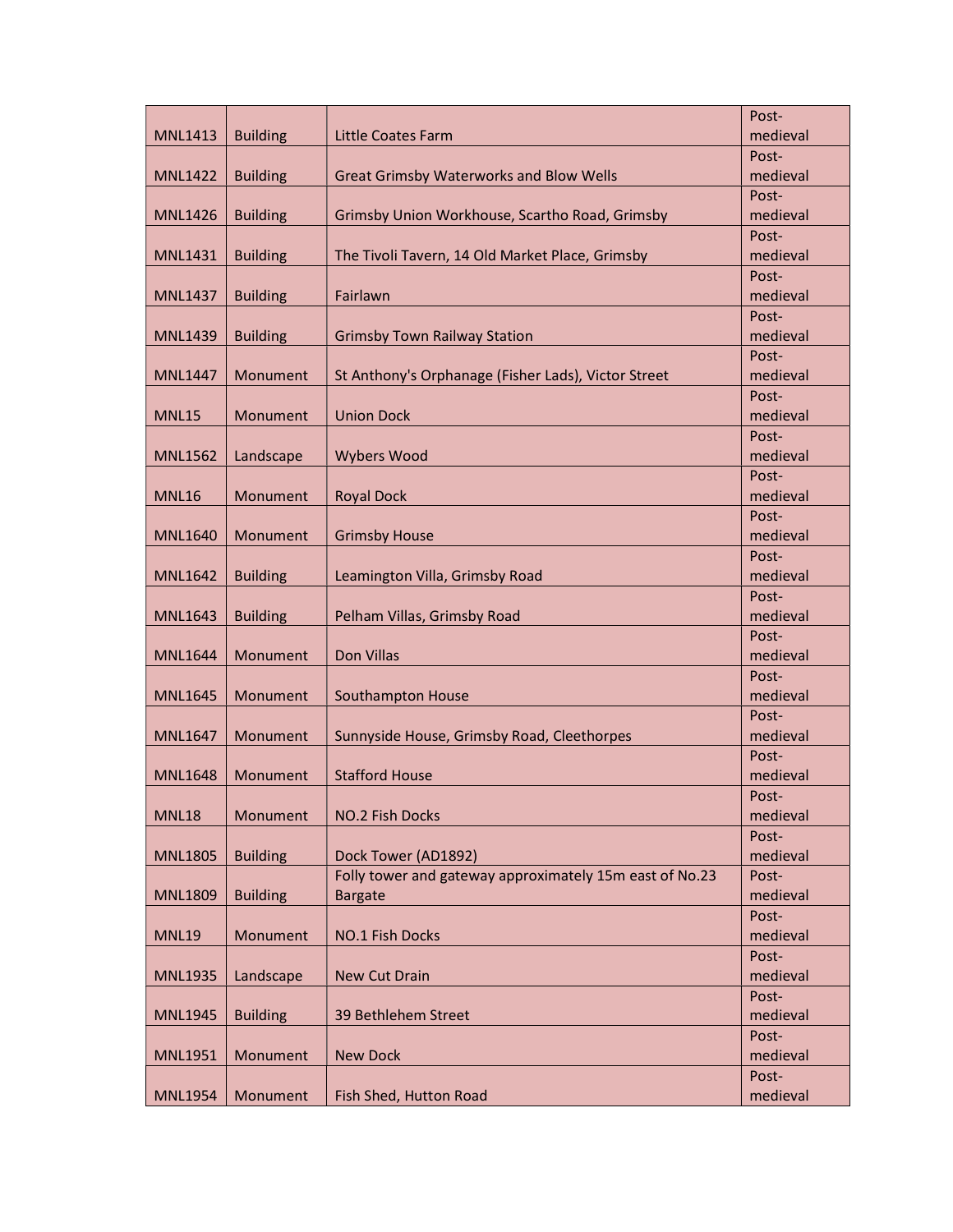|                |                 |                                                          | Post-             |
|----------------|-----------------|----------------------------------------------------------|-------------------|
| <b>MNL1955</b> | Monument        | <b>Shipbuilding Yard, Fish Docks</b>                     | medieval          |
|                |                 |                                                          | Post-             |
| <b>MNL1956</b> | Monument        | Saw Pit, Fish Docks                                      | medieval          |
|                |                 |                                                          | Post-             |
| <b>MNL1957</b> | Monument        | Lock, Fish Docks                                         | medieval          |
|                |                 |                                                          | Post-             |
| <b>MNL1959</b> | Monument        | <b>Travelling Crane, Fish Docks</b>                      | medieval          |
|                |                 |                                                          | Post-             |
| <b>MNL1960</b> | Monument        | Pier, Fish Docks                                         | medieval          |
|                |                 |                                                          | Post-             |
| <b>MNL1961</b> | Monument        | Pier, Fish Docks                                         | medieval          |
|                |                 |                                                          | Post-             |
| <b>MNL1962</b> | Monument        | Pier, Royal Dock                                         | medieval          |
|                |                 |                                                          | Post-             |
| <b>MNL1963</b> | Monument        | <b>Travelling Crane, Royal Dock</b>                      | medieval          |
|                |                 |                                                          | Post-             |
| <b>MNL1965</b> | Monument        | East Lock to Royal Dock Including Railings and Bollards  | medieval          |
|                |                 |                                                          | Post-             |
| <b>MNL1966</b> | Monument        | West Lock to Royal Dock Including Railings and Bollards  | medieval          |
|                |                 |                                                          | Post-             |
| <b>MNL1968</b> | <b>Building</b> | Lock Keepers Office 3 Meters East of the Hydraulic Tower | medieval          |
|                |                 |                                                          | Post-             |
| <b>MNL1969</b> | Monument        | <b>Emigrants Home, Royal Dock</b>                        | medieval          |
|                | Monument        |                                                          | Post-<br>medieval |
| <b>MNL1970</b> |                 | Pier, Royal Dock                                         | Post-             |
| MNL1971        | Monument        | Slip, Royal Dock                                         | medieval          |
|                |                 |                                                          | Post-             |
| <b>MNL1972</b> | Monument        | Shears, Royal Dock                                       | medieval          |
|                |                 |                                                          | Post-             |
| <b>MNL1973</b> | Monument        | Crane, Royal Dock                                        | medieval          |
|                |                 |                                                          | Post-             |
| <b>MNL1974</b> | Monument        | Timber Yards, Royal Dock                                 | medieval          |
|                |                 | COSALT Butcher's Shop and Warehouse, Fish Dock Road,     | Post-             |
| <b>MNL1975</b> | <b>Building</b> | <b>Hutton Road and Cross Street</b>                      | medieval          |
|                |                 |                                                          | Post-             |
| <b>MNL1977</b> | <b>Building</b> | <b>Quality Fish Company</b>                              | medieval          |
|                |                 | Peterson's Fish Processing and Smoking Factory, 18       | Post-             |
| <b>MNL1978</b> | <b>Building</b> | Henderson Street.                                        | medieval          |
|                |                 |                                                          | Post-             |
| <b>MNL1979</b> | Monument        | Stables, Royal Dock                                      | medieval          |
|                |                 |                                                          | Post-             |
| <b>MNL1980</b> | Monument        | <b>Union Lock</b>                                        | medieval          |
|                |                 |                                                          | Post-             |
| <b>MNL1981</b> | Monument        | <b>Travelling Crane, Royal Dock</b>                      | medieval          |
|                |                 |                                                          | Post-             |
| <b>MNL1982</b> | Monument        | Shipbuilding Yards, Lock Hill                            | medieval          |
|                |                 |                                                          | Post-             |
| <b>MNL1983</b> | Monument        | Ship Building Yard, Lock Hill                            | medieval          |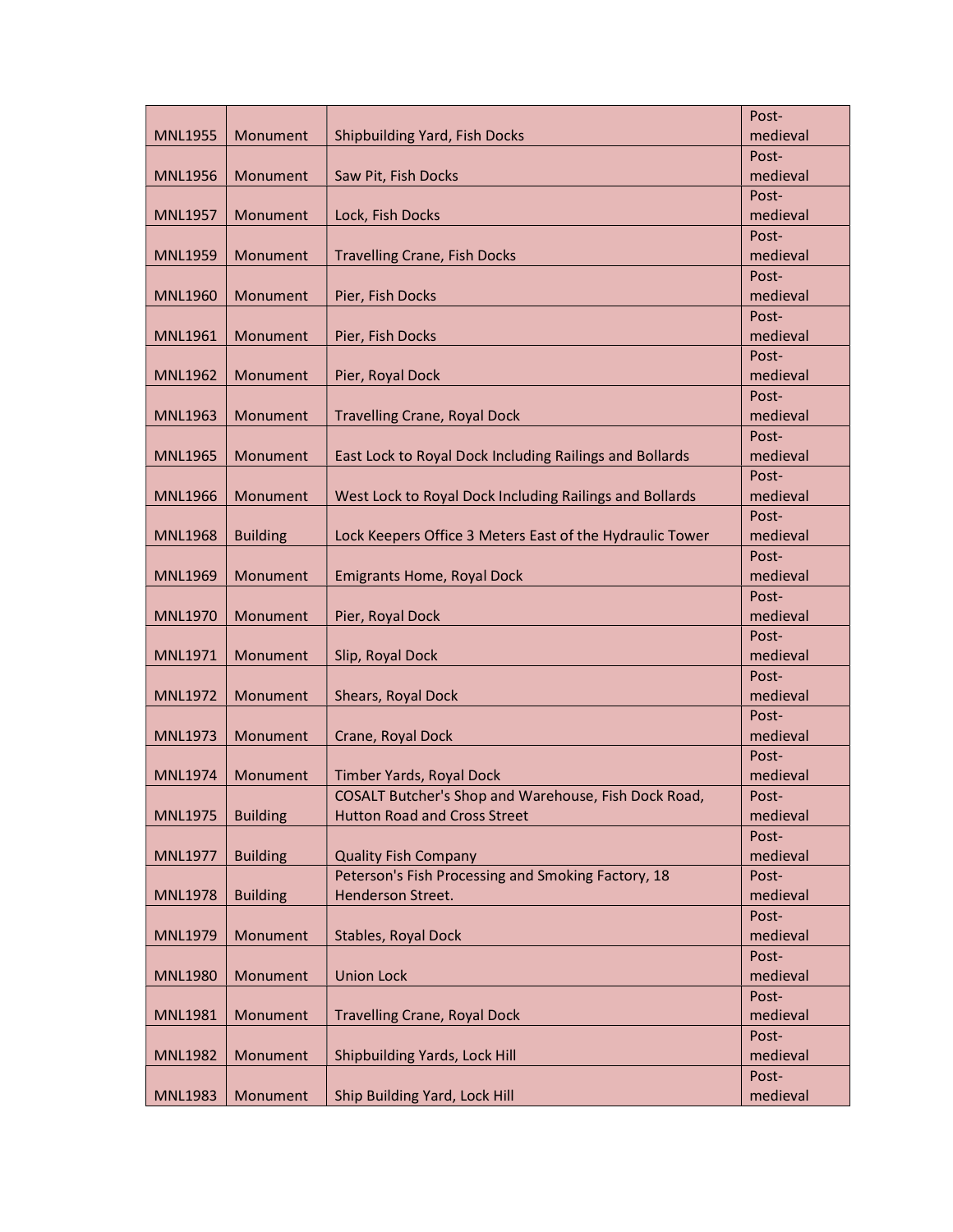|                |                 |                                                           | Post-             |
|----------------|-----------------|-----------------------------------------------------------|-------------------|
| <b>MNL1984</b> | Monument        | No.3 Graving Dock                                         | medieval          |
|                |                 |                                                           | Post-             |
| <b>MNL1986</b> | Monument        | Pier, Lock Hill                                           | medieval          |
|                |                 |                                                           | Post-             |
| <b>MNL1987</b> | Monument        | Shipbuilding Yard, Lock Hill                              | medieval          |
|                |                 |                                                           | Post-             |
| <b>MNL1988</b> | <b>Building</b> | 26 Flour Square                                           | medieval          |
|                |                 |                                                           | Post-             |
| <b>MNL1989</b> | <b>Building</b> | The Corporation Arms, 88 Freeman Street, Grimsby          | medieval          |
|                |                 |                                                           | Post-             |
| <b>MNL1991</b> | <b>Building</b> | 9-13 New Street                                           | medieval          |
|                |                 | Drinking Fountain Approximately 35m North of Church of St | Post-             |
| <b>MNL1993</b> | Monument        | James                                                     | medieval          |
|                |                 |                                                           | Post-             |
| <b>MNL1996</b> | Monument        | Timber Yard, Alexandra Dock                               | medieval<br>Post- |
| <b>MNL1997</b> | Monument        | Timber Yard, Alexandra Dock                               | medieval          |
|                |                 |                                                           | Post-             |
| <b>MNL1998</b> | Monument        | Timber Yard, Alexandra Dock                               | medieval          |
|                |                 |                                                           | Post-             |
| <b>MNL1999</b> | Monument        | Piers, Alexandra Dock                                     | medieval          |
|                |                 |                                                           | Post-             |
| <b>MNL2000</b> | Monument        | Timber Yard, Alexandra Dock                               | medieval          |
|                |                 |                                                           | Post-             |
| <b>MNL2003</b> | Monument        | School, Cleethorpe Road                                   | medieval          |
|                |                 |                                                           | Post-             |
| <b>MNL2004</b> | Monument        | Ragged School, Albert Street East                         | medieval          |
|                |                 |                                                           | Post-             |
| <b>MNL2005</b> | Monument        | Foundry, Albert Street West                               | medieval          |
|                |                 |                                                           | Post-             |
| <b>MNL2006</b> | Monument        | Timber Yards, Alexandra Dock                              | medieval          |
|                |                 |                                                           | Post-             |
| <b>MNL2007</b> | Monument        | Travelling Crane, Piers and Slipways, Alexandra Dock      | medieval          |
|                |                 |                                                           | Post-             |
| <b>MNL2008</b> | Monument        | Timber Yard, Alexandra Dock                               | medieval          |
|                | Monument        |                                                           | Post-             |
| <b>MNL2009</b> |                 | Timber Yard, Alexandra Dock                               | medieval          |
| <b>MNL2010</b> | Monument        | Timber Yard, Alexandra Dock                               | Post-<br>medieval |
|                |                 |                                                           | Post-             |
| <b>MNL2011</b> | Monument        | Timber Yard and Travelling Crane, Alexandra Dock          | medieval          |
|                |                 |                                                           | Post-             |
| <b>MNL2012</b> | Monument        | Timber Yard, Alexandra Dock                               | medieval          |
|                |                 |                                                           | Post-             |
| <b>MNL2013</b> | Monument        | Stone Yard, Alexandra Dock                                | medieval          |
|                |                 |                                                           | Post-             |
| <b>MNL2014</b> | Monument        | Timber Yard, Alexandra Dock                               | medieval          |
|                |                 |                                                           | Post-             |
| <b>MNL2015</b> | Monument        | Bennetts & Co Saw Mills and Stores, Alexandra Dock        | medieval          |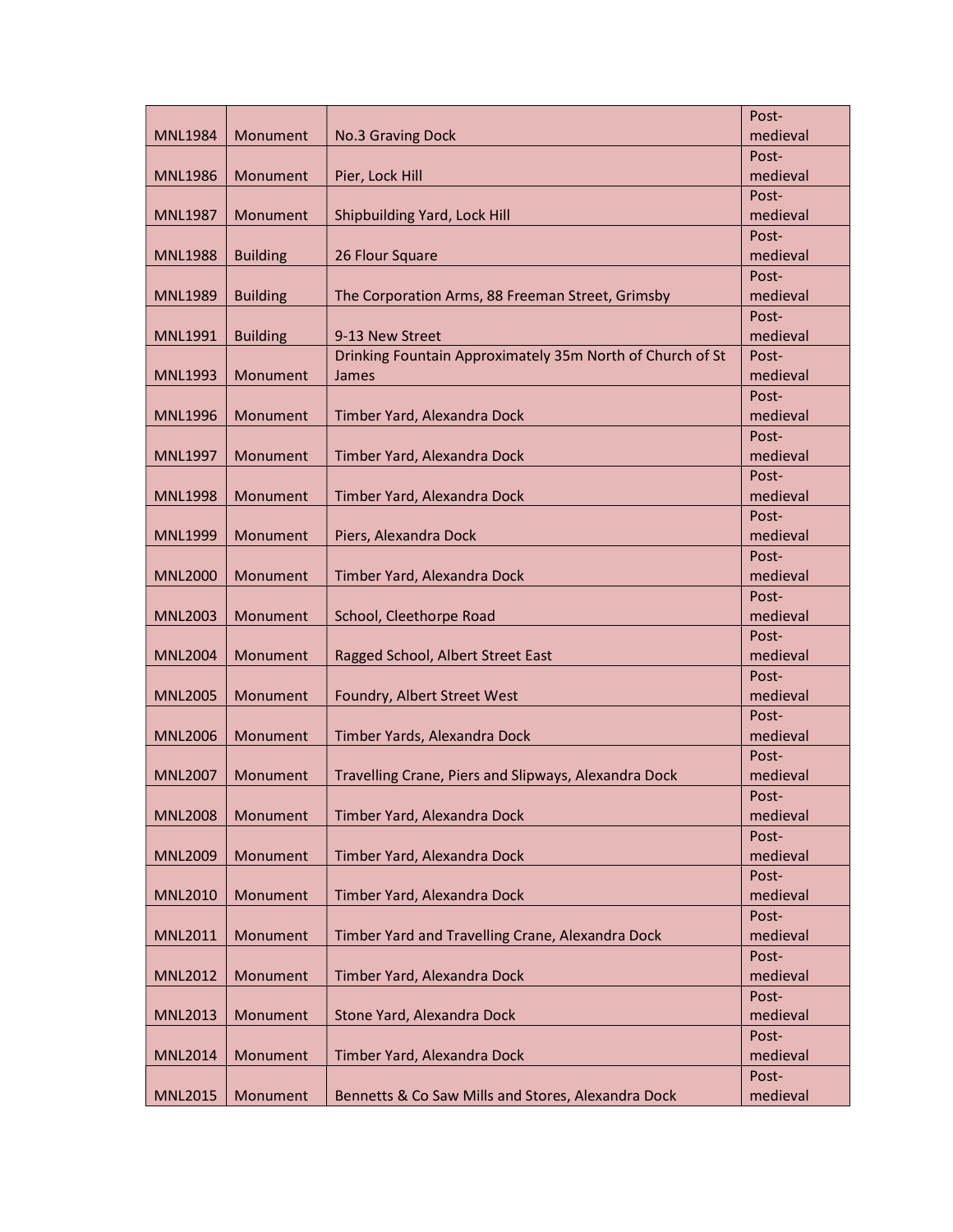|                |                 |                                                         | Post-             |
|----------------|-----------------|---------------------------------------------------------|-------------------|
| <b>MNL2016</b> | Monument        | Wintringham & Son Planing and Moulding, Alexandra Dock  | medieval          |
|                |                 |                                                         | Post-             |
| <b>MNL2017</b> | Monument        | School, King Edward Street                              | medieval          |
|                |                 |                                                         | Post-             |
| <b>MNL2018</b> | Monument        | Liberal Club, Central Market                            | medieval          |
|                |                 |                                                         | Post-             |
| <b>MNL2019</b> | Monument        | Chapman's Hotel, Central Market, Grimsby                | medieval          |
|                |                 |                                                         | Post-             |
| <b>MNL2020</b> | Monument        | The Fountain, 296 & 298 Victoria Street, Grimsby        | medieval          |
|                |                 |                                                         | Post-             |
| <b>MNL2021</b> | Monument        | Conservatives Club, Victoria Street North               | medieval          |
|                |                 |                                                         | Post-             |
| <b>MNL2022</b> | Monument        | Saw Mill, Grime Street                                  | medieval          |
|                |                 |                                                         | Post-             |
| <b>MNL2024</b> | Monument        | 192 to 202 Victoria Street                              | medieval          |
|                |                 |                                                         | Post-             |
| <b>MNL2025</b> | Monument        | County Police Station, Victoria Street South            | medieval          |
|                |                 |                                                         | Post-             |
| <b>MNL2028</b> | Monument        | School, Chapman Street                                  | medieval          |
|                |                 |                                                         | Post-             |
| <b>MNL2029</b> | Monument        | Former York, City and County Bank, Victoria Street West | medieval<br>Post- |
| <b>MNL2030</b> | Monument        | Masonic Hall, Osborne Street                            | medieval          |
|                |                 |                                                         | Post-             |
| <b>MNL2031</b> | Monument        | School, Macaulay Street                                 | medieval          |
|                |                 |                                                         | Post-             |
| <b>MNL2032</b> | Monument        | <b>Earl Street Bridge</b>                               | medieval          |
|                |                 |                                                         | Post-             |
| <b>MNL2033</b> | Monument        | Mason's Arms, 9 Silver Street, Grimsby                  | medieval          |
|                |                 |                                                         | Post-             |
| <b>MNL2034</b> | Monument        | The Wine Pipe, 25 Old Market Place, Grimsby             | medieval          |
|                |                 |                                                         | Post-             |
| <b>MNL2035</b> | Monument        | Granby Hotel, 17 Bull Ring, Grimsby                     | medieval          |
|                |                 |                                                         | Post-             |
| <b>MNL2036</b> | Monument        | Ship Hotel, Flottergate, Grimsby                        | medieval          |
|                |                 |                                                         | Post-             |
| <b>MNL2037</b> | Monument        | Old Market Place, Grimsby                               | medieval          |
|                |                 |                                                         | Post-             |
| <b>MNL2098</b> | <b>Building</b> | Outbuildings to the rear of 31-35 Bethlehem Street      | medieval          |
|                |                 |                                                         | Post-             |
| <b>MNL2099</b> | Monument        | <b>Grimsby Grange</b>                                   | medieval          |
|                |                 |                                                         | Post-             |
| <b>MNL21</b>   | Monument        | <b>Coffer Dam at Grimsby Docks</b>                      | medieval          |
|                |                 |                                                         | Post-             |
| <b>MNL2120</b> | <b>Building</b> | Millfields, Grimsby                                     | medieval          |
|                |                 |                                                         | Post-             |
| <b>MNL2121</b> | <b>Building</b> | 43 Bargate                                              | medieval<br>Post- |
| <b>MNL2122</b> | <b>Building</b> | 45 Bargate                                              | medieval          |
|                |                 |                                                         |                   |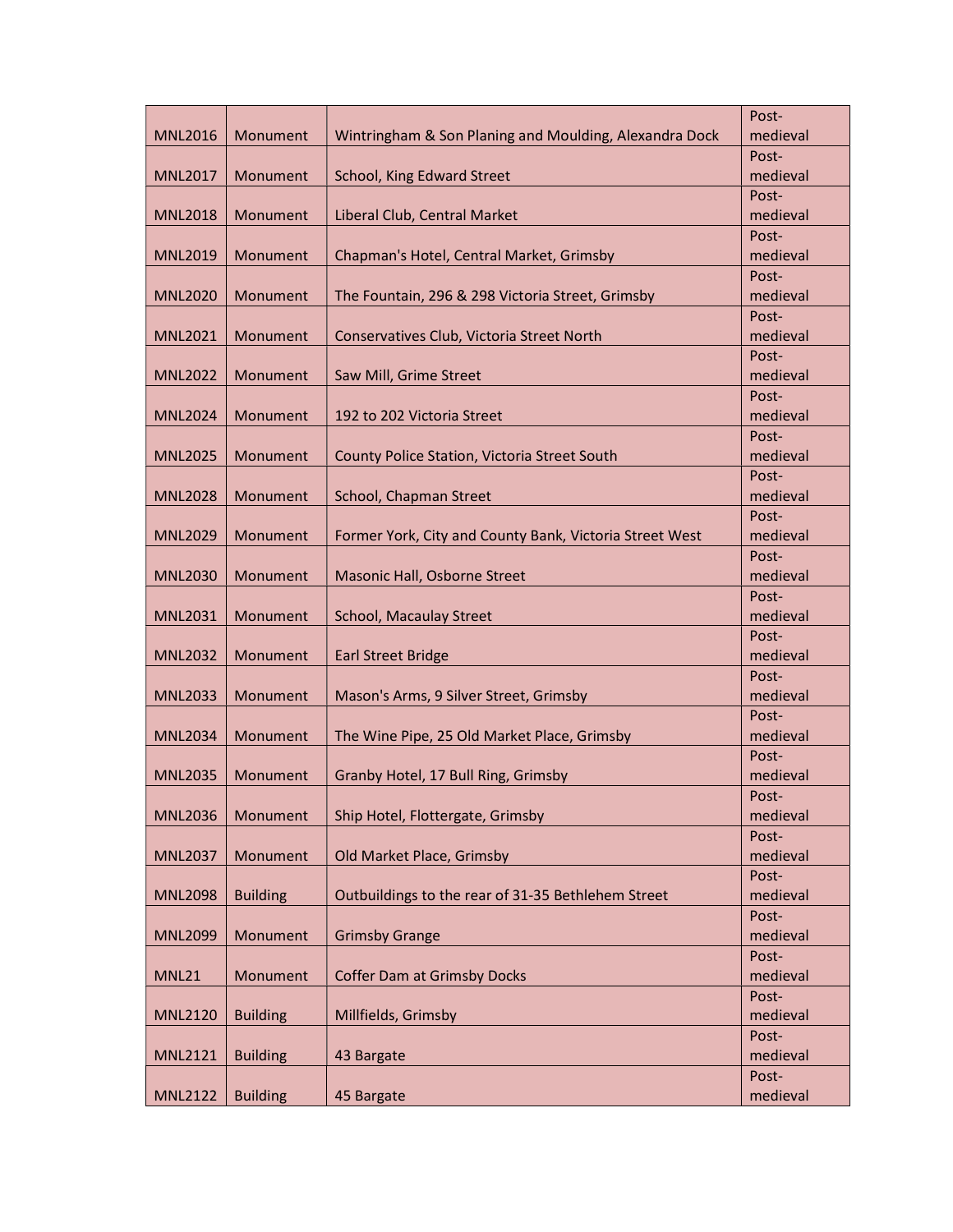|                |                 |                                                      | Post-             |
|----------------|-----------------|------------------------------------------------------|-------------------|
| <b>MNL2155</b> | <b>Building</b> | 158 Freeman Street                                   | medieval          |
|                |                 |                                                      | Post-             |
| <b>MNL2156</b> | <b>Building</b> | <b>Smethurst Memorial</b>                            | medieval          |
|                |                 |                                                      | Post-             |
| <b>MNL2179</b> | Landscape       | <b>Oak Plantation</b>                                | medieval          |
|                |                 |                                                      | Post-             |
| <b>MNL2183</b> | Landscape       | <b>Tennyson's Holt</b>                               | medieval          |
|                |                 |                                                      | Post-             |
| <b>MNL2185</b> | Monument        | College Farm, Scartho                                | medieval          |
|                |                 |                                                      | Post-             |
| <b>MNL2191</b> | Landscape       | <b>Tom Holt</b>                                      | medieval          |
|                |                 |                                                      | Post-             |
| <b>MNL2192</b> | Landscape       | <b>Great Rosey Holt</b>                              | medieval          |
|                |                 |                                                      | Post-             |
| <b>MNL2207</b> | Landscape       | <b>Villa Plantation</b>                              | medieval          |
|                |                 |                                                      | Post-             |
| <b>MNL2208</b> | Monument        | Pheasantry in Weelsby                                | medieval          |
|                |                 |                                                      | Post-             |
| <b>MNL2209</b> | Landscape       | <b>Crow Holt</b>                                     | medieval<br>Post- |
| <b>MNL2210</b> | Landscape       | <b>Carr Plantation</b>                               | medieval          |
|                |                 |                                                      | Post-             |
| <b>MNL2266</b> | Monument        | Old King's Head, 73 Victoria Street, Grimsby         | medieval          |
|                |                 |                                                      | Post-             |
| <b>MNL2267</b> | Monument        | Blacksmith Workshop, New Street                      | medieval          |
|                |                 |                                                      | Post-             |
| <b>MNL2270</b> | Monument        | <b>Osier Beds in Grimsby</b>                         | medieval          |
|                |                 |                                                      | Post-             |
| <b>MNL2271</b> | Monument        | Queen's Head, 61, 63 and 65 Victoria Street, Grimsby | medieval          |
|                |                 |                                                      | Post-             |
| <b>MNL2289</b> | Monument        | Brewery, Wellowgate                                  | medieval          |
|                |                 |                                                      | Post-             |
| <b>MNL2290</b> | Monument        | Malthouse on Brighowgate                             | medieval          |
|                |                 |                                                      | Post-             |
| MNL23          | Monument        | Albert Flour Mill, off Albert Street                 | medieval          |
|                |                 |                                                      | Post-             |
| <b>MNL2328</b> | <b>Building</b> | <b>Lancaster House</b>                               | medieval          |
|                |                 |                                                      | Post-             |
| MNL24          | Monument        | Rope Walk, North of Murray Street                    | medieval          |
|                |                 |                                                      | Post-             |
| <b>MNL2433</b> | <b>Building</b> | Fisherman's Houses, 52-62 Harrington Street          | medieval          |
|                |                 |                                                      | Post-             |
| <b>MNL2505</b> | Monument        | <b>Customs House, West Dock Street</b>               | medieval          |
|                |                 |                                                      | Post-             |
| <b>MNL2506</b> | Monument        | Clayton Hall, Baxtergate and Osborne Street          | medieval          |
|                |                 |                                                      | Post-<br>medieval |
| <b>MNL2567</b> | Monument        | St James' Church School, Sanctuary Lane              | Post-             |
| <b>MNL26</b>   | Monument        | Rope Walk, North of Riby Street                      | medieval          |
|                |                 |                                                      |                   |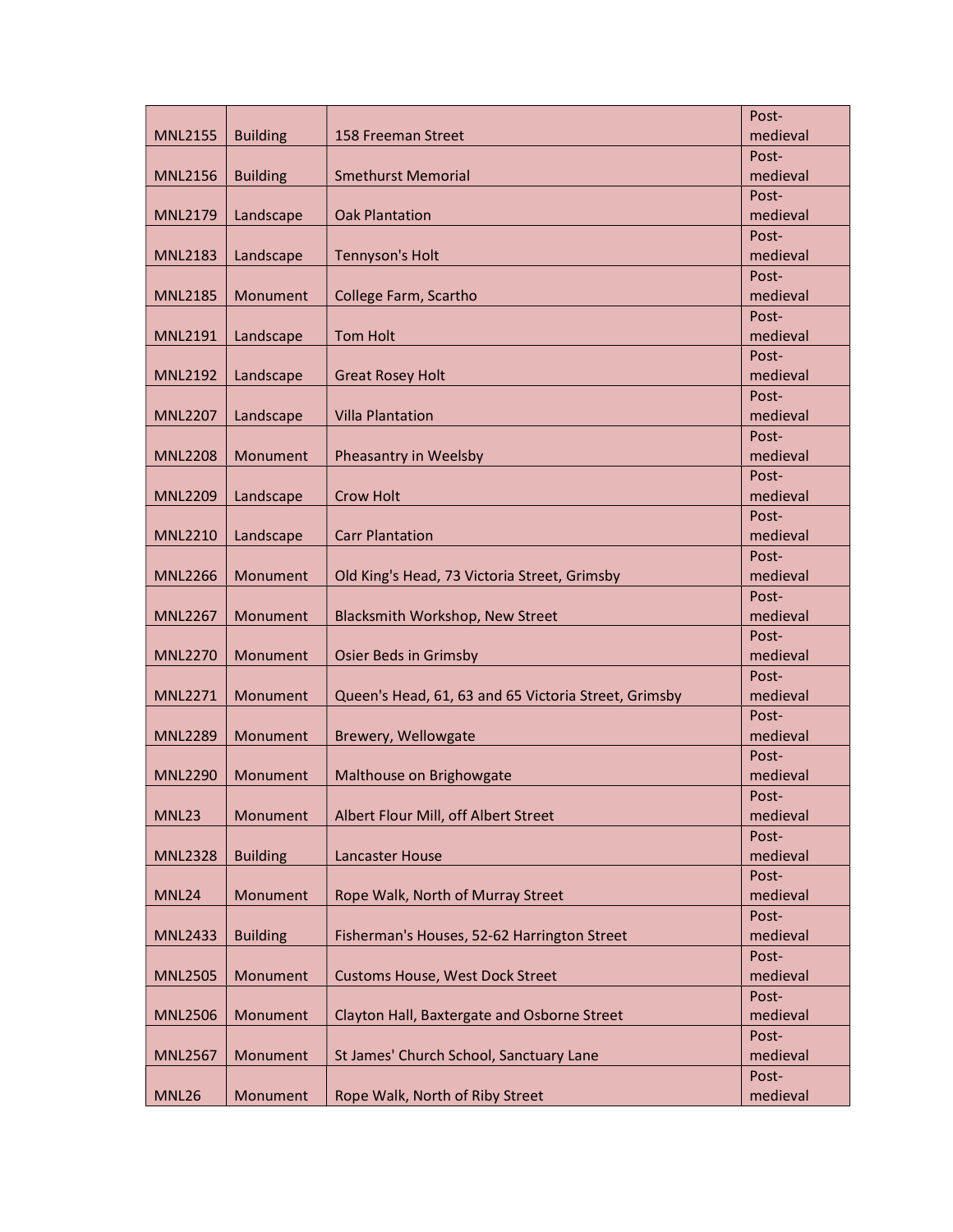|                |                 |                                                         | Post-             |
|----------------|-----------------|---------------------------------------------------------|-------------------|
| <b>MNL260</b>  | <b>Building</b> | 14-16 Wellowgate, Grimsby                               | medieval          |
|                |                 | Bargate Villa and South Villa, 34 Bargate and 2 Augusta | Post-             |
| <b>MNL2654</b> | <b>Building</b> | Street, Grimsby                                         | medieval          |
|                |                 |                                                         | Post-             |
| <b>MNL2655</b> | <b>Building</b> | Westland Corner, 36 Bargate, Grimsby                    | medieval          |
|                |                 |                                                         | Post-             |
| <b>MNL2657</b> | <b>Building</b> | Welholme House, 49 Bargate, Grimsby                     | medieval          |
|                |                 |                                                         | Post-             |
| <b>MNL2661</b> | <b>Building</b> | 13 Old Market Place, Grimsby                            | medieval          |
|                |                 |                                                         | Post-             |
| <b>MNL2663</b> | <b>Building</b> | 3 and 4 Old Market Place, Grimsby                       | medieval          |
|                |                 |                                                         | Post-             |
| <b>MNL2695</b> | Maritime        | Wreck Site 390m West of Grimsby Dock Tower              | medieval          |
|                |                 |                                                         | Post-             |
| <b>MNL2707</b> | <b>Building</b> | Ash Lea, 2a Abbey Park Road                             | medieval          |
|                |                 |                                                         | Post-             |
| <b>MNL2709</b> | <b>Building</b> | Russell Villa and Clement Villa, 4 & 6 Abbey Park Road  | medieval          |
|                |                 |                                                         | Post-             |
| <b>MNL2715</b> | <b>Building</b> | The Elms, 22 Abbey Road                                 | medieval          |
|                |                 |                                                         | Post-             |
| <b>MNL2716</b> | <b>Building</b> | Abbey Villas, 29 & 31 Abbey Road                        | medieval          |
| <b>MNL2717</b> |                 |                                                         | Post-<br>medieval |
|                | <b>Building</b> | 33 Abbey Road                                           | Post-             |
| <b>MNL2718</b> | <b>Building</b> | Abbey Villa, 55 Abbey Road                              | medieval          |
|                |                 |                                                         | Post-             |
| <b>MNL2719</b> | <b>Building</b> | Altofte House, 97 Abbey Road                            | medieval          |
|                |                 |                                                         | Post-             |
| <b>MNL2720</b> | <b>Building</b> | Wellow House, 99 Abbey Road                             | medieval          |
|                |                 |                                                         | Post-             |
| <b>MNL2721</b> | <b>Building</b> | 101 Abbey Road                                          | medieval          |
|                |                 | The Hawthorns and St Leonard's House, 103 & 105 Abbey   | Post-             |
| <b>MNL2722</b> | <b>Building</b> | Road                                                    | medieval          |
|                |                 |                                                         | Post-             |
| <b>MNL2723</b> | <b>Building</b> | Norway House and Tracey Villa, 107 & 109 Abbey Road     | medieval          |
|                |                 |                                                         | Post-             |
| <b>MNL2727</b> | Landscape       | Former Gardens to 23 Bargate                            | medieval          |
|                |                 |                                                         | Post-             |
| <b>MNL2728</b> | <b>Building</b> | The Towers, 25 Bargate                                  | medieval          |
|                |                 |                                                         | Post-             |
| <b>MNL2730</b> | <b>Building</b> | Spring Villa, 37 Bargate and Garden Wall                | medieval          |
|                |                 |                                                         | Post-             |
| <b>MNL2731</b> | <b>Building</b> | Alexandra Lodge, 38 Bargate                             | medieval          |
|                |                 |                                                         | Post-             |
| <b>MNL2743</b> | <b>Building</b> | F Rodgers Electrical Contractors, 132 Cleethorpe Road   | medieval          |
|                |                 |                                                         | Post-             |
| <b>MNL2745</b> | <b>Building</b> | The Albion, 178 to 180 Cleethorpe Road, Grimsby         | medieval          |
|                |                 |                                                         | Post-             |
| <b>MNL2747</b> | <b>Building</b> | <b>Deansgate Bridge and Railings</b>                    | medieval          |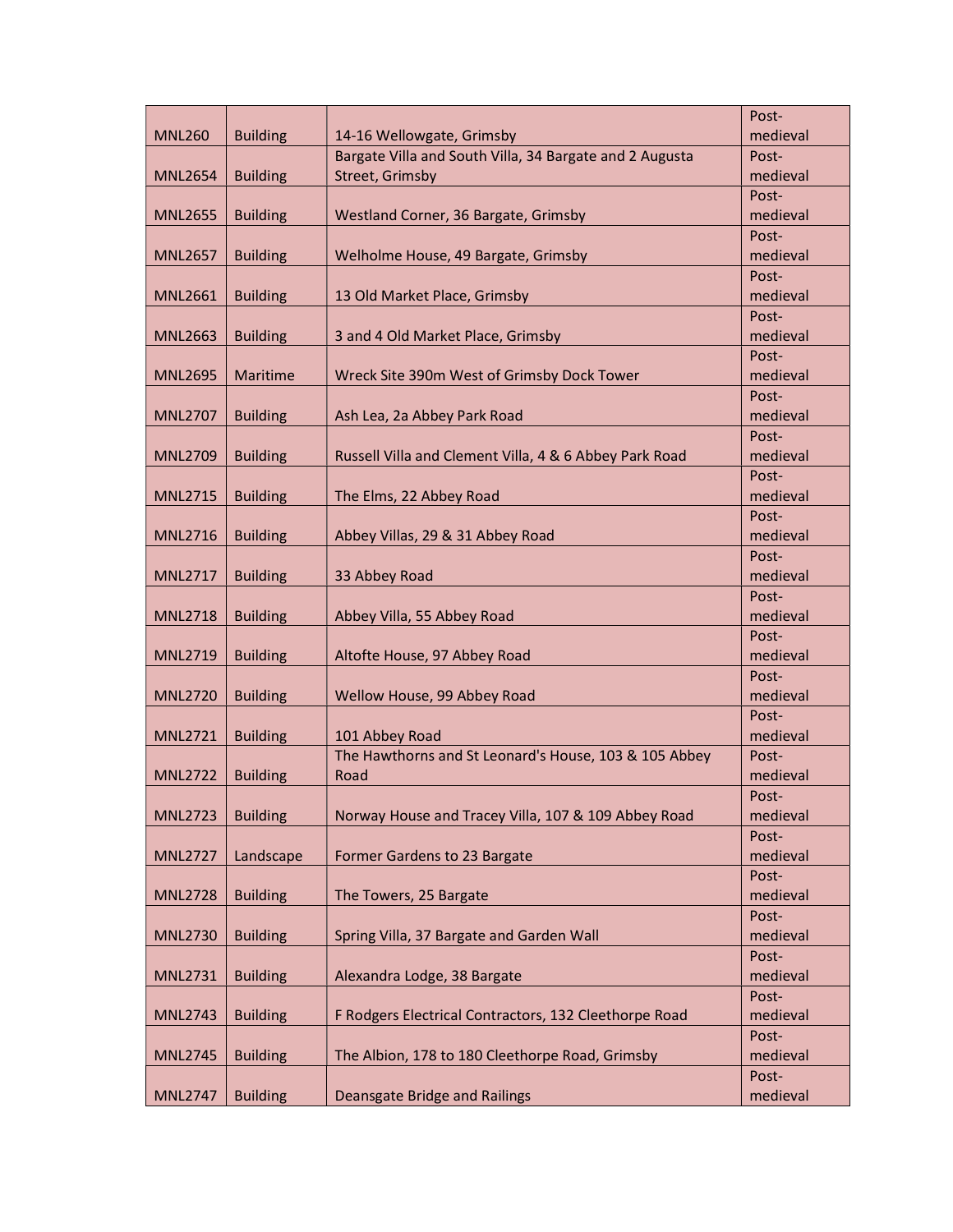|                |                 |                                                              | Post-             |
|----------------|-----------------|--------------------------------------------------------------|-------------------|
| <b>MNL2752</b> | <b>Building</b> | 12 & 14 Eleanor Street                                       | medieval          |
|                |                 |                                                              | Post-             |
| <b>MNL2753</b> | <b>Building</b> | 18a & 18b Eleanor Street                                     | medieval          |
|                |                 |                                                              | Post-             |
| <b>MNL2768</b> | <b>Building</b> | Fleurtations, 161-3 Freeman Street                           | medieval          |
|                |                 |                                                              | Post-             |
| <b>MNL2770</b> | <b>Building</b> | Wilton Villa and Flaxman Villa, 16 & 18 Heneage Road         | medieval          |
|                |                 |                                                              | Post-             |
| <b>MNL2772</b> | <b>Building</b> | Grantham House, 20 Heneage Road                              | medieval          |
|                |                 |                                                              | Post-             |
| <b>MNL2773</b> | <b>Building</b> | Heneage Villa, 21 Heneage Road                               | medieval          |
|                |                 |                                                              | Post-             |
| <b>MNL2774</b> | <b>Building</b> | Hollicroft, 44 Heneage Road                                  | medieval          |
|                |                 |                                                              | Post-             |
| <b>MNL2775</b> | <b>Building</b> | Arnold House, 46 Heneage Road                                | medieval          |
|                |                 |                                                              | Post-             |
| <b>MNL2783</b> | <b>Building</b> | Abbeyfield, 22 Pelham Road                                   | medieval          |
|                |                 |                                                              | Post-             |
| <b>MNL2784</b> | <b>Building</b> | Field House & Boundary Walls, Pelham Road                    | medieval          |
|                |                 |                                                              | Post-             |
| <b>MNL2791</b> | <b>Building</b> | 4 to 12 (even) Victoria Street West                          | medieval          |
|                |                 |                                                              | Post-             |
| <b>MNL2792</b> | <b>Building</b> | 74 Victoria Street West                                      | medieval          |
|                |                 |                                                              | Post-<br>medieval |
| <b>MNL2795</b> | <b>Building</b> | 87 to 103 (odd) Victoria Street South                        | Post-             |
| <b>MNL28</b>   | Monument        | Saw Mill, North of Lock Hill                                 | medieval          |
|                |                 | Welholme Cottage, Spray Villa, Beech Villa and Elm Villa, 4- | Post-             |
| <b>MNL2803</b> | <b>Building</b> | 10 (even) Welholme Road                                      | medieval          |
|                |                 |                                                              | Post-             |
| <b>MNL2805</b> | <b>Building</b> | Corby House, 45 Wellowgate                                   | medieval          |
|                |                 |                                                              | Post-             |
| <b>MNL2806</b> | <b>Building</b> | Westbourne Terrace, 47 - 67 (odd) Wellowgate                 | medieval          |
|                |                 |                                                              | Post-             |
| <b>MNL2929</b> | Monument        | Signal Box, Grimsby to Barton Railway Branch                 | medieval          |
|                |                 |                                                              | Post-             |
| <b>MNL2930</b> | Monument        | Signal Box, Friar Gate Crossing                              | medieval          |
|                |                 |                                                              | Post-             |
| <b>MNL2931</b> | Monument        | Signal Box, Wellowgate Crossing                              | medieval          |
|                |                 |                                                              | Post-             |
| <b>MNL2933</b> | Monument        | Signal Box, Grimsby to Louth Railway Branch                  | medieval          |
|                |                 |                                                              | Post-             |
| <b>MNL2934</b> | Monument        | Signal Box, Hainton Street Crossing                          | medieval          |
|                |                 |                                                              | Post-             |
| <b>MNL2936</b> | Monument        | Signal Box, Cleethorpes Railway Branch                       | medieval          |
|                |                 |                                                              | Post-             |
| <b>MNL2942</b> | Monument        | Signal Box, Grimsby Docks Branch Railway                     | medieval          |
|                |                 |                                                              | Post-             |
| <b>MNL2945</b> | Monument        | Signal Box, Grimsby Docks Branch Railway                     | medieval          |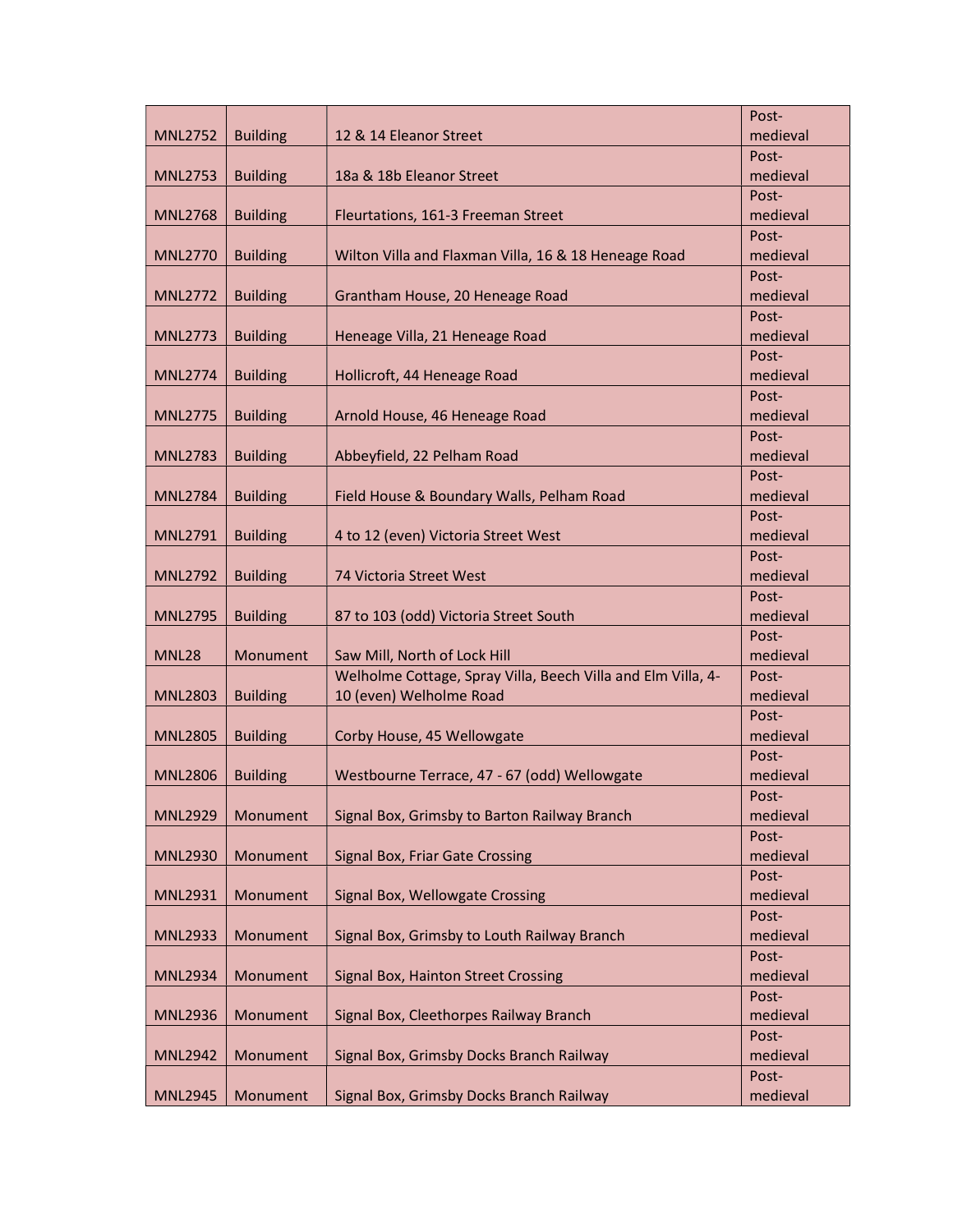|                |                 |                                            | Post-             |
|----------------|-----------------|--------------------------------------------|-------------------|
| <b>MNL2954</b> | <b>Building</b> | <b>Grimsby Docks Railway Station</b>       | medieval          |
|                |                 |                                            | Post-             |
| <b>MNL2999</b> | Monument        | Old West Marsh Railway Sidings             | medieval          |
|                |                 |                                            | Post-             |
| MNL30          | Monument        | <b>Perseverance Iron Works</b>             | medieval          |
|                |                 |                                            | Post-             |
| <b>MNL412</b>  | Landscape       | People's Park                              | medieval          |
|                |                 |                                            | Post-             |
| <b>MNL4164</b> | Monument        | Milepost, Waltham Road, Scartho            | medieval          |
|                |                 |                                            | Post-             |
| <b>MNL4165</b> | Monument        | Milepost, Louth Road, Scartho              | medieval          |
|                |                 |                                            | Post-             |
| <b>MNL4167</b> | Monument        | Milepost, Scartho Road, Grimsby            | medieval          |
|                |                 |                                            | Post-             |
| MNL4168        | Monument        | Milepost, Laceby Road, Grimsby             | medieval          |
|                |                 |                                            | Post-             |
| <b>MNL4169</b> | Monument        | Milepost, Laceby Road, Grimsby             | medieval          |
|                |                 |                                            | Post-             |
| <b>MNL4209</b> | Monument        | Fishermen and Sailors' Bethel Chapel       | medieval          |
|                |                 |                                            | Post-             |
| <b>MNL4250</b> | Monument        | Ropeworks, Cleethorpes Road                | medieval          |
|                |                 |                                            | Post-             |
| <b>MNL4261</b> | Monument        | <b>Farmstead in Little Coates</b>          | medieval          |
| <b>MNL4268</b> | Monument        | <b>Bennett Hall, Eastgate</b>              | Post-<br>medieval |
|                |                 |                                            | Post-             |
| <b>MNL4294</b> | Monument        | Wintringham Road Railway Underpass         | medieval          |
|                |                 |                                            | Post-             |
| <b>MNL4295</b> | Monument        | Hainton House, 3 Eleanor Street            | medieval          |
|                |                 |                                            | Post-             |
| <b>MNL4296</b> | Monument        | St Andrew's Boys School, Albert Street     | medieval          |
|                |                 |                                            | Post-             |
| <b>MNL4298</b> | Monument        | <b>Blow Wells in Grimsby</b>               | medieval          |
|                |                 |                                            | Post-             |
| <b>MNL4300</b> | Monument        | <b>Blow Wells in Grimsby</b>               | medieval          |
|                |                 |                                            | Post-             |
| <b>MNL4311</b> | <b>Building</b> | St LeonardÆs Villa, 5 and 7 Hainton Avenue | medieval          |
|                |                 |                                            | Post-             |
| <b>MNL4316</b> | Monument        | Artillery Battery, Cleethorpes             | medieval          |
|                |                 |                                            | Post-             |
| <b>MNL4334</b> | Monument        | Scartho Villa                              | medieval          |
|                |                 |                                            | Post-             |
| <b>MNL435</b>  | Monument        | Brick and Tile Works, Grimsby Road         | medieval          |
|                |                 |                                            | Post-             |
| <b>MNL3034</b> | Monument        | <b>Grimsby Railway Sidings</b>             | medieval          |
|                |                 |                                            | Post-             |
| <b>MNL3035</b> | Monument        | Doughty Road Railway Crossing              | medieval          |
|                |                 |                                            | Post-             |
| <b>MNL3037</b> | Monument        | Signal Box, Weelsby Road                   | medieval          |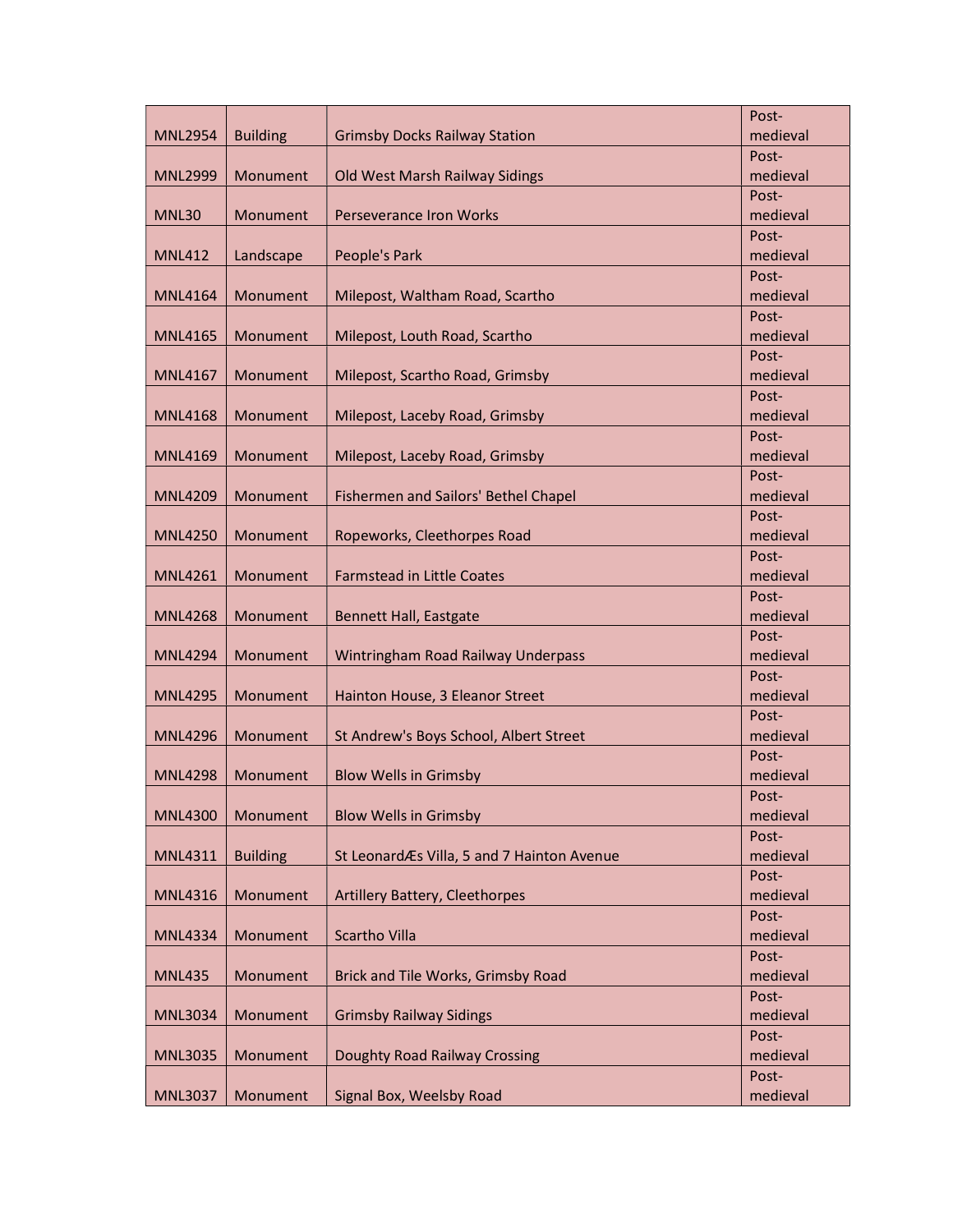|                |                 |                                                                          | Post-             |
|----------------|-----------------|--------------------------------------------------------------------------|-------------------|
| <b>MNL3038</b> | Monument        | Level Crossing Guards Cottage, Weelsby Road                              | medieval          |
|                |                 |                                                                          | Post-             |
| <b>MNL3086</b> | Monument        | Little Field Railway Level Crossing                                      | medieval          |
|                |                 |                                                                          | Post-             |
| <b>MNL3087</b> | Monument        | <b>Friargate Railway Level Crossing</b>                                  | medieval          |
|                |                 |                                                                          | Post-             |
| <b>MNL3088</b> | Monument        | <b>Wellowgate Railway Level Crossing</b>                                 | medieval          |
|                |                 |                                                                          | Post-             |
| <b>MNL3089</b> | Monument        | <b>Garden Street Railway Level Crossing</b>                              | medieval          |
|                |                 |                                                                          | Post-             |
| <b>MNL3090</b> | Monument        | Pasture Street Railway Level Crossing                                    | medieval          |
|                |                 |                                                                          | Post-             |
| <b>MNL3091</b> | Monument        | Holme Street Railway Level Crossing                                      | medieval          |
|                |                 |                                                                          | Post-             |
| <b>MNL3092</b> | Monument        | <b>Cleethorpe Road Railway Level Crossing</b>                            | medieval          |
|                |                 |                                                                          | Post-             |
| <b>MNL3093</b> | Monument        | Fish Dock Road Railway Level Crossing                                    | medieval          |
|                |                 |                                                                          | Post-             |
| <b>MNL3094</b> | Monument        | <b>Hainton Street Railway Level Crossing</b>                             | medieval          |
|                |                 |                                                                          | Post-             |
| <b>MNL31</b>   | Monument        | Malt House, West Dock Street                                             | medieval          |
|                |                 |                                                                          | Post-             |
| <b>MNL3101</b> | <b>Building</b> | Willey and Lyon, 147 Freeman Street                                      | medieval          |
|                |                 |                                                                          | Post-<br>medieval |
| <b>MNL3150</b> | Monument        | Old Queen's Head, Victoria Street, Grimsby                               | Post-             |
| <b>MNL3162</b> | <b>Building</b> | W M Hill & Son Mineral Water Bottling Works, Hamilton<br>Street, Grimsby | medieval          |
|                |                 |                                                                          | Post-             |
| <b>MNL3182</b> | <b>Building</b> | Deansgate & Grove Cottages, Deansgate                                    | medieval          |
|                |                 |                                                                          | Post-             |
| <b>MNL3185</b> | <b>Building</b> | 4 & 6 Eleanor Street                                                     | medieval          |
|                |                 |                                                                          | Post-             |
| <b>MNL3186</b> | <b>Building</b> | 15 & 17 Eleanor Street                                                   | medieval          |
|                |                 |                                                                          | Post-             |
| <b>MNL3188</b> | <b>Building</b> | 25 and 27 Heneage Road                                                   | medieval          |
|                |                 |                                                                          | Post-             |
| <b>MNL3190</b> | <b>Building</b> | 29-31 Heneage Road                                                       | medieval          |
|                |                 |                                                                          | Post-             |
| <b>MNL3191</b> | <b>Building</b> | 36, 38 & 38a Heneage Road                                                | medieval          |
|                |                 |                                                                          | Post-             |
| <b>MNL3192</b> | <b>Building</b> | 39 - 43 Heneage Road                                                     | medieval          |
|                |                 |                                                                          | Post-             |
| <b>MNL3196</b> | <b>Building</b> | 8, 10 & 12 Littlefield Lane                                              | medieval          |
|                |                 |                                                                          | Post-             |
| <b>MNL32</b>   | <b>Building</b> | Dock Tower (AD1852)                                                      | medieval          |
|                |                 |                                                                          | Post-             |
| <b>MNL3207</b> | <b>Building</b> | The Old Coach House, 46 Welholme Avenue                                  | medieval          |
|                | <b>Building</b> |                                                                          | Post-             |
| <b>MNL3218</b> |                 | 42 Waltham Road, Scartho                                                 | medieval          |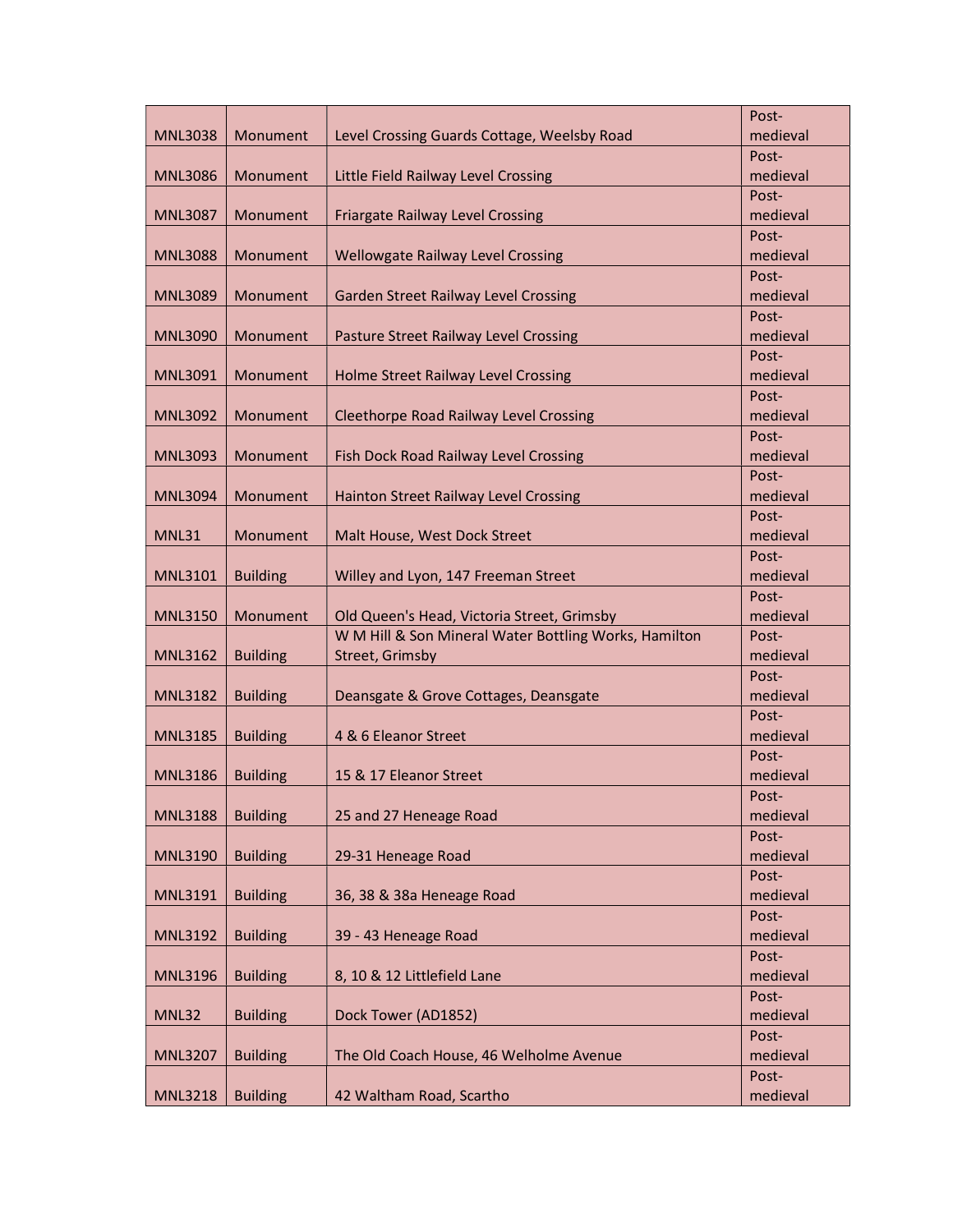|                |                 |                                                     | Post-             |
|----------------|-----------------|-----------------------------------------------------|-------------------|
| MNL33          | Monument        | Royal Hotel, Cleethorpe Road, Grimsby               | medieval          |
|                |                 |                                                     | Post-             |
| MNL34          | Monument        | Accumulator, North of Lock Hill                     | medieval          |
|                |                 |                                                     | Post-             |
| <b>MNL36</b>   | <b>Building</b> | Dock Office, Cleethorpe Road                        | medieval          |
|                |                 |                                                     | Post-             |
| MNL37          | <b>Building</b> | Customs House, Cleethorpes Road                     | medieval          |
|                |                 |                                                     | Post-             |
| <b>MNL3828</b> | Monument        | Grimsby Town Hall (1780 - 1863)                     | medieval          |
|                |                 |                                                     | Post-             |
| <b>MNL3933</b> | Landscape       | <b>Probable Parkland in Great Coates</b>            | medieval          |
|                |                 |                                                     | Post-             |
| <b>MNL3937</b> | Monument        | Post Office, Henderson Street                       | medieval          |
|                |                 |                                                     | Post-             |
| <b>MNL3960</b> | Monument        | Timber Yard, Alexandra Dock                         | medieval          |
|                |                 |                                                     | Post-             |
| <b>MNL3961</b> | Monument        | Timber Yard, Alexandra Dock                         | medieval          |
|                |                 |                                                     | Post-             |
| <b>MNL3990</b> | <b>Building</b> | Great Grimsby Ice Company Building, Hutton Road     | medieval          |
|                |                 |                                                     | Post-             |
| <b>MNL4033</b> | Monument        | Fish Curers, Fish Dock Road                         | medieval          |
|                |                 | Fish Curers, Fish Dock Road                         | Post-<br>medieval |
| <b>MNL4034</b> | Monument        |                                                     | Post-             |
| <b>MNL4035</b> | Monument        | Fish Curers, Fish Dock Road                         | medieval          |
|                |                 |                                                     | Post-             |
| <b>MNL4036</b> | Monument        | Fish Curers, Fish Dock Road                         | medieval          |
|                |                 |                                                     | Post-             |
| <b>MNL4037</b> | Monument        | Fish Curers, Fish Dock Road                         | medieval          |
|                |                 |                                                     | Post-             |
| <b>MNL4038</b> | Monument        | Fish Curers, Williams Street                        | medieval          |
|                |                 |                                                     | Post-             |
| <b>MNL4039</b> | Monument        | Fish Curers, Williams Street                        | medieval          |
|                |                 |                                                     | Post-             |
| <b>MNL4040</b> | Monument        | Fish Curers, Williams Street                        | medieval          |
|                |                 |                                                     | Post-             |
| MNL4041        | Monument        | Fish Curers, Wharncliffe Road North                 | medieval          |
|                |                 |                                                     | Post-             |
| <b>MNL4042</b> | Monument        | Fish Curers, 19 Henderson Street and 1 Brown Street | medieval          |
|                |                 |                                                     | Post-             |
| <b>MNL4043</b> | Monument        | Nightingale & Co Ice Factory, Victoria Street       | medieval          |
|                |                 |                                                     | Post-             |
| <b>MNL4091</b> | Monument        | Possible Farmstead in Scartho                       | medieval          |
|                |                 |                                                     | Post-             |
| MNL47          | <b>Building</b> | National Westminster Bank at Riby Square            | medieval          |
|                |                 |                                                     | Post-             |
| <b>MNL4704</b> | Monument        | Loft Street Gasworks, off Victoria Street, Grimsby  | medieval          |
|                |                 |                                                     | Post-             |
| <b>MNL48</b>   | <b>Building</b> | Midland Bank at Riby Square                         | medieval          |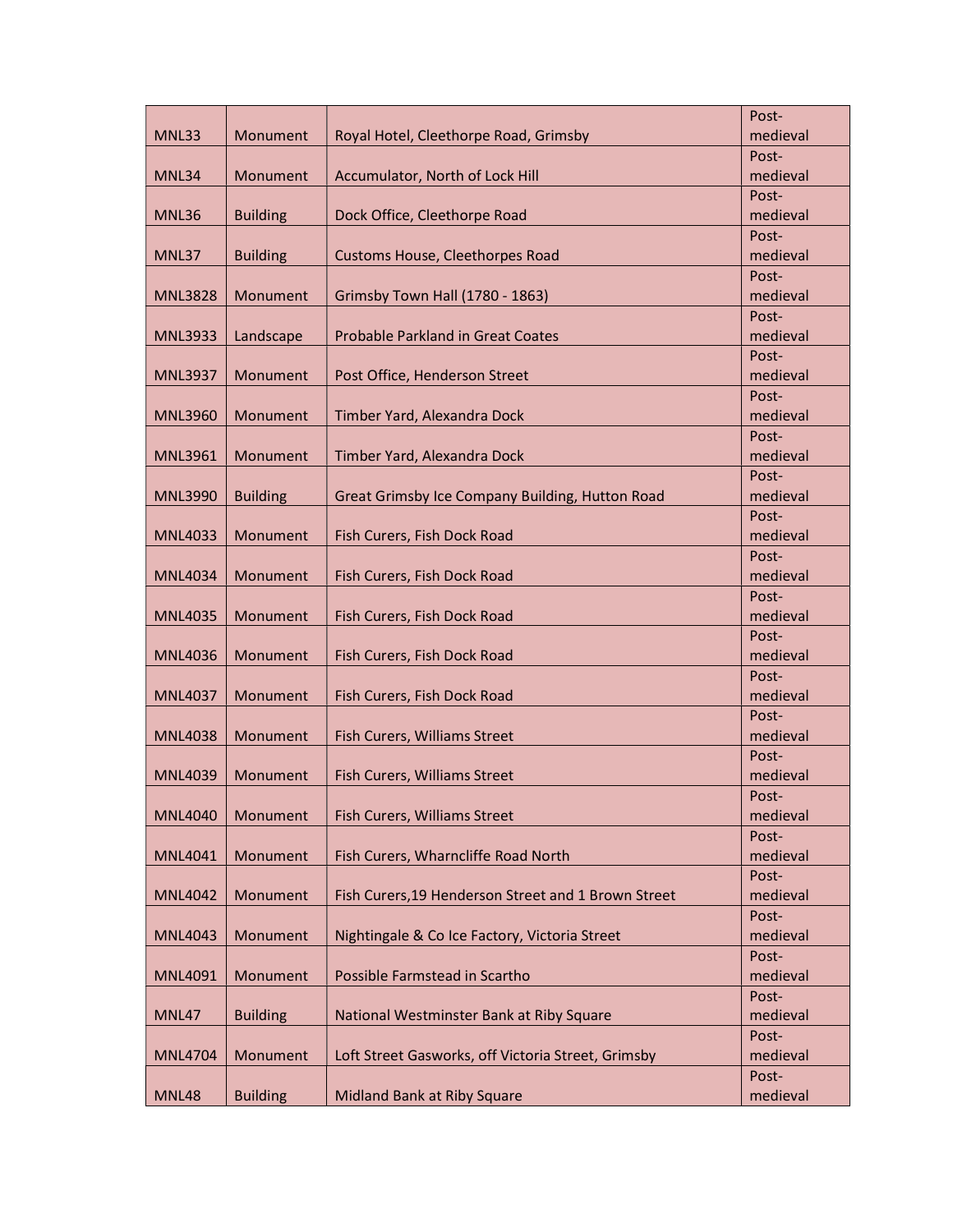|               |                 |                                                          | Post-             |
|---------------|-----------------|----------------------------------------------------------|-------------------|
| <b>MNL480</b> | Monument        | Hollingshed Mill, Cartergate                             | medieval          |
|               |                 |                                                          | Post-             |
| <b>MNL482</b> | Monument        | Davy's Mill, Bargate                                     | medieval          |
|               |                 |                                                          | Post-             |
| <b>MNL50</b>  | Monument        | Statue of Prince Albert at the front of the Dock Offices | medieval          |
|               |                 |                                                          | Post-             |
| <b>MNL516</b> | <b>Building</b> | Rennie's Lock / Haven Lock and dock wall Westside Road   | medieval          |
|               |                 |                                                          | Post-             |
| <b>MNL52</b>  | Monument        | Signal Box, Cleethorpes Railway Branch                   | medieval          |
|               |                 |                                                          | Post-             |
| <b>MNL526</b> | <b>Building</b> | <b>Water Board Offices</b>                               | medieval          |
|               |                 |                                                          | Post-             |
| <b>MNL527</b> | <b>Building</b> | Almshouses, 1-29 Doughty Road                            | medieval          |
|               |                 |                                                          | Post-             |
| <b>MNL53</b>  | Monument        | Signal Box, Grimsby Docks Branch Railway                 | medieval          |
|               |                 |                                                          | Post-             |
| <b>MNL532</b> | <b>Building</b> | 26 South St Mary Es Gate, Grimsby                        | medieval          |
|               |                 |                                                          | Post-             |
| <b>MNL533</b> | <b>Building</b> | Pettits Butchers, 33 to 35 Bethlehem Street              | medieval          |
|               |                 |                                                          | Post-             |
| <b>MNL534</b> | <b>Building</b> | County Court Offices, 11 West St Mary's Gate             | medieval          |
| <b>MNL535</b> | <b>Building</b> | 18 and 20 Victoria Street and 5 West St MaryÆs Gate      | Post-<br>medieval |
|               |                 |                                                          | Post-             |
| <b>MNL536</b> | <b>Building</b> | Lauriston House, Town Hall Square                        | medieval          |
|               |                 |                                                          | Post-             |
| <b>MNL538</b> | <b>Building</b> | Former Lodge House to Weelsby House, 167 Weelsby Road    | medieval          |
|               |                 |                                                          | Post-             |
| <b>MNL539</b> | <b>Building</b> | Gate Lodge at Weelsby Hall                               | medieval          |
|               |                 |                                                          | Post-             |
| <b>MNL541</b> | <b>Building</b> | 1 & 2 Love Lane Corner, Grimsby                          | medieval          |
|               |                 |                                                          | Post-             |
| <b>MNL543</b> | <b>Building</b> | Level Crossing Keepers Cottage, 141 Welholme Road        | medieval          |
|               |                 |                                                          | Post-             |
| <b>MNL545</b> | <b>Building</b> | <b>Scartho Hall</b>                                      | medieval          |
|               |                 |                                                          | Post-             |
| <b>MNL548</b> | <b>Building</b> | 8 Waltham Road, Scartho, Grimsby                         | medieval          |
|               |                 |                                                          | Post-             |
| <b>MNL549</b> | <b>Building</b> | <b>Boundary Farm, Scartho</b>                            | medieval          |
|               |                 |                                                          | Post-             |
| <b>MNL550</b> | <b>Building</b> | 22 & 24 Waltham Road, Scartho                            | medieval          |
|               |                 |                                                          | Post-             |
| <b>MNL559</b> | <b>Building</b> | Nunsfield, 112 and 114 Bargate                           | medieval          |
|               |                 |                                                          | Post-             |
| <b>MNL560</b> | <b>Building</b> | Westlands, Westland Avenue                               | medieval          |
|               |                 |                                                          | Post-             |
| <b>MNL566</b> | <b>Building</b> | Vicarage, Ayscough Street                                | medieval          |
|               |                 |                                                          | Post-             |
| <b>MNL569</b> | <b>Building</b> | 2 to 12 (even) Ainslie Street, Grimsby                   | medieval          |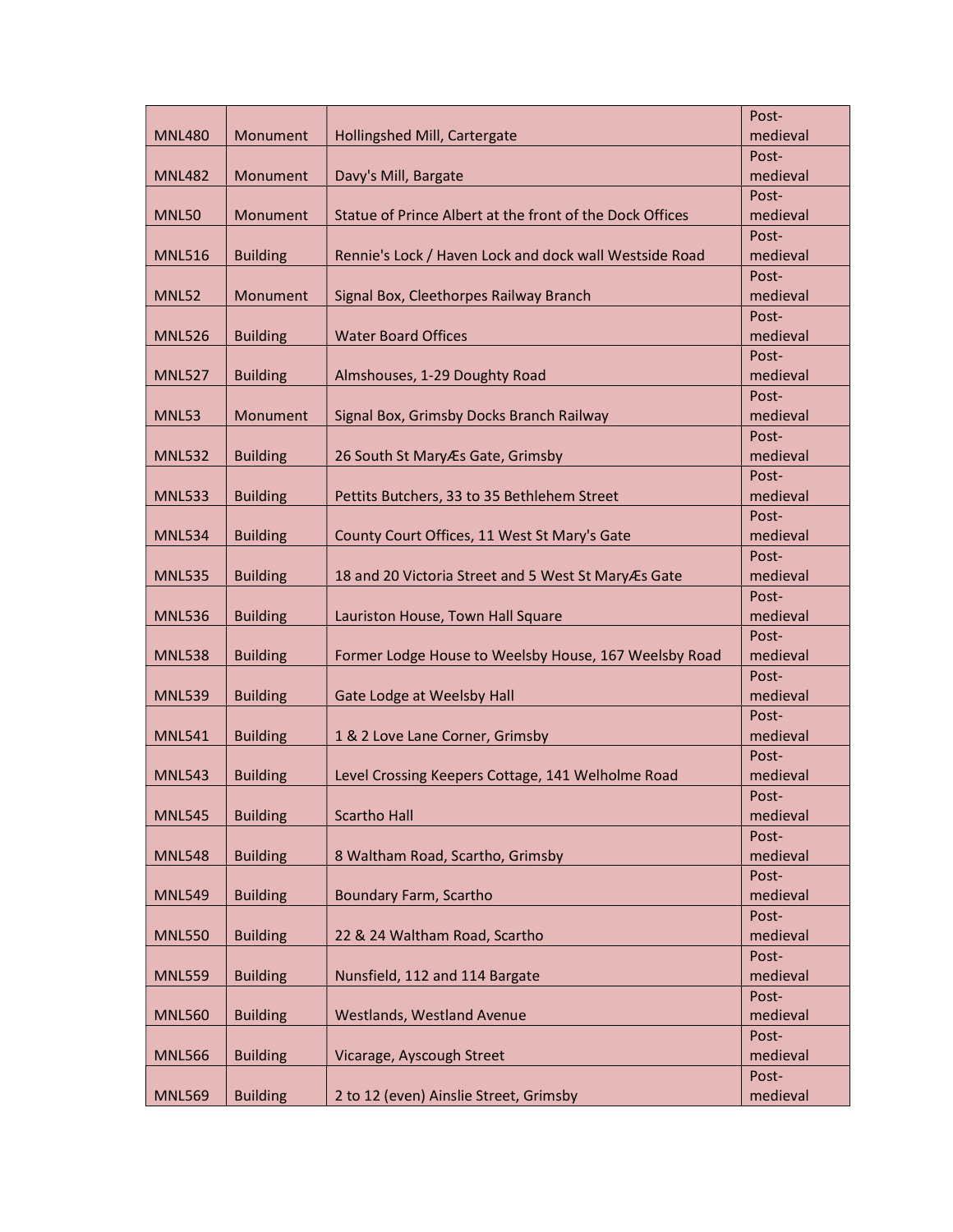|                |                 |                                                                                                             | Post-             |
|----------------|-----------------|-------------------------------------------------------------------------------------------------------------|-------------------|
| <b>MNL570</b>  | <b>Building</b> | 13 & 15 Wellowgate, Grimsby                                                                                 | medieval          |
|                |                 |                                                                                                             | Post-             |
| <b>MNL571</b>  | <b>Building</b> | 175 Scartho Road and 1 Edge Avenue, Scartho                                                                 | medieval          |
|                |                 |                                                                                                             | Post-             |
| <b>MNL574</b>  | <b>Building</b> | The Willows, 23 Bargate, Grimsby                                                                            | medieval          |
|                |                 |                                                                                                             | Post-             |
| <b>MNL583</b>  | <b>Building</b> | 18 and 20 Wellowgate, Grimsby                                                                               | medieval          |
|                |                 |                                                                                                             | Post-             |
| <b>MNL584</b>  | <b>Building</b> | 22 & 24 Wellowgate, Grimsby                                                                                 | medieval          |
|                |                 |                                                                                                             | Post-             |
| <b>MNL605</b>  | <b>Building</b> | 39 Bargate                                                                                                  | medieval          |
|                |                 |                                                                                                             | Post-             |
| <b>MNL607</b>  | <b>Building</b> | 17-19 Wellowgate                                                                                            | medieval          |
|                |                 |                                                                                                             | Post-             |
| <b>MNL624</b>  | Monument        | <b>Blacksmiths Workshop, Scartho</b>                                                                        | medieval          |
|                |                 |                                                                                                             | Post-             |
| <b>MNL626</b>  | <b>Building</b> | 153 Scartho Road                                                                                            | medieval          |
|                |                 |                                                                                                             | Post-             |
| <b>MNL853</b>  | <b>Building</b> | Fish Smokehouse (MTL), Fish Dock Road                                                                       | medieval          |
|                |                 |                                                                                                             | Post-             |
| <b>MNL867</b>  | <b>Building</b> | G H Abernethie Limited, Sidebottom Street                                                                   | medieval          |
|                |                 |                                                                                                             | Post-             |
| <b>MNL871</b>  | Monument        | <b>Bull Ring Well</b>                                                                                       | medieval          |
|                |                 |                                                                                                             | Post-             |
| <b>MNL873</b>  | Monument        | Cleethorpe Road Hospital                                                                                    | medieval          |
|                |                 |                                                                                                             | Post-             |
| MNL9           | Monument        | Lifeboat Station at Grimsby Dock                                                                            | medieval          |
|                |                 | Manchester, Sheffield and Lincoln Railway - Cleethorpes to                                                  | Post-             |
| <b>MNL1302</b> | Monument        | <b>Barton</b>                                                                                               | medieval          |
|                |                 |                                                                                                             | Post-             |
| <b>MNL1303</b> | Monument        | East Lincolnshire Railway - Grimsby to Louth<br>Theatre Royal (later known as the Palace Theatre), Victoria | medieval          |
| <b>MNL1348</b> | Monument        | <b>Street</b>                                                                                               | Post-<br>medieval |
|                |                 |                                                                                                             | Post-             |
| <b>MNL1964</b> | Monument        | No.1 Graving Dock                                                                                           | medieval          |
|                |                 |                                                                                                             | Post-             |
| <b>MNL1985</b> | Monument        | Shipbuilding Yard, Lock Hill                                                                                | medieval          |
|                |                 |                                                                                                             | Post-             |
| <b>MNL2184</b> | Landscape       | <b>Carr Plantation</b>                                                                                      | medieval          |
|                |                 | Manchester, Sheffield and Lincoln Railway - Grimsby Dock                                                    | Post-             |
| <b>MNL2937</b> | Monument        | <b>Branch</b>                                                                                               | medieval          |
|                |                 |                                                                                                             | Post-             |
| <b>MNL3959</b> | Monument        | Timber Yard, Alexandra Dock                                                                                 | medieval          |
|                |                 |                                                                                                             | Post-             |
| <b>MNL4705</b> | Monument        | Holme Street Gasworks, Holme Street, Grimsby                                                                | medieval          |
|                |                 |                                                                                                             | Post-             |
| <b>MNL573</b>  | <b>Building</b> | St James' Terrace, 3-21 (odd) Bargate                                                                       | medieval          |
|                |                 |                                                                                                             | Post-             |
| <b>MNL3881</b> | Monument        | Dairy Farm, Scartho                                                                                         | medieval          |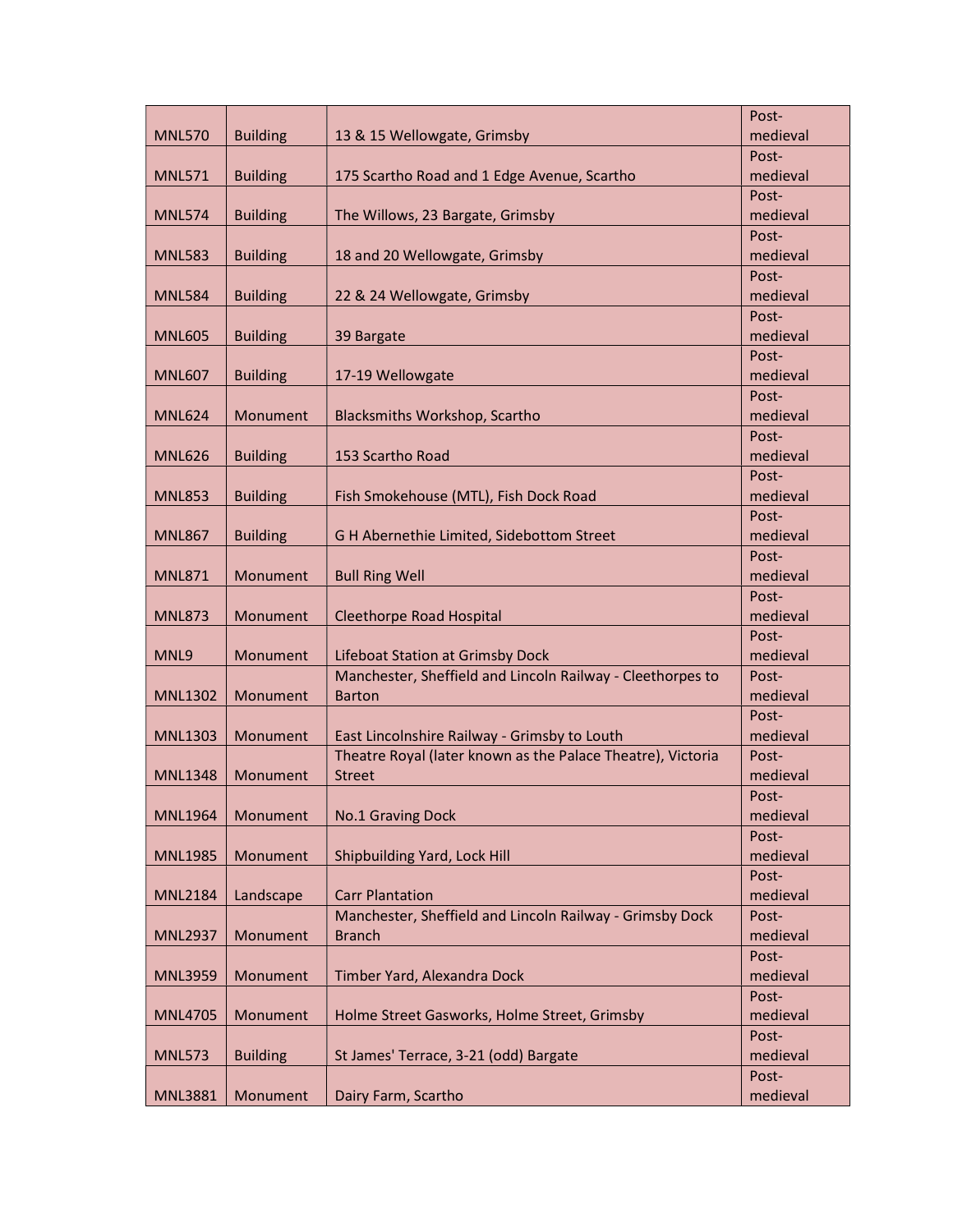| Moody Lane, Grimsby<br>medieval<br><b>MNL4279</b><br>Monument<br>Post-<br>medieval<br><b>MNL4333</b><br>Monument<br>Former Watercourse, West Marsh, Grimsby<br>Post-<br><b>MNL3613</b><br>Monument<br>Un-named Road, Grimsby<br>medieval<br>Post-<br>medieval<br><b>MNL1228</b><br>Monument<br>Gas Works, Holme Street<br>Post-<br><b>Scartho Windmill</b><br>medieval<br><b>MNL1241</b><br>Monument<br>Post-<br>medieval<br><b>MNL1258</b><br><b>Building</b><br>St James' Vicarage, Bargate, Grimsby<br>Post-<br>medieval<br><b>Building</b><br>Welholme Congregational Church, Welholme Road<br><b>MNL1295</b><br>Post-<br>Bethal Methodist Chapel & Sunday School, Cleethorpe Road<br>medieval<br><b>MNL1311</b><br>Monument<br>Post-<br>medieval<br><b>MNL1314</b><br>Monument<br>Zion Baptist Church, Freeman Street<br>Post-<br>medieval<br><b>MNL1317</b><br>Monument<br>Temperance Hall, Cleethorpe Road<br>Post-<br>W Marshall & Sons' Victoria Flour Mills<br>medieval<br><b>MNL1319</b><br><b>Building</b><br>Post-<br>Primitive Methodist Church, Garibaldi Street<br>medieval<br><b>MNL1330</b><br>Monument<br>Post-<br>Marshall, Knott & Barker Saw Mill, Ratner's Wharf<br>medieval<br><b>MNL1349</b><br>Monument<br>Post-<br>Primitive Methodist Church, Victoria Street<br>medieval<br>Monument<br><b>MNL1350</b><br>Post-<br>Wesleyan Methodist Chapel, South Parade<br>medieval<br><b>MNL1352</b><br>Monument<br>Post-<br>medieval<br><b>MNL1353</b><br>Monument<br>Grimsby District Hospital, South Parade<br>Post-<br>medieval<br><b>MNL1358</b><br>Monument<br><b>Doughty Road Cemetery</b><br>Post-<br><b>MNL1359</b><br>Monument<br>Gas Works, Willingham Street (Sheepfold Street) Grimsby<br>medieval<br>Post-<br>Hampton House, Heneage Road<br>medieval<br><b>MNL1362</b><br>Monument<br>Post-<br>Primitive Methodist Chapel, Hainton Avenue<br>medieval<br><b>MNL1363</b><br>Monument<br>Post-<br>Saw Mill, Willingham Street<br>medieval<br><b>MNL1366</b><br>Monument<br>Post-<br>Monument<br>Baptist Tabernacle, Upper Burgess Street<br>medieval<br><b>MNL1372</b><br>Post-<br>Monument<br>medieval<br><b>MNL1373</b><br>Tower Brewery, Pasture Street<br>Post-<br>Wesleyan Methodist Chapel, Osborne Street<br>medieval<br><b>MNL1376</b><br>Monument<br>Post- |                |          |                                 | Post-    |
|---------------------------------------------------------------------------------------------------------------------------------------------------------------------------------------------------------------------------------------------------------------------------------------------------------------------------------------------------------------------------------------------------------------------------------------------------------------------------------------------------------------------------------------------------------------------------------------------------------------------------------------------------------------------------------------------------------------------------------------------------------------------------------------------------------------------------------------------------------------------------------------------------------------------------------------------------------------------------------------------------------------------------------------------------------------------------------------------------------------------------------------------------------------------------------------------------------------------------------------------------------------------------------------------------------------------------------------------------------------------------------------------------------------------------------------------------------------------------------------------------------------------------------------------------------------------------------------------------------------------------------------------------------------------------------------------------------------------------------------------------------------------------------------------------------------------------------------------------------------------------------------------------------------------------------------------------------------------------------------------------------------------------------------------------------------------------------------------------------------------------------------------------------------------------------------------------------------------------------------------------------------------------------------------------|----------------|----------|---------------------------------|----------|
|                                                                                                                                                                                                                                                                                                                                                                                                                                                                                                                                                                                                                                                                                                                                                                                                                                                                                                                                                                                                                                                                                                                                                                                                                                                                                                                                                                                                                                                                                                                                                                                                                                                                                                                                                                                                                                                                                                                                                                                                                                                                                                                                                                                                                                                                                                   |                |          |                                 |          |
|                                                                                                                                                                                                                                                                                                                                                                                                                                                                                                                                                                                                                                                                                                                                                                                                                                                                                                                                                                                                                                                                                                                                                                                                                                                                                                                                                                                                                                                                                                                                                                                                                                                                                                                                                                                                                                                                                                                                                                                                                                                                                                                                                                                                                                                                                                   |                |          |                                 |          |
|                                                                                                                                                                                                                                                                                                                                                                                                                                                                                                                                                                                                                                                                                                                                                                                                                                                                                                                                                                                                                                                                                                                                                                                                                                                                                                                                                                                                                                                                                                                                                                                                                                                                                                                                                                                                                                                                                                                                                                                                                                                                                                                                                                                                                                                                                                   |                |          |                                 |          |
|                                                                                                                                                                                                                                                                                                                                                                                                                                                                                                                                                                                                                                                                                                                                                                                                                                                                                                                                                                                                                                                                                                                                                                                                                                                                                                                                                                                                                                                                                                                                                                                                                                                                                                                                                                                                                                                                                                                                                                                                                                                                                                                                                                                                                                                                                                   |                |          |                                 |          |
|                                                                                                                                                                                                                                                                                                                                                                                                                                                                                                                                                                                                                                                                                                                                                                                                                                                                                                                                                                                                                                                                                                                                                                                                                                                                                                                                                                                                                                                                                                                                                                                                                                                                                                                                                                                                                                                                                                                                                                                                                                                                                                                                                                                                                                                                                                   |                |          |                                 |          |
|                                                                                                                                                                                                                                                                                                                                                                                                                                                                                                                                                                                                                                                                                                                                                                                                                                                                                                                                                                                                                                                                                                                                                                                                                                                                                                                                                                                                                                                                                                                                                                                                                                                                                                                                                                                                                                                                                                                                                                                                                                                                                                                                                                                                                                                                                                   |                |          |                                 |          |
|                                                                                                                                                                                                                                                                                                                                                                                                                                                                                                                                                                                                                                                                                                                                                                                                                                                                                                                                                                                                                                                                                                                                                                                                                                                                                                                                                                                                                                                                                                                                                                                                                                                                                                                                                                                                                                                                                                                                                                                                                                                                                                                                                                                                                                                                                                   |                |          |                                 |          |
|                                                                                                                                                                                                                                                                                                                                                                                                                                                                                                                                                                                                                                                                                                                                                                                                                                                                                                                                                                                                                                                                                                                                                                                                                                                                                                                                                                                                                                                                                                                                                                                                                                                                                                                                                                                                                                                                                                                                                                                                                                                                                                                                                                                                                                                                                                   |                |          |                                 |          |
|                                                                                                                                                                                                                                                                                                                                                                                                                                                                                                                                                                                                                                                                                                                                                                                                                                                                                                                                                                                                                                                                                                                                                                                                                                                                                                                                                                                                                                                                                                                                                                                                                                                                                                                                                                                                                                                                                                                                                                                                                                                                                                                                                                                                                                                                                                   |                |          |                                 |          |
|                                                                                                                                                                                                                                                                                                                                                                                                                                                                                                                                                                                                                                                                                                                                                                                                                                                                                                                                                                                                                                                                                                                                                                                                                                                                                                                                                                                                                                                                                                                                                                                                                                                                                                                                                                                                                                                                                                                                                                                                                                                                                                                                                                                                                                                                                                   |                |          |                                 |          |
|                                                                                                                                                                                                                                                                                                                                                                                                                                                                                                                                                                                                                                                                                                                                                                                                                                                                                                                                                                                                                                                                                                                                                                                                                                                                                                                                                                                                                                                                                                                                                                                                                                                                                                                                                                                                                                                                                                                                                                                                                                                                                                                                                                                                                                                                                                   |                |          |                                 |          |
|                                                                                                                                                                                                                                                                                                                                                                                                                                                                                                                                                                                                                                                                                                                                                                                                                                                                                                                                                                                                                                                                                                                                                                                                                                                                                                                                                                                                                                                                                                                                                                                                                                                                                                                                                                                                                                                                                                                                                                                                                                                                                                                                                                                                                                                                                                   |                |          |                                 |          |
|                                                                                                                                                                                                                                                                                                                                                                                                                                                                                                                                                                                                                                                                                                                                                                                                                                                                                                                                                                                                                                                                                                                                                                                                                                                                                                                                                                                                                                                                                                                                                                                                                                                                                                                                                                                                                                                                                                                                                                                                                                                                                                                                                                                                                                                                                                   |                |          |                                 |          |
|                                                                                                                                                                                                                                                                                                                                                                                                                                                                                                                                                                                                                                                                                                                                                                                                                                                                                                                                                                                                                                                                                                                                                                                                                                                                                                                                                                                                                                                                                                                                                                                                                                                                                                                                                                                                                                                                                                                                                                                                                                                                                                                                                                                                                                                                                                   |                |          |                                 |          |
|                                                                                                                                                                                                                                                                                                                                                                                                                                                                                                                                                                                                                                                                                                                                                                                                                                                                                                                                                                                                                                                                                                                                                                                                                                                                                                                                                                                                                                                                                                                                                                                                                                                                                                                                                                                                                                                                                                                                                                                                                                                                                                                                                                                                                                                                                                   |                |          |                                 |          |
|                                                                                                                                                                                                                                                                                                                                                                                                                                                                                                                                                                                                                                                                                                                                                                                                                                                                                                                                                                                                                                                                                                                                                                                                                                                                                                                                                                                                                                                                                                                                                                                                                                                                                                                                                                                                                                                                                                                                                                                                                                                                                                                                                                                                                                                                                                   |                |          |                                 |          |
|                                                                                                                                                                                                                                                                                                                                                                                                                                                                                                                                                                                                                                                                                                                                                                                                                                                                                                                                                                                                                                                                                                                                                                                                                                                                                                                                                                                                                                                                                                                                                                                                                                                                                                                                                                                                                                                                                                                                                                                                                                                                                                                                                                                                                                                                                                   |                |          |                                 |          |
|                                                                                                                                                                                                                                                                                                                                                                                                                                                                                                                                                                                                                                                                                                                                                                                                                                                                                                                                                                                                                                                                                                                                                                                                                                                                                                                                                                                                                                                                                                                                                                                                                                                                                                                                                                                                                                                                                                                                                                                                                                                                                                                                                                                                                                                                                                   |                |          |                                 |          |
|                                                                                                                                                                                                                                                                                                                                                                                                                                                                                                                                                                                                                                                                                                                                                                                                                                                                                                                                                                                                                                                                                                                                                                                                                                                                                                                                                                                                                                                                                                                                                                                                                                                                                                                                                                                                                                                                                                                                                                                                                                                                                                                                                                                                                                                                                                   |                |          |                                 |          |
|                                                                                                                                                                                                                                                                                                                                                                                                                                                                                                                                                                                                                                                                                                                                                                                                                                                                                                                                                                                                                                                                                                                                                                                                                                                                                                                                                                                                                                                                                                                                                                                                                                                                                                                                                                                                                                                                                                                                                                                                                                                                                                                                                                                                                                                                                                   |                |          |                                 |          |
|                                                                                                                                                                                                                                                                                                                                                                                                                                                                                                                                                                                                                                                                                                                                                                                                                                                                                                                                                                                                                                                                                                                                                                                                                                                                                                                                                                                                                                                                                                                                                                                                                                                                                                                                                                                                                                                                                                                                                                                                                                                                                                                                                                                                                                                                                                   |                |          |                                 |          |
|                                                                                                                                                                                                                                                                                                                                                                                                                                                                                                                                                                                                                                                                                                                                                                                                                                                                                                                                                                                                                                                                                                                                                                                                                                                                                                                                                                                                                                                                                                                                                                                                                                                                                                                                                                                                                                                                                                                                                                                                                                                                                                                                                                                                                                                                                                   |                |          |                                 |          |
|                                                                                                                                                                                                                                                                                                                                                                                                                                                                                                                                                                                                                                                                                                                                                                                                                                                                                                                                                                                                                                                                                                                                                                                                                                                                                                                                                                                                                                                                                                                                                                                                                                                                                                                                                                                                                                                                                                                                                                                                                                                                                                                                                                                                                                                                                                   |                |          |                                 |          |
|                                                                                                                                                                                                                                                                                                                                                                                                                                                                                                                                                                                                                                                                                                                                                                                                                                                                                                                                                                                                                                                                                                                                                                                                                                                                                                                                                                                                                                                                                                                                                                                                                                                                                                                                                                                                                                                                                                                                                                                                                                                                                                                                                                                                                                                                                                   |                |          |                                 |          |
|                                                                                                                                                                                                                                                                                                                                                                                                                                                                                                                                                                                                                                                                                                                                                                                                                                                                                                                                                                                                                                                                                                                                                                                                                                                                                                                                                                                                                                                                                                                                                                                                                                                                                                                                                                                                                                                                                                                                                                                                                                                                                                                                                                                                                                                                                                   |                |          |                                 |          |
|                                                                                                                                                                                                                                                                                                                                                                                                                                                                                                                                                                                                                                                                                                                                                                                                                                                                                                                                                                                                                                                                                                                                                                                                                                                                                                                                                                                                                                                                                                                                                                                                                                                                                                                                                                                                                                                                                                                                                                                                                                                                                                                                                                                                                                                                                                   |                |          |                                 |          |
|                                                                                                                                                                                                                                                                                                                                                                                                                                                                                                                                                                                                                                                                                                                                                                                                                                                                                                                                                                                                                                                                                                                                                                                                                                                                                                                                                                                                                                                                                                                                                                                                                                                                                                                                                                                                                                                                                                                                                                                                                                                                                                                                                                                                                                                                                                   |                |          |                                 |          |
|                                                                                                                                                                                                                                                                                                                                                                                                                                                                                                                                                                                                                                                                                                                                                                                                                                                                                                                                                                                                                                                                                                                                                                                                                                                                                                                                                                                                                                                                                                                                                                                                                                                                                                                                                                                                                                                                                                                                                                                                                                                                                                                                                                                                                                                                                                   |                |          |                                 |          |
|                                                                                                                                                                                                                                                                                                                                                                                                                                                                                                                                                                                                                                                                                                                                                                                                                                                                                                                                                                                                                                                                                                                                                                                                                                                                                                                                                                                                                                                                                                                                                                                                                                                                                                                                                                                                                                                                                                                                                                                                                                                                                                                                                                                                                                                                                                   |                |          |                                 |          |
|                                                                                                                                                                                                                                                                                                                                                                                                                                                                                                                                                                                                                                                                                                                                                                                                                                                                                                                                                                                                                                                                                                                                                                                                                                                                                                                                                                                                                                                                                                                                                                                                                                                                                                                                                                                                                                                                                                                                                                                                                                                                                                                                                                                                                                                                                                   |                |          |                                 |          |
|                                                                                                                                                                                                                                                                                                                                                                                                                                                                                                                                                                                                                                                                                                                                                                                                                                                                                                                                                                                                                                                                                                                                                                                                                                                                                                                                                                                                                                                                                                                                                                                                                                                                                                                                                                                                                                                                                                                                                                                                                                                                                                                                                                                                                                                                                                   |                |          |                                 |          |
|                                                                                                                                                                                                                                                                                                                                                                                                                                                                                                                                                                                                                                                                                                                                                                                                                                                                                                                                                                                                                                                                                                                                                                                                                                                                                                                                                                                                                                                                                                                                                                                                                                                                                                                                                                                                                                                                                                                                                                                                                                                                                                                                                                                                                                                                                                   |                |          |                                 |          |
|                                                                                                                                                                                                                                                                                                                                                                                                                                                                                                                                                                                                                                                                                                                                                                                                                                                                                                                                                                                                                                                                                                                                                                                                                                                                                                                                                                                                                                                                                                                                                                                                                                                                                                                                                                                                                                                                                                                                                                                                                                                                                                                                                                                                                                                                                                   |                |          |                                 |          |
|                                                                                                                                                                                                                                                                                                                                                                                                                                                                                                                                                                                                                                                                                                                                                                                                                                                                                                                                                                                                                                                                                                                                                                                                                                                                                                                                                                                                                                                                                                                                                                                                                                                                                                                                                                                                                                                                                                                                                                                                                                                                                                                                                                                                                                                                                                   |                |          |                                 |          |
|                                                                                                                                                                                                                                                                                                                                                                                                                                                                                                                                                                                                                                                                                                                                                                                                                                                                                                                                                                                                                                                                                                                                                                                                                                                                                                                                                                                                                                                                                                                                                                                                                                                                                                                                                                                                                                                                                                                                                                                                                                                                                                                                                                                                                                                                                                   |                |          |                                 |          |
|                                                                                                                                                                                                                                                                                                                                                                                                                                                                                                                                                                                                                                                                                                                                                                                                                                                                                                                                                                                                                                                                                                                                                                                                                                                                                                                                                                                                                                                                                                                                                                                                                                                                                                                                                                                                                                                                                                                                                                                                                                                                                                                                                                                                                                                                                                   |                |          |                                 |          |
|                                                                                                                                                                                                                                                                                                                                                                                                                                                                                                                                                                                                                                                                                                                                                                                                                                                                                                                                                                                                                                                                                                                                                                                                                                                                                                                                                                                                                                                                                                                                                                                                                                                                                                                                                                                                                                                                                                                                                                                                                                                                                                                                                                                                                                                                                                   |                |          |                                 |          |
|                                                                                                                                                                                                                                                                                                                                                                                                                                                                                                                                                                                                                                                                                                                                                                                                                                                                                                                                                                                                                                                                                                                                                                                                                                                                                                                                                                                                                                                                                                                                                                                                                                                                                                                                                                                                                                                                                                                                                                                                                                                                                                                                                                                                                                                                                                   |                |          |                                 |          |
|                                                                                                                                                                                                                                                                                                                                                                                                                                                                                                                                                                                                                                                                                                                                                                                                                                                                                                                                                                                                                                                                                                                                                                                                                                                                                                                                                                                                                                                                                                                                                                                                                                                                                                                                                                                                                                                                                                                                                                                                                                                                                                                                                                                                                                                                                                   |                |          |                                 |          |
|                                                                                                                                                                                                                                                                                                                                                                                                                                                                                                                                                                                                                                                                                                                                                                                                                                                                                                                                                                                                                                                                                                                                                                                                                                                                                                                                                                                                                                                                                                                                                                                                                                                                                                                                                                                                                                                                                                                                                                                                                                                                                                                                                                                                                                                                                                   |                |          |                                 |          |
|                                                                                                                                                                                                                                                                                                                                                                                                                                                                                                                                                                                                                                                                                                                                                                                                                                                                                                                                                                                                                                                                                                                                                                                                                                                                                                                                                                                                                                                                                                                                                                                                                                                                                                                                                                                                                                                                                                                                                                                                                                                                                                                                                                                                                                                                                                   |                |          |                                 |          |
|                                                                                                                                                                                                                                                                                                                                                                                                                                                                                                                                                                                                                                                                                                                                                                                                                                                                                                                                                                                                                                                                                                                                                                                                                                                                                                                                                                                                                                                                                                                                                                                                                                                                                                                                                                                                                                                                                                                                                                                                                                                                                                                                                                                                                                                                                                   |                |          |                                 |          |
|                                                                                                                                                                                                                                                                                                                                                                                                                                                                                                                                                                                                                                                                                                                                                                                                                                                                                                                                                                                                                                                                                                                                                                                                                                                                                                                                                                                                                                                                                                                                                                                                                                                                                                                                                                                                                                                                                                                                                                                                                                                                                                                                                                                                                                                                                                   |                |          |                                 |          |
|                                                                                                                                                                                                                                                                                                                                                                                                                                                                                                                                                                                                                                                                                                                                                                                                                                                                                                                                                                                                                                                                                                                                                                                                                                                                                                                                                                                                                                                                                                                                                                                                                                                                                                                                                                                                                                                                                                                                                                                                                                                                                                                                                                                                                                                                                                   |                |          |                                 |          |
|                                                                                                                                                                                                                                                                                                                                                                                                                                                                                                                                                                                                                                                                                                                                                                                                                                                                                                                                                                                                                                                                                                                                                                                                                                                                                                                                                                                                                                                                                                                                                                                                                                                                                                                                                                                                                                                                                                                                                                                                                                                                                                                                                                                                                                                                                                   |                |          |                                 |          |
|                                                                                                                                                                                                                                                                                                                                                                                                                                                                                                                                                                                                                                                                                                                                                                                                                                                                                                                                                                                                                                                                                                                                                                                                                                                                                                                                                                                                                                                                                                                                                                                                                                                                                                                                                                                                                                                                                                                                                                                                                                                                                                                                                                                                                                                                                                   |                |          |                                 |          |
|                                                                                                                                                                                                                                                                                                                                                                                                                                                                                                                                                                                                                                                                                                                                                                                                                                                                                                                                                                                                                                                                                                                                                                                                                                                                                                                                                                                                                                                                                                                                                                                                                                                                                                                                                                                                                                                                                                                                                                                                                                                                                                                                                                                                                                                                                                   |                |          |                                 |          |
|                                                                                                                                                                                                                                                                                                                                                                                                                                                                                                                                                                                                                                                                                                                                                                                                                                                                                                                                                                                                                                                                                                                                                                                                                                                                                                                                                                                                                                                                                                                                                                                                                                                                                                                                                                                                                                                                                                                                                                                                                                                                                                                                                                                                                                                                                                   | <b>MNL1378</b> | Monument | Corn Exchange, Old Market Place | medieval |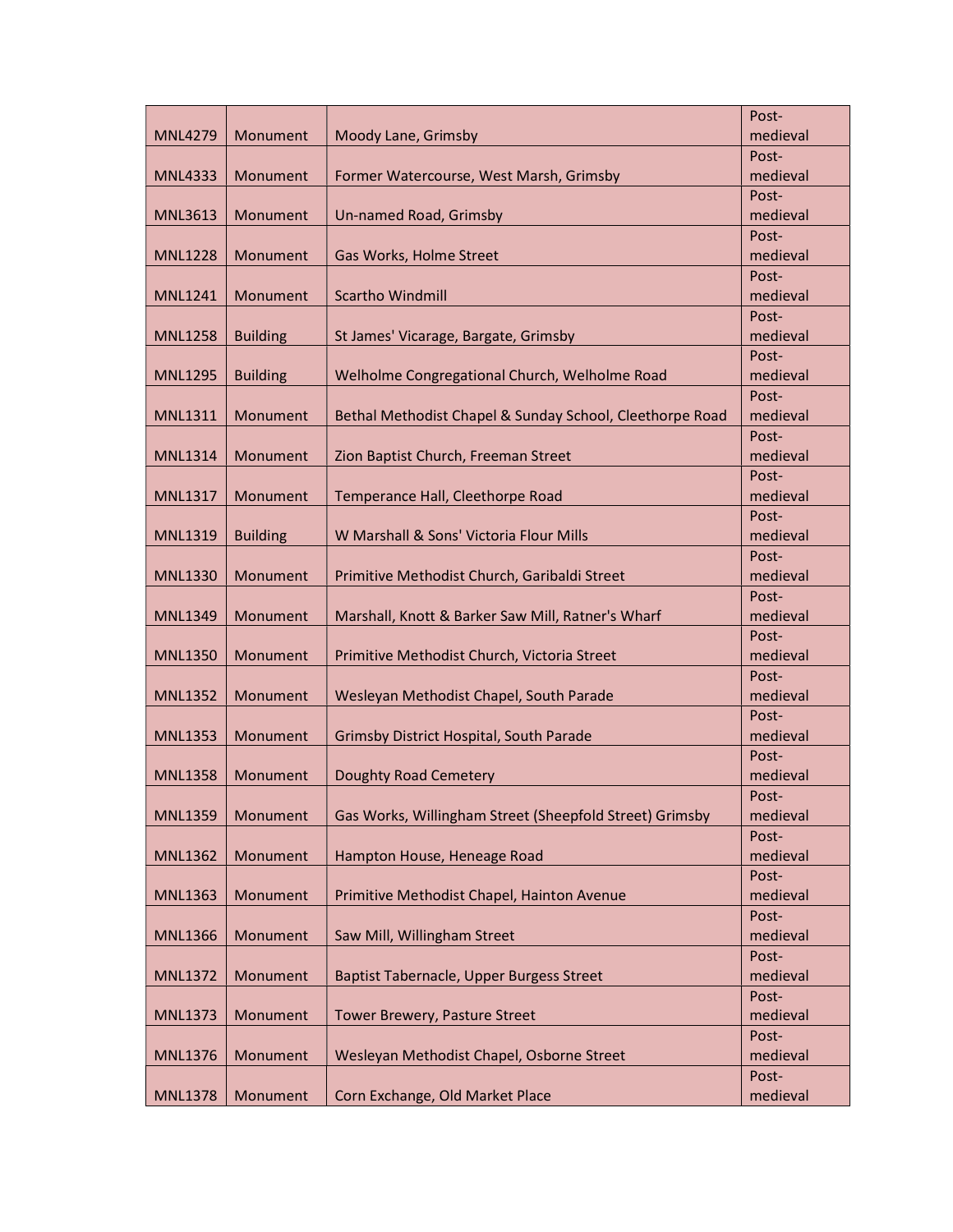|                |                 |                                                        | Post-             |
|----------------|-----------------|--------------------------------------------------------|-------------------|
| <b>MNL1381</b> | Monument        | Primitive Methodist Chapel, Flottergate                | medieval          |
|                |                 |                                                        | Post-             |
| <b>MNL1390</b> | Monument        | Ebenezer Primitive Methodist Chapel, Cleethorpe Road   | medieval          |
|                |                 |                                                        | Post-             |
| <b>MNL1433</b> | <b>Building</b> | National Westminster Bank, Victoria Street             | medieval          |
|                |                 |                                                        | Post-             |
| <b>MNL1481</b> | Maritime        | Wreck Site HO8491                                      | medieval          |
|                |                 |                                                        | Post-             |
| <b>MNL1636</b> | Monument        | Beaconthorpe (South) Brick and Tile Works              | medieval          |
|                |                 |                                                        | Post-             |
| <b>MNL1639</b> | Monument        | Gas Works, Neptune Street, Cleethorpes                 | medieval          |
|                |                 |                                                        | Post-             |
| <b>MNL1953</b> | Monument        | No.2 Graving Dock                                      | medieval          |
|                |                 |                                                        | Post-             |
| <b>MNL1958</b> | Monument        | Lock, Fish Docks                                       | medieval          |
|                |                 |                                                        | Post-             |
| <b>MNL1967</b> | Monument        | Six Lamps and Jetty Surface associated with Royal Dock | medieval          |
|                |                 |                                                        | Post-             |
| <b>MNL2001</b> | Monument        | Fisher Lads Institute, Tomline and Orwell Street       | medieval          |
|                |                 |                                                        | Post-             |
| <b>MNL2002</b> | Monument        | Neal Green Fish Curers, Riby Street                    | medieval          |
| <b>MNL2023</b> |                 |                                                        | Post-<br>medieval |
|                | Monument        | Mechanics Institute, Victoria Street South             | Post-             |
| <b>MNL2026</b> | Monument        | Lecture Hall, Upper Burgess Street                     | medieval          |
|                |                 |                                                        | Post-             |
| <b>MNL2082</b> | Maritime        | <b>Wreck on Grimsby Foreshore</b>                      | medieval          |
|                |                 |                                                        | Post-             |
| <b>MNL2157</b> | Monument        | The Humber Hotel, Humber Street, Grimsby               | medieval          |
|                |                 |                                                        | Post-             |
| <b>MNL2189</b> | Monument        | Covered Reservoir, Scartho                             | medieval          |
|                |                 |                                                        | Post-             |
| <b>MNL2265</b> | <b>Building</b> | <b>COSALT Headquarters, Fish Dock Road</b>             | medieval          |
|                |                 |                                                        | Post-             |
| <b>MNL2268</b> | Monument        | The Black Swan, 1 and 3 Victoria Street, Grimsby       | medieval          |
|                |                 |                                                        | Post-             |
| <b>MNL2288</b> | <b>Building</b> | Industrial Buildings, Fletchers Yard, Wellowgate       | medieval          |
|                |                 |                                                        | Post-             |
| <b>MNL2389</b> | Maritime        | Wreck Site 180m North of Rennie's' Lock                | medieval          |
|                |                 |                                                        | Post-             |
| <b>MNL2390</b> | Maritime        | Wreck Site 20m North West of Rennie's' Lock            | medieval          |
|                |                 |                                                        | Post-             |
| <b>MNL2391</b> | Maritime        | Wreck Site 110m North of Rennie's' Lock                | medieval          |
|                |                 |                                                        | Post-             |
| <b>MNL2392</b> | Maritime        | Wreck Site 150m North West of Rennie's' Lock           | medieval          |
|                |                 |                                                        | Post-             |
| <b>MNL2393</b> | Maritime        | Wreck Site 110m North West of Rennie's' Lock           | medieval          |
|                |                 |                                                        | Post-             |
| <b>MNL243</b>  | <b>Building</b> | Claremont House, Welholme Avenue                       | medieval          |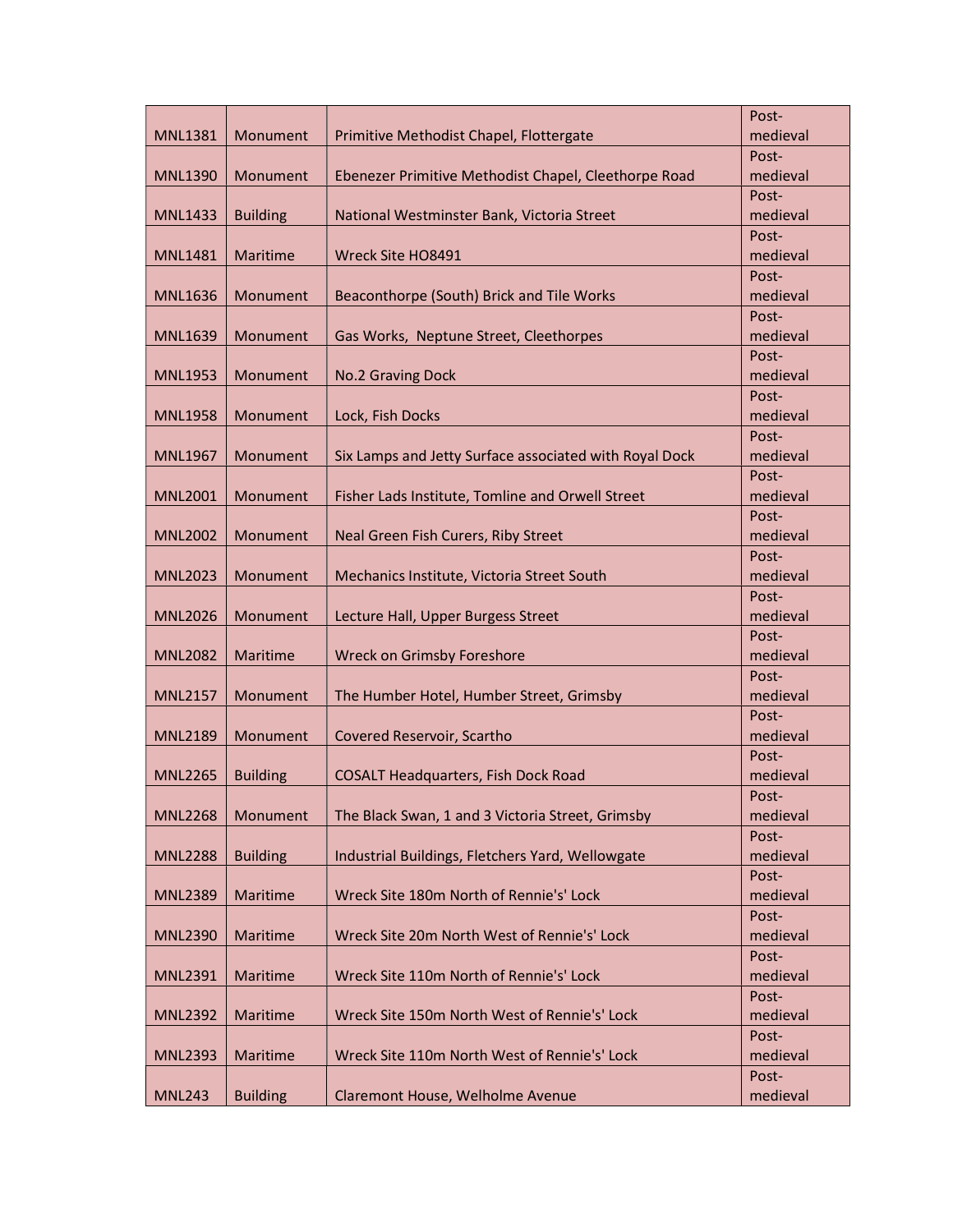|                |                 |                                                           | Post-             |
|----------------|-----------------|-----------------------------------------------------------|-------------------|
| <b>MNL2488</b> | <b>Building</b> | Anglo-Danish House, King Edward Street                    | medieval          |
|                |                 |                                                           | Post-             |
| <b>MNL2659</b> | <b>Building</b> | 22 Abbey Park Road, Grimsby                               | medieval          |
|                |                 |                                                           | Post-             |
| <b>MNL2664</b> | <b>Building</b> | 5 Bethlehem Street, Grimsby                               | medieval          |
|                |                 |                                                           | Post-             |
| <b>MNL2666</b> | <b>Building</b> | 7 Bethlehem Street, Grimsby                               | medieval          |
|                |                 |                                                           | Post-             |
| <b>MNL2667</b> | <b>Building</b> | 9 to 15 (odd) Bethlehem Street, Grimsby                   | medieval          |
|                |                 |                                                           | Post-             |
| <b>MNL2698</b> | Maritime        | The Esther, Alexandra Dock                                | medieval          |
|                |                 |                                                           | Post-             |
| MNL27          | Monument        | Saw Mill, West of Fish Dock                               | medieval          |
|                |                 |                                                           | Post-             |
| <b>MNL2702</b> | Maritime        | Wreck site of a Small Boat 200m North East of Fish docks  | medieval          |
|                |                 |                                                           | Post-             |
| <b>MNL2704</b> | Maritime        | Wreck site of a Small Boat in Alexandra Docks             | medieval          |
|                |                 |                                                           | Post-             |
| <b>MNL2726</b> | <b>Building</b> | Heck House and Albion Villa, 4 to 8 (even) Augusta Street | medieval          |
|                |                 |                                                           | Post-             |
| <b>MNL2732</b> | <b>Building</b> | The Wheatsheaf, 47 Bargate, Grimsby                       | medieval          |
|                |                 |                                                           | Post-             |
| <b>MNL2750</b> | <b>Building</b> | 1-3, 7-11, 15-33 (odd) and 4-34 (even) Dudley Street      | medieval          |
|                |                 |                                                           | Post-             |
| <b>MNL2759</b> | <b>Building</b> | Russell Grant Ltd, Fish Dock Road (East Side)             | medieval          |
|                |                 |                                                           | Post-             |
| <b>MNL2769</b> | <b>Building</b> | Grosvenor House and Pelham House, Grosvenor Street        | medieval          |
|                |                 |                                                           | Post-             |
| <b>MNL2794</b> | <b>Building</b> | <b>Grimsby News Co Ltd Printing Works</b>                 | medieval<br>Post- |
| <b>MNL2804</b> |                 | 13 to 53 (odd) Welholme Road & 104 Ainslie Street         | medieval          |
|                | <b>Building</b> |                                                           | Post-             |
| <b>MNL4367</b> | Monument        | Coffee Hotel, Central Market                              | medieval          |
|                |                 |                                                           | Post-             |
| <b>MNL3036</b> | Monument        | <b>Weelsby Road Railway Crossing</b>                      | medieval          |
|                |                 |                                                           | Post-             |
| <b>MNL3145</b> | Monument        | Weelsby House (later known as Weelsby Old Hall)           | medieval          |
|                |                 |                                                           | Post-             |
| <b>MNL3208</b> | <b>Building</b> | 8 to 12 Wellowgate                                        | medieval          |
|                |                 |                                                           | Post-             |
| <b>MNL3210</b> | <b>Building</b> | 40 Louth Road                                             | medieval          |
|                |                 |                                                           | Post-             |
| <b>MNL3805</b> | Monument        | Victoria Wesleyan School, Victoria Street                 | medieval          |
|                |                 |                                                           | Post-             |
| <b>MNL3813</b> | Monument        | <b>Congregational Chapel, Corporation Road</b>            | medieval          |
|                |                 |                                                           | Post-             |
| <b>MNL3930</b> | Monument        | <b>Reclaimed Land at Grimsby Docks</b>                    | medieval          |
|                |                 |                                                           | Post-             |
| <b>MNL3940</b> | Monument        | Fish Curers, Hutton Road                                  | medieval          |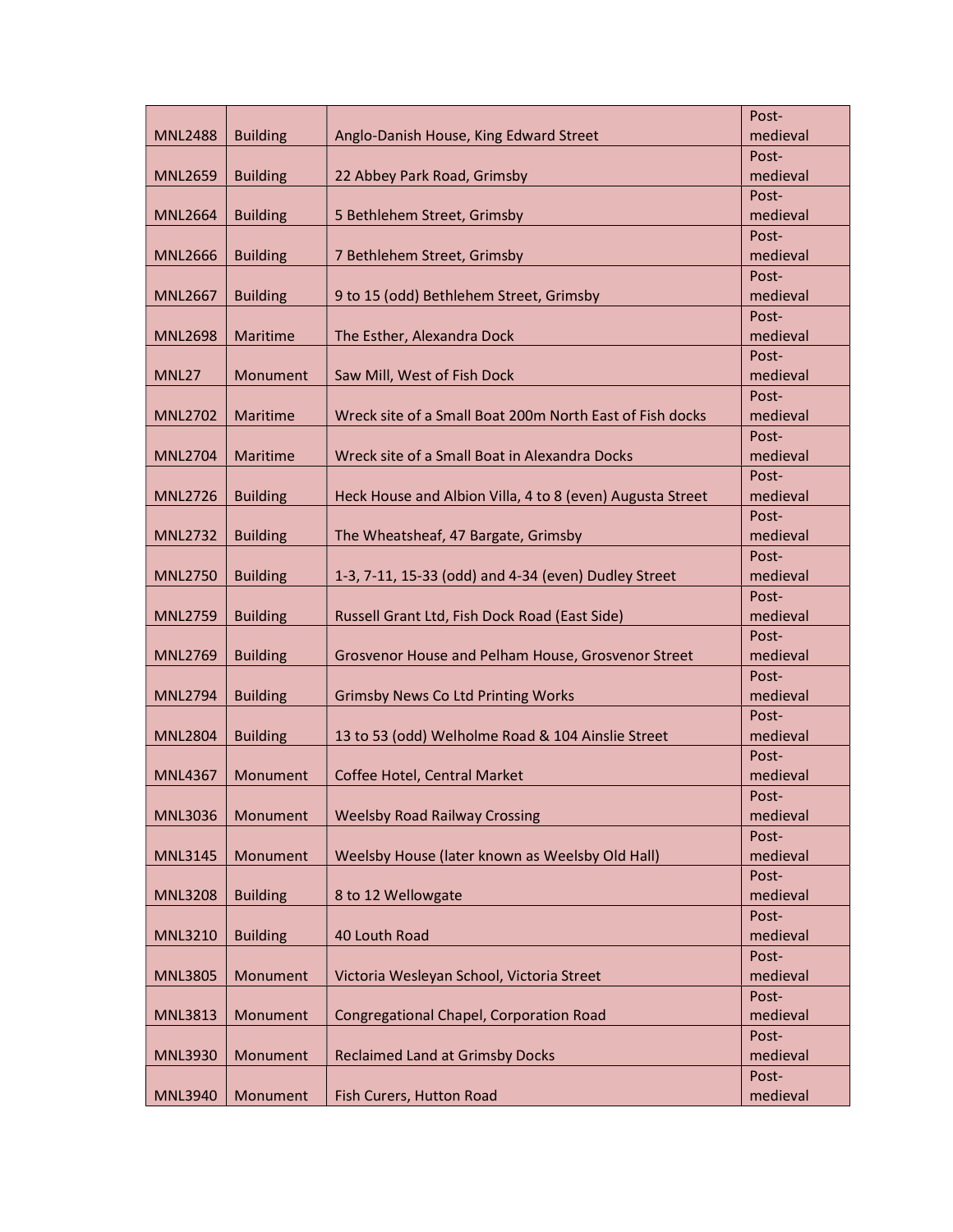|                |                 |                                                        | Post-             |
|----------------|-----------------|--------------------------------------------------------|-------------------|
| <b>MNL3941</b> | Monument        | Fish Curers, Henderson Street and Wharncliffe Road     | medieval          |
|                |                 |                                                        | Post-             |
| <b>MNL3942</b> | Monument        | Fish Curers, Smith Street and Brown Street             | medieval          |
|                |                 |                                                        | Post-             |
| <b>MNL3943</b> | Monument        | Fish Curers, Brown Street and Surtees Street           | medieval          |
|                |                 |                                                        | Post-             |
| <b>MNL3944</b> | Monument        | Fish Curers, Sidebottom Street and Smith Street        | medieval          |
|                |                 |                                                        | Post-             |
| <b>MNL3945</b> | Monument        | Fish Curers, Surtees Street                            | medieval          |
|                |                 |                                                        | Post-             |
| <b>MNL3949</b> | Monument        | Fish Curers, Sidebottom Street                         | medieval          |
|                |                 |                                                        | Post-             |
| <b>MNL3950</b> | Monument        | Fish Curers, Fish Dock Road and Maclure Street         | medieval          |
|                |                 |                                                        | Post-             |
| <b>MNL3962</b> | <b>Building</b> | John E Sandars Maltings, Garth Lane                    | medieval          |
|                |                 |                                                        | Post-             |
| <b>MNL3966</b> | Monument        | D A Blows Warehouses, South Dock Street                | medieval          |
|                |                 |                                                        | Post-             |
| <b>MNL4051</b> | <b>Maritime</b> | Wreck Site East of Fish Dock No.1                      | medieval          |
|                |                 |                                                        | Post-             |
| <b>MNL4052</b> | Maritime        | Wreck Site East of Fish Dock No.1                      | medieval          |
|                |                 |                                                        | Post-             |
| <b>MNL4053</b> | Maritime        | Wreck Site East of Fish Dock No.1                      | medieval          |
|                |                 | Wreck Site East of Fish Dock No.1                      | Post-<br>medieval |
| <b>MNL4054</b> | Maritime        |                                                        | Post-             |
| <b>MNL4055</b> | Maritime        | Wreck Site East of Fish Dock No.1                      | medieval          |
|                |                 |                                                        | Post-             |
| <b>MNL4056</b> | Maritime        | Wreck Site East of Fish Dock Entrance Piers            | medieval          |
|                |                 |                                                        | Post-             |
| <b>MNL509</b>  | Monument        | Baptist Tabernacle, Flottergate                        | medieval          |
|                |                 |                                                        | Post-             |
| <b>MNL517</b>  | <b>Building</b> | Corporation Bridge, Corporation Road                   | medieval          |
|                |                 |                                                        | Post-             |
| <b>MNL521</b>  | <b>Building</b> | Cordage Mill, Convamore Road, Grimsby                  | medieval          |
|                |                 |                                                        | Post-             |
| <b>MNL524</b>  | <b>Building</b> | Former Girls Grammar School, Town Hall Square          | medieval          |
|                |                 |                                                        | Post-             |
| <b>MNL525</b>  | <b>Building</b> | Former Boys Grammar School, Town Hall Square           | medieval          |
|                |                 |                                                        | Post-             |
| <b>MNL630</b>  | <b>Building</b> | Rose Cottage, 19 and 21 Pinfold Lane, Scartho          | medieval          |
|                |                 |                                                        | Post-             |
| <b>MNL852</b>  | <b>Building</b> | Keith Graham Smokehouse, Cross Street                  | medieval          |
|                |                 |                                                        | Post-             |
| <b>MNL857</b>  | <b>Building</b> | Fish Curers, Linguard Monk Street                      | medieval          |
|                |                 |                                                        | Post-             |
| <b>MNL858</b>  | <b>Building</b> | Alfred Enderby Ltd Fish Smoking and Processing Factory | medieval          |
|                |                 |                                                        | Post-             |
| <b>MNL862</b>  | <b>Building</b> | Grimsby Fish Company, 4 Riby Street                    | medieval          |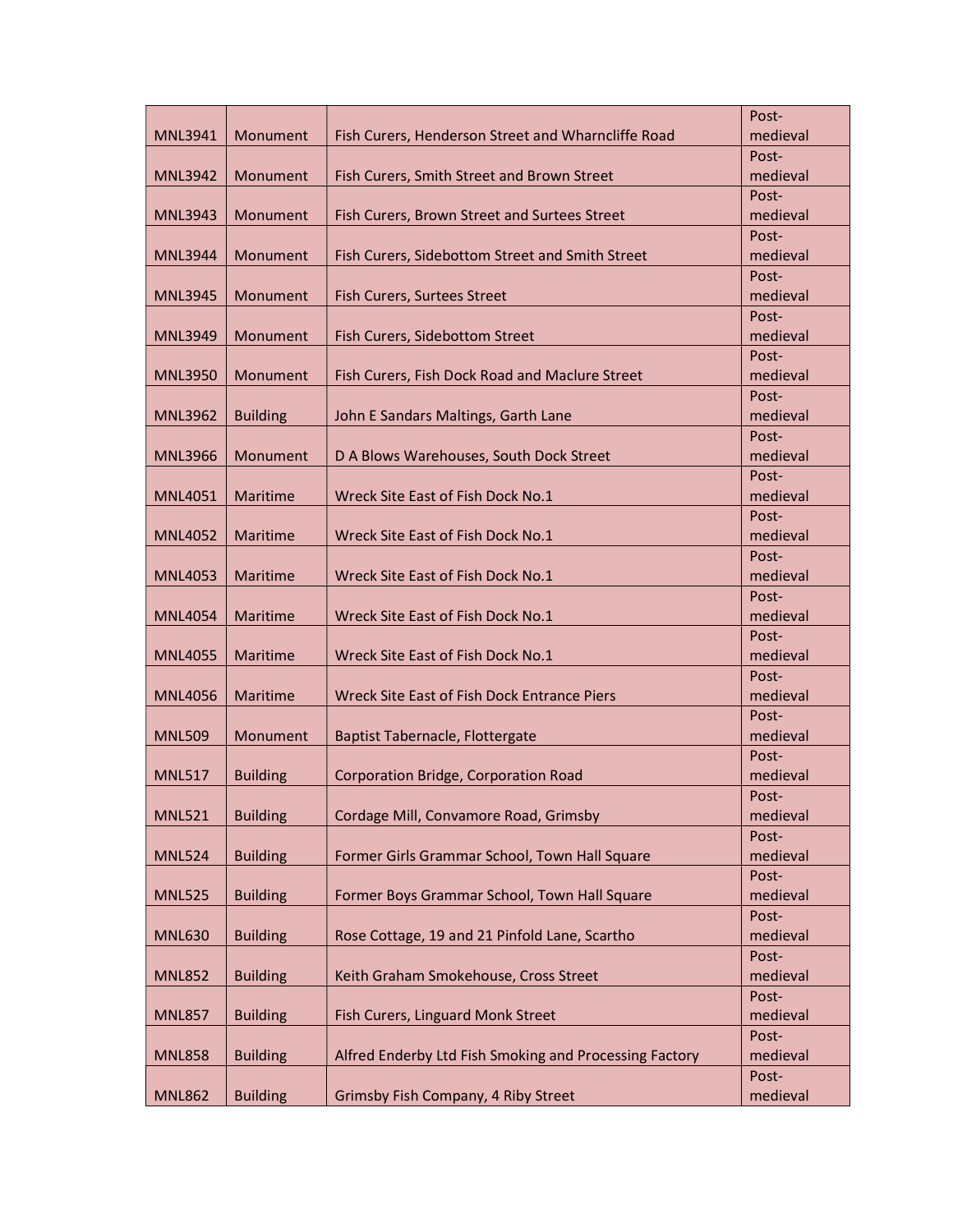|                |                 |                                                  | Post-             |
|----------------|-----------------|--------------------------------------------------|-------------------|
| <b>MNL863</b>  | <b>Building</b> | Traditional Fish Curers, 5 Riby Street           | medieval          |
|                |                 |                                                  | Post-             |
| <b>MNL866</b>  | <b>Building</b> | Russell Fish Curing Company Limited, Riby Street | medieval          |
|                |                 |                                                  | Post-             |
| <b>MNL4707</b> | Monument        | Railway gasworks, Pelham Road, Cleethorpes       | medieval          |
|                |                 |                                                  | Post-             |
| <b>MNL4280</b> | Monument        | Robinson Street, Grimsby                         | medieval          |
|                |                 |                                                  | Post-             |
| <b>MNL4317</b> | Monument        | <b>Pollitt Street, Grimsby</b>                   | medieval          |
|                |                 |                                                  | Post-             |
| <b>MNL3596</b> | Monument        | Peppercorn Walk, Grimsby                         | medieval          |
|                |                 |                                                  | Post-             |
| <b>MNL3603</b> | Monument        | Victoria Street South (was Northgate), Grimsby   | medieval          |
|                |                 |                                                  | Post-             |
| <b>MNL3604</b> | Monument        | Victoria Street North (was Northgate), Grimsby   | medieval          |
|                |                 |                                                  | Post-             |
| <b>MNL3627</b> | Monument        | King Terrace, Grimsby                            | medieval          |
|                |                 |                                                  | Post-             |
| <b>MNL3632</b> | Monument        | South Street, Grimsby                            | medieval          |
|                |                 |                                                  | Post-             |
| <b>MNL3640</b> | Monument        | <b>Upper Spring Street, Grimsby</b>              | medieval<br>Post- |
| <b>MNL3643</b> | Monument        | King Edward Street South, Grimsby                | medieval          |
|                |                 |                                                  | Post-             |
| <b>MNL3644</b> | Monument        | Havelock Street, Grimsby                         | medieval          |
|                |                 |                                                  | Post-             |
| <b>MNL3645</b> | Monument        | Whitgift Street, Grimsby                         | medieval          |
|                |                 |                                                  | Post-             |
| <b>MNL3648</b> | Monument        | Lower Burgess Street, Grimsby                    | medieval          |
|                |                 |                                                  | Post-             |
| <b>MNL3653</b> | Monument        | King Street, Grimsby                             | medieval          |
|                |                 |                                                  | Post-             |
| <b>MNL3654</b> | Monument        | New Dock Street, Grimsby                         | medieval          |
|                |                 |                                                  | Post-             |
| <b>MNL3656</b> | Monument        | South Dock Street, Grimsby                       | medieval          |
|                |                 |                                                  | Post-             |
| <b>MNL3658</b> | Monument        | New Biggin, Grimsby                              | medieval          |
|                |                 |                                                  | Post-             |
| <b>MNL3661</b> | Monument        | <b>Worsley Street, Grimsby</b>                   | medieval          |
|                |                 |                                                  | Post-             |
| <b>MNL3663</b> | Monument        | Maude Street, Grimsby                            | medieval          |
|                |                 |                                                  | Post-             |
| <b>MNL3664</b> | Monument        | Red Hill (formerly Pinfold Hill) Grimsby         | medieval          |
|                |                 |                                                  | Post-             |
| <b>MNL3665</b> | Monument        | Newbridge Terrace, Grimsby                       | medieval          |
|                |                 |                                                  | Post-             |
| <b>MNL3677</b> | Monument        | Short Street, Grimsby                            | medieval          |
|                |                 |                                                  | Post-             |
| <b>MNL3688</b> | Monument        | Freshney Street, Grimsby                         | medieval          |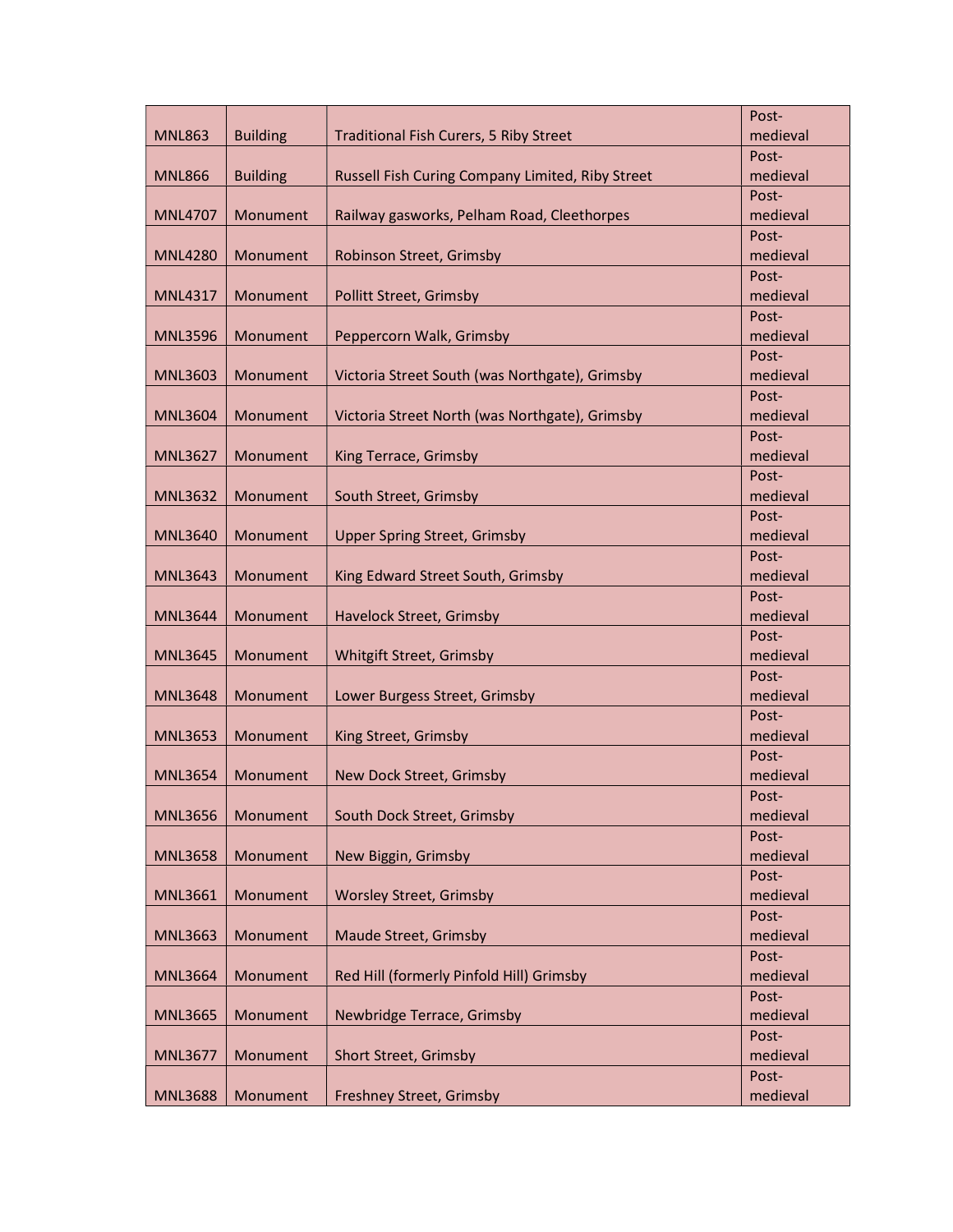|                |                 |                                                             | Post-             |
|----------------|-----------------|-------------------------------------------------------------|-------------------|
| <b>MNL3694</b> | Monument        | Chapman Street, Grimsby                                     | medieval          |
|                |                 |                                                             | Post-             |
| <b>MNL3700</b> | Monument        | Un-named Road, Grimsby                                      | medieval          |
|                |                 |                                                             | Post-             |
| <b>MNL3730</b> | Monument        | <b>Bridge Street South, Grimsby</b>                         | medieval          |
|                |                 |                                                             | Post-             |
| <b>MNL3748</b> | Monument        | John Street, Grimsby                                        | medieval          |
|                |                 |                                                             | Post-             |
| <b>MNL3754</b> | Monument        | Arlington Street, Grimsby                                   | medieval          |
|                |                 |                                                             | Post-             |
| <b>MNL3755</b> | Monument        | Pelham Street, Grimsby                                      | medieval          |
|                |                 |                                                             | Post-             |
| <b>MNL3759</b> | Monument        | <b>Grant Street, Grimsby</b>                                | medieval          |
|                |                 |                                                             | Post-             |
| <b>MNL3773</b> | Monument        | <b>Stuart Wortley Street, Grimsby</b>                       | medieval          |
|                |                 |                                                             | Post-             |
| <b>MNL10</b>   | <b>Building</b> | Pumping Engine at Humber Bank                               | medieval          |
|                |                 |                                                             | Post-<br>medieval |
| <b>MNL1182</b> | <b>Building</b> | County Hotel, Brighowgate, Grimsby                          | Post-             |
| <b>MNL1253</b> | Monument        | Alfred Terrace off Brighowgate                              | medieval          |
|                |                 |                                                             | Post-             |
| <b>MNL1275</b> | <b>Building</b> | W Marshall's Haven Mill, Garth Lane                         | medieval          |
|                |                 |                                                             | Post-             |
| <b>MNL1278</b> | <b>Building</b> | Holme Hill School, Heneage Road                             | medieval          |
|                |                 |                                                             | Post-             |
| <b>MNL1284</b> | <b>Building</b> | Grimsby Town Hall (1863 - Present)                          | medieval          |
|                |                 |                                                             | Post-             |
| <b>MNL1286</b> | <b>Building</b> | Castle Press, Victoria Street                               | medieval          |
|                |                 |                                                             | Post-             |
| <b>MNL1320</b> | <b>Building</b> | Saint Barnabas' Mission Church, King Edward Street          | medieval          |
|                |                 |                                                             | Post-             |
| <b>MNL1332</b> | <b>Building</b> | Wesleyan Methodist Chapel (Central Hall)                    | medieval          |
|                |                 |                                                             | Post-             |
| <b>MNL1335</b> | <b>Building</b> | United Methodist Free Church, Freeman Street                | medieval          |
|                |                 |                                                             | Post-             |
| <b>MNL1342</b> | <b>Building</b> | Church of Saint Mary, Heneage Road                          | medieval          |
|                |                 |                                                             | Post-             |
| <b>MNL1371</b> | <b>Building</b> | Spring Independent Chapel, 170 Victoria Street              | medieval          |
|                |                 |                                                             | Post-             |
| <b>MNL1405</b> | <b>Building</b> | Wesleyan Methodist Church, Scartho                          | medieval<br>Post- |
| <b>MNL1428</b> | <b>Building</b> | <b>Weelsby Hall</b>                                         | medieval          |
|                |                 | Clarence Terrace (aka Spectacle Terrace), 65-95 Abbey Road, | Post-             |
| <b>MNL1436</b> | <b>Building</b> | Grimsby                                                     | medieval          |
|                |                 |                                                             | Post-             |
| <b>MNL1517</b> | <b>Building</b> | <b>Blundell Park</b>                                        | medieval          |
|                |                 |                                                             | Post-             |
| <b>MNL1668</b> | <b>Building</b> | <b>Mission Room, Grimsby Road</b>                           | medieval          |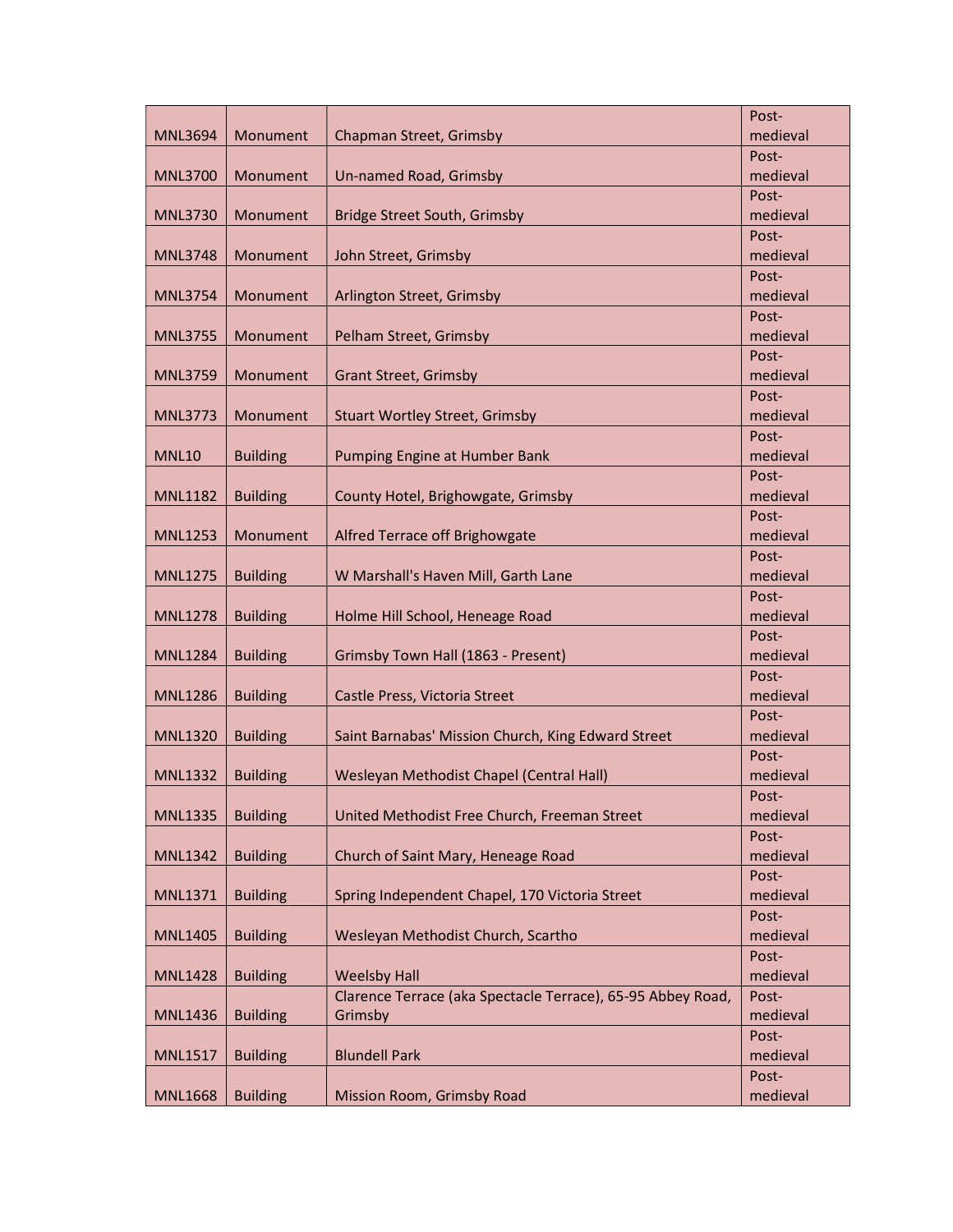|                |                 |                                                             | Post-             |
|----------------|-----------------|-------------------------------------------------------------|-------------------|
| <b>MNL1746</b> | <b>Building</b> | Hamilton School, Hamilton Street                            | medieval          |
|                |                 | Hilda School, Tunnard Street, Weelsby Street and Hilda      | Post-             |
| <b>MNL1747</b> | <b>Building</b> | <b>Street</b>                                               | medieval          |
|                |                 |                                                             | Post-             |
| <b>MNL1976</b> | <b>Building</b> | Tom Taylor and Son's Shop and Warehouse                     | medieval          |
|                |                 |                                                             | Post-             |
| <b>MNL1990</b> | <b>Building</b> | Strand Street School, Strand Street and Bridge Street North | medieval          |
|                |                 |                                                             | Post-             |
| <b>MNL2027</b> | <b>Building</b> | South Parade School, South Parade and Fildes Street         | medieval          |
|                |                 |                                                             | Post-             |
| <b>MNL2150</b> | <b>Building</b> | Wintringham Higher Grade School, Eleanor Street             | medieval          |
|                |                 |                                                             | Post-             |
| <b>MNL2580</b> | <b>Building</b> | Heneage Board School, Sixhill Street and Edward Street      | medieval          |
|                |                 |                                                             | Post-             |
| <b>MNL2587</b> | <b>Building</b> | Welholme Juniors and Infants Schools                        | medieval          |
|                |                 |                                                             | Post-             |
| <b>MNL2729</b> | <b>Building</b> | Belmont House and Kent Villa, 31 and 33 Bargate             | medieval          |
|                |                 |                                                             | Post-             |
| <b>MNL2736</b> | <b>Building</b> | 36 Brighowgate                                              | medieval          |
|                |                 | BeckettsÆ CafO, Fish Dock Road, Hutton Road and Surtees     | Post-             |
| <b>MNL2761</b> | <b>Building</b> | <b>Street</b>                                               | medieval          |
|                |                 |                                                             | Post-             |
| <b>MNL4117</b> | <b>Building</b> | Possible Chapel, 108 -110 Weelsby Road, Grimsby             | medieval          |
|                |                 |                                                             | Post-             |
| <b>MNL447</b>  | <b>Building</b> | <b>Barcroft School</b>                                      | medieval          |
|                |                 |                                                             | Post-             |
| <b>MNL3148</b> | Monument        | Clee Park Hotel, Grimsby Road and Park Street, Cleethorpes  | medieval          |
|                |                 |                                                             | Post-             |
| <b>MNL3172</b> | <b>Building</b> | Clement Villas, 113 Abbey Road and 68 Brighowgate           | medieval          |
|                |                 |                                                             | Post-             |
| <b>MNL461</b>  | <b>Building</b> | <b>Beaconthorpe Methodist Church</b>                        | medieval          |
|                |                 |                                                             | Post-             |
| <b>MNL505</b>  | <b>Building</b> | Primitive Methodist Church, Welholme Road                   | medieval          |
|                |                 |                                                             | Post-             |
| <b>MNL513</b>  | <b>Building</b> | Sir Moses Monteflore Synagogue, Heneage Road                | medieval          |
|                |                 |                                                             | Post-             |
| <b>MNL540</b>  | <b>Building</b> | The Stables, Weelsby Hall                                   | medieval          |
|                |                 |                                                             | Post-             |
| <b>MNL572</b>  | <b>Building</b> | 64 & 66 Brighowgate, Grimsby                                | medieval          |
|                |                 |                                                             | Post-             |
| <b>MNL577</b>  | <b>Building</b> | Fryston House, Bargate, Grimsby                             | medieval          |
|                | Monument        | James Meadows School, Weelsby Street and Tunnard Street     | Post-<br>medieval |
| <b>MNL1757</b> |                 |                                                             | Post-             |
| <b>MNL4401</b> | Place           | Kasbah, Grimsby Docks                                       | medieval          |
|                |                 |                                                             | Post-             |
| <b>MNL4409</b> | <b>Building</b> | Westbury House, Queens Parade Grimsby                       | medieval          |
|                |                 |                                                             | Post-             |
| <b>MNL3151</b> | Monument        | <b>Cottagers Plot</b>                                       | medieval          |
|                |                 |                                                             |                   |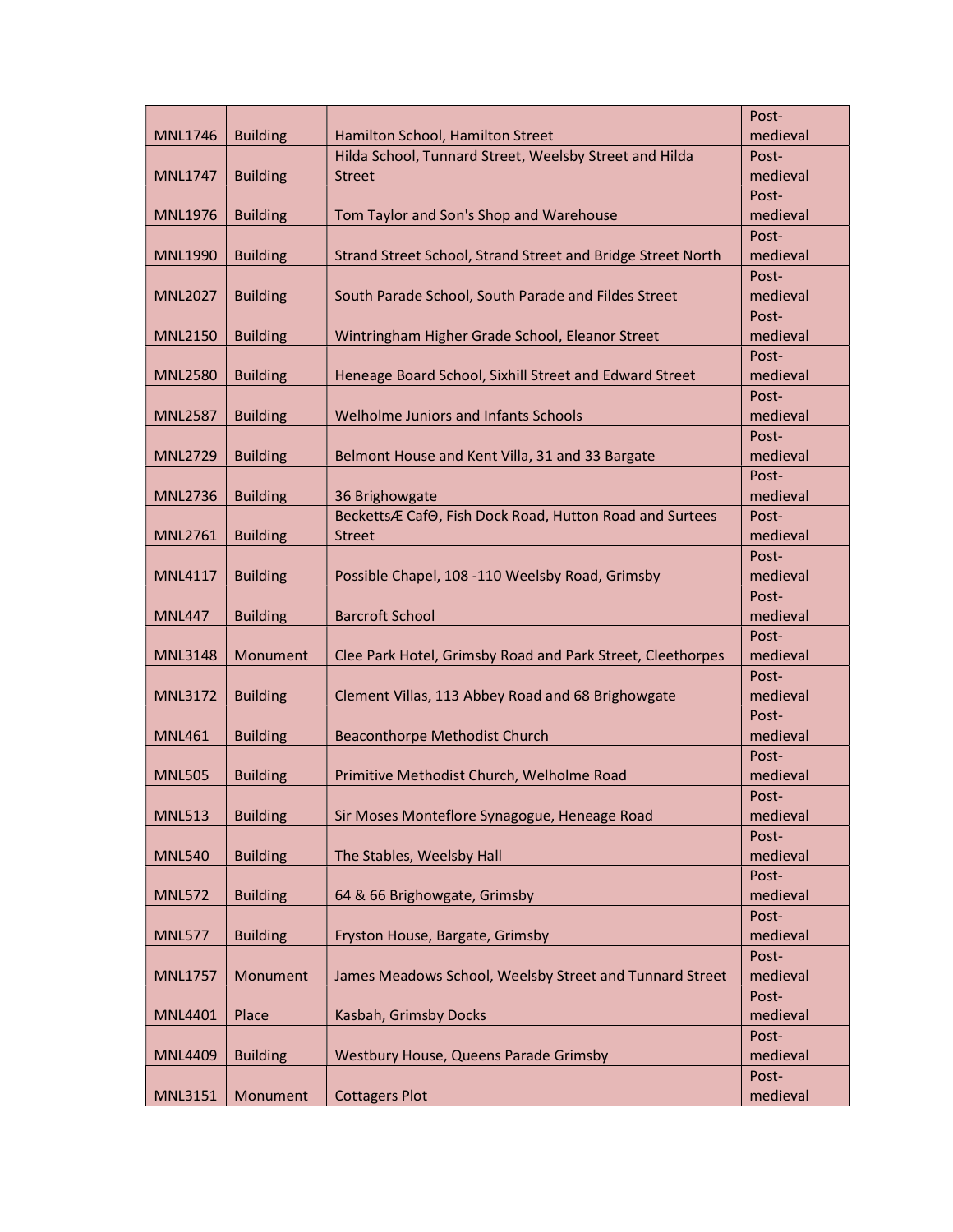|                |          |                                                             | Post-             |
|----------------|----------|-------------------------------------------------------------|-------------------|
| <b>MNL3786</b> | Monument | Hainton Square, Grimsby                                     | medieval          |
|                |          |                                                             | Post-             |
| <b>MNL4281</b> | Monument | Robinson Street East, Grimsby                               | medieval          |
|                |          |                                                             | Post-             |
| <b>MNL3371</b> | Monument | Prince's Road, Cleethorpes                                  | medieval          |
|                |          |                                                             | Post-             |
| <b>MNL3372</b> | Monument | Poplar Road (was Poplar Street), Cleethorpes                | medieval          |
|                |          |                                                             | Post-             |
| <b>MNL3373</b> | Monument | Neptune Street, Cleethorpes                                 | medieval          |
|                |          |                                                             | Post-             |
| <b>MNL3375</b> | Monument | Pelham Road, Cleethorpes                                    | medieval          |
|                |          |                                                             | Post-             |
| <b>MNL3376</b> | Monument | Suggits Lane, Cleethorpes                                   | medieval          |
|                |          |                                                             | Post-             |
| <b>MNL3377</b> | Monument | Grimsby Road (was Cleethorpes Road), Cleethorpes            | medieval          |
|                |          |                                                             | Post-             |
| <b>MNL3380</b> | Monument | Pelham Square, Cleethorpes                                  | medieval          |
|                |          |                                                             | Post-             |
| <b>MNL3405</b> | Monument | Humberston Road, Cleethorpes                                | medieval          |
|                |          |                                                             | Post-             |
| <b>MNL3409</b> | Monument | Carr Lane, Clee                                             | medieval          |
|                |          |                                                             | Post-             |
| <b>MNL3410</b> | Monument | Park Street (was part of Carr Lane), Clee                   | medieval          |
|                |          |                                                             | Post-<br>medieval |
| <b>MNL3414</b> | Monument | Grimsby Road, Waltham                                       | Post-             |
| <b>MNL3432</b> | Monument | Springfield Road (was Carr Lane), Scartho                   | medieval          |
|                |          |                                                             | Post-             |
| MNL3433        | Monument | Church Lane, Scartho                                        | medieval          |
|                |          | St Gile's Avenue and Grantham Avenue (was East End Lane),   | Post-             |
| <b>MNL3434</b> | Monument | Scartho                                                     | medieval          |
|                |          |                                                             | Post-             |
| <b>MNL3435</b> | Monument | Pinfold Lane, Scartho                                       | medieval          |
|                |          |                                                             | Post-             |
| <b>MNL3436</b> | Monument | Gate Lane (was Back Lane), Scartho                          | medieval          |
|                |          | Little Coates Road (was part of Little Coates Lane), Little | Post-             |
| <b>MNL3457</b> | Monument | Coates                                                      | medieval          |
|                |          | Great Coates Road (was part of Little Coates Lane), Little  | Post-             |
| <b>MNL3458</b> | Monument | Coates                                                      | medieval          |
|                |          |                                                             | Post-             |
| <b>MNL3482</b> | Monument | Aylesby Road, Aylesby and Great Coates                      | medieval          |
|                |          |                                                             | Post-             |
| <b>MNL3483</b> | Monument | Great Coates Road (was Beck Lane), Great Coates             | medieval          |
|                |          |                                                             | Post-             |
| <b>MNL3488</b> | Monument | Old Road, Great Coates                                      | medieval          |
|                |          |                                                             | Post-             |
| <b>MNL3489</b> | Monument | <b>Woad Lane, Great Coates</b>                              | medieval          |
|                |          |                                                             | Post-             |
| <b>MNL3575</b> | Monument | West St Mary's Gate, Grimsby                                | medieval          |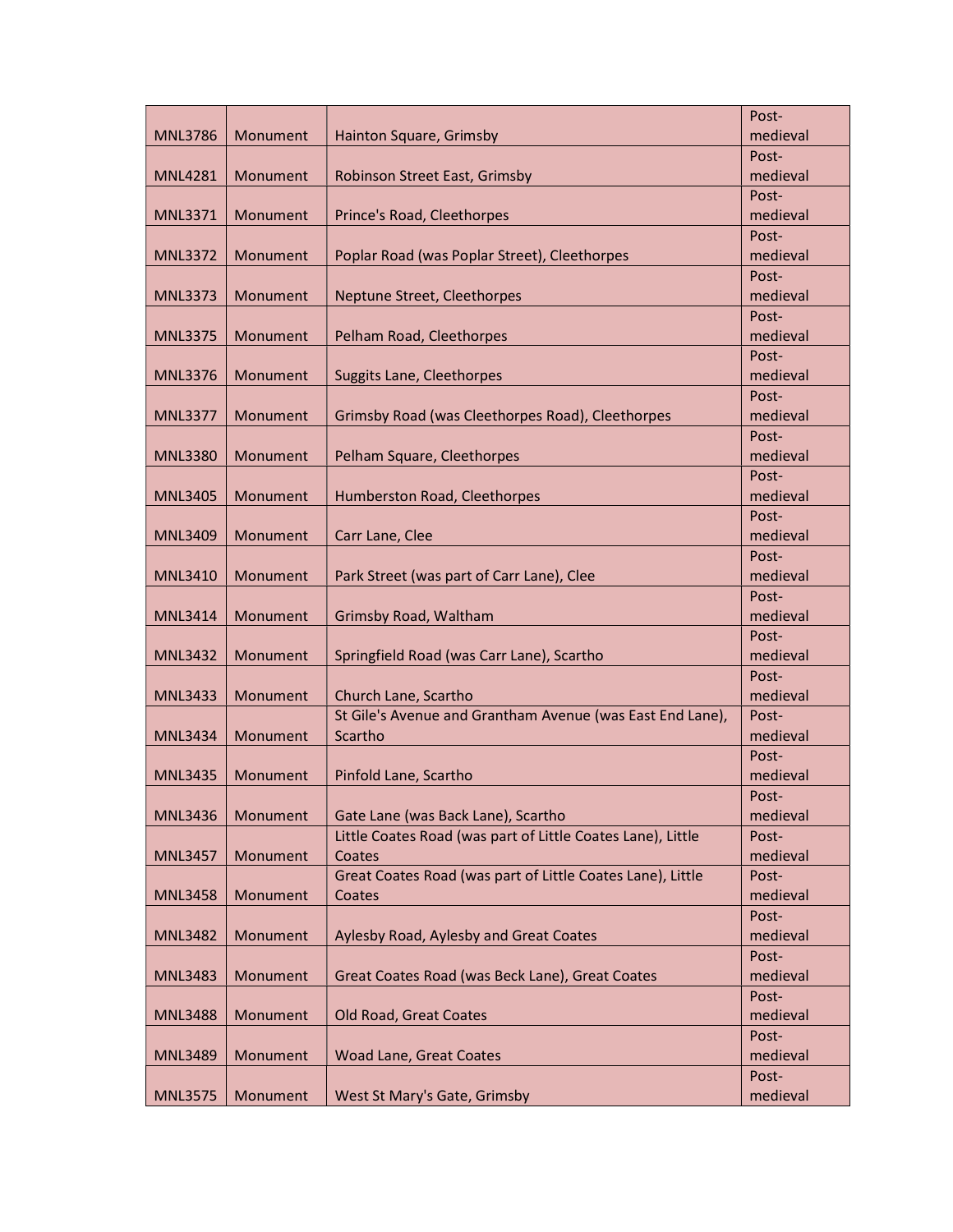|                |          |                                           | Post-             |
|----------------|----------|-------------------------------------------|-------------------|
| <b>MNL3577</b> | Monument | East St Mary's Gate, Grimsby              | medieval          |
|                |          |                                           | Post-             |
| <b>MNL3588</b> | Monument | Garden Street, Grimsby                    | medieval          |
|                |          |                                           | Post-             |
| <b>MNL3605</b> | Monument | Cleethorpe Road, Grimsby                  | medieval          |
|                |          |                                           | Post-             |
| <b>MNL3606</b> | Monument | Welholme Avenue, Grimsby                  | medieval          |
|                |          |                                           | Post-             |
| <b>MNL3607</b> | Monument | <b>Bargate Avenue, Grimsby</b>            | medieval          |
|                |          |                                           | Post-             |
| <b>MNL3608</b> | Monument | Welholme Road, Grimsby                    | medieval          |
|                |          |                                           | Post-             |
| <b>MNL3609</b> | Monument | Park Drive, Grimsby                       | medieval          |
| <b>MNL3610</b> | Monument | Abbey Park Road, Grimsby                  | Post-<br>medieval |
|                |          |                                           | Post-             |
| <b>MNL3611</b> | Monument | Abbey Drive West, Grimsby                 | medieval          |
|                |          |                                           | Post-             |
| <b>MNL3612</b> | Monument | Ainslie Street, Grimsby                   | medieval          |
|                |          |                                           | Post-             |
| <b>MNL3614</b> | Monument | Farebrother Street, Grimsby               | medieval          |
|                |          |                                           | Post-             |
| <b>MNL3615</b> | Monument | Hainton Avenue, Grimsby                   | medieval          |
|                |          |                                           | Post-             |
| <b>MNL3616</b> | Monument | Augusta Street, Grimsby                   | medieval          |
|                |          |                                           | Post-             |
| <b>MNL3617</b> | Monument | <b>College Street, Grimsby</b>            | medieval          |
|                |          |                                           | Post-             |
| <b>MNL3618</b> | Monument | Pelham Road, Grimsby                      | medieval          |
|                |          |                                           | Post-             |
| <b>MNL3619</b> | Monument | <b>Dudley Street, Grimsby</b>             | medieval          |
|                |          |                                           | Post-             |
| <b>MNL3621</b> | Monument | <b>Cromwell Road, Grimsby</b>             | medieval          |
|                |          |                                           | Post-             |
| <b>MNL3622</b> | Monument | <b>Wells Street, Grimsby</b>              | medieval          |
| <b>MNL3623</b> | Monument | Prince's Avenue, Grimsby                  | Post-<br>medieval |
|                |          |                                           | Post-             |
| <b>MNL3624</b> | Monument | Duchess Street (was Duke Street), Grimsby | medieval          |
|                |          |                                           | Post-             |
| <b>MNL3625</b> | Monument | Railway Terrace, Grimsby                  | medieval          |
|                |          |                                           | Post-             |
| <b>MNL3626</b> | Monument | Phoenix Street, Grimsby                   | medieval          |
|                |          |                                           | Post-             |
| <b>MNL3628</b> | Monument | Town Hall Square, Grimsby                 | medieval          |
|                |          |                                           | Post-             |
| <b>MNL3629</b> | Monument | New Street, Grimsby                       | medieval          |
|                |          |                                           | Post-             |
| <b>MNL3630</b> | Monument | Town Hall Street, Grimsby                 | medieval          |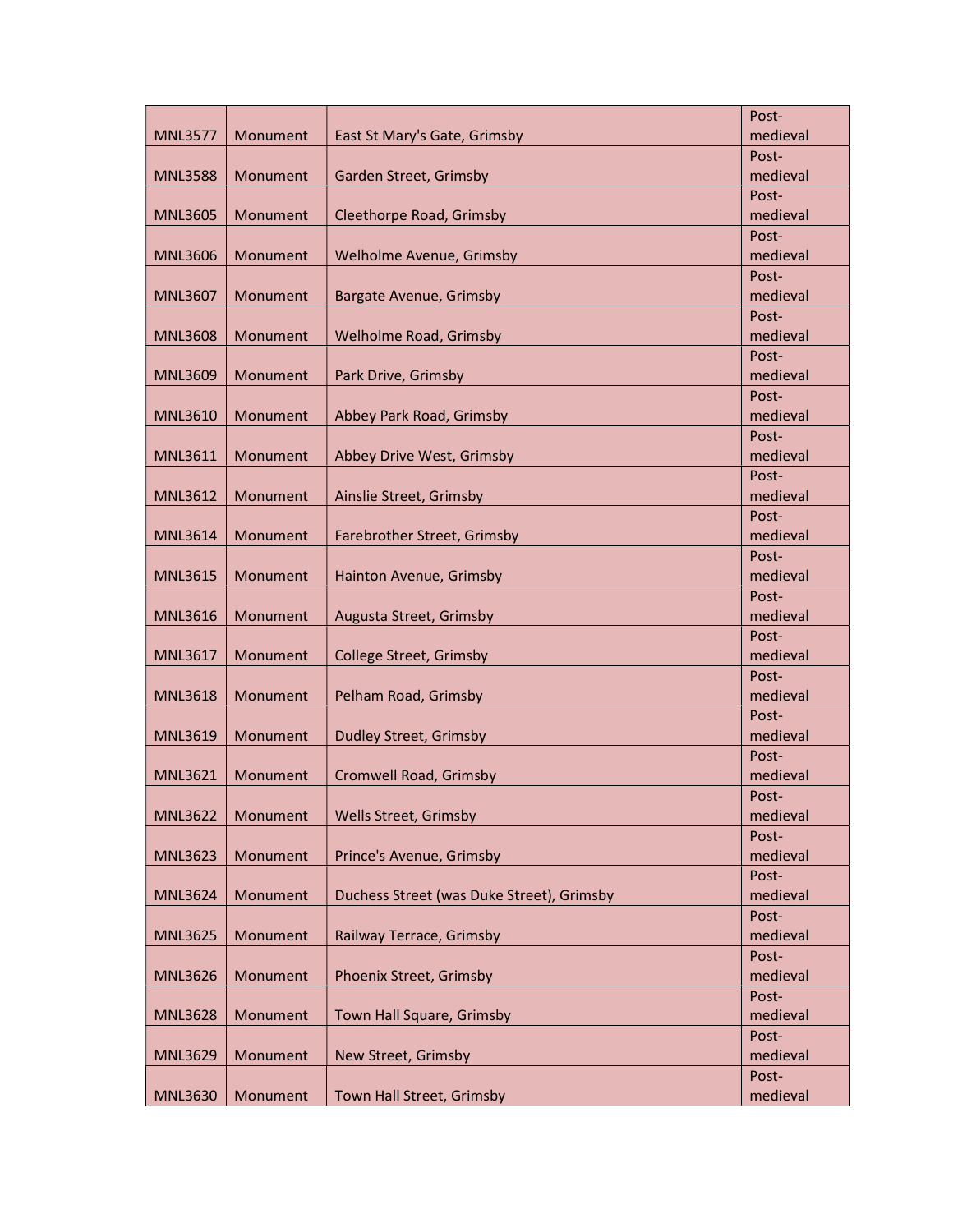|                |          |                                           | Post-             |
|----------------|----------|-------------------------------------------|-------------------|
| <b>MNL3631</b> | Monument | West Street, Grimsby                      | medieval          |
|                |          |                                           | Post-             |
| <b>MNL3633</b> | Monument | East Street, Grimsby                      | medieval          |
|                |          |                                           | Post-             |
| <b>MNL3634</b> | Monument | Pasture Street, Grimsby                   | medieval          |
|                |          |                                           | Post-             |
| <b>MNL3635</b> | Monument | Queen Street, Grimsby                     | medieval          |
|                |          |                                           | Post-             |
| <b>MNL3636</b> | Monument | <b>Upper Burgess Street, Grimsby</b>      | medieval          |
|                |          |                                           | Post-             |
| <b>MNL3637</b> | Monument | Holme Street, Grimsby                     | medieval          |
|                |          |                                           | Post-             |
| <b>MNL3638</b> | Monument | Eastgate, Grimsby                         | medieval          |
|                |          |                                           | Post-             |
| <b>MNL3639</b> | Monument | East Marsh Street, Grimsby                | medieval          |
|                |          |                                           | Post-             |
| <b>MNL3641</b> | Monument | Middle Court, Grimsby                     | medieval          |
|                |          |                                           | Post-             |
| <b>MNL3642</b> | Monument | <b>Grime Street, Grimsby</b>              | medieval          |
|                |          |                                           | Post-             |
| <b>MNL3646</b> | Monument | Market Street, Grimsby                    | medieval          |
|                |          |                                           | Post-             |
| <b>MNL3647</b> | Monument | Freeport Wharf, Grimsby                   | medieval          |
|                |          |                                           | Post-<br>medieval |
| <b>MNL3649</b> | Monument | King Edward Street North, Grimsby         | Post-             |
| <b>MNL3650</b> | Monument | Fotherby Street, Grimsby                  | medieval          |
|                |          |                                           | Post-             |
| <b>MNL3651</b> | Monument | <b>Cressey Street, Grimsby</b>            | medieval          |
|                |          |                                           | Post-             |
| <b>MNL3652</b> | Monument | Lower Spring Street, Grimsby              | medieval          |
|                |          |                                           | Post-             |
| <b>MNL3655</b> | Monument | Flour Square (was Flower Square), Grimsby | medieval          |
|                |          |                                           | Post-             |
| <b>MNL3659</b> | Monument | <b>Clayton Street, Grimsby</b>            | medieval          |
|                |          |                                           | Post-             |
| <b>MNL3660</b> | Monument | Silver Street, Grimsby                    | medieval          |
|                |          |                                           | Post-             |
| <b>MNL3662</b> | Monument | Garth Lane, Grimsby                       | medieval          |
|                |          |                                           | Post-             |
| <b>MNL3666</b> | Monument | <b>West Parade, Grimsby</b>               | medieval          |
|                |          |                                           | Post-             |
| <b>MNL3667</b> | Monument | Hume Street, Grimsby                      | medieval          |
|                |          |                                           | Post-             |
| <b>MNL3668</b> | Monument | <b>Macaulay Street, Grimsby</b>           | medieval          |
|                |          |                                           | Post-             |
| <b>MNL3669</b> | Monument | Mandela Link, Grimsby                     | medieval          |
|                |          |                                           | Post-             |
| <b>MNL3670</b> | Monument | <b>Harrison Street, Grimsby</b>           | medieval          |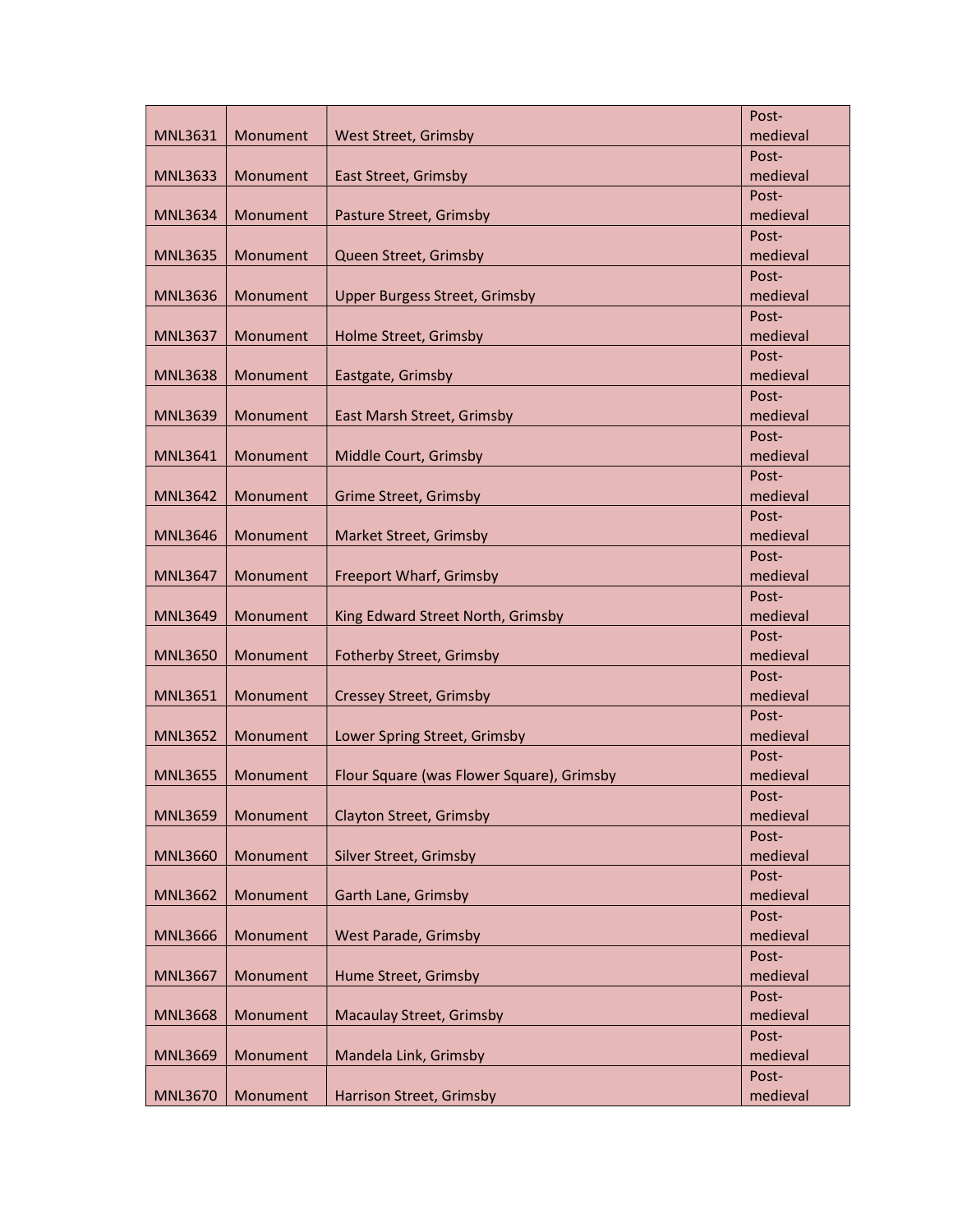|                |          |                                                     | Post-             |
|----------------|----------|-----------------------------------------------------|-------------------|
| <b>MNL3671</b> | Monument | Haycroft Street, Grimsby                            | medieval          |
|                |          |                                                     | Post-             |
| <b>MNL3672</b> | Monument | <b>Wharton Street, Grimsby</b>                      | medieval          |
|                |          |                                                     | Post-             |
| <b>MNL3673</b> | Monument | Chantry Close, Grimsby                              | medieval          |
|                |          |                                                     | Post-             |
| <b>MNL3674</b> | Monument | <b>Crescent Street, Grimsby</b>                     | medieval          |
|                |          |                                                     | Post-             |
| <b>MNL3675</b> | Monument | Earl Street, Grimsby                                | medieval          |
|                |          |                                                     | Post-             |
| <b>MNL3676</b> | Monument | Lord Street, Grimsby                                | medieval          |
| <b>MNL3678</b> | Monument | Rippon Street, Grimsby                              | Post-<br>medieval |
|                |          |                                                     | Post-             |
| <b>MNL3679</b> | Monument | Lime Street, Grimsby                                | medieval          |
|                |          |                                                     | Post-             |
| <b>MNL3680</b> | Monument | Dover Street, Grimsby                               | medieval          |
|                |          |                                                     | Post-             |
| <b>MNL3681</b> | Monument | Vere Terrace, Grimsby                               | medieval          |
|                |          |                                                     | Post-             |
| <b>MNL3682</b> | Monument | Veal Street, Grimsby                                | medieval          |
|                |          |                                                     | Post-             |
| <b>MNL3683</b> | Monument | Anderson Street, Grimsby                            | medieval          |
|                |          |                                                     | Post-             |
| <b>MNL3684</b> | Monument | South Parade, Grimsby                               | medieval          |
|                |          |                                                     | Post-             |
| <b>MNL3685</b> | Monument | Fildes Street, Grimsby                              | medieval          |
|                |          |                                                     | Post-             |
| <b>MNL3686</b> | Monument | <b>Corporation Road, Grimsby</b>                    | medieval          |
|                |          | Yarborough Drive and Ravenspurn Way (was Yarborough | Post-             |
| <b>MNL3687</b> | Monument | Street), Grimsby                                    | medieval          |
|                |          |                                                     | Post-             |
| <b>MNL3689</b> | Monument | Oliver Street, Grimsby                              | medieval          |
| <b>MNL3690</b> | Monument | Ayscough Street, Grimsby                            | Post-<br>medieval |
|                |          |                                                     | Post-             |
| <b>MNL3691</b> | Monument | Jackson Street, Grimsby                             | medieval          |
|                |          |                                                     | Post-             |
| <b>MNL3692</b> | Monument | Rendel Street, Grimsby                              | medieval          |
|                |          |                                                     | Post-             |
| <b>MNL3693</b> | Monument | Annesley Street, Grimsby                            | medieval          |
|                |          |                                                     | Post-             |
| <b>MNL3695</b> | Monument | Watkin Street, Grimsby                              | medieval          |
|                |          |                                                     | Post-             |
| <b>MNL3696</b> | Monument | Ravenspurn Street, Grimsby                          | medieval          |
|                |          |                                                     | Post-             |
| <b>MNL3697</b> | Monument | <b>Charlton Street, Grimsby</b>                     | medieval          |
|                |          |                                                     | Post-             |
| <b>MNL3698</b> | Monument | Adam Smith Street, Grimsby                          | medieval          |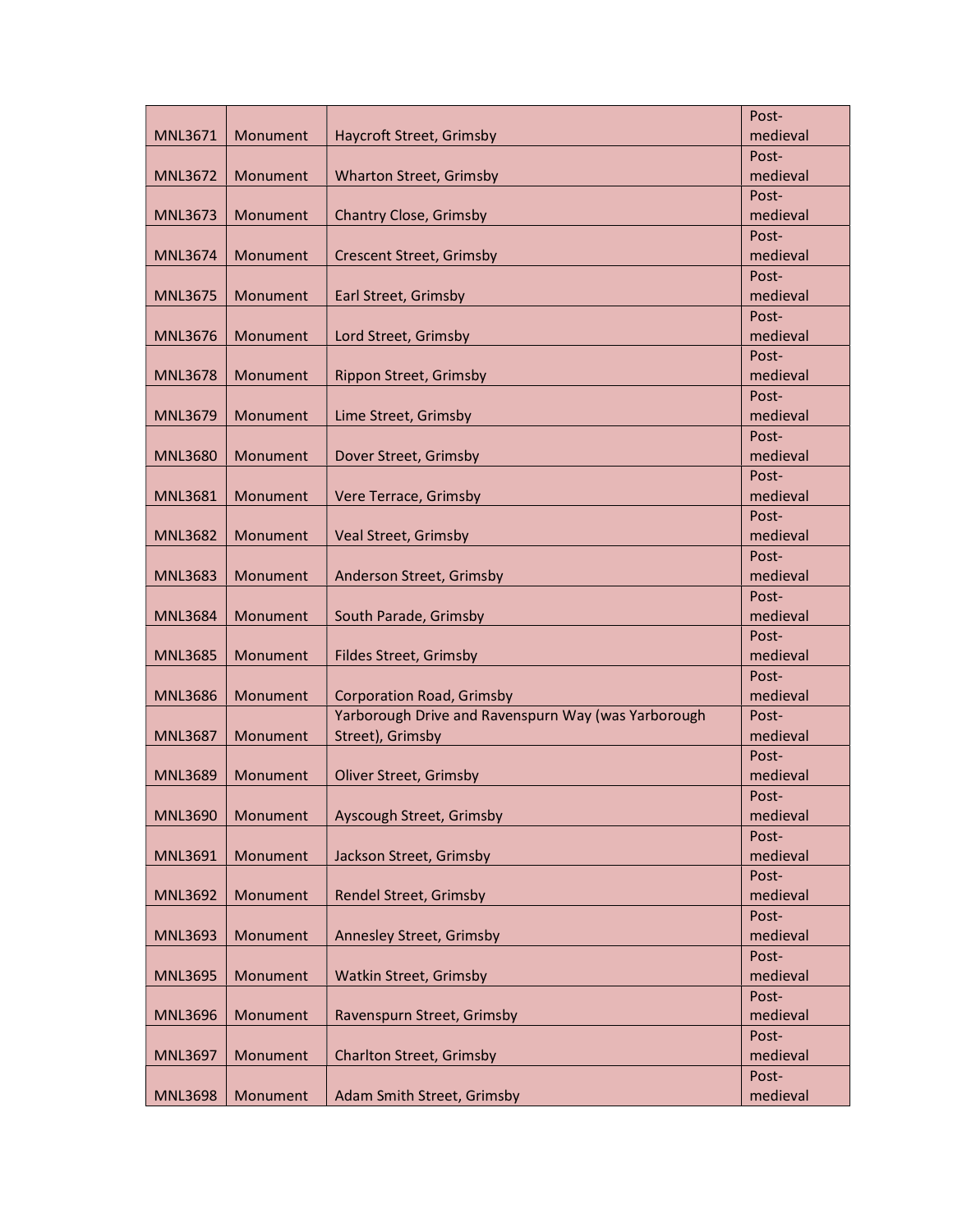|                |          |                                               | Post-             |
|----------------|----------|-----------------------------------------------|-------------------|
| <b>MNL3699</b> | Monument | Armstrong Street, Grimsby                     | medieval          |
|                |          |                                               | Post-             |
| <b>MNL3701</b> | Monument | Un-named Road, Grimsby                        | medieval          |
|                |          |                                               | Post-             |
| <b>MNL3702</b> | Monument | Willingham Street, Grimsby                    | medieval          |
|                |          |                                               | Post-             |
| <b>MNL3703</b> | Monument | Tasburgh Street, Grimsby                      | medieval          |
|                |          |                                               | Post-             |
| <b>MNL3704</b> | Monument | Heneage Road (was Heneage Street), Grimsby    | medieval          |
|                |          |                                               | Post-             |
| <b>MNL3705</b> | Monument | Catherine Street, Grimsby                     | medieval          |
|                |          |                                               | Post-             |
| <b>MNL3706</b> | Monument | Margaret Street, Grimsby                      | medieval          |
|                |          |                                               | Post-             |
| <b>MNL3707</b> | Monument | Sixhill Street, Grimsby                       | medieval          |
|                |          |                                               | Post-             |
| <b>MNL3708</b> | Monument | Sheepfold Street, Grimsby                     | medieval          |
|                |          |                                               | Post-             |
| <b>MNL3709</b> | Monument | <b>Bowling Green Lane, Grimsby</b>            | medieval          |
|                | Monument |                                               | Post-<br>medieval |
| <b>MNL3710</b> |          | <b>Edward Street, Grimsby</b>                 | Post-             |
| <b>MNL3711</b> | Monument | <b>Thomas Street, Grimsby</b>                 | medieval          |
|                |          |                                               | Post-             |
| <b>MNL3712</b> | Monument | Convamore Road, Grimsby                       | medieval          |
|                |          |                                               | Post-             |
| <b>MNL3713</b> | Monument | Eleanor Street, Grimsby                       | medieval          |
|                |          |                                               | Post-             |
| <b>MNL3714</b> | Monument | Churchill Way (was Cavendish Street), Grimsby | medieval          |
|                |          |                                               | Post-             |
| <b>MNL3715</b> | Monument | <b>Wragby Street, Grimsby</b>                 | medieval          |
|                |          |                                               | Post-             |
| <b>MNL3716</b> | Monument | Fraser Street, Grimsby                        | medieval          |
|                |          |                                               | Post-             |
| <b>MNL3717</b> | Monument | <b>Bradley Street, Grimsby</b>                | medieval          |
|                |          |                                               | Post-             |
| <b>MNL3718</b> | Monument | Holles Street, Grimsby                        | medieval          |
|                |          |                                               | Post-             |
| <b>MNL3719</b> | Monument | Freeman Street, Grimsby                       | medieval          |
|                |          |                                               | Post-             |
| <b>MNL3720</b> | Monument | Railway Street, Grimsby                       | medieval          |
|                |          |                                               | Post-             |
| <b>MNL3721</b> | Monument | Clyde Street, Grimsby                         | medieval          |
|                |          |                                               | Post-             |
| <b>MNL3722</b> | Monument | Cobden Street, Grimsby                        | medieval          |
|                |          |                                               | Post-             |
| <b>MNL3723</b> | Monument | Wellington Street, Grimsby                    | medieval          |
|                |          |                                               | Post-             |
| <b>MNL3724</b> | Monument | Wood Street, Grimsby                          | medieval          |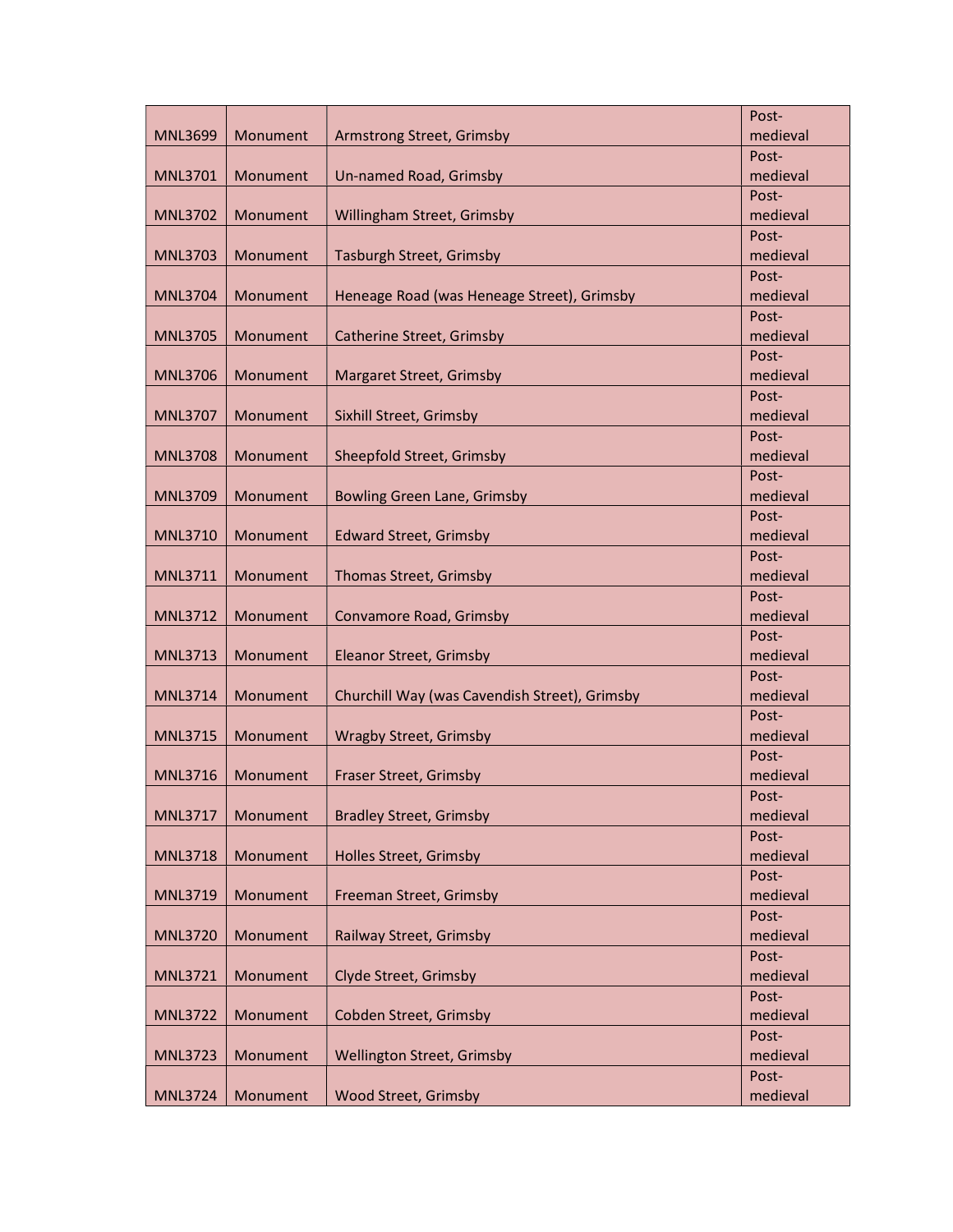|                |          |                                           | Post-             |
|----------------|----------|-------------------------------------------|-------------------|
| <b>MNL3725</b> | Monument | Albion Street, Grimsby                    | medieval          |
|                |          |                                           | Post-             |
| <b>MNL3726</b> | Monument | Newmarket Street, Grimsby                 | medieval          |
|                |          |                                           | Post-             |
| <b>MNL3727</b> | Monument | Duncombe Street, Grimsby                  | medieval          |
|                |          |                                           | Post-             |
| <b>MNL3728</b> | Monument | Garibaldi Street, Grimsby                 | medieval          |
|                |          |                                           | Post-             |
| <b>MNL3729</b> | Monument | Thesiger Street, Grimsby                  | medieval          |
|                |          |                                           | Post-             |
| <b>MNL3731</b> | Monument | Nelson Street, Grimsby                    | medieval          |
|                |          |                                           | Post-             |
| <b>MNL3732</b> | Monument | Albert Street, Grimsby                    | medieval          |
|                |          |                                           | Post-             |
| <b>MNL3733</b> | Monument | Church Street, Grimsby                    | medieval          |
|                |          |                                           | Post-             |
| <b>MNL3734</b> | Monument | Kent Street, Grimsby                      | medieval          |
|                |          |                                           | Post-             |
| <b>MNL3735</b> | Monument | <b>Strand Street, Grimsby</b>             | medieval          |
|                |          |                                           | Post-             |
| <b>MNL3736</b> | Monument | <b>Bridge Street North, Grimsby</b>       | medieval          |
| <b>MNL3737</b> | Monument | Rowlandson Street, Grimsby                | Post-<br>medieval |
|                |          |                                           | Post-             |
| <b>MNL3738</b> | Monument | <b>Riby Square, Grimsby</b>               | medieval          |
|                |          |                                           | Post-             |
| <b>MNL3739</b> | Monument | <b>Riby Street, Grimsby</b>               | medieval          |
|                |          |                                           | Post-             |
| <b>MNL3740</b> | Monument | Orwell Street, Grimsby                    | medieval          |
|                |          |                                           | Post-             |
| <b>MNL3741</b> | Monument | <b>Tomline Street, Grimsby</b>            | medieval          |
|                |          |                                           | Post-             |
| <b>MNL3742</b> | Monument | Nacton Street, Grimsby                    | medieval          |
|                |          |                                           | Post-             |
| <b>MNL3743</b> | Monument | Kesgrave Street, Grimsby                  | medieval          |
|                |          |                                           | Post-             |
| <b>MNL3744</b> | Monument | Levington Street, Grimsby                 | medieval          |
|                |          |                                           | Post-             |
| <b>MNL3745</b> | Monument | Humber Street, Grimsby                    | medieval          |
|                |          |                                           | Post-             |
| <b>MNL3746</b> | Monument | <b>Bath Street, Grimsby</b>               | medieval          |
|                |          |                                           | Post-             |
| <b>MNL3747</b> | Monument | Hope Street (was Charles Street), Grimsby | medieval          |
|                |          |                                           | Post-             |
| <b>MNL3749</b> | Monument | Victor Street, Grimsby                    | medieval          |
|                |          |                                           | Post-             |
| <b>MNL3750</b> | Monument | Oxford Street, Grimsby                    | medieval          |
|                |          | <b>Guilford Street, Grimsby</b>           | Post-<br>medieval |
| <b>MNL3751</b> | Monument |                                           |                   |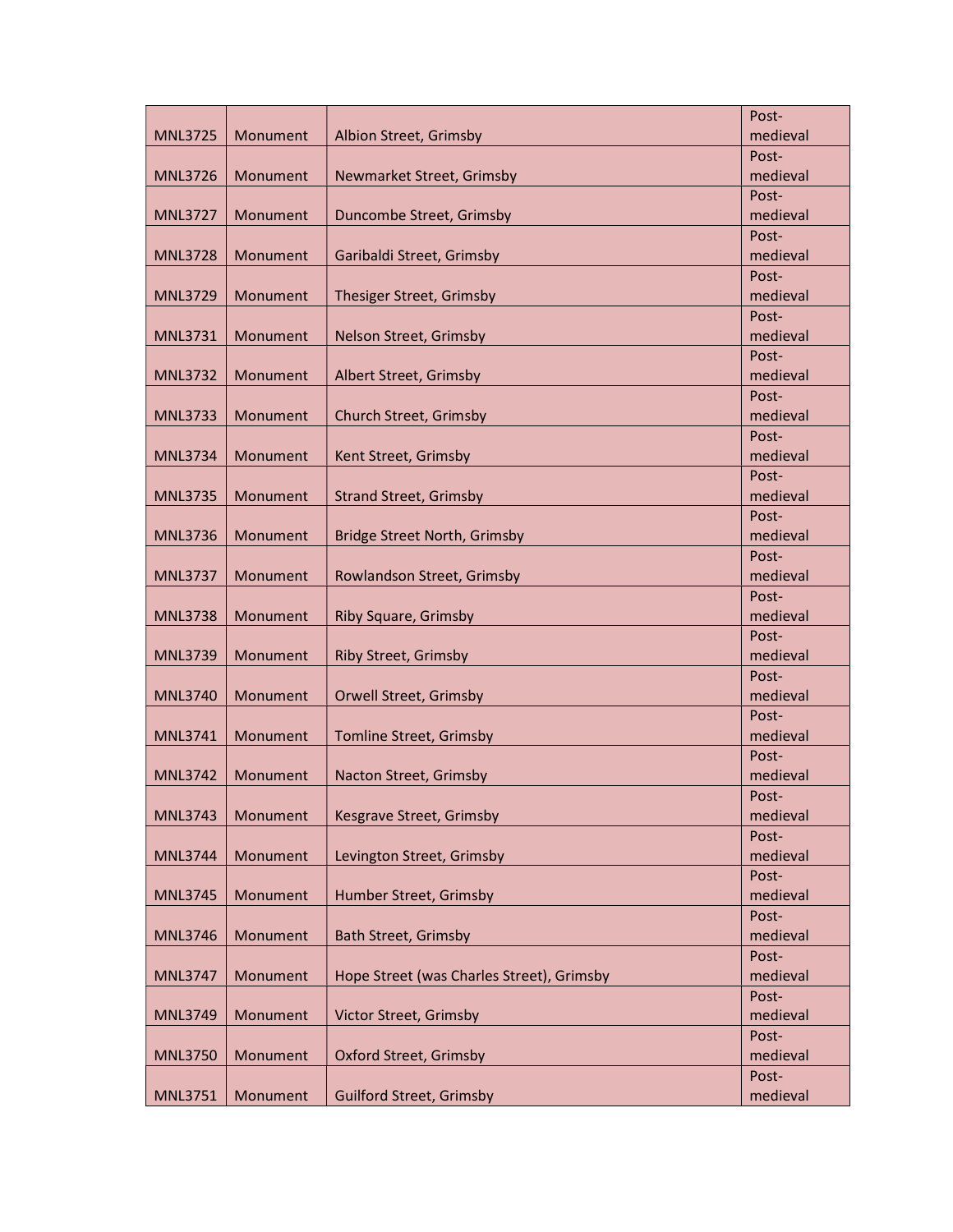|                |          |                                                       | Post-             |
|----------------|----------|-------------------------------------------------------|-------------------|
| <b>MNL3752</b> | Monument | Cope Street, Grimsby                                  | medieval          |
|                |          |                                                       | Post-             |
| <b>MNL3753</b> | Monument | <b>Bedford Street, Grimsby</b>                        | medieval          |
|                |          |                                                       | Post-             |
| <b>MNL3756</b> | Monument | <b>Trinity Street, Grimsby</b>                        | medieval          |
|                |          |                                                       | Post-             |
| <b>MNL3757</b> | Monument | Part of Thorold Street (was Stirling Street), Grimsby | medieval          |
|                |          |                                                       | Post-             |
| <b>MNL3758</b> | Monument | <b>Thorold Street, Grimsby</b>                        | medieval          |
|                |          |                                                       | Post-             |
| <b>MNL3760</b> | Monument | <b>Weelsby Street, Grimsby</b>                        | medieval          |
|                |          |                                                       | Post-             |
| <b>MNL3761</b> | Monument | Mangle Street, Grimsby                                | medieval          |
|                |          |                                                       | Post-             |
| <b>MNL3762</b> | Monument | <b>Rutland Street, Grimsby</b>                        | medieval          |
|                |          |                                                       | Post-             |
| <b>MNL3763</b> | Monument | Spencer Street, Grimsby                               | medieval          |
|                |          |                                                       | Post-             |
| <b>MNL3764</b> | Monument | Hamilton Street, Grimsby                              | medieval          |
|                |          |                                                       | Post-             |
| <b>MNL3765</b> | Monument | <b>Stanley Street, Grimsby</b>                        | medieval          |
|                |          |                                                       | Post-             |
| <b>MNL3766</b> | Monument | <b>Grafton Street, Grimsby</b>                        | medieval          |
|                |          |                                                       | Post-<br>medieval |
| <b>MNL3767</b> | Monument | Hilda Street, Grimsby                                 | Post-             |
| <b>MNL3768</b> | Monument | Duke Street, Grimsby                                  | medieval          |
|                |          |                                                       | Post-             |
| <b>MNL3769</b> | Monument | <b>Hildyard Street, Grimsby</b>                       | medieval          |
|                |          |                                                       | Post-             |
| <b>MNL3770</b> | Monument | <b>Tunnard Street, Grimsby</b>                        | medieval          |
|                |          |                                                       | Post-             |
| <b>MNL3771</b> | Monument | Mansel Street, Grimsby                                | medieval          |
|                |          |                                                       | Post-             |
| <b>MNL3772</b> | Monument | Fish Dock Road, Grimsby                               | medieval          |
|                |          |                                                       | Post-             |
| <b>MNL3774</b> | Monument | <b>Maclure Street, Grimsby</b>                        | medieval          |
|                |          |                                                       | Post-             |
| <b>MNL3775</b> | Monument | <b>Aukland Road, Grimsby</b>                          | medieval          |
|                |          |                                                       | Post-             |
| <b>MNL3776</b> | Monument | <b>Hutton Road, Grimsby</b>                           | medieval          |
|                |          |                                                       | Post-             |
| <b>MNL3777</b> | Monument | <b>Smitton Street, Grimsby</b>                        | medieval          |
|                |          |                                                       | Post-             |
| <b>MNL3778</b> | Monument | Linguard Monk Street, Grimsby                         | medieval          |
|                |          |                                                       | Post-             |
| <b>MNL3779</b> | Monument | Henderson Street, Grimsby                             | medieval          |
|                |          |                                                       | Post-             |
| <b>MNL3780</b> | Monument | <b>Brown Street, Grimsby</b>                          | medieval          |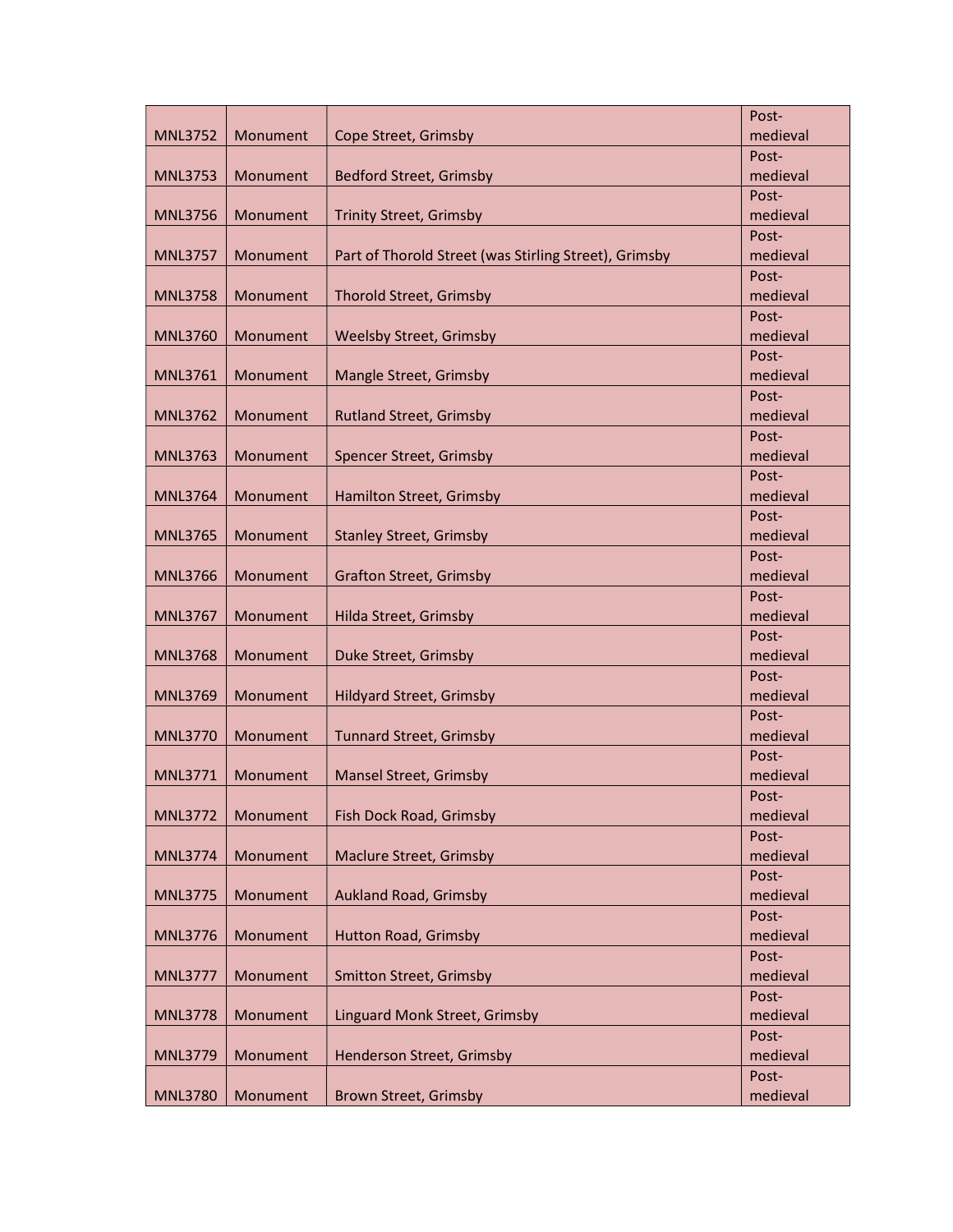|                |                 |                                             | Post-             |
|----------------|-----------------|---------------------------------------------|-------------------|
| <b>MNL3781</b> | Monument        | Sidebottom Street, Grimsby                  | medieval          |
|                |                 |                                             | Post-             |
| <b>MNL3782</b> | Monument        | Smith Street, Grimsby                       | medieval          |
|                |                 |                                             | Post-             |
| <b>MNL3783</b> | Monument        | Surtees Street, Grimsby                     | medieval          |
|                |                 |                                             | Post-             |
| <b>MNL3784</b> | Monument        | Wharncliffe Street, Grimsby                 | medieval          |
|                |                 |                                             | Post-             |
| <b>MNL3785</b> | Monument        | Un-Named Road, Grimsby                      | medieval          |
|                |                 |                                             | Post-             |
| <b>MNL1427</b> | <b>Building</b> | <b>Scartho Road Cemetery</b>                | medieval          |
|                |                 |                                             | Post-             |
| <b>MNL2206</b> | Landscape       | <b>Weelsby Park</b>                         | medieval          |
|                |                 |                                             | Post-             |
| <b>MNL1229</b> | Landscape       | Decoy, Towns Holt                           | medieval          |
| <b>MNL1288</b> |                 |                                             | Post-             |
|                | Monument        | Church of Saint John, Cleethorpe Road       | medieval          |
| <b>MNL1333</b> | Monument        | Prince Of Wales Theatre, Freeman Street     | Post-<br>medieval |
|                |                 |                                             | Post-             |
| <b>MNL1336</b> | Monument        | Saw Mill, Albion Street                     | medieval          |
|                |                 |                                             | Post-             |
| <b>MNL1337</b> | Monument        | Saw Mill, Albion Street                     | medieval          |
|                |                 |                                             | Post-             |
| <b>MNL1338</b> | Monument        | Albion Works, Albion Street                 | medieval          |
|                |                 |                                             | Post-             |
| <b>MNL1343</b> | Monument        | Lion Cabinet Works, Heneage Road            | medieval          |
|                |                 |                                             | Post-             |
| <b>MNL1402</b> | Monument        | Wellow Mill, Ainslie Street                 | medieval          |
|                |                 |                                             | Post-             |
| <b>MNL1646</b> | <b>Building</b> | Waterworks and Water Tower, off Pelham Road | medieval          |
|                |                 |                                             | Post-             |
| <b>MNL1649</b> | Monument        | Football Ground, Cleethorpes                | medieval          |
|                |                 |                                             | Post-             |
| <b>MNL1703</b> | Monument        | <b>Great Coates Bridge</b>                  | medieval          |
|                |                 |                                             | Post-             |
| <b>MNL1730</b> | <b>Building</b> | Hall Farm, Weelsby                          | medieval          |
| <b>MNL1748</b> | Monument        |                                             | Post-<br>medieval |
|                |                 | <b>Police Station, Oxford Street</b>        | Post-             |
| <b>MNL1749</b> | Monument        | Ropewalk, Wellington Street                 | medieval          |
|                |                 |                                             | Post-             |
| <b>MNL1750</b> | <b>Building</b> | Saint Lukes Missionary Church               | medieval          |
|                |                 |                                             | Post-             |
| <b>MNL1752</b> | Monument        | Local Board Offices, Convamore Road         | medieval          |
|                |                 |                                             | Post-             |
| <b>MNL2123</b> | Monument        | The Abbey                                   | medieval          |
|                |                 |                                             | Post-             |
| <b>MNL2269</b> | Monument        | <b>Grimsby Bull Ring</b>                    | medieval          |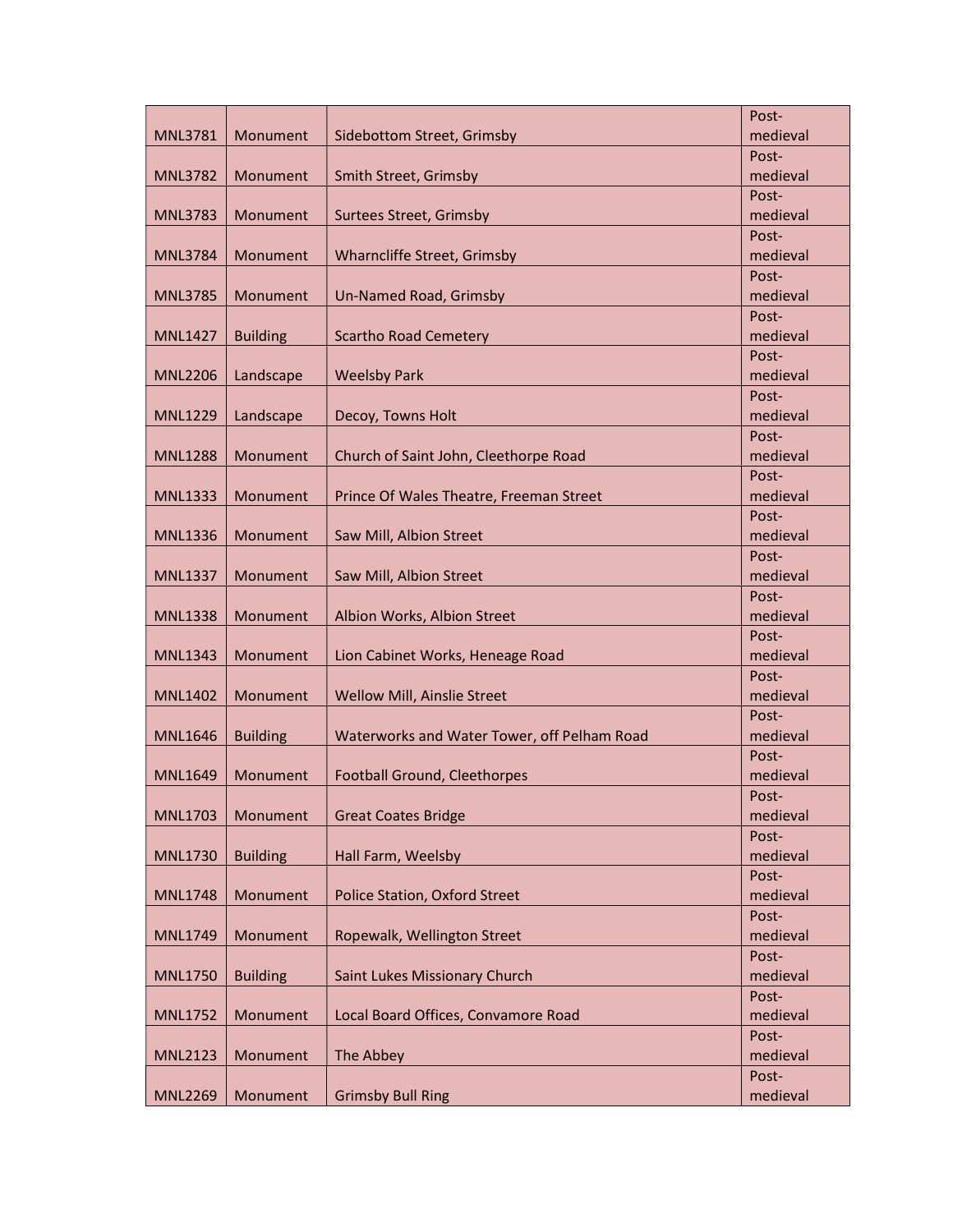|                                  |                      |                                                        | Post-             |
|----------------------------------|----------------------|--------------------------------------------------------|-------------------|
| <b>MNL2399</b>                   | Monument             | Possible Fish Trap in Cleethorpes                      | medieval          |
|                                  |                      |                                                        | Post-             |
| <b>MNL4047</b>                   | Monument             | Timber Framed Building, near Red Hill                  | medieval          |
|                                  |                      |                                                        | Post-             |
| <b>MNL4048</b>                   | Monument             | <b>Grimsby Tithe Barn, Bull Ring</b>                   | medieval          |
|                                  |                      |                                                        | Post-             |
| <b>MNL4049</b>                   | Monument             | Mayor's Cottage, Wellowgate                            | medieval          |
|                                  |                      |                                                        | Post-             |
| <b>MNL4050</b>                   | Monument             | Timber Framed House, Wellowgate                        | medieval          |
| <b>MNL4109</b>                   | Monument             | Boundary Stone Between Great Grimsby and Clee          | Post-<br>medieval |
|                                  |                      |                                                        | Post-             |
| <b>MNL483</b>                    | Monument             | <b>Brewers Mill</b>                                    | medieval          |
|                                  |                      |                                                        | Post-             |
| <b>MNL486</b>                    | Monument             | <b>Sheardown Mill</b>                                  | medieval          |
|                                  |                      |                                                        | Post-             |
| <b>MNL503</b>                    | Monument             | Windmill, Laceby Road                                  | medieval          |
|                                  |                      |                                                        | Post-             |
| <b>MNL512</b>                    | <b>Building</b>      | <b>Salvation Army Hall</b>                             | medieval          |
|                                  |                      |                                                        | Post-             |
| <b>MNL54</b>                     | Monument             | Signal Box, New Clee Station                           | medieval          |
|                                  |                      |                                                        | Post-             |
| MNL7                             | Monument             | <b>New Clee Station</b>                                | medieval          |
|                                  |                      |                                                        | Post-             |
| MNL1751                          | Monument             | Royal Nursery, Heneage Street                          | medieval          |
|                                  |                      |                                                        | Post-<br>medieval |
| <b>MNL4289</b>                   | Monument             | Ferriby Lane, Scartho                                  | Post-             |
| <b>MNL4345</b>                   | Landscape            | Earthwork Bank in Little Coates                        | medieval          |
|                                  |                      |                                                        | Post-             |
| <b>MNL4108</b>                   | Monument             | Possible Sea Defence in Grimsby                        | medieval          |
| <b>MNL1017</b>                   | Monument             | Landfill Site, Poplar Road Cleethorpes                 | <b>Modern</b>     |
| <b>MNL1036</b>                   | <b>Monument</b>      | Convamore Road Landfill Site, Grimsby                  | <b>Modern</b>     |
| <b>MNL1037</b>                   | Monument             | Landfill Site, Carson Avenue                           | Modern            |
|                                  |                      |                                                        |                   |
| <b>MNL1038</b><br><b>MNL1065</b> | Monument<br>Monument | Landfill Site, Gilbey Road, Grimsby                    | Modern<br>Modern  |
|                                  |                      | Landfill Site, Macauley Street, Grimsby                |                   |
| <b>MNL1067</b>                   | Monument             | Landfill Site, Springbank                              | <b>Modern</b>     |
| <b>MNL11</b>                     | <b>Building</b>      | Fish Dock Building, Wharncliffe Road                   | <b>Modern</b>     |
| <b>MNL1194</b>                   | <b>Building</b>      | <b>Scartho School</b>                                  | <b>Modern</b>     |
| <b>MNL1291</b>                   | <b>Building</b>      | Church of Saint Augustine of Hippo, Legsby Avenue      | Modern            |
| <b>MNL1292</b>                   | Monument             | Church of Saint Luke, Heneage Road                     | Modern            |
|                                  |                      | Church of Saint John the Evangelist and Saint Stephen, |                   |
| <b>MNL1294</b>                   | Monument             | <b>Robert Street</b>                                   | Modern            |
| <b>MNL1406</b>                   | Monument             | <b>Pinfold in Scartho</b>                              | <b>Modern</b>     |
| <b>MNL1429</b>                   | Monument             | Church of All Saints, Heneage Road                     | <b>Modern</b>     |
| <b>MNL1430</b>                   | <b>Building</b>      | <b>Education Offices, Eleanor Street</b>               | Modern            |
| <b>MNL1432</b>                   | <b>Building</b>      | Former Head Post Office, 64 Victoria Street            | <b>Modern</b>     |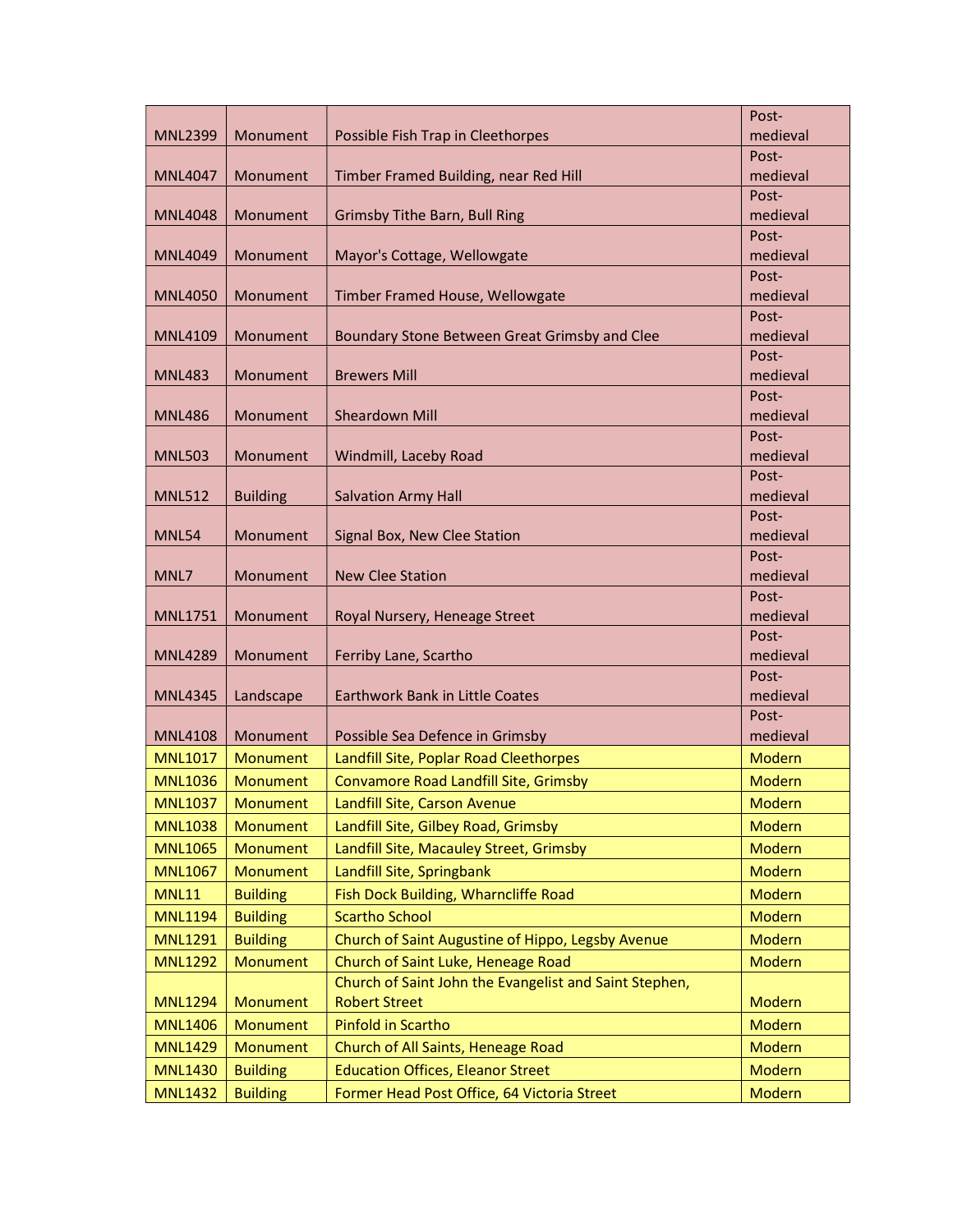| <b>MNL1434</b> | <b>Building</b> | Barclays Bank, Victoria Street                          | Modern        |
|----------------|-----------------|---------------------------------------------------------|---------------|
| <b>MNL1435</b> | <b>Building</b> | Royal Insurance Building, Victoria Street               | <b>Modern</b> |
| <b>MNL1438</b> | <b>Building</b> | Church of Saint Hugh, Haycroft Street                   | Modern        |
| <b>MNL1479</b> | <b>Maritime</b> | <b>Wreck Site HO8573</b>                                | <b>Modern</b> |
| <b>MNL1484</b> | <b>Maritime</b> | Lifting Lighter Immediately North of Fish Docks, HO8484 | <b>Modern</b> |
| <b>MNL1669</b> | <b>Building</b> | Tramway Depot, off Pelham Road                          | <b>Modern</b> |
| <b>MNL1670</b> | Monument        | <b>Electric Power Station, Cleethorpes</b>              | <b>Modern</b> |
| <b>MNL1671</b> | Monument        | <b>Gas Works, Cleethorpes</b>                           | Modern        |
| <b>MNL1675</b> | Landscape       | <b>Sidney Park</b>                                      | Modern        |
| <b>MNL1676</b> | <b>Building</b> | United Methodist Free Chapel, Cleethorpes               | Modern        |
| <b>MNL1677</b> | Monument        | Wesleyan Methodist Chapel, Cleethorpes                  | <b>Modern</b> |
| <b>MNL17</b>   | <b>Monument</b> | <b>NO.3 Fish Docks</b>                                  | <b>Modern</b> |
| <b>MNL1704</b> | Monument        | <b>Sheepwash in Great Coates</b>                        | <b>Modern</b> |
| <b>MNL1708</b> | Monument        | <b>Blow Well, Town's Holt</b>                           | <b>Modern</b> |
| <b>MNL1754</b> | Monument        | Post Office, Cleethorpe Road                            | Modern        |
| <b>MNL1755</b> | Monument        | Chapel and Sunday School, Hilda Street                  | <b>Modern</b> |
| <b>MNL1756</b> | <b>Building</b> | <b>Mission Chapel, Oxford Street</b>                    | Modern        |
| <b>MNL1758</b> | Monument        | <b>Mission Hall, Duncombe Street</b>                    | <b>Modern</b> |
| <b>MNL1759</b> | <b>Monument</b> | Hippodrome, Newmarket Street                            | <b>Modern</b> |
| <b>MNL1760</b> | Monument        | Tivoli, Duncombe Street                                 | <b>Modern</b> |
| <b>MNL1761</b> | Monument        | Blacksmiths Workshop, Duncombe Street                   | <b>Modern</b> |
| <b>MNL1762</b> | Monument        | Royal George, 122 Freeman Street, Grimsby               | Modern        |
| <b>MNL1764</b> | Monument        | Wellington Arms, 198 Freeman Street, Grimsby            | <b>Modern</b> |
| <b>MNL1766</b> | <b>Monument</b> | Saint Mary's Catholic Schools, Holme Hill               | Modern        |
| <b>MNL1767</b> | <b>Building</b> | Fisherman's Harbour of Refuge, Weelsby Street           | Modern        |
| <b>MNL1768</b> | Monument        | Harold Street School, Grimsby                           | <b>Modern</b> |
| <b>MNL1769</b> | Monument        | <b>Chapel, Castle Street</b>                            | Modern        |
| <b>MNL1770</b> | <b>Building</b> | <b>Baptist Chapel, Stanley Street</b>                   | <b>Modern</b> |
| <b>MNL1771</b> | <b>Monument</b> | <b>Cabinet Works, Castle Street</b>                     | Modern        |
| <b>MNL1772</b> | Monument        | <b>Welcome Hall, Tunnard Street</b>                     | <b>Modern</b> |
| <b>MNL1773</b> | Landscape       | <b>Grant Thorold Park</b>                               | <b>Modern</b> |
| <b>MNL1774</b> | <b>Building</b> | <b>Park Congregational Church</b>                       | Modern        |
| <b>MNL1775</b> | Monument        | Saw Mill, Roberts Street                                | Modern        |
| <b>MNL1776</b> | Monument        | Post Office, Hildyard Street                            | Modern        |
| <b>MNL1992</b> | <b>Building</b> | The Pestle and Mortar, 5 Old Market Place, Grimsby      | <b>Modern</b> |
| <b>MNL20</b>   | <b>Building</b> | <b>Great Northern Railway Company Warehouse</b>         | <b>Modern</b> |
| <b>MNL2038</b> | Monument        | Lifeboat House, Fish Docks                              | <b>Modern</b> |
| <b>MNL2039</b> | Monument        | <b>No.3 Graving Dock</b>                                | Modern        |
| <b>MNL2040</b> | Monument        | Coal Yard, Riby Street                                  | <b>Modern</b> |
| <b>MNL2041</b> | <b>Monument</b> | Sewage Pumping Station, Riby Street                     | Modern        |
| <b>MNL2042</b> | Monument        | Grimsby Engineering Company Limited, Fish Dock Road     | Modern        |
| <b>MNL2044</b> | Monument        | <b>Timber Yard, Royal Dock</b>                          | <b>Modern</b> |
| <b>MNL2045</b> | Monument        | Timber Yard, Alexandra Dock                             | Modern        |
| <b>MNL2046</b> | Monument        | Timber Yard, Alexandra Dock                             | Modern        |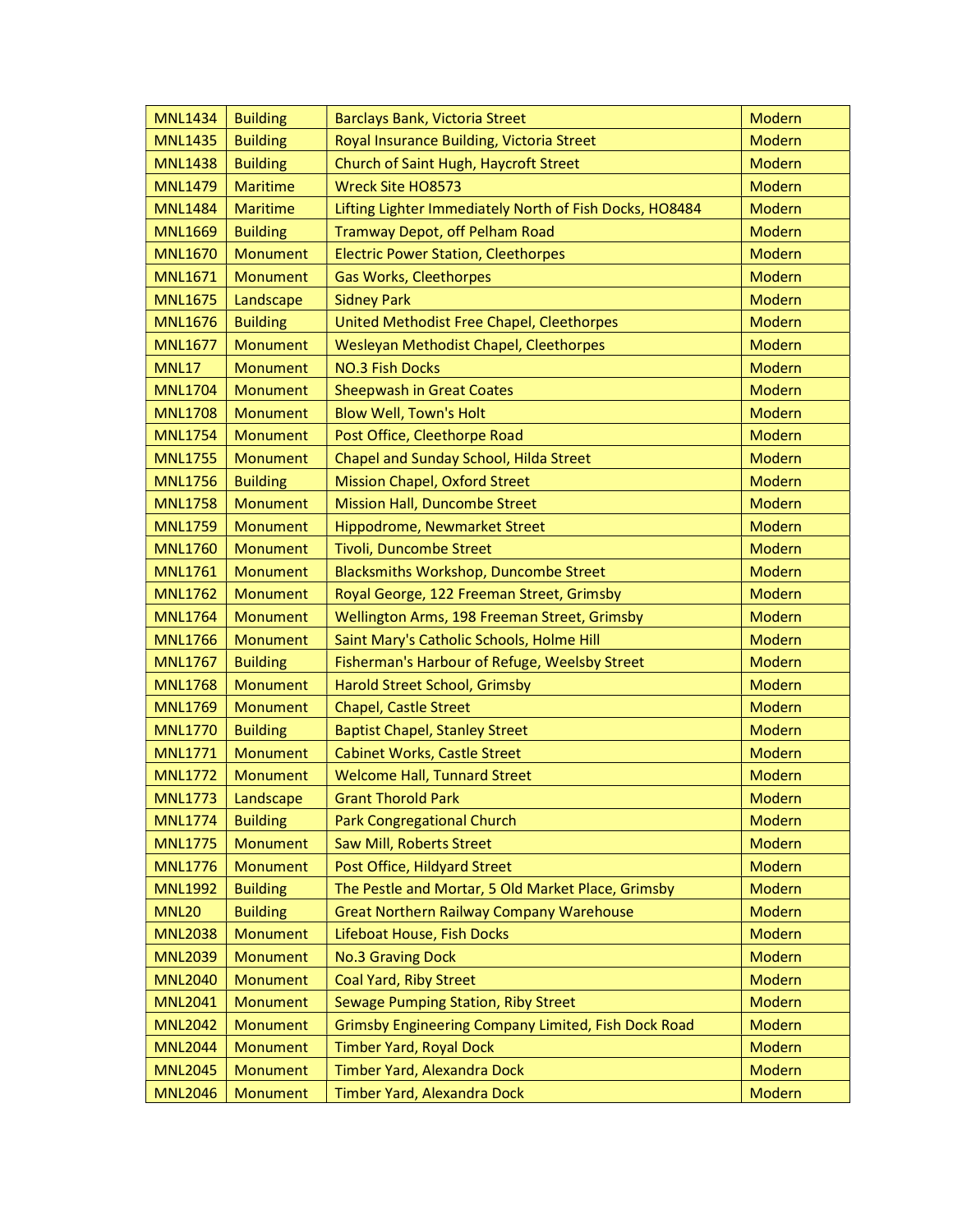| <b>MNL2047</b> | Monument        | <b>Pyewipe Brick and Tile Works</b>                                    | Modern        |
|----------------|-----------------|------------------------------------------------------------------------|---------------|
| <b>MNL2048</b> | Monument        | Packet Tavern, 26 King Street, Grimsby                                 | <b>Modern</b> |
| <b>MNL2049</b> | Monument        | Alexandra Hotel, 7 Cleethorpe Road, Grimsby                            | <b>Modern</b> |
| <b>MNL2050</b> | Monument        | Navigation Hotel, 12 Cleethorpe Road, Grimsby                          | Modern        |
| <b>MNL2051</b> | Monument        | Post Office, Cleethorpe Road                                           | Modern        |
| <b>MNL2052</b> | <b>Monument</b> | <b>Turkish Baths, Lower Burgess Street</b>                             | Modern        |
| <b>MNL2053</b> | Monument        | Oberon Hotel, 38 and 40 Cleethorpe Road, Grimsby                       | <b>Modern</b> |
| <b>MNL2054</b> | Monument        | Railway Hotel, 56-58 Cleethorpe Road and 1-2 Railway Place,<br>Grimsby | Modern        |
| <b>MNL2055</b> | Monument        | Lincoln Arms Hotel, Freeman Street and 100 Cleethorpe<br>Road, Grimsby | <b>Modern</b> |
| <b>MNL2056</b> | Monument        | Post Office, Freeman Street                                            | <b>Modern</b> |
| <b>MNL2057</b> | Monument        | St John the Divine, Albion Street                                      | <b>Modern</b> |
| <b>MNL2058</b> | Monument        | Prince of Wales Hotel, 46 Freeman Street, Grimsby                      | <b>Modern</b> |
| <b>MNL2060</b> | Monument        | Six Bells, 21 Bridge Street North, Grimsby                             | Modern        |
| <b>MNL2062</b> | <b>Monument</b> | The Havelock, 124 and 126 Kent Street, Grimsby                         | Modern        |
| <b>MNL2063</b> | Monument        | Honest Lawyer, 140 Kent Street, Grimsby                                | Modern        |
| <b>MNL2064</b> | <b>Monument</b> | Gloucester Arms, 113 Albert Street, Grimsby                            | <b>Modern</b> |
| <b>MNL2065</b> | Monument        | Public House, 110 Albert Street, Grimsby                               | <b>Modern</b> |
| <b>MNL2066</b> | Monument        | Forresters Arms, 79 Albert Street, Grimsby                             | <b>Modern</b> |
| <b>MNL2067</b> | Monument        | The Crown and Anchor, 57 Freeman Street, Grimsby                       | Modern        |
| <b>MNL2068</b> | Monument        | The White Bear, 59 and 61 Freeman Street, Grimsby                      | Modern        |
| <b>MNL2069</b> | Monument        | The Prince Alfred, 33 and 35 Thesiger Street, Grimsby                  | Modern        |
| <b>MNL2070</b> | Monument        | Dogger Bank, 54 Freeman Street, Grimsby                                | Modern        |
| <b>MNL2071</b> | <b>Monument</b> | Red Lion Hotel, 75 and 77 Freeman Street, Grimsby                      | Modern        |
| <b>MNL2072</b> | Monument        | The Locomotive Tavern, 22 Railway Street, Grimsby                      | <b>Modern</b> |
| <b>MNL2073</b> | Monument        | The Black Bull, 30 Nelson Street, Grimsby                              | Modern        |
| <b>MNL2074</b> | <b>Monument</b> | Bank, 90 Freeman Street                                                | <b>Modern</b> |
| <b>MNL2075</b> | Monument        | <b>Harbour of Refuge</b>                                               | <b>Modern</b> |
| <b>MNL2076</b> | Monument        | Bricklayers Arms, 101 Nelson Street, Grimsby                           | Modern        |
| <b>MNL2077</b> | Monument        | The Globe Inn, 127 Nelson Street, Grimsby                              | <b>Modern</b> |
|                |                 | The Robin Hood Tavern, 121 Garibaldi Street and 138 Albion             |               |
| <b>MNL2078</b> | Monument        | <b>Street, Grimsby</b>                                                 | Modern        |
| <b>MNL2119</b> | <b>Building</b> | Solheim, 63 Bargate, Grimsby                                           | Modern        |
| <b>MNL2180</b> | <b>Monument</b> | <b>West Marsh Paper Mill</b>                                           | Modern        |
| <b>MNL2181</b> | Monument        | <b>Great Grimsby Corporation Fever Hospital</b>                        | Modern        |
| <b>MNL2182</b> | Monument        | <b>Sand Pit in Little Coates</b>                                       | Modern        |
| <b>MNL2186</b> | <b>Monument</b> | <b>Rose Farm</b>                                                       | <b>Modern</b> |
| <b>MNL2187</b> | Monument        | <b>Highfield Farm, Scartho</b>                                         | Modern        |
| <b>MNL2211</b> | Monument        | <b>Highfield House, Weelsby</b>                                        | Modern        |
| <b>MNL2272</b> | Monument        | Former Lincoln and Lindsey Bank, Victoria Street                       | <b>Modern</b> |
| <b>MNL2273</b> | Monument        | <b>Picture Theatre, Cartergate</b>                                     | Modern        |
| <b>MNL2274</b> | Monument        | The Yarborough Vaults, 27 Bethlehem Street, Grimsby                    | Modern        |
| <b>MNL2275</b> | Monument        | Cinema, Victoria Street                                                | Modern        |
| <b>MNL2276</b> | Monument        | <b>School of Art, Silver Street</b>                                    | Modern        |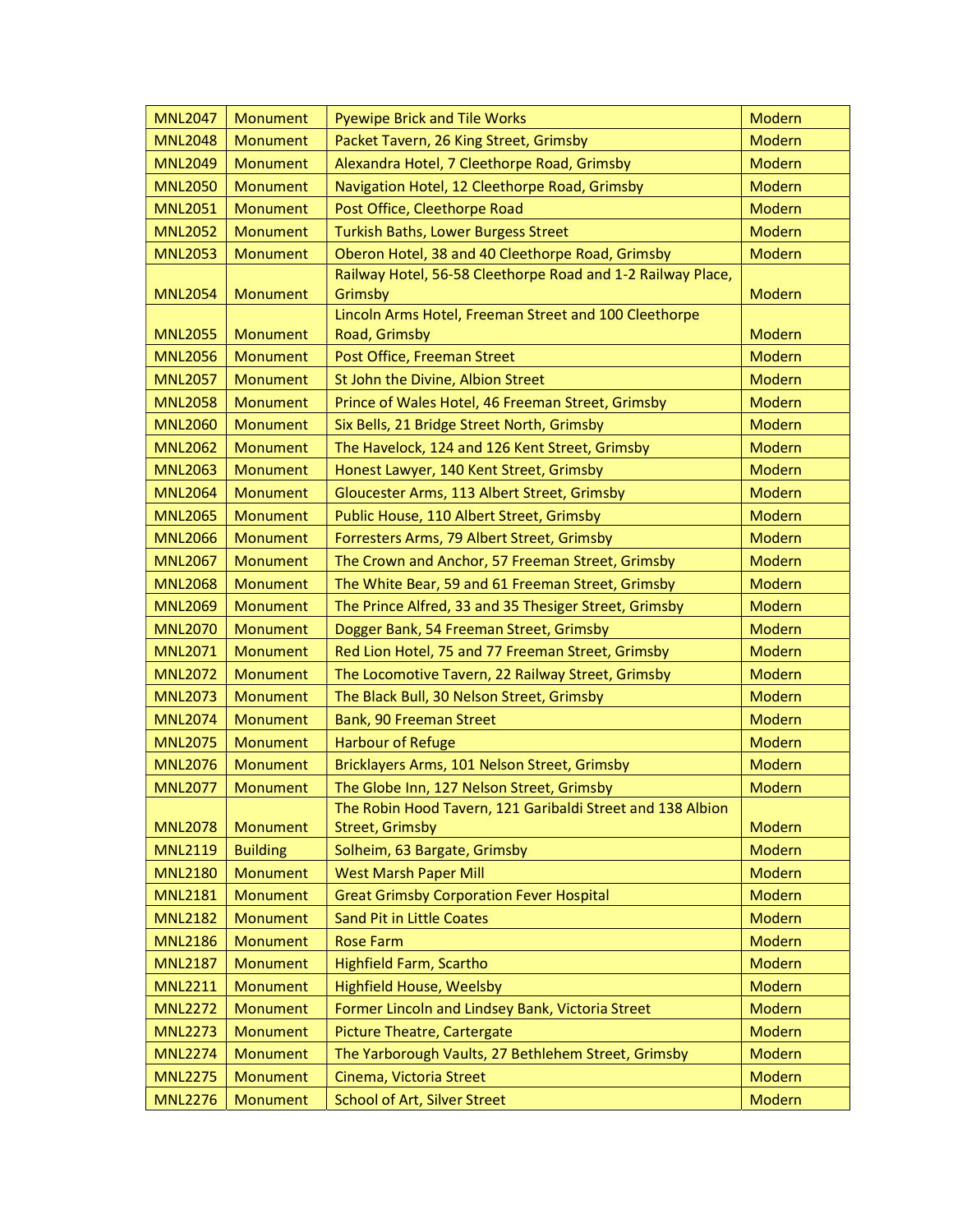| <b>MNL2324</b> | <b>Building</b> | 74 to 100 Waltham Road                                     | <b>Modern</b> |
|----------------|-----------------|------------------------------------------------------------|---------------|
| <b>MNL2331</b> | Monument        | Post Office, Cross Street                                  | <b>Modern</b> |
| <b>MNL2332</b> | Monument        | Ice and Ocean, Fish Dock Road (East Side)                  | <b>Modern</b> |
| <b>MNL2333</b> | Monument        | Refreshment Rooms, Fish Dock Road, Grimsby                 | <b>Modern</b> |
| <b>MNL2334</b> | <b>Monument</b> | <b>Bank, Fish Dock Road</b>                                | <b>Modern</b> |
| <b>MNL2335</b> | Monument        | Bank, Fish Dock Road                                       | Modern        |
| <b>MNL2417</b> | <b>Building</b> | Concrete Framed Building at Eskimo Foods, Pelham Road      | <b>Modern</b> |
| <b>MNL2421</b> | <b>Building</b> | Church of Saint Mark, Laceby Road                          | Modern        |
| <b>MNL2422</b> | <b>Building</b> | Laceby Road Methodist Church                               | <b>Modern</b> |
| <b>MNL2431</b> | <b>Maritime</b> | Wreck of a Wooden Hulled Vessel in Alexandra Dock          | <b>Modern</b> |
| <b>MNL2432</b> | <b>Maritime</b> | Wreck in the Gates of Graving Dock No.3                    | Modern        |
| <b>MNL2563</b> | <b>Building</b> | Foundry, Holme Street                                      | <b>Modern</b> |
| <b>MNL2564</b> | <b>Monument</b> | Harper & Co. Iron and Brass Foundry, East Gate             | Modern        |
|                |                 | The Hagerup Doughty Ice Factory and Cold Store, Robinson   |               |
| <b>MNL2565</b> | Monument        | <b>Street East</b>                                         | Modern        |
| <b>MNL2566</b> | <b>Building</b> | Hope and Anchor, 146, 148 and 150 Victoria Street, Grimsby | <b>Modern</b> |
| <b>MNL2568</b> | <b>Monument</b> | Chapel, Alexandra Road                                     | Modern        |
| <b>MNL2569</b> | Monument        | Rope Works, Cromwell Road                                  | <b>Modern</b> |
| <b>MNL2570</b> | <b>Monument</b> | Laundry, Cromwell Road                                     | Modern        |
| <b>MNL2571</b> | Monument        | Drill Hall, Abbey Walk                                     | <b>Modern</b> |
| <b>MNL2572</b> | Monument        | <b>Grimsby Corporation Electricity Works</b>               | <b>Modern</b> |
| <b>MNL2573</b> | Monument        | <b>Grimsby Corporation Yard</b>                            | Modern        |
| <b>MNL2574</b> | Monument        | Drill Hall, Doughty Road                                   | <b>Modern</b> |
| <b>MNL2575</b> | Monument        | <b>Allotment Gardens off Doughty Road</b>                  | Modern        |
| <b>MNL2576</b> | Monument        | <b>Allotment Gardens off Catherine Street</b>              | <b>Modern</b> |
| <b>MNL2577</b> | <b>Building</b> | Trinity Church of the Nazarene, Convamore Road             | Modern        |
| <b>MNL2578</b> | <b>Monument</b> | <b>Rope Walk off Sixhills Street</b>                       | <b>Modern</b> |
| <b>MNL2581</b> | <b>Building</b> | GranthamÆs Almshouses, 12-22 (even) Grantham Avenue        | <b>Modern</b> |
| <b>MNL2585</b> | Monument        | <b>Rope Works off Ropery Street</b>                        | Modern        |
| <b>MNL2586</b> | <b>Building</b> | Wesleyan Methodist Chapel off Heneage Road                 | <b>Modern</b> |
| <b>MNL2588</b> | Monument        | <b>Ropewalk off Granville Street</b>                       | Modern        |
| <b>MNL2589</b> | Monument        | <b>Chemical Works off Catherine Street</b>                 | <b>Modern</b> |
| <b>MNL2590</b> | <b>Monument</b> | Ropewalk off Wintringham Road                              | Modern        |
| <b>MNL2591</b> | Monument        | Laundry, Abbey Road                                        | <b>Modern</b> |
| <b>MNL2592</b> | Monument        | School, Garden Street                                      | Modern        |
| <b>MNL2593</b> | <b>Building</b> | <b>Bowling Green, Manor Avenue</b>                         | <b>Modern</b> |
| <b>MNL2594</b> | Monument        | <b>Grosvenor Crescent, Grosvenor Street</b>                | <b>Modern</b> |
| <b>MNL2595</b> | Monument        | <b>Nursery Garden, Wellowgate</b>                          | Modern        |
| <b>MNL2596</b> | Monument        | Lime Tree Nursery Garden, Brighowgate                      | <b>Modern</b> |
| <b>MNL2597</b> | Monument        | Nursery Garden, Brighowgate                                | Modern        |
| <b>MNL2598</b> | Monument        | Laundry, Abbey Drive East                                  | Modern        |
| <b>MNL2599</b> | <b>Monument</b> | The Wheat Sheaf, west side of Bargate, Grimsby             | Modern        |
| <b>MNL2640</b> | <b>Building</b> | Humberside Police Station, 45-47 PrinceÆs Road             | <b>Modern</b> |
| <b>MNL2658</b> | <b>Building</b> | Floddenfield, 55 Bargate, Grimsby                          | <b>Modern</b> |
| <b>MNL2660</b> | <b>Building</b> | 11 and 12 Old Market Place, Grimsby                        | Modern        |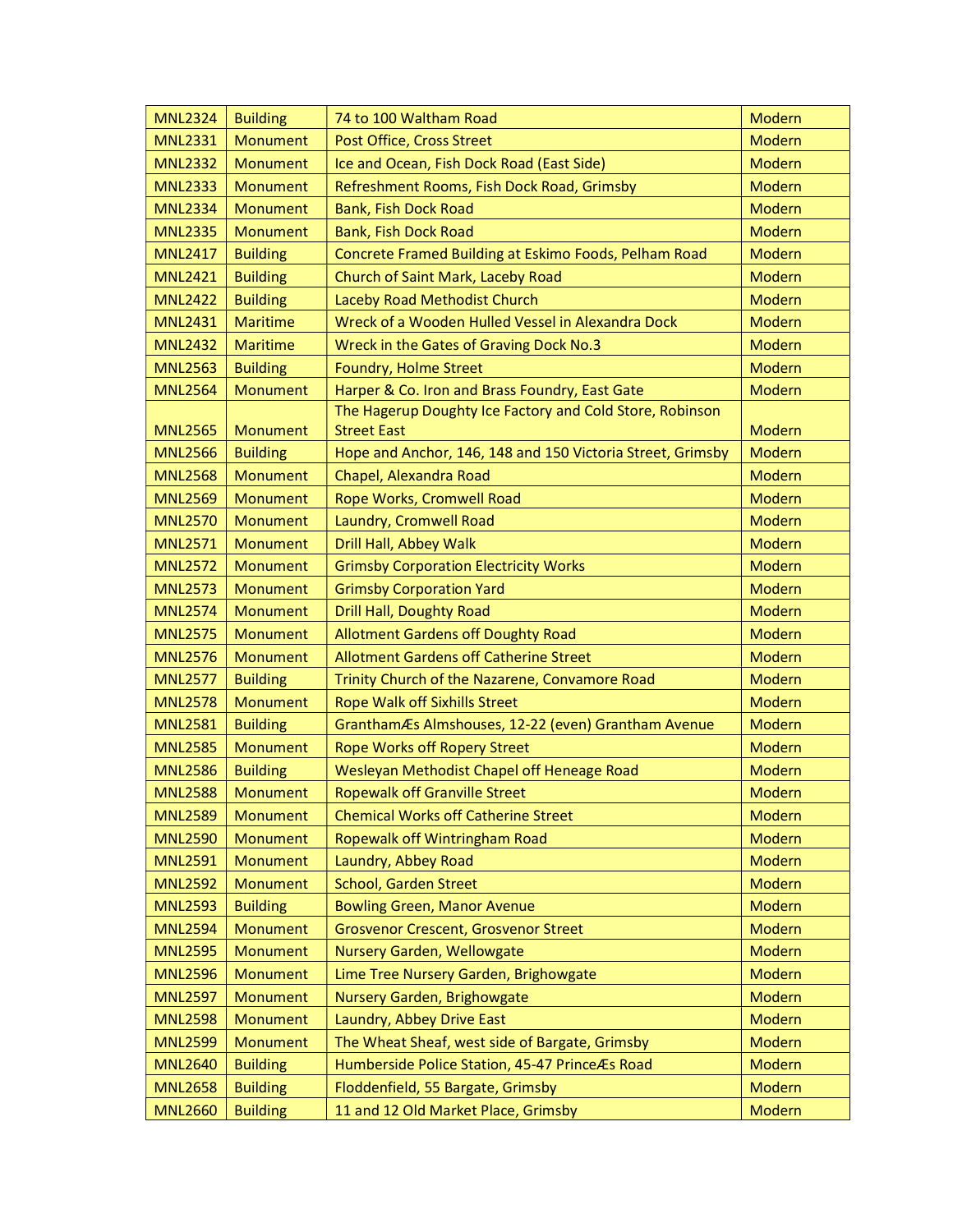| <b>MNL2665</b> | <b>Building</b> | 7 and 8 Old Market Place, Grimsby                            | Modern        |
|----------------|-----------------|--------------------------------------------------------------|---------------|
| <b>MNL2668</b> | <b>Building</b> | 69 Victoria Street, Grimsby                                  | <b>Modern</b> |
| <b>MNL2673</b> | Monument        | Fish Curing Works, Gilbey Road                               | Modern        |
| <b>MNL2676</b> | <b>Monument</b> | Fish Curing Works, Moody Lane                                | <b>Modern</b> |
| <b>MNL2677</b> | Monument        | Fish Curing Works, Moody Lane                                | Modern        |
| <b>MNL2678</b> | <b>Building</b> | Regal Fish Supllies Limited, Murray Street                   | <b>Modern</b> |
| <b>MNL2680</b> | Monument        | Fish Curing Works, off Convamore Road                        | Modern        |
| <b>MNL2681</b> | Monument        | Fish Curing Works, off Convamore Road                        | Modern        |
| <b>MNL2682</b> | Monument        | Fish Curing Works, Ladysmith Road                            | <b>Modern</b> |
| <b>MNL2683</b> | <b>Monument</b> | Fish Curing Works, off Ropery Street                         | <b>Modern</b> |
| <b>MNL2687</b> | <b>Monument</b> | Lock, Fish Docks                                             | <b>Modern</b> |
| <b>MNL2688</b> | Monument        | Lock, Fish Docks                                             | Modern        |
| <b>MNL2697</b> | <b>Maritime</b> | The Ross Tiger, Alexandra Dock                               | <b>Modern</b> |
| <b>MNL2703</b> | Monument        | Fish Traps on Grimsby and Cleethorpes Foreshore              | <b>Modern</b> |
| <b>MNL2705</b> | <b>Building</b> | Dunbar House and Auburn House, 8 & 10 Abbey Drive West       | Modern        |
| <b>MNL2706</b> | <b>Building</b> | Lyndale, 2 Abbey Park Road                                   | <b>Modern</b> |
| <b>MNL2708</b> | <b>Building</b> | 3 to 9 (odd) Abbey Park Road                                 | <b>Modern</b> |
| <b>MNL2710</b> | <b>Building</b> | Malwood and Inglewood, 18 & 20 Abbey Park Road               | Modern        |
|                |                 | Sherwood, Armathwaite and Roseville, 19 - 23 (odd) Abbey     |               |
| <b>MNL2711</b> | <b>Building</b> | <b>Park Road</b>                                             | Modern        |
| <b>MNL2712</b> | <b>Building</b> | Fairfield, 32 Abbey Park Road                                | Modern        |
| <b>MNL2713</b> | <b>Building</b> | 37-43 (odd) Abbey Park Road                                  | <b>Modern</b> |
| <b>MNL2714</b> | <b>Building</b> | Woodfurze, 4 Abbey Road                                      | Modern        |
| <b>MNL2724</b> | <b>Building</b> | Phillip House, Auckland Road                                 | <b>Modern</b> |
| <b>MNL2733</b> | <b>Building</b> | Chestnuts Care Home, 57 Bargate                              | <b>Modern</b> |
| <b>MNL2738</b> | <b>Building</b> | Parish Rooms, Church Lane                                    | <b>Modern</b> |
| <b>MNL2739</b> | <b>Building</b> | St Giles Church Hall, Church Lane                            | Modern        |
| <b>MNL2741</b> | <b>Building</b> | Former Napier Works, 70-76 Cleethorpe Road                   | <b>Modern</b> |
|                |                 | Transport and General Workers Union, 86-88 Cleethorpe        |               |
| <b>MNL2742</b> | <b>Building</b> | Road                                                         | Modern        |
| <b>MNL2744</b> | <b>Building</b> | StevensonÆs Furnishing Centre, 143-145 Cleethorpe Road       | <b>Modern</b> |
| <b>MNL2746</b> | <b>Building</b> | West Marsh Club, Corporation Road, Grimsby                   | Modern        |
| <b>MNL2748</b> | <b>Building</b> | Rathgar, Deansgrove                                          | Modern        |
| <b>MNL2749</b> | <b>Building</b> | 1 - 6 Deansgrove                                             | Modern        |
| <b>MNL2751</b> | <b>Building</b> | Farnhurst, 5 Eleanor Street                                  | <b>Modern</b> |
| <b>MNL2755</b> | <b>Building</b> | 28 & 30 Eleanor Street                                       | Modern        |
| <b>MNL2756</b> | <b>Building</b> | 27 Ferriby Lane                                              | Modern        |
| <b>MNL2757</b> | <b>Building</b> | Winch Houses, Slipways and Jetties, Fish Dock Number 3       | <b>Modern</b> |
| <b>MNL2758</b> | <b>Building</b> | Hammond and Taylor Building, Fish Dock Road                  | Modern        |
| <b>MNL2760</b> | <b>Building</b> | Mission Chapel, Fish Dock Road (East Side)                   | Modern        |
| <b>MNL2764</b> | <b>Building</b> | Harry Briggs Ltd Fish Merchants, Fish Dock Road              | Modern        |
| <b>MNL2765</b> | <b>Building</b> | SalsburyÆs Caterers Ltd, Fish Dock Road                      | Modern        |
|                |                 | Grimsby S.F.V. Mutual Insurance and Protecting Co. Ltd, Fish |               |
| <b>MNL2766</b> | <b>Building</b> | Dock Road, Grimsby                                           | <b>Modern</b> |
| <b>MNL2767</b> | <b>Building</b> | Former Regal Cinema, 125-135 Freeman Street                  | Modern        |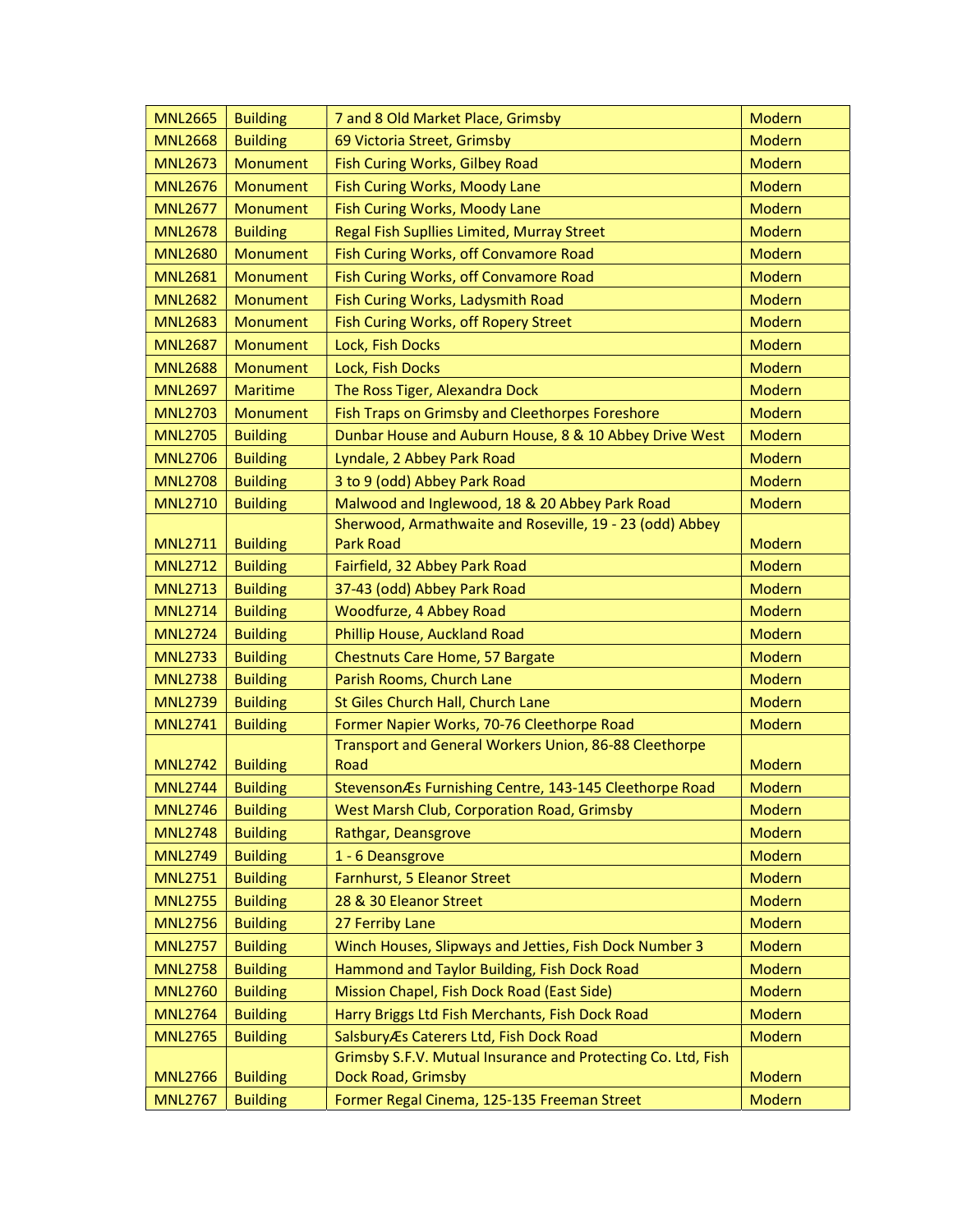| <b>MNL2771</b> | <b>Building</b> | St Luke's Vicarage, 17 Heneage Road                       | <b>Modern</b> |
|----------------|-----------------|-----------------------------------------------------------|---------------|
| <b>MNL2777</b> | <b>Building</b> | Factory Number 1, Humber Bridge Road                      | Modern        |
| <b>MNL2778</b> | <b>Building</b> | Former Tower Cinema, 65-71 Kent Street                    | Modern        |
| <b>MNL2779</b> | <b>Building</b> | 2-12 (even) and 34-40 (even) Lambert Road                 | <b>Modern</b> |
| <b>MNL2780</b> | <b>Building</b> | St Augustine Æs Vicarage, 145 Legsby Avenue               | <b>Modern</b> |
| <b>MNL2781</b> | <b>Building</b> | 187 to 193 (odd) Legsby Avenue                            | Modern        |
| <b>MNL2782</b> | <b>Building</b> | Bowling Green Clubhouse, Peoples Park, Park Drive         | <b>Modern</b> |
| <b>MNL2785</b> | <b>Building</b> | 209 Scartho Road                                          | Modern        |
| <b>MNL2786</b> | <b>Building</b> | 231 Scartho Road                                          | Modern        |
| <b>MNL2787</b> | <b>Building</b> | Bridge McFarland, 19 South St Mary's Gate                 | Modern        |
| <b>MNL2788</b> | <b>Building</b> | Springfield Road Blacksmiths Workshop                     | Modern        |
|                |                 | Grimsby Central Library, Town Hall Square and George      |               |
| <b>MNL2789</b> | <b>Building</b> | <b>Street</b>                                             | <b>Modern</b> |
| <b>MNL2790</b> | <b>Building</b> | 1 & 3 Vaughan Avenue                                      | Modern        |
| <b>MNL2793</b> | <b>Building</b> | The Lloyds Arms, 76 Victoria Street West, Grimsby         | <b>Modern</b> |
| <b>MNL2796</b> | <b>Building</b> | 142 and 144 Victoria Street South                         | Modern        |
| <b>MNL2798</b> | <b>Building</b> | 25 & 27 Weelsby Road                                      | <b>Modern</b> |
| <b>MNL2799</b> | <b>Building</b> | 176 Weelsby Road                                          | <b>Modern</b> |
| <b>MNL2800</b> | <b>Building</b> | Westholme, 38 Welholme Avenue                             | Modern        |
| <b>MNL2801</b> | <b>Building</b> | 53 Welholme Avenue and Garden Walls                       | <b>Modern</b> |
| <b>MNL2802</b> | <b>Building</b> | Fairholme, 9 Welholme Road                                | Modern        |
| <b>MNL2807</b> | <b>Building</b> | Signal Box, West Marsh Sidings                            | Modern        |
| <b>MNL2808</b> | <b>Building</b> | Marsh Junction Signal Box, West Marsh Sidings             | Modern        |
| <b>MNL2823</b> | <b>Building</b> | <b>Pasture Street Signal Box</b>                          | <b>Modern</b> |
| <b>MNL2971</b> | Monument        | Signal Box, Cleethorpes Railway Branch                    | Modern        |
| <b>MNL2972</b> | Monument        | <b>Riby Street Railway Station</b>                        | <b>Modern</b> |
| <b>MNL2973</b> | Monument        | Re-Aligned Railway Line, Cleethorpes Railway Branch       | <b>Modern</b> |
| <b>MNL2978</b> | Monument        | Signal Box, Cleethorpes Railway Branch                    | <b>Modern</b> |
| <b>MNL2996</b> | <b>Building</b> | Railway Goods Shed, Malting's Way                         | <b>Modern</b> |
| <b>MNL2997</b> | Monument        | <b>Clee Railway Sidings</b>                               | <b>Modern</b> |
| <b>MNL2998</b> | Monument        | <b>Brick Pit Coal Railway Sidings</b>                     | <b>Modern</b> |
| <b>MNL3000</b> | Monument        | Signal Box, Grimsby Docks Branch Railway                  | Modern        |
| <b>MNL4114</b> | Monument        | <b>Outfall, Grimsby Foreshore</b>                         | Modern        |
| <b>MNL4120</b> | Monument        | School, Victoria Street                                   | <b>Modern</b> |
| <b>MNL4121</b> | Monument        | <b>School, West Marsh</b>                                 | Modern        |
| <b>MNL4127</b> | Monument        | <b>Grimsby National Shell Factory</b>                     | Modern        |
| <b>MNL4129</b> | Monument        | <b>Allotments in Bradley</b>                              | Modern        |
| <b>MNL4130</b> | Monument        | <b>Allotments Gardens, Great Coates</b>                   | Modern        |
| <b>MNL4131</b> | <b>Monument</b> | <b>Field House, Great Coates</b>                          | Modern        |
| <b>MNL4147</b> | <b>Building</b> | 3 Cumberland Avenue, Grimsby                              | Modern        |
| <b>MNL425</b>  | Monument        | Corpus Christi Roman Catholic Church, Grimsby Road        | <b>Modern</b> |
| <b>MNL4307</b> | <b>Building</b> | West Dean, 24 Abbey Park Road                             | Modern        |
| <b>MNL4308</b> | <b>Building</b> | 42 College Street, Grimsby                                | <b>Modern</b> |
|                |                 | Great Grimsby Co-Operative Society Slaughterhouse and Pie |               |
| <b>MNL4309</b> | <b>Building</b> | Factory, Grime Street                                     | Modern        |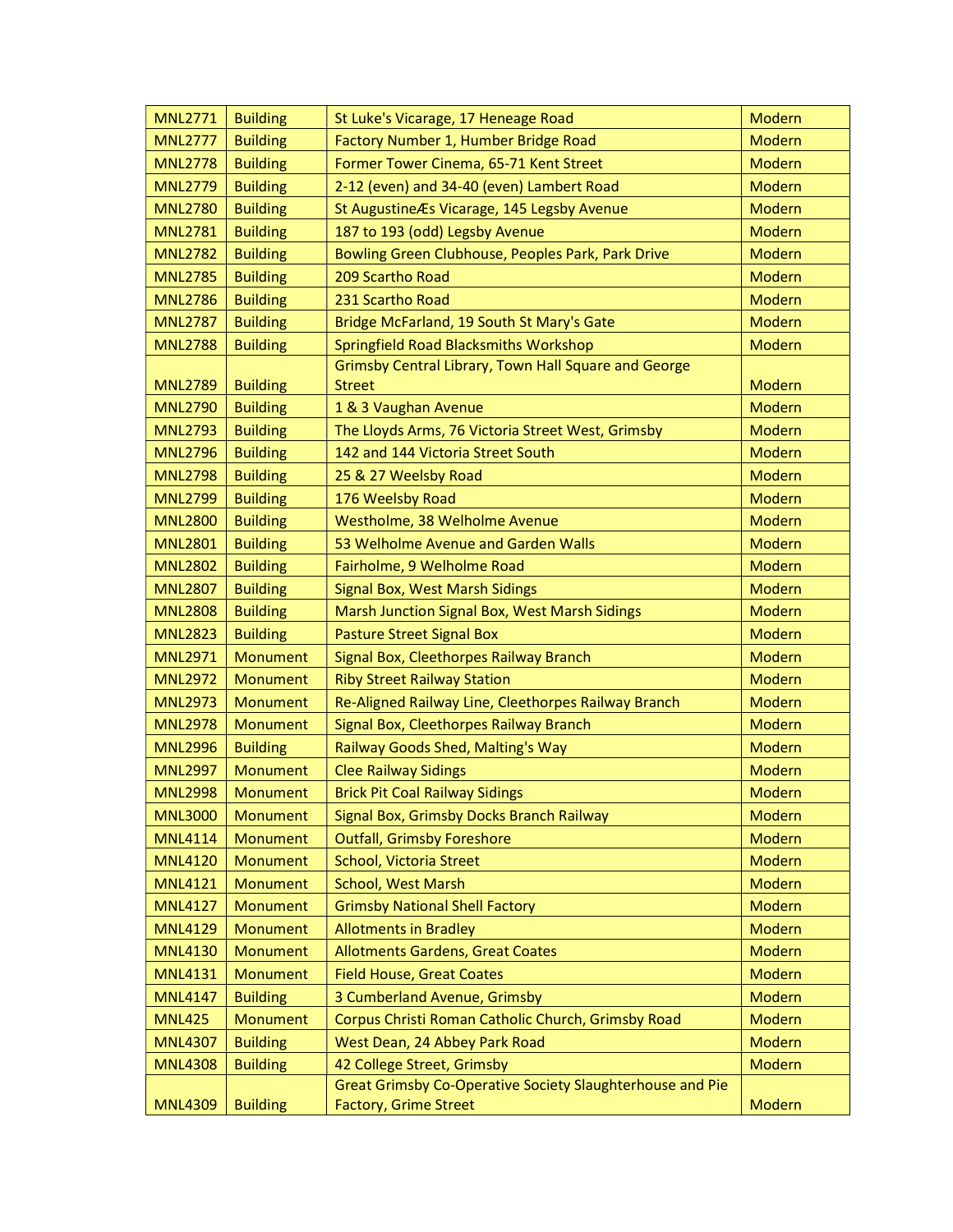| <b>MNL4312</b> | <b>Building</b> | Ladysmith Road Bakery                                                                      | <b>Modern</b> |
|----------------|-----------------|--------------------------------------------------------------------------------------------|---------------|
| <b>MNL4313</b> | <b>Building</b> | 147 Welholme Road and 267 Hainton Avenue                                                   | <b>Modern</b> |
| <b>MNL4314</b> | <b>Building</b> | 149 to 187 (odd) and 154 to 200 (even) Welholme Road                                       | <b>Modern</b> |
| <b>MNL4324</b> | Monument        | Grimsby Co-Operative Society Butcher's, Torrington Street                                  | Modern        |
| <b>MNL4342</b> | <b>Building</b> | Compass House, Orwell Street, Kesgrave Street and Riby<br><b>Street</b>                    | <b>Modern</b> |
| <b>MNL4343</b> | <b>Building</b> | Mac Fisheries, Orwell Street, Tomline Street and Riby Street                               | Modern        |
| <b>MNL4368</b> | <b>Monument</b> | <b>Gospel Mission Rooms, Kent Street</b>                                                   | <b>Modern</b> |
| <b>MNL4369</b> | <b>Monument</b> | The Britannia, 318 Burgess Street, Grimsby                                                 | <b>Modern</b> |
| <b>MNL4370</b> | Monument        | The Exchange Hotel, 23 and 25 Cleethorpes Road, Grimsby                                    | <b>Modern</b> |
| <b>MNL4371</b> | <b>Monument</b> | Freemason's Arms Inn, 16 Freeman Street, Grimsby                                           | <b>Modern</b> |
| <b>MNL4372</b> | <b>Monument</b> | New Inn, 110 King Edward Street, Grimsby                                                   | <b>Modern</b> |
| <b>MNL4373</b> | Monument        | Oil Millers' Arms Inn, 28 and 30 East Marsh Street and 16<br><b>Holles Street, Grimsby</b> | <b>Modern</b> |
| <b>MNL4374</b> | <b>Monument</b> | The Queen's Hotel, 354 and 356 Victoria Street, Grimsby                                    | <b>Modern</b> |
| <b>MNL4375</b> | Monument        | Royal Marine Hotel, 247 King Edward Street, Grimsby                                        | <b>Modern</b> |
| <b>MNL4376</b> | Monument        | The Royal Oak Inn, 188 and 190 Victoria Street, Grimsby                                    | <b>Modern</b> |
| <b>MNL4377</b> | <b>Monument</b> | The Saracen's Head Inn, 181 Cleethorpe Road, Grimsby                                       | <b>Modern</b> |
| <b>MNL4378</b> | Monument        | The Victoria Hotel, 73 and 75 Cleethorpe Road, Grimsby                                     | <b>Modern</b> |
| <b>MNL4379</b> | Monument        | The White Swan, 260 Cleethorpe Road, Grimsby                                               | <b>Modern</b> |
| <b>MNL4380</b> | Monument        | The Lord Raglan, 16 Riby Square                                                            | <b>Modern</b> |
| <b>MNL4381</b> | <b>Monument</b> | Ale Shop, 135 Church Street                                                                | <b>Modern</b> |
| <b>MNL4382</b> | Monument        | The Angel, 175 to 177 Freeman Street, Grimsby                                              | Modern        |
| <b>MNL4383</b> | Monument        | Beer House, 212 King Edward Street                                                         | <b>Modern</b> |
| <b>MNL4384</b> | Monument        | The Strugglers Arms, 36 Albion Street                                                      | Modern        |
| <b>MNL4385</b> | Monument        | Beer House, 10 and 12 Holme Street                                                         | <b>Modern</b> |
| <b>MNL4386</b> | Monument        | Coach and Horse, 68 Cleethorpe Road                                                        | <b>Modern</b> |
| <b>MNL4387</b> | <b>Monument</b> | Bolton Hotel, 9 Old Market Place (upper floors), Grimsby                                   | Modern        |
| <b>MNL4388</b> | Monument        | Fisherman's Arms, 50 Thesiger Street, Grimsby                                              | <b>Modern</b> |
| <b>MNL4389</b> | Monument        | Brocklesby Hunt, Albion Street, Grimsby                                                    | Modern        |
|                |                 | Albion Steam Fishing Company's General Stores, Cross                                       |               |
| <b>MNL4392</b> | Monument        | <b>Street, Grimsby</b>                                                                     | Modern        |
| <b>MNL3001</b> | Monument        | Signal Box, Grimsby Docks Branch Railway                                                   | Modern        |
| <b>MNL3002</b> | <b>Monument</b> | Signal Box, Grimsby Docks Branch Railway                                                   | <b>Modern</b> |
| <b>MNL3003</b> | Monument        | Signal Box, Grimsby Docks Branch Railway                                                   | <b>Modern</b> |
| <b>MNL3022</b> | Monument        | Signal Box, Grimsby Docks Branch Railway                                                   | <b>Modern</b> |
| <b>MNL3032</b> | Monument        | Railway Goods Shed, Grimsby Docks                                                          | Modern        |
| <b>MNL3033</b> | <b>Monument</b> | Railway Goods Shed, Grimsby Docks                                                          | <b>Modern</b> |
| <b>MNL3079</b> | Monument        | <b>New West Marsh Railway Sidings</b>                                                      | <b>Modern</b> |
| <b>MNL3096</b> | Monument        | <b>Great Coates Railway Sidings</b>                                                        | Modern        |
| <b>MNL3149</b> | <b>Building</b> | Church of Saint Pius X, Chelmsford Avenue                                                  | <b>Modern</b> |
| <b>MNL3165</b> | <b>Building</b> | 1 & 3 Abbey Drive West, Grimsby                                                            | <b>Modern</b> |
| <b>MNL3166</b> | <b>Building</b> | 7 Abbey Drive West                                                                         | <b>Modern</b> |
| <b>MNL3167</b> | <b>Building</b> | 12 & 14 Abbey Drive West                                                                   | <b>Modern</b> |
| <b>MNL3168</b> | <b>Building</b> | 10 Abbey Road & Outbuilding                                                                | <b>Modern</b> |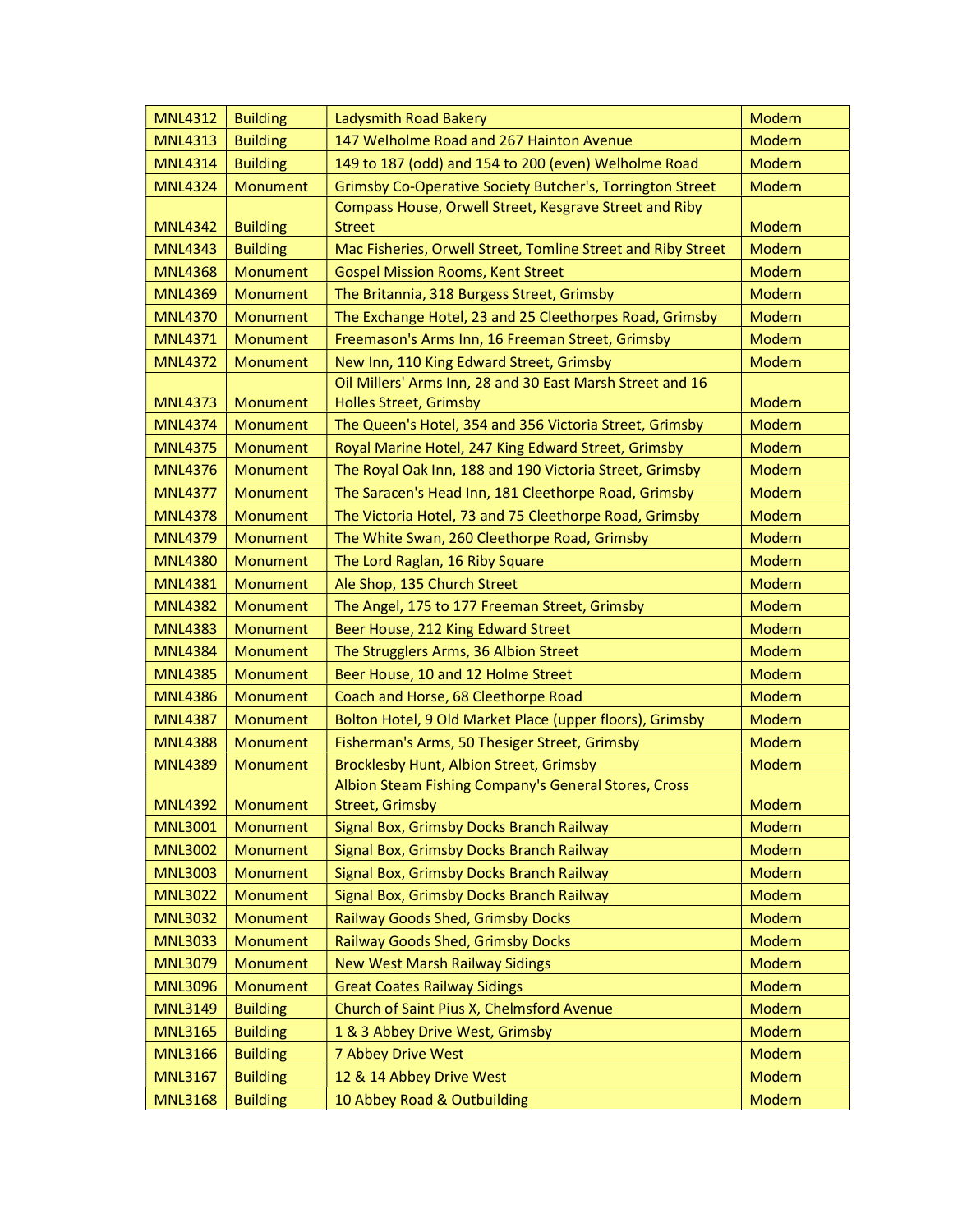| <b>MNL3169</b> | <b>Building</b> | 12 Abbey Road and 1 Abbey Park Road                                | Modern        |
|----------------|-----------------|--------------------------------------------------------------------|---------------|
| <b>MNL3170</b> | <b>Building</b> | 35 - 41 (odd) Abbey Road                                           | <b>Modern</b> |
| <b>MNL3171</b> | <b>Building</b> | 111 Abbey Road, Grimsby                                            | <b>Modern</b> |
| <b>MNL3173</b> | <b>Building</b> | 14 to 32 (even) Ainslie Street                                     | <b>Modern</b> |
| <b>MNL3174</b> | <b>Building</b> | Norman Villas, 27 Bargate & 23/23a Brighowgate                     | <b>Modern</b> |
| <b>MNL3175</b> | <b>Building</b> | The Lodge Nursing Home, 29 Bargate                                 | <b>Modern</b> |
| <b>MNL3176</b> | <b>Building</b> | White Lodge, 44 Bargate                                            | Modern        |
| <b>MNL3177</b> | <b>Building</b> | 51 Bargate, Grimsby                                                | <b>Modern</b> |
| <b>MNL3178</b> | <b>Building</b> | 61 Bargate                                                         | <b>Modern</b> |
| <b>MNL3179</b> | <b>Building</b> | 69 Bargate                                                         | Modern        |
| <b>MNL3180</b> | <b>Building</b> | 98 & 100 Bargate                                                   | <b>Modern</b> |
| <b>MNL3183</b> | <b>Building</b> | 1 Eastwood Avenue                                                  | Modern        |
|                |                 | 63a, 67, and 71 Bargate, 3, 4, 9 and 11 Eastwood Avenue, 1         |               |
|                |                 | Scartho Road, 4 and 8 Weelsby Road and 83 Welholme                 |               |
| <b>MNL3184</b> | <b>Building</b> | Avenue                                                             | <b>Modern</b> |
| <b>MNL3189</b> | <b>Building</b> | 28 and 30 Heneage Road                                             | <b>Modern</b> |
| <b>MNL3193</b> | <b>Building</b> | 40 & 42 Heneage Road                                               | <b>Modern</b> |
| <b>MNL3194</b> | <b>Building</b> | Violet & Fern Villas, 30 and 32 Lambert Road                       | <b>Modern</b> |
| <b>MNL3195</b> | <b>Building</b> | 147-185 (odd) and 164-210 (even), Legsby Avenue                    | <b>Modern</b> |
| <b>MNL3197</b> | <b>Building</b> | 1 - 29 (odd) Manor Avenue and 53 Abbey Road                        | <b>Modern</b> |
| <b>MNL3198</b> | <b>Building</b> | 23 - 61 (odd) St Augustine Avenue                                  | Modern        |
| <b>MNL3201</b> | <b>Building</b> | <b>6 Weelsby Road</b>                                              | <b>Modern</b> |
| <b>MNL3202</b> | <b>Building</b> | 10 & 12 Weelsby Road                                               | Modern        |
| <b>MNL3203</b> | <b>Building</b> | 29-33 (odd) Weelsby Road                                           | Modern        |
| <b>MNL3204</b> | <b>Building</b> | 35 - 45 (odd) Weelsby Road                                         | <b>Modern</b> |
| <b>MNL3205</b> | <b>Building</b> | 81 and 83 Weelsby Road, Grimsby                                    | <b>Modern</b> |
| <b>MNL3206</b> | <b>Building</b> | Hazelmere Nursing Home, 2 and 4 Welholme Avenue                    | <b>Modern</b> |
| <b>MNL3209</b> | <b>Building</b> | 34-38, Louth Road                                                  | <b>Modern</b> |
| <b>MNL3211</b> | <b>Building</b> | 20-46 (even) Pinfold Lane                                          | <b>Modern</b> |
| <b>MNL3212</b> | <b>Building</b> | The Chocolate Box, Scartho Road                                    | Modern        |
| <b>MNL3213</b> | <b>Building</b> | 235, 239 and 245 Scartho Road                                      | <b>Modern</b> |
| <b>MNL3214</b> | <b>Building</b> | 8 to 48 (even) St Giles Avenue                                     | Modern        |
| <b>MNL3215</b> | <b>Building</b> | 5, 7, 11, and 13 St Giles Avenue                                   | Modern        |
| <b>MNL3216</b> | <b>Building</b> | 1-5 Sunny Corner, Scartho                                          | Modern        |
| <b>MNL3219</b> | <b>Building</b> | 44 Waltham Road                                                    | <b>Modern</b> |
| <b>MNL3338</b> | <b>Building</b> | Pontoon Adjacent to Grimsby Ice Factory, Gorton Street             | <b>Modern</b> |
| <b>MNL3790</b> | Landscape       | <b>Duke of York Gardens</b>                                        | Modern        |
| <b>MNL3791</b> | <b>Building</b> | Primitive Methodist Chapel, Lord Street                            | <b>Modern</b> |
| <b>MNL3792</b> | Monument        | Grant's Arms, 7 Lower Spring Street and Burgess Street,<br>Grimsby | <b>Modern</b> |
| <b>MNL3793</b> | Monument        | The Empire Hotel, 414 and 416 Victoria Street, Grimsby             | <b>Modern</b> |
| <b>MNL3794</b> | Monument        | Hall, Lower Spring Street                                          | Modern        |
| <b>MNL3795</b> | Monument        | Hall, King Edward Street                                           | Modern        |
| <b>MNL3796</b> | Monument        | Leeds Arms, 398 Victoria Street, Grimsby                           | <b>Modern</b> |
| <b>MNL3797</b> | Monument        | The Blue Bell, 378 Victoria Street, Grimsby                        | Modern        |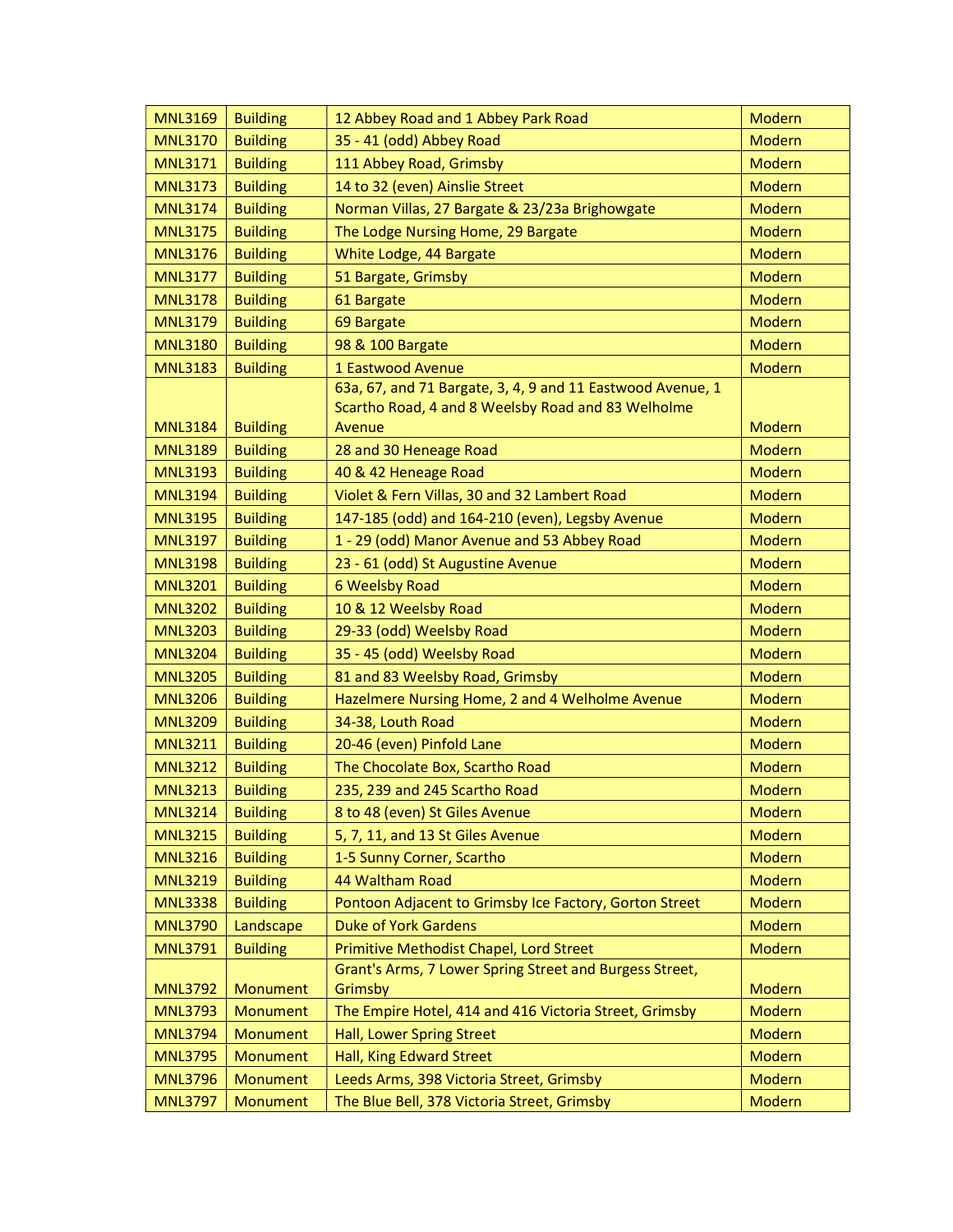| <b>MNL3798</b> | Monument        | The Rose and Crown, 252 and 254 Victoria Street, Grimsby                | <b>Modern</b> |
|----------------|-----------------|-------------------------------------------------------------------------|---------------|
| <b>MNL3799</b> | Monument        | Nelson Tavern, 208 Victoria Street, Grimsby                             | <b>Modern</b> |
| <b>MNL3800</b> | Monument        | The Golden Fleece Inn, 180 Victoria Street, Grimsby                     | <b>Modern</b> |
| <b>MNL3801</b> | Monument        | The Duke of York, 238 Lower Burgess Street, Grimsby                     | <b>Modern</b> |
| <b>MNL3802</b> | Monument        | Public House, Central Market, Grimsby                                   | <b>Modern</b> |
| <b>MNL3803</b> | <b>Monument</b> | Talbot Inn, 48 and 50 King Edward Street, Grimsby                       | <b>Modern</b> |
| <b>MNL3804</b> | Monument        | Sunday School, King Edward Street                                       | <b>Modern</b> |
| <b>MNL3809</b> | Monument        | Freeman's Arms Inn, 132 and 134 Freeman Street, Grimsby                 | <b>Modern</b> |
| <b>MNL3810</b> | <b>Monument</b> | Alexandra Saw Mills, Alexandra Road                                     | Modern        |
| <b>MNL3811</b> | Monument        | Saw Mill, Adam Smith Road                                               | Modern        |
| <b>MNL3812</b> | Monument        | <b>Carr's Saw Mill</b>                                                  | <b>Modern</b> |
| <b>MNL3814</b> | Monument        | Corporation Arms, 80 and 82 Corporation Road, Grimsby                   | Modern        |
| <b>MNL3815</b> | <b>Monument</b> | Post Office, Corporation Road                                           | <b>Modern</b> |
| <b>MNL3816</b> | Monument        | <b>Mission Hall, Macaulay Street</b>                                    | <b>Modern</b> |
| <b>MNL3817</b> | Monument        | Arthur Soames and Son Malt House (north), Fotherby Street               | <b>Modern</b> |
| <b>MNL3818</b> | <b>Building</b> | <b>Caxton Theatre</b>                                                   | <b>Modern</b> |
| <b>MNL3928</b> | Landscape       | <b>Tree Lined Avenue in Great Coates</b>                                | Modern        |
|                |                 | Industrial Buildings between Marsden Road, Murray Street                |               |
| <b>MNL3929</b> | Monument        | and Wickham Road                                                        | <b>Modern</b> |
| <b>MNL3946</b> | <b>Monument</b> | <b>Fish Curers, Riby Street</b>                                         | Modern        |
| <b>MNL3947</b> | Monument        | <b>Fish Curers, Murray Street</b>                                       | <b>Modern</b> |
| <b>MNL3948</b> | Monument        | <b>Fish Curers, Riby Street</b>                                         | <b>Modern</b> |
| <b>MNL3951</b> | Monument        | <b>Fish Curers, Riby Street</b>                                         | Modern        |
| <b>MNL3952</b> | Monument        | Fish Curers, 7 Riby Street                                              | Modern        |
| <b>MNL3953</b> | Monument        | Fish Curers, 6 Riby Street                                              | Modern        |
| <b>MNL3954</b> | <b>Monument</b> | Cod Liver Oil Refinery, Riby Street                                     | Modern        |
| <b>MNL3956</b> | <b>Building</b> | Rathfarnham, 36 Welholme Avenue                                         | <b>Modern</b> |
| <b>MNL3957</b> | <b>Building</b> | Tadcaster Tower Brewery Co Ltd, South St Mary's Gate                    | <b>Modern</b> |
| <b>MNL3958</b> | Monument        | Scaman's Foundry, South St Mary's Gate                                  | <b>Modern</b> |
| <b>MNL3963</b> | Monument        | Artificial Fertiliser Factory, West Dock Street                         | Modern        |
| <b>MNL3964</b> | <b>Monument</b> | R C Walker Engineer, West Dock Street                                   | <b>Modern</b> |
| <b>MNL3967</b> | <b>Monument</b> | Great Grimsby Hide, Skin & Fat market, Rattan Row                       | Modern        |
| <b>MNL3968</b> | Monument        | J W Johnson & Co Ltd, Hay & Corn Warehouse, South Dock<br><b>Street</b> | <b>Modern</b> |
| <b>MNL3969</b> | Monument        | Benstead's Coal Yard, South Dock Street                                 | <b>Modern</b> |
| <b>MNL3970</b> | Monument        | W Dawber & Son Slaters, off Victoria Street                             | Modern        |
| <b>MNL3971</b> | Monument        | Grit and Cement Factory, off Victoria Street                            | Modern        |
| <b>MNL3972</b> | Monument        | Wheelwright, Dial Square                                                | Modern        |
| <b>MNL3973</b> | Monument        | <b>Blacksmiths Workshop, Dial Square</b>                                | <b>Modern</b> |
| <b>MNL3974</b> | Monument        | Sowerby & Co Ltd Seed Crushers, Dial Square                             | <b>Modern</b> |
| <b>MNL3976</b> | Monument        | Anglo-American Oil Company, West Haven                                  | Modern        |
|                |                 | Grimsby Co-Operative Ice Company, Cross Street and                      |               |
| <b>MNL3977</b> | Monument        | <b>Henderson Street</b>                                                 | Modern        |
|                |                 | Great Grimsby Ice Company Buildings, Fish Dock Road and                 |               |
| <b>MNL3979</b> | Monument        | <b>Wharncliffe Road</b>                                                 | Modern        |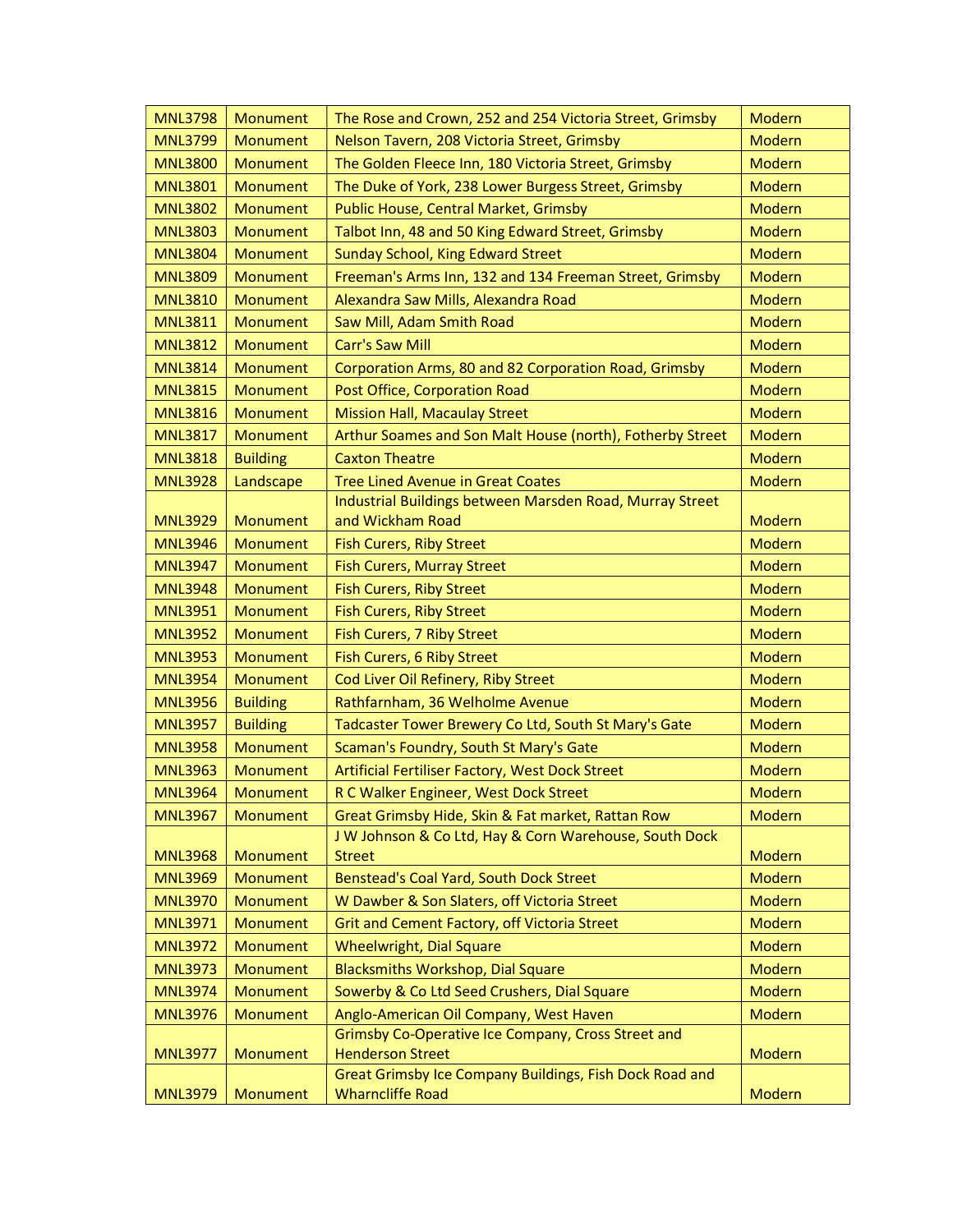| <b>MNL3980</b> | Monument        | <b>COSALT Buildings, Wharncliffe Road</b>                   | Modern        |
|----------------|-----------------|-------------------------------------------------------------|---------------|
| <b>MNL3981</b> | Monument        | Grain Warehouse, east of Royal Dock                         | <b>Modern</b> |
| <b>MNL3982</b> | <b>Monument</b> | Warehouse, east of Royal Dock                               | Modern        |
|                |                 | Grimsby and North Sea Steam Trawling Co Ltd Buildings, Fish |               |
| <b>MNL3983</b> | <b>Building</b> | Dock Road, Maclure Street and Cross Street                  | <b>Modern</b> |
| <b>MNL3984</b> | Monument        | White Star Steam Fishing Company, Hutton Road               | <b>Modern</b> |
| <b>MNL3985</b> | <b>Monument</b> | National Fishing Association, Hutton Road                   | <b>Modern</b> |
| <b>MNL3986</b> | <b>Monument</b> | Hall's Barton Ropery, Hutton Road and Surtees Street        | <b>Modern</b> |
| <b>MNL3987</b> | <b>Monument</b> | Grimsby & East Coast Fishing Co Ltd, Cross Street           | <b>Modern</b> |
| <b>MNL3988</b> | Monument        | <b>Grimsby Steam Fishing Company, Fish Dock Road</b>        | Modern        |
|                |                 | Manchester, Sheffield & Lincolnshire Railway & Steamship    |               |
| <b>MNL3989</b> | Monument        | <b>Stores, Royal Dock</b>                                   | <b>Modern</b> |
| <b>MNL3991</b> | <b>Monument</b> | Grimsby Ship Repairing & Boiler Company, Fish Dock Road     | Modern        |
|                |                 | North Eastern Steam Fishing Company Limted, Murray          |               |
| <b>MNL3992</b> | Monument        | <b>Street</b>                                               | Modern        |
| <b>MNL3993</b> | Monument        | T Baskcomb Ship Chandler, Fish Dock Road                    | <b>Modern</b> |
| <b>MNL3994</b> | Monument        | Letten Brothers, Fish Dock Road                             | <b>Modern</b> |
| <b>MNL3995</b> | Monument        | Jeffs Brothers Fish Dock Engine Works, Fish Dock Road       | <b>Modern</b> |
| <b>MNL3996</b> | Monument        | Ocean Steam Fishing Company Limited, Auckland Road          | <b>Modern</b> |
| <b>MNL3997</b> | <b>Monument</b> | Grimsby Alliance Fishing Company Limited, Auckland Road     | <b>Modern</b> |
| <b>MNL3998</b> | <b>Monument</b> | Hagerup Doughty & Company Limited, Auckland Road            | <b>Modern</b> |
| <b>MNL3999</b> | Monument        | <b>Straw and Salt Warehouses, Royal Dock</b>                | <b>Modern</b> |
| <b>MNL4000</b> | Monument        | Sack Store, Royal Dock                                      | <b>Modern</b> |
| <b>MNL4001</b> | <b>Monument</b> | Provisions, Hops and Straw Stores, Royal Dock               | <b>Modern</b> |
| <b>MNL4002</b> | Monument        | <b>Transit Shed, Royal Dock</b>                             | <b>Modern</b> |
| <b>MNL4003</b> | Monument        | Salt Fish Stores, Royal Dock                                | Modern        |
| <b>MNL4004</b> | Monument        | <b>Customs Office, Royal Dock</b>                           | <b>Modern</b> |
| <b>MNL4005</b> | Monument        | George Fish Fish Curers, 125-7 (odd) Albion Street          | <b>Modern</b> |
| <b>MNL4006</b> | Monument        | Charles Brocklesby Fish Curers, 133 Albion Street           | <b>Modern</b> |
| <b>MNL4007</b> | Monument        | Len Brocklesby Fish Curers, Albion Street                   | Modern        |
| <b>MNL4008</b> | Monument        | John W Watmough Fish Curers, Albion Street                  | <b>Modern</b> |
| <b>MNL4009</b> | Monument        | Carley & Hill Fish Curers, Albion Street                    | Modern        |
| <b>MNL4010</b> | Monument        | John Wm Inkson Fish Curers, Albion Street                   | Modern        |
| <b>MNL4011</b> | Monument        | Henry Germaney Fish Curers, Albion Street                   | <b>Modern</b> |
| <b>MNL4012</b> | <b>Monument</b> | Joseph Germaney Junior Fish Curers, Albion Street           | Modern        |
| <b>MNL4013</b> | Monument        | Charles Webb Fish Curers, Albion Street                     | <b>Modern</b> |
| <b>MNL4014</b> | Monument        | Alan Blackbourn Fish Curers, Albion Street                  | Modern        |
| <b>MNL4015</b> | Monument        | Patterson and Cole Fish Curers, Albion Street               | Modern        |
| <b>MNL4016</b> | Monument        | Thomas Cormack Fish Curers, Albert Street                   | <b>Modern</b> |
| <b>MNL4017</b> | Monument        | William Webster Fish Curers, Strand Street                  | <b>Modern</b> |
| <b>MNL4018</b> | Monument        | Peter Class Fish Curers, Bath Street                        | <b>Modern</b> |
| <b>MNL4020</b> | Monument        | George Wm Cole, Fish Curer, 310 Wellington Street           | <b>Modern</b> |
| <b>MNL4021</b> | Monument        | John Henry Smith, Fish Curer, 312 Wellington Street         | <b>Modern</b> |
| <b>MNL4022</b> | Monument        | John William Watmough, Fish Curer, 245 Wellington Street    | <b>Modern</b> |
| <b>MNL4023</b> | Monument        | William Cook, Fish Curer, 82 Strand Street                  | Modern        |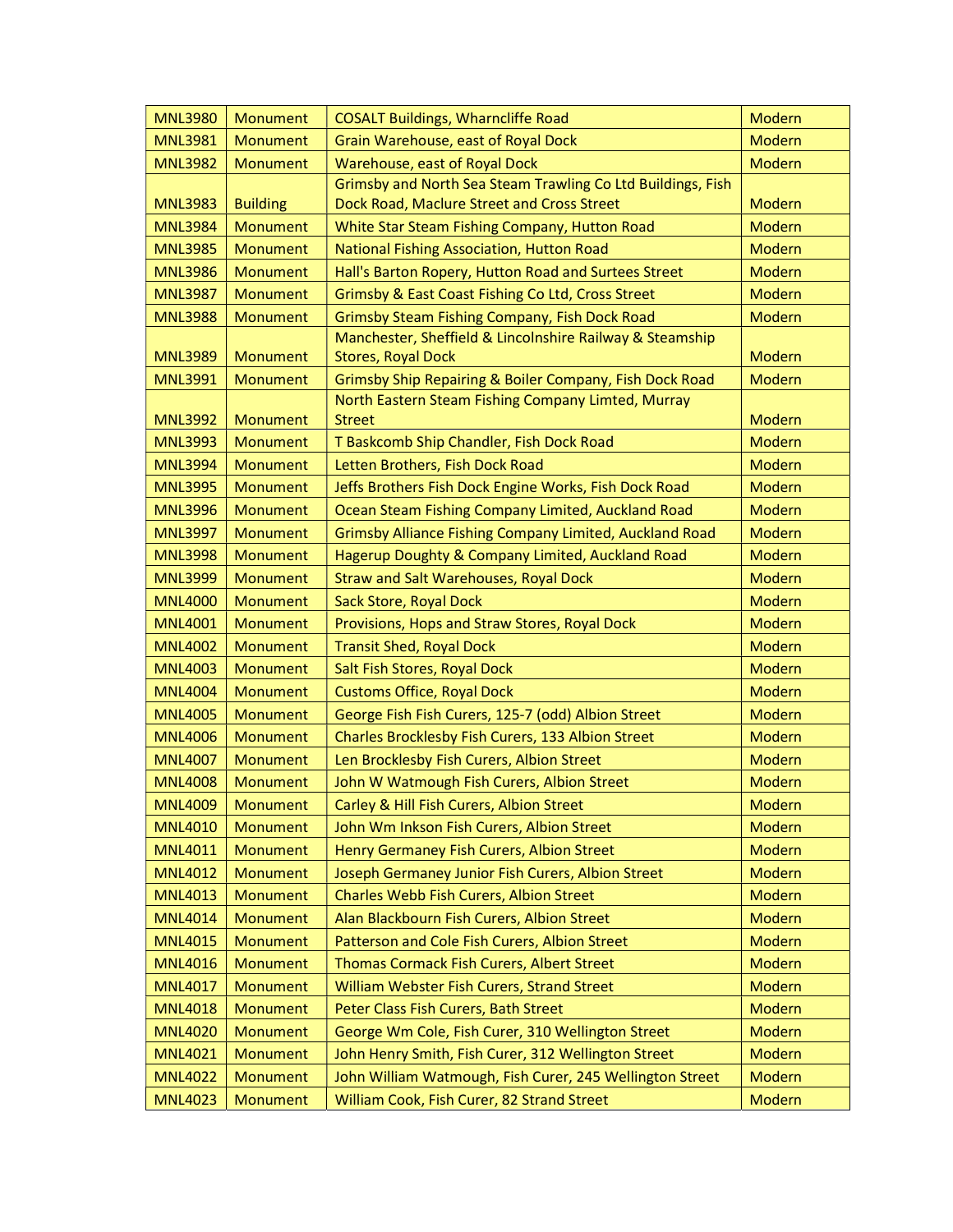| <b>MNL4024</b> | Monument        | John Vamplew, Fish Curer, 121 Church Street                        | <b>Modern</b> |
|----------------|-----------------|--------------------------------------------------------------------|---------------|
| <b>MNL4025</b> | <b>Monument</b> | George Hart, Fish Curer, 36 Montague Street                        | <b>Modern</b> |
| <b>MNL4026</b> | <b>Monument</b> | Kelsall Brothers Fish Merchants and Curers, Bath Street            | <b>Modern</b> |
| <b>MNL4027</b> | <b>Building</b> | <b>Fish Curers, Railway Street</b>                                 | <b>Modern</b> |
| <b>MNL4028</b> | Monument        | Fish Curers, Hope Street                                           | Modern        |
| <b>MNL4029</b> | <b>Monument</b> | <b>Fish Curers, Hope Street</b>                                    | <b>Modern</b> |
| <b>MNL4030</b> | Monument        | Fish Curers, Auckland Road                                         | Modern        |
| <b>MNL4031</b> | Monument        | <b>Fish Curers, Auckland Road</b>                                  | Modern        |
| <b>MNL4032</b> | Monument        | Fish Curers, Wharncliffe Road South                                | Modern        |
|                |                 | Hagerup & Doughty Limited Engineering Works, Rowlandson            |               |
| <b>MNL4045</b> | Monument        | <b>Street</b>                                                      | <b>Modern</b> |
|                |                 | Former Gas Showrooms, Bethlehem Street and East St                 |               |
| <b>MNL4046</b> | <b>Building</b> | Mary's Gate                                                        | <b>Modern</b> |
| <b>MNL4100</b> | <b>Building</b> | Telephone Kiosk, Auckland Road                                     | Modern        |
| <b>MNL4113</b> | Monument        | Slipway, North Quay                                                | <b>Modern</b> |
| <b>MNL49</b>   | Monument        | Queen Mary Hostel at Riby Square                                   | Modern        |
| <b>MNL506</b>  | <b>Building</b> | Primitive Methodist Church, Wellington street                      | <b>Modern</b> |
| <b>MNL511</b>  | Monument        | Church of Saint Peter, Watkin Street                               | <b>Modern</b> |
| <b>MNL518</b>  | <b>Building</b> | Tramway Depot, Victoria Street                                     | Modern        |
| <b>MNL528</b>  | <b>Building</b> | Greyhound Hotel, 69-71 Victoria Street, Grimsby                    | <b>Modern</b> |
| <b>MNL529</b>  | <b>Building</b> | Osborne Chambers, 25 Osborne Street, Grimsby                       | Modern        |
| <b>MNL531</b>  | <b>Building</b> | Prudential Assurance, 49 Victoria Street, Grimsby                  | <b>Modern</b> |
| <b>MNL537</b>  | <b>Building</b> | Gas Showrooms, Sheepford Street                                    | <b>Modern</b> |
| <b>MNL544</b>  | <b>Building</b> | 129 Eleanor Street, Grimsby                                        | <b>Modern</b> |
| <b>MNL547</b>  | <b>Building</b> | 2, 4 & 6 Waltham Road, Scartho                                     | Modern        |
| <b>MNL558</b>  | <b>Building</b> | 2, 4, 6, 8, 10, 12, 20, 28 and 42 Scartho Road                     | <b>Modern</b> |
| <b>MNL561</b>  | <b>Building</b> | 1, 2, 3 & 4 Waterworks Cottages, Littlefield Lane                  | <b>Modern</b> |
| <b>MNL562</b>  | <b>Building</b> | Sackville House, 14 Littlefield Lane                               | Modern        |
| <b>MNL563</b>  | <b>Building</b> | Market Hotel, Cromwell Road, Grimsby                               | Modern        |
| <b>MNL564</b>  | <b>Building</b> | Humber Hotel, 259 Cleethorpe Road, Grimsby                         | <b>Modern</b> |
| <b>MNL565</b>  | <b>Building</b> | <b>Methodist Homes 1-9 Haycroft Street</b>                         | Modern        |
| <b>MNL568</b>  | <b>Building</b> | 18 Cleethorpe Road, Grimsby Estate Surveyor Office                 | <b>Modern</b> |
| <b>MNL575</b>  | <b>Building</b> | <b>Church of St Columbus</b>                                       | Modern        |
|                |                 | 1 to 63 (consecutive) Park Drive and 46 and 48 Welholme            |               |
| <b>MNL576</b>  | <b>Building</b> | Road<br>The Hollies, The Bays, The Aucubas and The Thujas, 16, 18, | Modern        |
| <b>MNL582</b>  | <b>Building</b> | 20 and 22 Abbey Drive West                                         | Modern        |
| <b>MNL606</b>  | <b>Building</b> | Wesleyan Methodist Chapel, Legsby Avenue                           | Modern        |
| <b>MNL615</b>  | <b>Building</b> | Municipal Offices, Town Hall Square                                | Modern        |
| <b>MNL618</b>  | <b>Building</b> | 42-60 (Consecutive), Peaksfield Avenue                             | Modern        |
| <b>MNL619</b>  | <b>Building</b> | 40-52 Littlefield Lane and 1 St Anne Æs Avenue, Grimsby            | <b>Modern</b> |
| <b>MNL623</b>  | <b>Building</b> | 10 Abbey Park Road, Grimsby                                        | <b>Modern</b> |
| <b>MNL628</b>  | <b>Building</b> | Electricity Sub Station, Newmarch Crescent, Scartho                | Modern        |
| <b>MNL851</b>  | <b>Building</b> | The Fishwife Tradition Fishmongers, 44a Cleethorpe Road            | Modern        |
| <b>MNL859</b>  | <b>Building</b> | Cheek House (formerly Lincolnshire Formers) Marsden Road           | Modern        |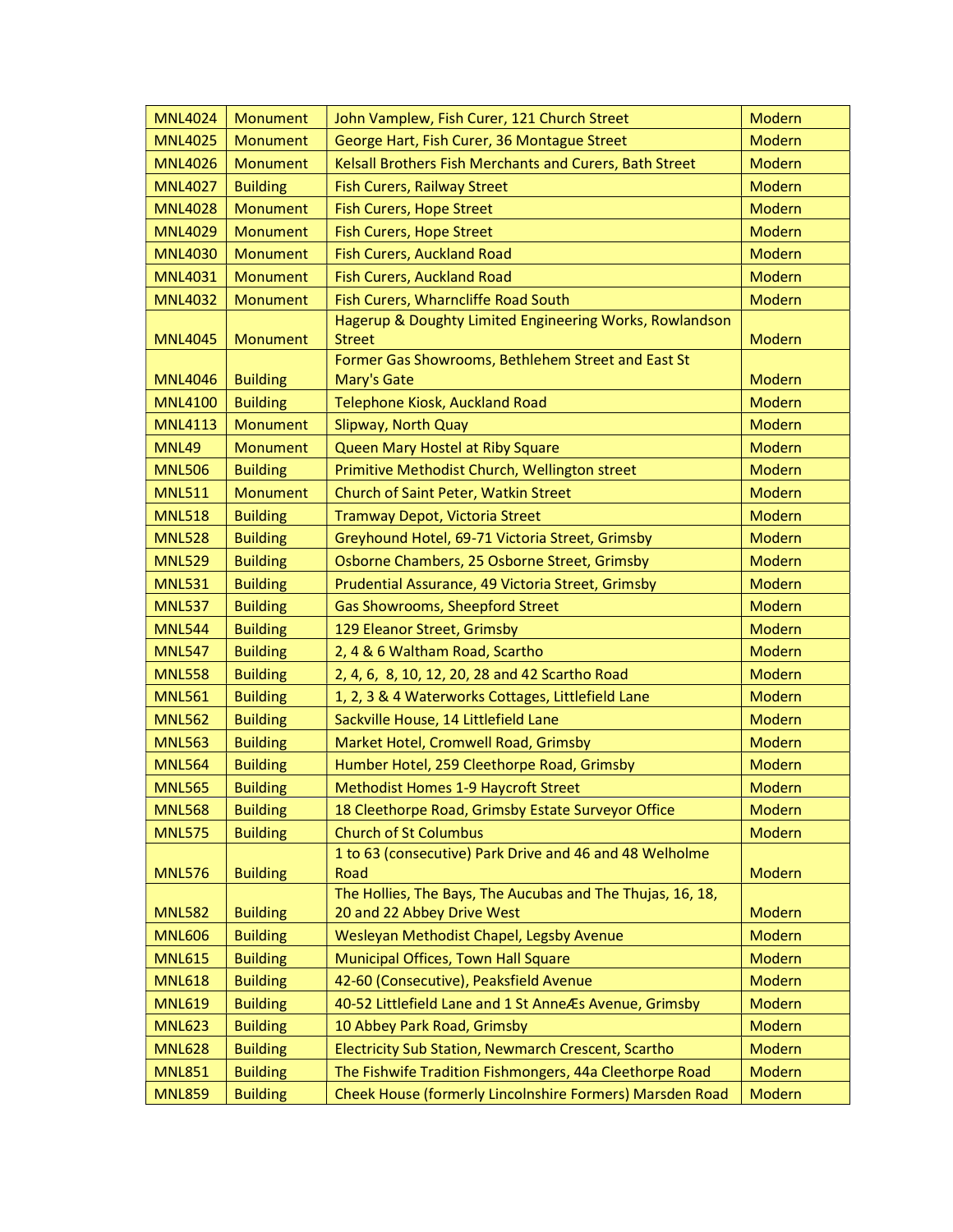| <b>MNL860</b>  | <b>Building</b> | <b>Superior Seafoods, 2 Riby Street</b>                                                              | <b>Modern</b> |
|----------------|-----------------|------------------------------------------------------------------------------------------------------|---------------|
| <b>MNL861</b>  | <b>Building</b> | Harold Bryant Limited, 2a Riby Street                                                                | <b>Modern</b> |
| <b>MNL864</b>  | <b>Building</b> | Superior Seafoods Processing Unit, 3 Riby Street                                                     | <b>Modern</b> |
| <b>MNL865</b>  | <b>Building</b> | County Fisheries, 8 Riby Street                                                                      | <b>Modern</b> |
| <b>MNL868</b>  | <b>Building</b> | <b>Tower Sea Products, Trinity Street</b>                                                            | <b>Modern</b> |
| <b>MNL874</b>  | <b>Building</b> | <b>Grimsby Maternity Home, Second Avenue</b>                                                         | <b>Modern</b> |
| <b>MNL876</b>  | Monument        | Springfield Hospital, Scartho                                                                        | <b>Modern</b> |
| <b>MNL2043</b> | Monument        | <b>Wharfs, Royal Dock</b>                                                                            | <b>Modern</b> |
| <b>MNL2188</b> | Monument        | <b>Scartho Top Farm</b>                                                                              | <b>Modern</b> |
|                |                 | London and North Eastern Railway - Grimsby District Light                                            |               |
| <b>MNL3078</b> | Monument        | Railway                                                                                              | <b>Modern</b> |
| <b>MNL3159</b> | Landscape       | <b>Parkland at Little Coates Farm</b>                                                                | <b>Modern</b> |
| <b>MNL3199</b> | <b>Building</b> | 2 Weelsby Road                                                                                       | <b>Modern</b> |
| <b>MNL3217</b> | <b>Building</b> | 29 & 31 Waltham Road                                                                                 | <b>Modern</b> |
|                |                 | Great Central Co-Op Engineering & Ship Repairing Co Ltd,                                             |               |
| <b>MNL3807</b> | Monument        | <b>Victoria Street</b>                                                                               | <b>Modern</b> |
| <b>MNL3965</b> | Monument        | M Kitching Day Stables, South Dock Street<br>Great Central Co-Operative Engineering and Repairing Co | <b>Modern</b> |
| <b>MNL3978</b> | Monument        | Ltd, Cross Street, Hutton Road and Henderson Street                                                  | Modern        |
| <b>MNL567</b>  | <b>Building</b> | Palace Buffet, Victoria Street, Grimsby                                                              | <b>Modern</b> |
| <b>MNL2087</b> | Monument        | <b>Grimsby District Electric Light Railway</b>                                                       | Modern        |
| <b>MNL12</b>   | <b>Building</b> | Great Grimsby Ice Company's Ice Factory, Gorton Street                                               | <b>Modern</b> |
| <b>MNL1264</b> | <b>Building</b> | County Courthouse, Brighowgate                                                                       | Modern        |
| <b>MNL1289</b> | <b>Building</b> | Church of Saint Aidan, Hart Street                                                                   | <b>Modern</b> |
| <b>MNL1666</b> | <b>Building</b> | Fire Engine Station, Poplar Road                                                                     | <b>Modern</b> |
| <b>MNL1763</b> | Monument        | Smokers Arms, Albion Street, Grimsby                                                                 | <b>Modern</b> |
| <b>MNL2059</b> | Monument        | Kent Arms Beer House, 73 Kent Street, Grimsby                                                        | <b>Modern</b> |
| <b>MNL2336</b> | <b>Building</b> | 6 Cross Street, Simon House                                                                          | Modern        |
| <b>MNL2615</b> | <b>Building</b> | The Imperial, 157 Grimsby Road, Cleethorpes                                                          | Modern        |
| <b>MNL2616</b> | <b>Building</b> | Christchurch Hall, Grimsby Road                                                                      | Modern        |
| <b>MNL2617</b> | <b>Building</b> | Farringford, 421 Grimsby Road                                                                        | Modern        |
| <b>MNL2618</b> | <b>Building</b> | Terracotta Row, 495 to 511 (odd) Grimsby Road                                                        | Modern        |
| <b>MNL2700</b> | <b>Maritime</b> | The Barge, Riverhead, Grimsby                                                                        | Modern        |
| <b>MNL2754</b> | <b>Building</b> | 24, r/o 24, 26a & 26b Eleanor Street                                                                 | Modern        |
| <b>MNL2762</b> | <b>Building</b> | Paul House and M.S. Fish, Fish Dock Road (East Side)                                                 | Modern        |
| <b>MNL2763</b> | <b>Building</b> | Jacklin & Co (F.M.) Ltd, Fish Dock Road (East Side)                                                  | <b>Modern</b> |
| <b>MNL4118</b> | <b>Building</b> | <b>Elliston Street Schools</b>                                                                       | Modern        |
| <b>MNL4123</b> | <b>Building</b> | Littlecoates Primary School, West Marsh                                                              | <b>Modern</b> |
|                |                 | Church of Saint Andrew, Saint Luke and All Saints, Garibaldi                                         |               |
| <b>MNL4306</b> | <b>Building</b> | <b>Street, Grimsby</b>                                                                               | Modern        |
| <b>MNL4310</b> | <b>Building</b> | Grimsby Telephone Exchange, Grime Street                                                             | <b>Modern</b> |
| <b>MNL3181</b> | <b>Building</b> | 17 & 19 Brighowgate                                                                                  | <b>Modern</b> |
| <b>MNL3789</b> | <b>Building</b> | Bandstand at the Fishing Heritage Centre, Grimsby                                                    | <b>Modern</b> |
| <b>MNL3808</b> | Monument        | Duke of Wellington, 21 Pasture Street, Grimsby                                                       | Modern        |
| <b>MNL4044</b> | Monument        | Ice Factory, Victor Street                                                                           | Modern        |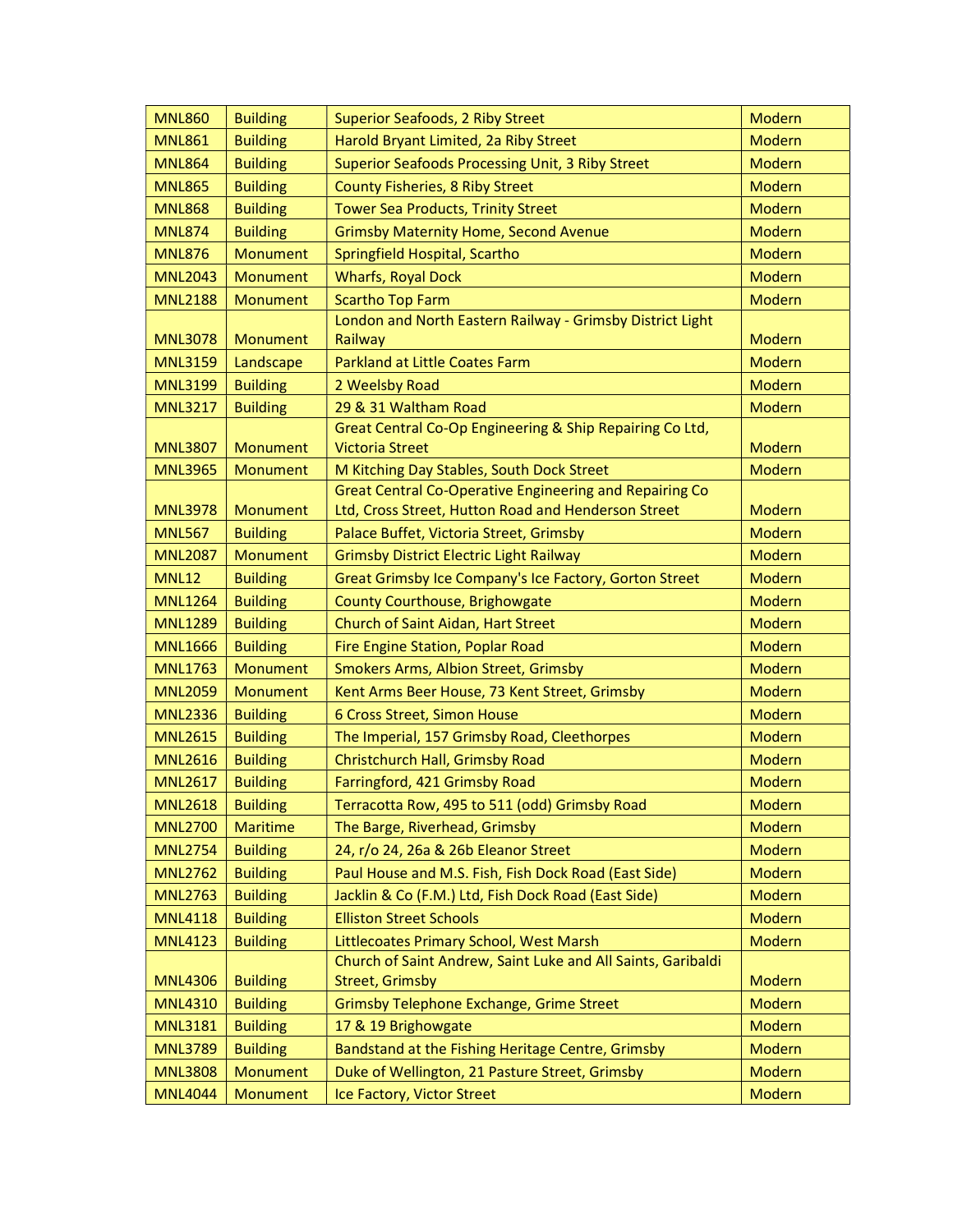| <b>MNL4096</b> | <b>Building</b>  | 9 Great Coates Road, Little Coates                                          | Modern        |
|----------------|------------------|-----------------------------------------------------------------------------|---------------|
| <b>MNL530</b>  | <b>Building</b>  | <b>Former Savoy Picture House</b>                                           | <b>Modern</b> |
| <b>MNL603</b>  | <b>Building</b>  | Church of Saint Martin, Scartho Road                                        | <b>Modern</b> |
| <b>MNL604</b>  | <b>Building</b>  | <b>Brighowgate House</b>                                                    | <b>Modern</b> |
| <b>MNL616</b>  | <b>Building</b>  | 7 Great Coates Road, Grimsby                                                | <b>Modern</b> |
| <b>MNL4402</b> | <b>Building</b>  | Old CafO, 7 Cross Street, Grimsby Docks                                     | Modern        |
| <b>MNL4403</b> | <b>Building</b>  | 8 Cross Street, Grimsby Docks                                               | <b>Modern</b> |
| <b>MNL4404</b> | <b>Building</b>  | Former Factory 9 Cross Street, Grimsby Docks                                | Modern        |
| <b>MNL4405</b> | <b>Building</b>  | Former Factory 10 Cross Street, Grimsby Docks                               | Modern        |
| <b>MNL4406</b> | <b>Building</b>  | Factory 24 Henderson Street, Grimsby Docks                                  | Modern        |
| <b>MNL4407</b> | <b>Building</b>  | Warehouse 25 Henderson Street, Grimsby Docks                                | Modern        |
| <b>MNL4408</b> | <b>Building</b>  | Factory 26 Henderson Street, Grimsby Docks                                  | <b>Modern</b> |
| <b>MNL4531</b> | <b>Building</b>  | 2-12 (even) Bethlehem Street, Grimsby                                       | Modern        |
| <b>MNL2737</b> | <b>Building</b>  | Fishermen's Memorial, Bull Ring Lane                                        | <b>Modern</b> |
| <b>MNL1744</b> | Monument         | Rail Mounted Gun, New Clee                                                  | Modern        |
| <b>MNL2532</b> | Monument         | Anti Aircraft Battery, Scartho                                              | <b>Modern</b> |
| <b>MNL4145</b> | <b>Monument</b>  | <b>Little Coates War Memorial</b>                                           | Modern        |
| <b>MNL627</b>  | Monument         | Timber House, St Giles Avenue, Scartho                                      | Modern        |
| <b>MNL2699</b> | <b>Maritime</b>  | The Perseverance, Fishing Heritage Centre, Alexandra Dock                   | Modern        |
| <b>MNL3904</b> | <b>Building</b>  | <b>Reynolds Infants and Primary Schools</b>                                 | Modern        |
| <b>MNL1807</b> | <b>Building</b>  | <b>War Memorial, Bargate</b>                                                | <b>Modern</b> |
| <b>MNL1306</b> | Monument         | Pillbox, Grimsby Town Station                                               | Modern        |
| <b>MNL1529</b> | Monument         | Heavy Anti Aircraft Battery QH16, Grimsby Sea Wall                          | <b>Modern</b> |
| <b>MNL1734</b> | Monument         | Searchlight Battery in Waltham                                              | Modern        |
| <b>MNL2317</b> | <b>Monument</b>  | Searchlight Battery in Clee                                                 | Modern        |
| <b>MNL2387</b> | Monument         | <b>Coastal Military Defence Base</b>                                        | <b>Modern</b> |
| <b>MNL2388</b> | Monument         | Possible Pillbox in Grimsby                                                 | Modern        |
| <b>MNL2395</b> | Monument         | Air Raid Shelter in Grimsby                                                 | <b>Modern</b> |
| <b>MNL2396</b> | Monument         | Air Raid Shelter in Grimsby                                                 | Modern        |
| <b>MNL2398</b> | Monument         | Searchlight Battery in Cleethorpes                                          | Modern        |
| <b>MNL25</b>   | Monument         | <b>Grimsby Coastal Battery</b>                                              | Modern        |
| <b>MNL2508</b> | Monument         | Air Raid Shelter, rear of 28 Scartho Road                                   | Modern        |
| <b>MNL2510</b> | <b>Monument</b>  | Air Raid Shelter, rear of 96 Bargate                                        | Modern        |
| <b>MNL2816</b> | <b>Building</b>  | Pillbox, North Quay                                                         | Modern        |
| <b>MNL2817</b> | <b>Building</b>  | Pillbox, Cleethorpes Sea Wall                                               | Modern        |
| <b>MNL434</b>  | <b>Building</b>  | Pillbox, Oliver Street                                                      | Modern        |
| <b>MNL4093</b> | <b>Building</b>  | Wojtek the Bear, Memorial to the Carpathian Lancers,<br><b>Weelsby Park</b> | Modern        |
| <b>MNL1528</b> | <b>Monument</b>  | Heavy Anti Aircraft Battery UH18, Fulne                                     | Modern        |
| <b>MNL2701</b> | <b>Maritime</b>  | The Lincoln Castle, Alexandra Dock                                          | Modern        |
| <b>MNL4399</b> | <b>Building</b>  | Quaker meeting house, 15 Manor Avenue Grimsby                               | <b>Modern</b> |
| <b>MNL4413</b> | Monument         | World War II Air Raid Shelter, Weelsby Road, Grimsby                        | <b>Modern</b> |
| <b>MNL4532</b> | <b>Building</b>  | Darleys Hotel, Grimsby Road, Cleethorpes                                    | <b>Modern</b> |
| <b>MNL4460</b> | <b>Find Spot</b> | Reproduction Roman Coin Found at 49 St. Augustine Avenue                    | Undated       |
| MNL4461        | <b>Find Spot</b> | Roman Pottery found on school site, Broadgate Grimsby                       | Undated       |